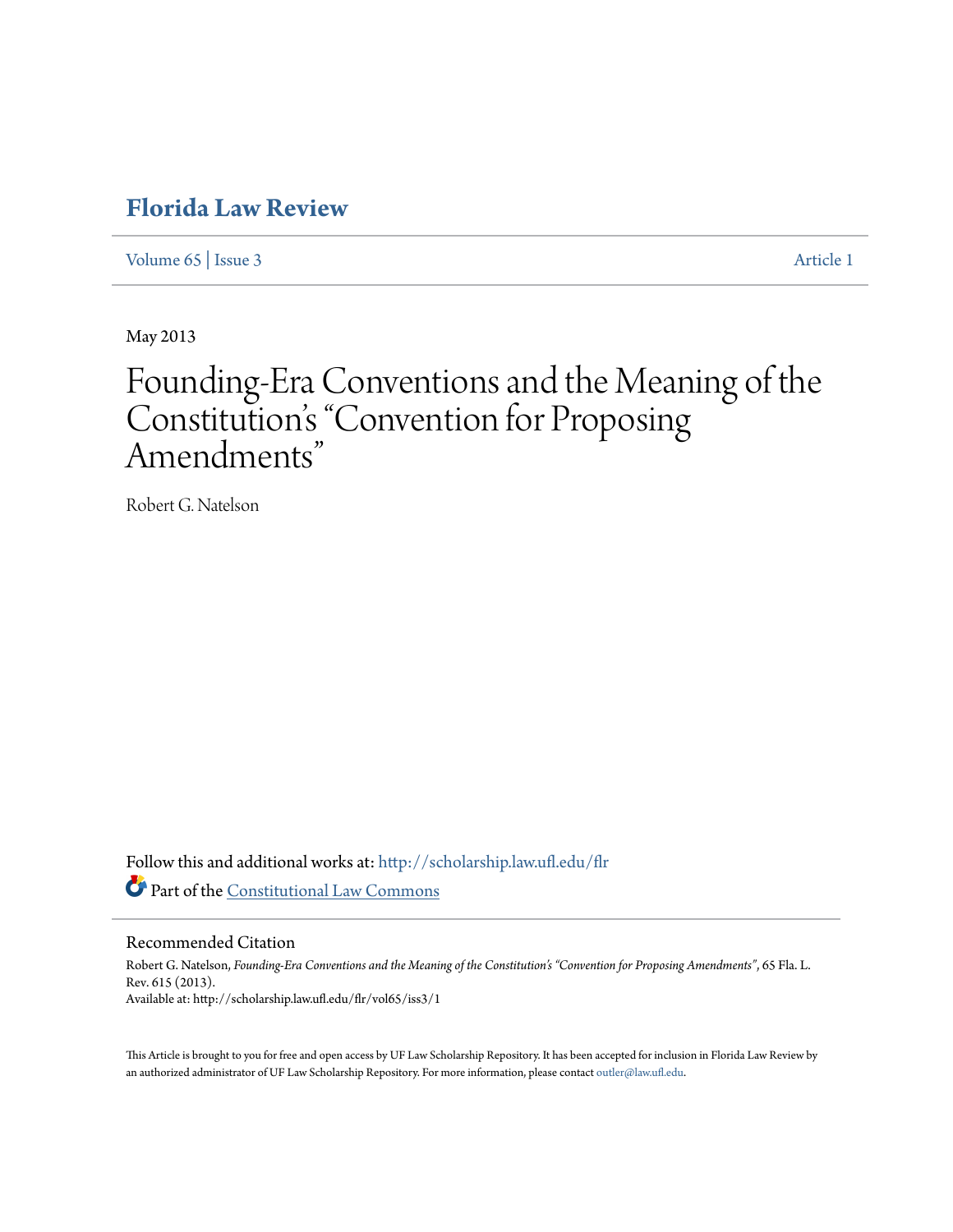## **Florida Law Review Founded 1948**

## VOLUME 65 MAY 2013 NUMBER 3

### ARTICLES

### FOUNDING-ERA CONVENTIONS AND THE MEANING OF THE CONSTITUTION'S "CONVENTION FOR PROPOSING AMENDMENTS"

### *Robert G. Natelson*\*

### *Abstract*

Under Article V of the U.S. Constitution, two thirds of state legislatures may require Congress to call a "Convention for proposing Amendments." Because this procedure has never been used, commentators frequently debate the composition of the convention and the rules governing the application and convention process. However, the debate has proceeded almost entirely without knowledge of the many multi-colony and multi-state conventions held during the eighteenth century, of which the Constitutional Convention was only one. These conventions were governed by universally-accepted convention practices and protocols. This Article surveys those conventions and shows how their practices and protocols shaped the meaning of Article V.

INTRODUCTION: DEFINING THE CONFUSION......................................... 618

 I. WHY THE CONSTITUTION INCLUDES A PROPOSING CONVENTION AS AN ALTERNATIVE TO CONGRESSIONAL PROPOSAL .............. 621

 <sup>\*</sup> Robert G. Natelson, the author of *The Original Constitution: What It Actually Said and Meant*, is Senior Fellow in Constitutional Jurisprudence at the Independence Institute in Denver, Colorado and at the Montana Policy Institute in Bozeman, Montana. Until 2010 served as Professor of Law at the University of Montana. His works are listed at http://constitution.i2i.org/about.

The author expresses his gratitude to the Independence Institute and its president, Jon Caldara, and research director, Dave Kopel, for providing a welcoming home for his scholarship; to Zakary Kessler (J.D., University of Colorado, 2013), for exceptional research assistance; to Scott Lillard, M.A. candidate in History at Case Western Reserve University for insights into the Navigation Convention; and to Virginia Dunn, Archives & Library Reference Services Manager, Library of Virginia; Dr. Charles H. Lesser, Senior Archivist, Emeritus, South Carolina Dept. of Archives and History; and Bruce H. Haase, Public Services Manager, Delaware Public Archives.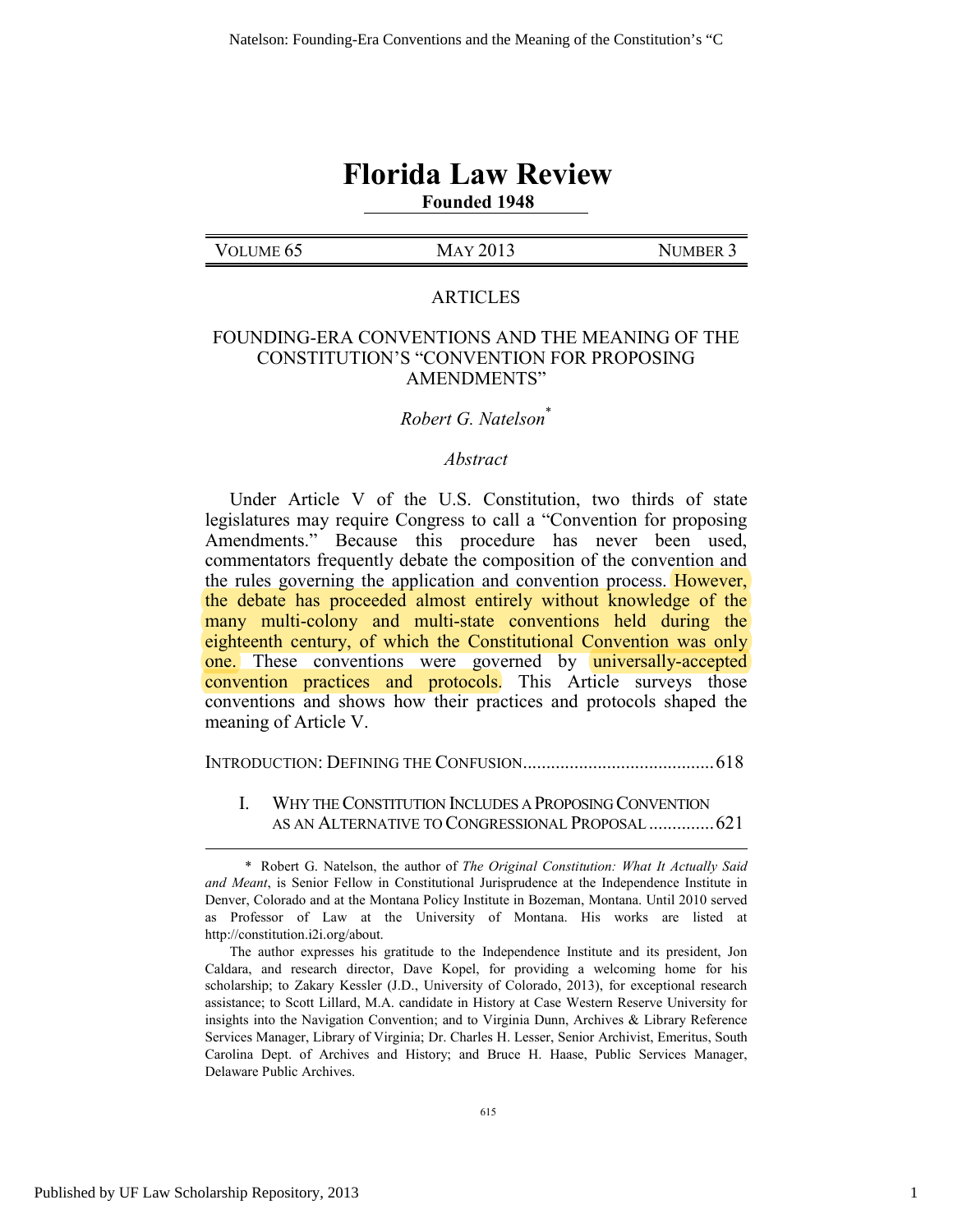II. OVERVIEW OF PRIOR AMERICAN EXPERIENCE WITH

|      |                                                      | CONVENTIONS, AND THEIR RECORDS AND TERMINOLOGY624       |  |
|------|------------------------------------------------------|---------------------------------------------------------|--|
|      | $A_{-}$                                              |                                                         |  |
|      | B.                                                   |                                                         |  |
|      | C.                                                   |                                                         |  |
| III. | SUMMARY OF CONVENTIONS PRIOR TO THE CONSTITUTION 632 |                                                         |  |
|      | A.                                                   |                                                         |  |
|      | <b>B.</b>                                            |                                                         |  |
|      | $C_{\cdot}$                                          |                                                         |  |
|      | D.                                                   | The Providence Convention of 1776-1777  640             |  |
|      | Ε.                                                   | The York Town and Abortive Charleston Price             |  |
|      |                                                      |                                                         |  |
|      | F.                                                   |                                                         |  |
|      | G.                                                   | The New Haven Price Convention of 1778 (and the         |  |
|      |                                                      | Abortive Meetings in Charleston and Fredericksburg) 649 |  |
|      | Η.                                                   |                                                         |  |
|      | I.                                                   | The Philadelphia Price Convention of 1780  655          |  |
|      | J.                                                   |                                                         |  |
|      | K.                                                   |                                                         |  |
|      | L.                                                   | The Abortive and Successful Providence                  |  |
|      |                                                      |                                                         |  |
|      | M.                                                   | On the Road to Annapolis: Abortive Conventions          |  |
|      |                                                      | and the First State Legislative "Application" 665       |  |
|      | N.                                                   | The Annapolis Commercial Convention of 1786  671        |  |
|      | O <sub>1</sub>                                       |                                                         |  |
| IV.  | <b>DID PRIOR MULTI-GOVERNMENT CONVENTIONS</b>        |                                                         |  |
|      | FORM THE CONSTITUTIONAL MODEL FOR THE                |                                                         |  |
|      |                                                      |                                                         |  |
|      |                                                      | <b>CONCLUSION: WHAT PRIOR CONVENTIONS TELL US ABOUT</b> |  |
|      |                                                      |                                                         |  |
|      |                                                      |                                                         |  |
|      |                                                      |                                                         |  |

### *Government Records Cited Multiple Times*

 <sup>1</sup>*. Bibliographical Note*: This footnote collects alphabetically the secondary sources cited more than once, including several of the author's prior publications. The sources and short form citations used are as follows:

**Connecticut**: 1, 2 & 3 THE PUBLIC RECORDS OF THE STATE OF CONNECTICUT (Charles J. Hoadly ed., Hartford, Case, Lockwood & Brainard Co. 1894, 1895, 1922) [hereinafter CONN. RECORDS]. **Delaware**: MINUTES OF THE COUNCIL OF THE DELAWARE STATE FROM 1776 TO 1792 (Dover,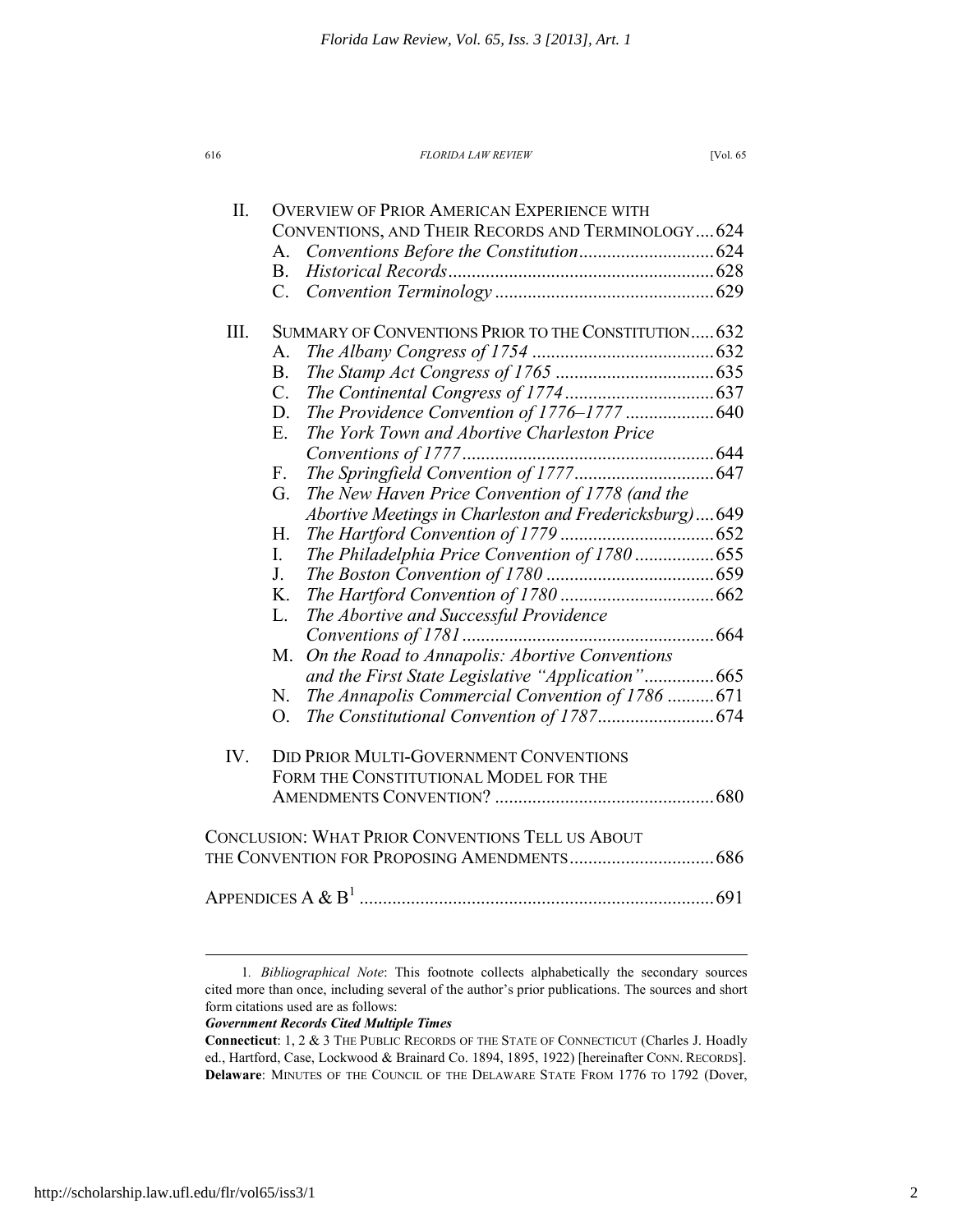$\overline{a}$ 

James Kirk & Son 1886) [hereinafter MINUTES, DELAWARE COUNCIL]; PROCEEDINGS OF THE HOUSE OF ASSEMBLY OF THE DELAWARE STATE 1781–1792 AND OF THE CONSTITUTIONAL CONVENTION OF 1792 (Claudia L. Bushman, Harold B. Hancock, & Elizabeth Moyne Homsey eds., 1988) [hereinafter PROCEEDINGS, DELAWARE ASSEMBLY].

**Massachusetts**: 19, 20 & 21 THE ACTS AND RESOLVES, PUBLIC AND PRIVATE, OF THE PROVINCE OF THE MASSACHUSETTS BAY (1918, 1918, 1922); ACTS AND LAWS OF THE COMMONWEALTH OF MASSACHUSETTS, 1780–1781 (n.p., Wright and Potter Printing Co. 1890) [collectively hereinafter MASS. RECORDS].

**Maryland**: VOTES AND PROCEEDINGS OF THE HOUSE OF DELEGATES OF THE STATE OF MARYLAND, Nov. Session, 1785 [hereinafter PROCEEDINGS, MD. HOUSE OF DELEGATES].

**New Jersey**: SELECTIONS FROM THE CORRESPONDENCE OF THE EXECUTIVE OF NEW JERSEY, FROM 1776 TO 1786 (Newark, Newark Daily Advertiser Office 1848) [hereinafter N. J. SELECTIONS].

**New York**: DOCUMENTS RELATIVE TO THE COLONIAL HISTORY OF THE STATE OF NEW YORK (E.B. O'Callaghan et al. eds., 1855) [hereinafter N.Y. RECORDS]; DOCUMENTARY HISTORY OF THE STATE OF NEW YORK (E.B. O'Callaghan, 1849) [hereinafter N.Y. HISTORY].

Pennsylvania: MINUTES OF THE SUPREME EXECUTIVE COUNCIL OF PENNSYLVANIA (Samuel Hazard ed., 1853) [hereinafter PA. RECORDS]; 1 JOURNALS OF THE HOUSE OF REPRESENTATIVES OF THE COMMONWEALTH OF PENNSYLVANIA (John Dunlap ed., 1782) [hereinafter PA. JOURNALS]; MINUTES OF THE FIRST SESSION OF THE TENTH GENERAL ASSEMBLY OF THE COMMONWEALTH OF PENNSYLVANIA (Philadelphia, Hall & Sellers 1785) [hereinafter MINUTES, PA. ASSEMBLY]; MINUTES OF THE SUPREME EXECUTIVE COUNCIL OF PENNSYLVANIA (Harrisburg, Theo. Fenn & Co. 1853) [hereinafter MINUTES, PA. COUNCIL]; 10 PENNSYLVANIA ARCHIVES (Samuel Hazard ed., Philadelphia, Joseph Severns & Co. 1854) [hereinafter PA. ARCHIVES].

**Rhode Island**: RECORDS OF THE COLONY OF RHODE ISLAND AND PROVIDENCE PLANTATIONS IN NEW ENGLAND (John Russell Bartlett ed., Providence, A. Crawford Greene 1862, 1963, 1864) [hereinafter R.I. RECORDS].

**United States**: JOURNALS OF THE CONTINENTAL CONGRESS 1774–1789 (Worthington Chauncey Ford, Gaillard Hunt, & Roscoe R. Hill eds., 1904–1936) [hereinafter J. CONT. CONG.]. *Other collections* 

AMERICAN ARCHIVES, FIFTH SERIES (Peter Force ed., 1853) [hereinafter AMERICAN ARCHIVES]. THE DOCUMENTARY HISTORY OF THE RATIFICATION OF THE CONSTITUTION (Merrill Jensen, John P. Kaminski, & Gaspare J. Saladino eds., 1976–2012) [hereinafter DOCUMENTARY HISTORY].

THE DEBATES IN THE SEVERAL STATE CONVENTIONS ON THE ADOPTION OF THE FEDERAL CONSTITUTION (Jonathan Elliot ed., Washington, 2d ed. 1836) [hereinafter ELLIOT'S DEBATES].

1, 2 & 3 THE RECORDS OF THE FEDERAL CONVENTION OF 1787 (Max Farrand ed., 1937) [hereinafter FARRAND'S RECORDS].

INDIAN TREATIES PRINTED BY BENJAMIN FRANKLIN (Carl Van Doren & Julian P. Boyd eds., 1938) [hereinafter FRANKLIN, INDIAN TREATIES].

2, 3, 4 & 5 LETTERS OF MEMBERS OF THE CONTINENTAL CONGRESS (Edmund C. Burnett ed., 1921) [hereinafter LETTERS].

THE PAPERS OF JOSIAH BARTLETT (Frank C. Mevers ed., 1979) [hereinafter BARTLETT PAPERS]. PROCEEDINGS OF A CONVENTION OF DELEGATES FROM SEVERAL OF THE NEW-ENGLAND STATES, HELD AT BOSTON, AUGUST 3–9, 1780 (Franklin B. Hough ed., Albany, J. Munsell 1867) [hereinafter BOSTON PROCEEDINGS].

### *Books and Articles*

Simeon E. Baldwin, *The New Haven Convention of 1778*, *reprinted in* THREE HISTORICAL PAPERS READ BEFORE THE NEW HAVEN COLONY HISTORICAL SOCIETY 33 (New Haven, Tuttle, Morehouse & Taylor 1882) [hereinafter Baldwin].

Charles L. Black, Jr., *The Proposed Amendment of Article V: A Threatened Disaster*, 72 YALE L.J. 957 (1963) [hereinafter Black].

WILLIAM GARROTT BROWN, THE LIFE OF OLIVER ELLSWORTH (Leonard W. Levy ed., Da Capo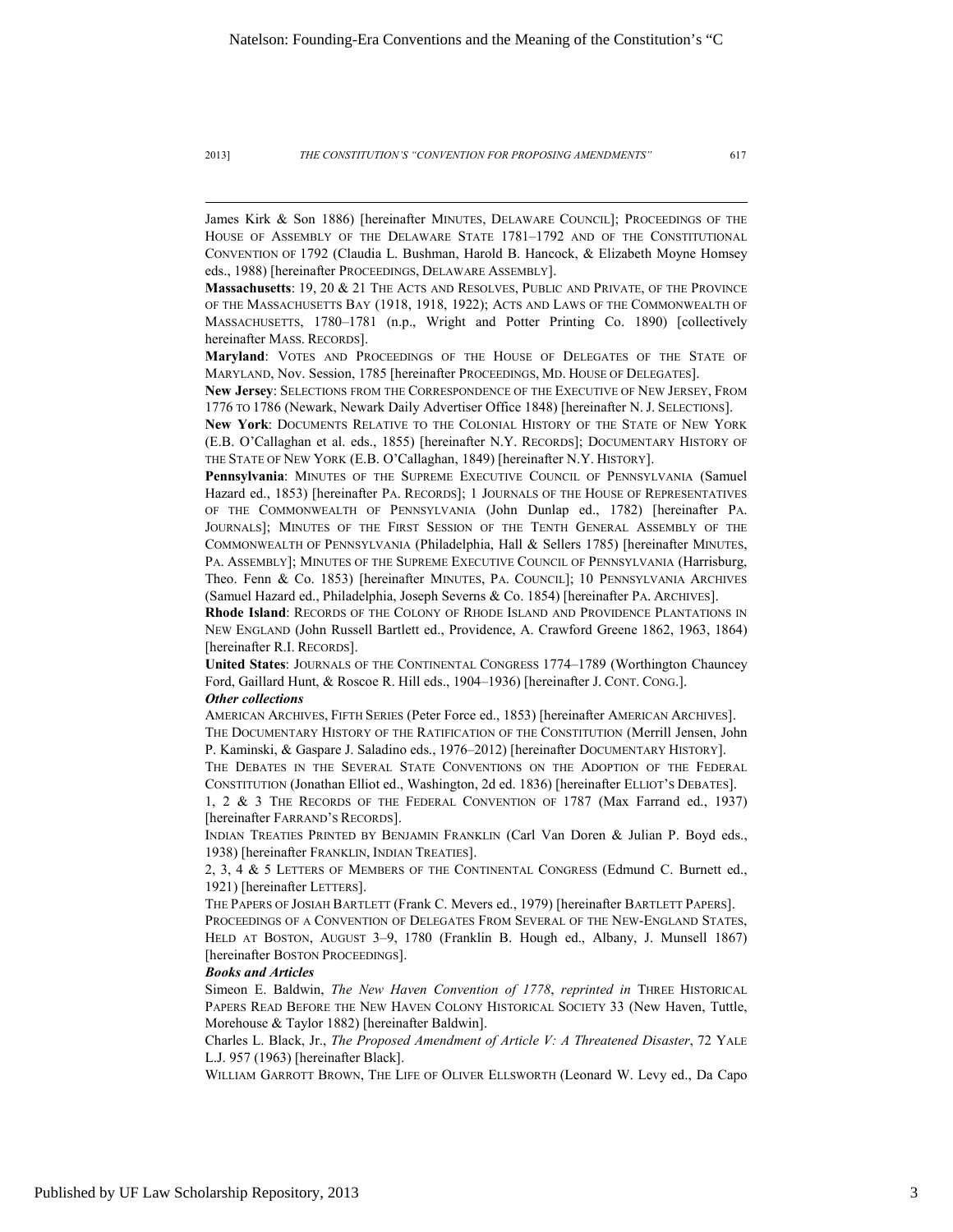### INTRODUCTION: DEFINING THE CONFUSION

The United States Constitution authorizes two methods by which amendments may be proposed for ratification: (1) by a two thirds majority of each house of Congress or (2) by a "Convention for proposing Amendments," which Congress is required to call upon receiving applications from two thirds of the state legislatures.<sup>2</sup>

Scott Lillard, The Cement of Interest: Interstate Canals and the Transition from the Articles of Confederation to the Constitution, 1783–1787 (2012) (on file with author). Robert G. Natelson, *Amending the Constitution by Convention: A More Complete View of the Founders' Plan*  (Independence Institute, Working Paper No. IP-7-2010, 2010) [hereinafter Natelson, *Founders' Plan*], *available at* http://constitution.i2i.org/files/2010/12/IP \_7\_2010\_a.pdf.

Robert G. Natelson, *Amending the Constitution by Convention: Lessons for Today from the Constitution's First Century*, (Independence Institute, Working Paper No. IP-5-2011, 2011) [hereinafter Natelson, *First Century*], *available at* http://liberty.i2i.org/files/2012/03/IP\_5\_2011 \_c.pdf.

Robert G. Natelson, *Proposing Constitutional Amendments by Convention: Rules Governing the Process*, 78 TENN. L. REV. 693 (2011) [hereinafter Natelson, *Rules*].

ROBERT C. NEWBOLD, THE ALBANY CONGRESS AND PLAN OF UNION OF 1754 (1955) [hereinafter NEWBOLD].

CLINTON ROSSITER, 1787: THE GRAND CONVENTION (1966) [hereinafter ROSSITER].

Benjamin Rush, *Historical Notes of Dr. Benjamin Rush, 1777*, 27 PA. MAG. HIST. & BIOGRAPHY 129 (1903) (comp. S. Weir Mitchell) [hereinafter Rush, *Notes*].

Kenneth Scott, *Price Control in New England During the Revolution*, 19 NEW ENG. Q. 453 (1946).

TIMOTHY J. SHANNON, INDIANS AND COLONISTS AT THE CROSSROADS OF EMPIRE: THE ALBANY CONGRESS OF 1754 (2000) [hereinafter SHANNON].

Laurence H. Tribe, *Issues Raised by Requesting Congress to Call a Constitutional Convention to Propose a Balanced Budget Amendment*, Statement Before the Committee on Ways and Means of the California State Assembly (Feb. 1, 1979), *reprinted in* 10 PAC. L.J. 627 (1979) [hereinafter Tribe].

HARRY M. WARD, UNITE OR DIE: INTERCOLONY RELATIONS 1690-1763 (1971) [hereinafter WARD]

C.A. WESLAGER, THE STAMP ACT CONGRESS (1776) (hereinafter WESLAGER).

2. The relevant language is as follows:

The Congress, whenever two thirds of both Houses shall deem it necessary, shall propose Amendments to this Constitution, or, on the Application of the Legislatures of two thirds of the several States, shall call a *Convention for proposing Amendments*, which, in either Case, shall be valid to all Intents and Purposes, as Part of this Constitution, when ratified by the Legislatures of three fourths of the several States, or by Conventions in three fourths thereof, as the one or the other Mode of Ratification may be proposed by the Congress. . . .

Press, Da Capo Press Reprint ed. 1970) (1905) [hereinafter BROWN].

RUSSELL L. CAPLAN, CONSTITUTIONAL BRINKMANSHIP: AMENDING THE CONSTITUTION BY NATIONAL CONVENTION (1988) [hereinafter CAPLAN].

THE FEDERALIST (George W. Carey & James McClellan eds., Liberty Fund, Gideon ed. 2001) [hereinafter THE FEDERALIST].

THE HISTORY AND CULTURE OF IROQUOIS DIPLOMACY (Francis Jennings et al. eds, 1985) [hereinafter IROQUOIS DIPLOMACY].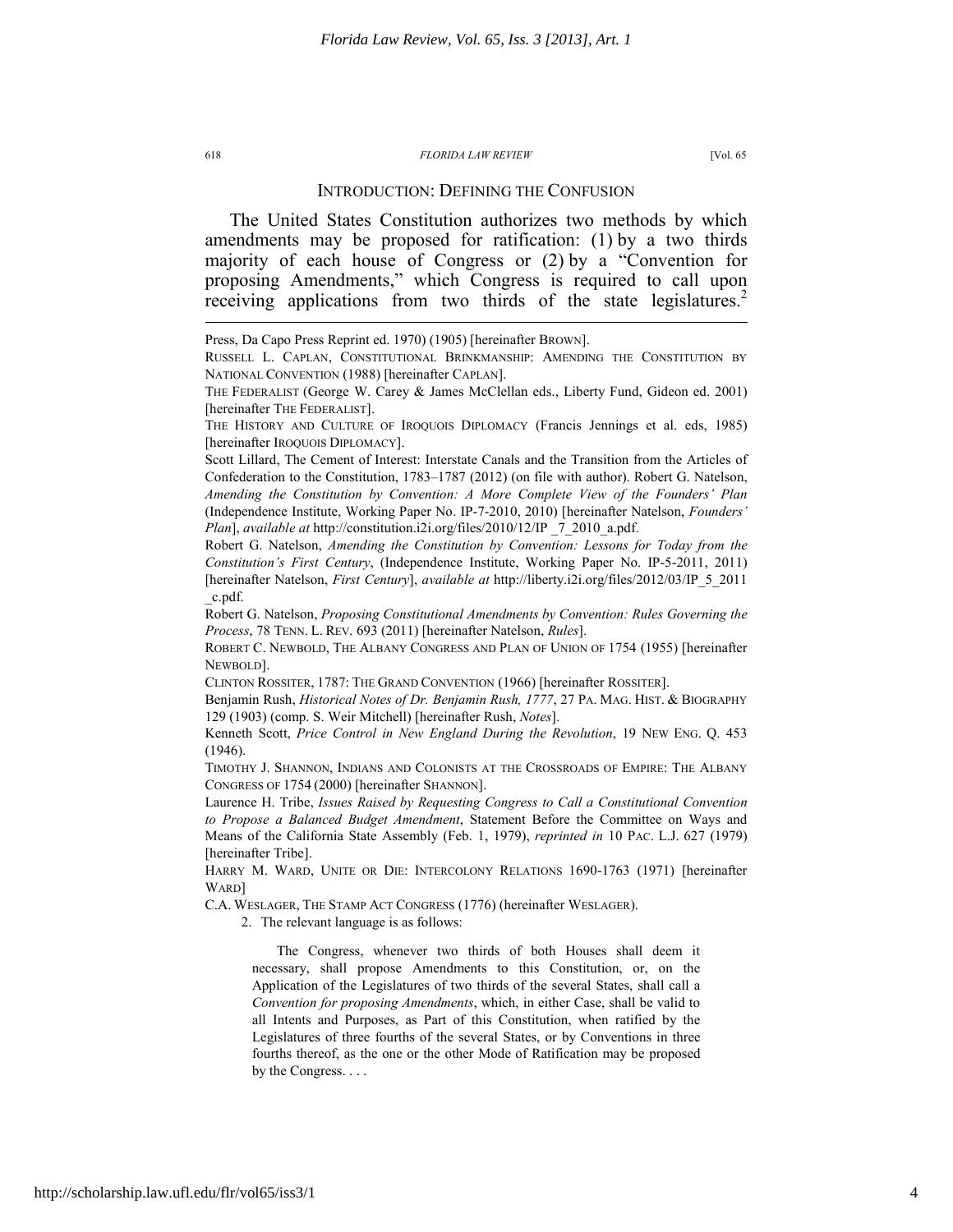Although state legislatures have applied repeatedly, at no time has the necessary minimum of two thirds been reached on any one topic, so Congress has never called an amendments convention.

In recent decades, commentators have expressed uncertainty about the scope of an amendments convention, the effectiveness of limits on its charge, how delegates should be selected, and who should determine its operative rules.<sup>3</sup> They also have posed the question of whether it is essentially (to use James Madison's dichotomy)<sup>4</sup> a "national" or a "federal" body. In other words, is it a national assembly elected by the people and presumably apportioned by population? Or is it an assembly of delegates representing the states?<sup>5</sup>

Many of these questions arise because of a general failure to examine sufficiently the history behind and surrounding Article V. For example, the late Professor Charles L. Black, Jr. of Yale Law School concluded that an amendments convention is a "national" rather than "federal" body.<sup>6</sup> He deduced this conclusion without referring to anything the Founders had to say on the matter and while under the misimpression that the only relevant precedent was the 1787 Constitutional Convention.<sup>7</sup> Other questions derive from the ahistorical error of assuming that an *amendments* convention is the same thing as a *constitutional* convention,<sup>8</sup> despite clear historical differences between the two. $9$ 

 $\overline{a}$ 

 9. In a nutshell, the difference is as follows: a constitutional convention is a body that drafts an entirely new constitution, often (although not always) outside any pre-existing constitutional structure. Natelson, *Founders' Plan*, *supra* note 1, at 5–7. An amendments convention meets pursuant to the Constitution and is essentially a drafting committee for determining the language of amendments addressing subjects identified in the state legislative applications. *Id*.; *see also* Ann Stuart Diamond, *A Convention for Proposing Amendments: The Constitution's Other Method*, 11 PUBLIUS 113, 137 ("An Article V convention could propose one or many amendments, but it is not for the purpose of 'an unconditional reappraisal of constitutional foundations.' Persisting to read Article V in this way, so that it contemplates a constitutional convention that writes—not amends—a constitution, is often a rhetorical ploy to terrify sensible people." (footnote omitted)). Confusion between the two first arose in the nineteenth century, sowed by opponents of the process. *See* Natelson, *First Century*, *supra* note

U.S. CONST. art. V (emphasis added).

<sup>3</sup>*. E.g.*, Tribe, *supra* note 1, at 634–40. Some commentators argue that Congress should decide all or some of those questions. *See, e.g.*, Samuel J. Ervin, *Proposed Legislation to Implement the Convention Method of Amending the Constitution*, 66 MICH. L. REV. 875, 879, 892 (1968).

 <sup>4.</sup> THE FEDERALIST NO. 39, *supra* note 1, at 196–99 (James Madison).

<sup>5</sup>*. E.g.*, Black, *supra* note 1, at 964–65.

 <sup>6.</sup> *Id.*

 <sup>7.</sup> *See id.*

 *<sup>8.</sup> See, e.g*., Michael Stokes Paulsen, *A General Theory of Article V: The Constitutional Lessons of the Twenty-seventh Amendment*, 103 Yale L.J. 677, 738 (1993) ("[T]here can be no such thing as a 'limited' constitutional convention. A constitutional convention, once called, is a free agency.").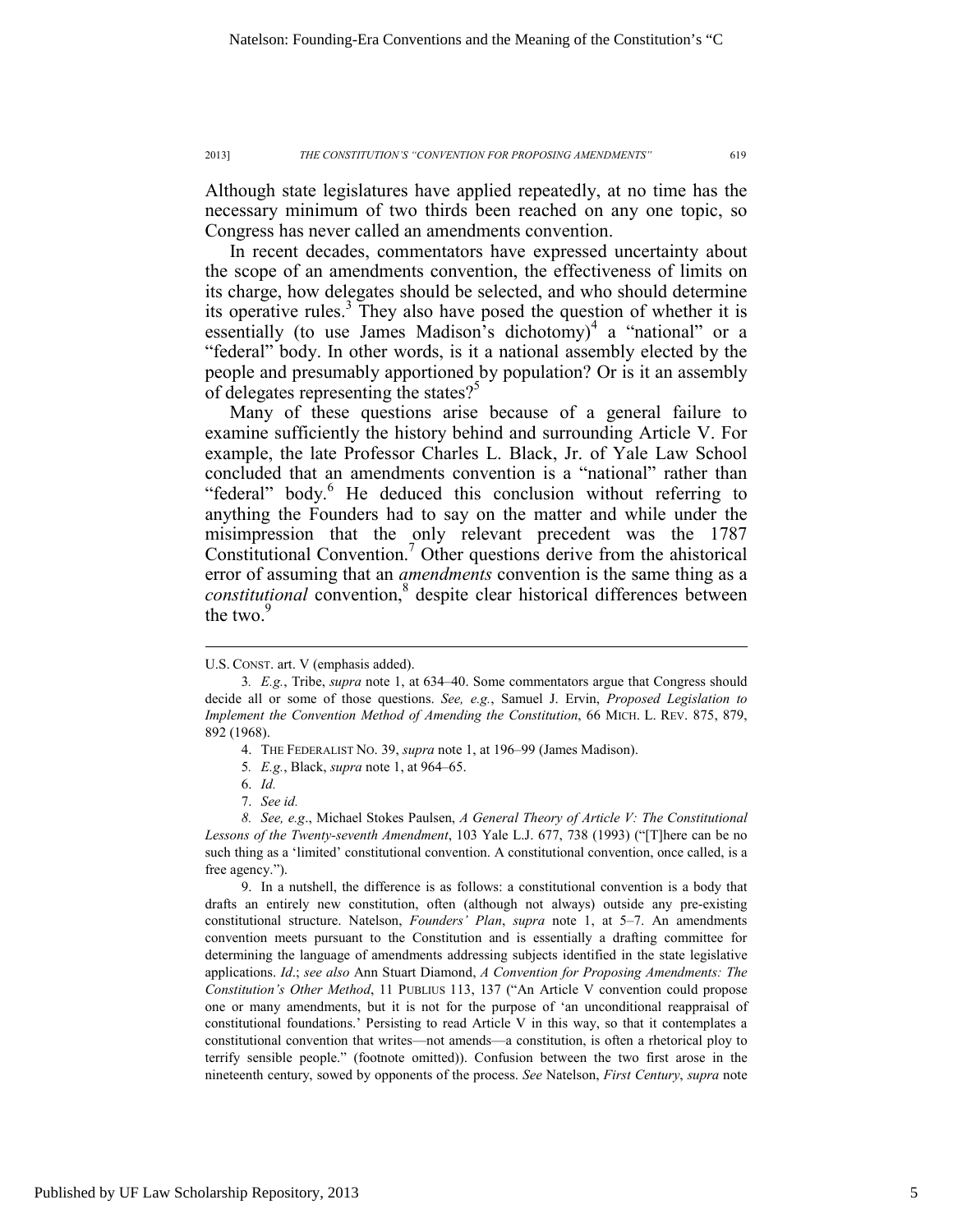What nearly all commentators have overlooked $10$  is that the Framers did not write, nor did the Ratifiers adopt, Article V on a blank slate. They wrote and ratified against the background of a long tradition of multi-colony and multi-state conventions. During the century before the drafting of Article V, there had been at least 32 such gatherings—at least 21 before Independence<sup>11</sup> and another eleven between 1776 and 1786.<sup>12</sup> In addition, there had been several abortive, although still instructive, convention calls. These multi-government gatherings were the direct predecessors of the convention for proposing amendments, and formed the model upon which the convention for proposing amendments was based.

Universally-accepted protocols determined multi-government convention procedures. These protocols fixed the acceptable ways of calling such conventions, selecting and instructing delegates, adopting convention rules, and conducting convention proceedings. The actors involved in the process—state legislatures and executives, the Continental and Confederation Congresses, and the delegates themselves—each had recognized prerogatives and duties, and were subject to recognized limits.<sup>13</sup>

These customs are of more than mere Founding-Era historical interest. They governed, for the most part, multi-state conventions held in the nineteenth century as well—notably but not exclusively, the Washington Conference Convention of 1861.<sup>14</sup> More importantly for present purposes, they shaped the Founders' understanding of how the constitutional language would be interpreted and applied.

Moreover, the Constitution, as a legal document, must be understood in the context of the jurisprudence of the time. In that jurisprudence, custom was a key definer of the "incidents" or attributes that accompanied principal (i.e., express) legal concepts and powers.<sup>15</sup> Thus,

<sup>1,</sup> at 10. Today it is rampant in the legal literature and other areas of public discourse. *See, e.g*., Tribe, *supra* note 1 (calling an amendments convention a "constitutional convention").

 <sup>10.</sup> Russell L. Caplan is an important exception. *See* CAPLAN, *supra* note 1.

 <sup>11.</sup> *Infra* Part II.A (listing conventions).

 <sup>12.</sup> *Infra* Part III.C–III.O (listing and discussing post-Independence convention).

 <sup>13.</sup> *Infra* Part III.

 <sup>14.</sup> The Washington Conference Convention was a gathering of 21 states called by Virginia in an effort to propose a constitutional amendment that would avoid the Civil War. *See* ROBERT GRAY GUNDERSON, OLD GENTLEMEN'S CONVENTION: THE WASHINGTON PEACE CONFERENCE OF 1861 (1961). This convention followed eighteenth century convention protocol virtually to the letter. *See, e.g.*, *id.* at 48 (describing "one state, one vote" rule). *See also* THELMA JENNINGS, THE NASHVILLE CONVENTION: SOUTHERN MOVEMENT FOR UNITY, 1848–1850 (1980) (describing the nine-state Nashville Convention of 1850, which followed the same voting rule). *Id.* at 137–38.

 <sup>15.</sup> The Founding-Era law of principals and incidents and its implication for constitutional interpretation are discussed in Robert G. Natelson, *The Legal Origins of the Necessary and Proper Clause*, *in* GARY LAWSON, GEOFFREY P. MILLER, ROBERT G. NATELSON & GUY I.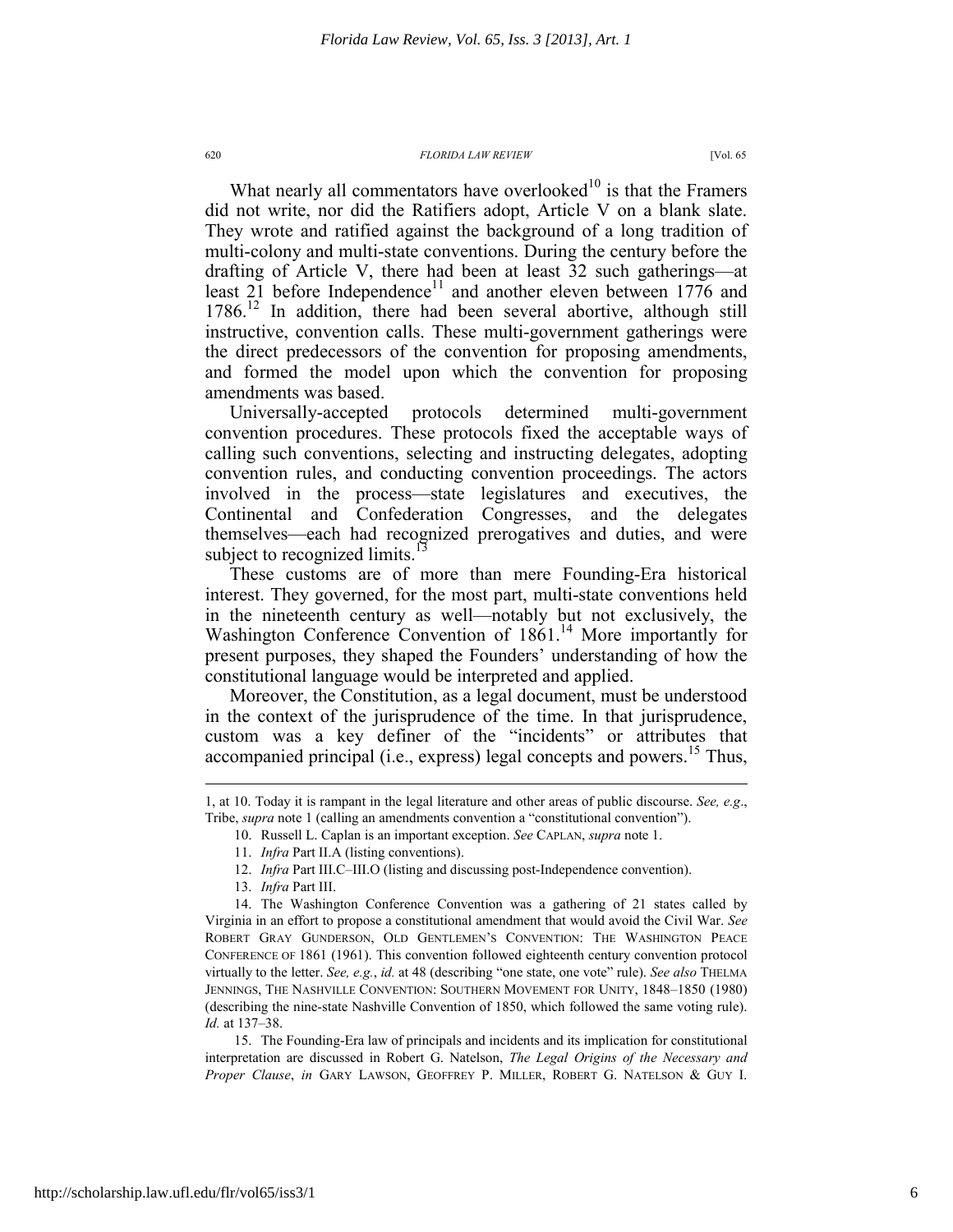the customs by which the founding generation initiated and conducted interstate conventions tell us how an Article V convention should be initiated and conducted; further, they help define the powers and prerogatives of the actors in the process. But beyond that, there is considerable affirmative evidence that the Founders *specifically* understood these customs to define the language of Article V. These practices enable us to re-capture the constitutional meaning of the terms "Application," "call," and "Convention for proposing Amendments."<sup>16</sup>

Part I of this Article explains why the Founders inserted the convention method for proposing amendments into the Constitution. Part II introduces the early-American convention tradition and some of its terminology. Part III summarizes the protocols for fourteen multicolony and multi-state conventions held between 1754 and 1787, and also discusses the procedures employed for calling several abortive conventions. Part IV collects the evidence showing that the established protocols inhere in Article V. Part IV also explains that the Constitution specifies rules for the few cases in which there were procedural variations. The discussion concludes with an explanation of how the practice surrounding the predecessor conventions impacts the rules for amendments conventions today. Two Appendices follow, the first listing alphabetically the delegates to the fourteen conventions examined in detail, and the second listing the same delegates by state.

### I. WHY THE CONSTITUTION INCLUDES A PROPOSING CONVENTION AS AN ALTERNATIVE TO CONGRESSIONAL PROPOSAL

Article V grants powers $17$  to two principal sorts of assemblies: legislatures, both state and federal; and conventions, both state and federal. It assigns *in-state* conventions the task of ratifying or rejecting the Constitution itself<sup>18</sup> and (when Congress so determines) the task of ratifying or rejecting proposed amendments.<sup>19</sup> Article V assigns to a *general* convention power to propose amendments.<sup>20</sup>

The initial draft of the Constitution, composed by the Committee of Detail, provided that "This Constitution ought to be amended whenever such Amendment shall become necessary; and on the Application of the Legislatures of two thirds of the States in the Union, the Legislature of

SEIDMAN, THE ORIGINS OF THE NECESSARY AND PROPER CLAUSE 52, 60–68 (2010).

 <sup>16.</sup> U.S. CONST. art. V.

 <sup>17.</sup> The assemblies designated in Article V exercise "federal functions" derived from the Constitution. State legislatures and conventions do not exercise reserved powers pursuant to the Tenth Amendment. Natelson, *Rules*, *supra* note 1, at 703 (collecting cases).

 <sup>18.</sup> U.S. CONST. art. VII.

 <sup>19.</sup> *Id.* art. V.

<sup>20.</sup> *Id.*; *see infra* note 63 and accompanying text on the meaning of "general convention."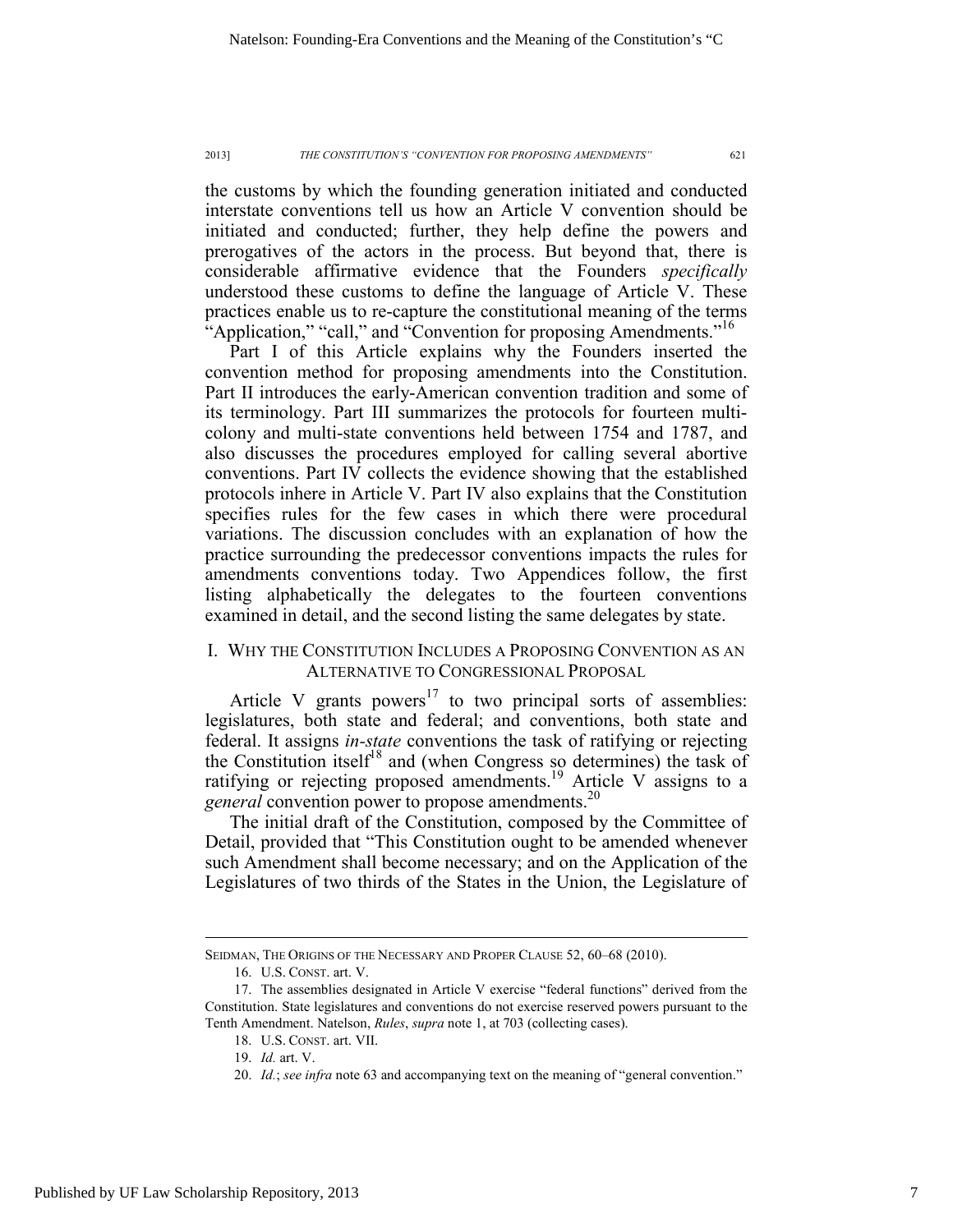the United States shall call a Convention for that Purpose."<sup>21</sup> In other words, the states would trigger a process requiring Congress to call a convention, which in turn would draft, and possibly adopt, all amendments. Gouverneur Morris successfully proposed permitting Congress, as well as the states, to initiate the amendment process.<sup>22</sup> When the document emerged from the Committee of Style, it appeared to give Congress *exclusive* power to propose amendments for state ratification.<sup>23</sup> George Mason then objected because he feared Congress might become abusive or refuse to adopt necessary or desirable amendments, particularly those curbing its own power.<sup>24</sup> For this reason, the draft was changed to insert the convention for proposing amendments to enable the states to propose amendments without a substantive veto by Congress.<sup>25</sup> The immediate inspiration for the application procedure seems to have been a provision in the Georgia constitution whereby a majority of counties could demand amendments on designated topics, and require the legislature to call a convention to draft the language.<sup>26</sup>

It was well for the Constitution that the state application and convention procedure was added. Without it, the document may never have been ratified. This is because many believed the Constitution could lead to congressional abuse and overreaching, and that Congress would

24. The record, paraphrasing George Mason, stated:

As the proposing of amendments is in both the modes to depend, in the first immediately, and in the second, ultimately, on Congress, no amendments of the proper kind would ever be obtained by the people, if the Government should become oppressive, as [Mason] verily believed would be the case.

*Id.* at 629 (Sept. 15, 1787).

 $\overline{a}$ 

25. *See id.* at 629–30.

No alteration shall be made in this constitution without petitions from a majority of the counties . . . at which time the assembly shall order a convention to be called for that purpose, specifying the alterations to be made, according to the petitions preferred to the assembly by the majority of the counties as aforesaid.

GA. CONST. of 1777, art. LXIII. The Committee of Detail's draft convention looked much like the Georgia provision. 2 FARRAND'S RECORDS, *supra* note 1, at 188.

 <sup>21. 2</sup> FARRAND'S RECORDS, *supra* note 1, at 159.

 <sup>22.</sup> *Id*. at 468 (Aug. 30, 1787); *see also id.* at 558 (Sept. 10, 1787) ("The National Legislature will be the first to perceive and will be most sensible to the necessity of amendments. . . ." (quoting Alexander Hamilton)).

 <sup>23.</sup> *Id.* at 578 (Aug. 30, 1787) ("The Legislature of the United States, whenever two thirds of both Houses shall deem necessary, or on the application of two thirds of the Legislatures of the several States, shall propose amendments to this Constitution . . . .").

 <sup>26.</sup> Georgia's constitution provided that: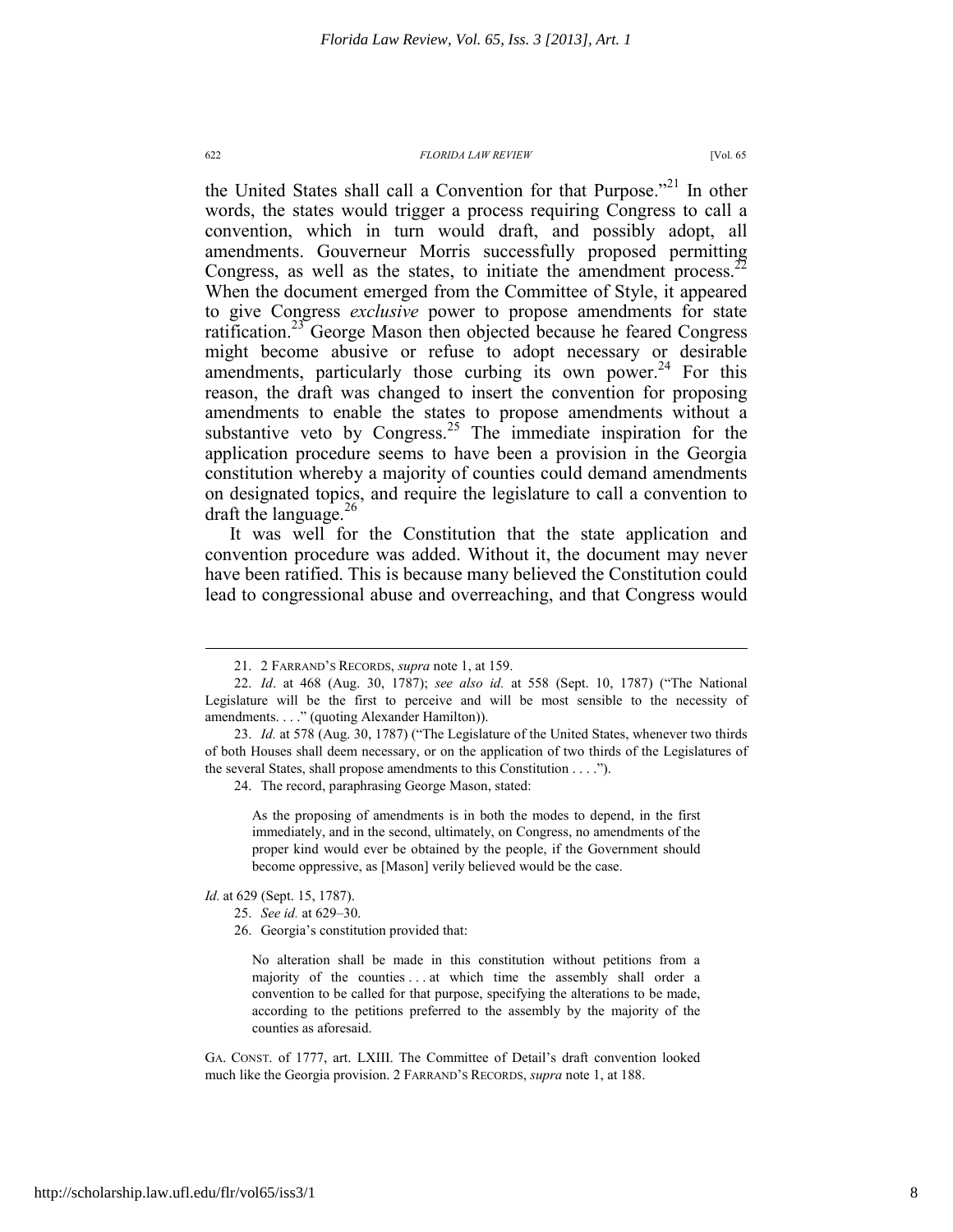be unlikely to curb itself.<sup>27</sup> The state application and convention procedure of Article V provided the Constitution's advocates with a basis for arguing that the system was a balanced one,<sup>28</sup> and that Congress could be bypassed, if appropriate.<sup>29</sup> Illustrative are comments by the widely-read Federalist essayist Tench Coxe:

It has been asserted, that the new constitution, when ratified, would be fixed and permanent, and that no alterations or amendments, should those proposed appear on consideration ever so salutary, could afterwards be obtained. A candid consideration of the constitution will shew [*sic*] this to be a groundless remark. It is provided, in the clearest words, that Congress shall be *obliged* to call a convention on the application of' two thirds of the legislatures; and all amendments proposed by such convention, are to be *valid* when approved by the conventions or legislatures of three fourths of the states. It

28*. E.g.*, 23 DOCUMENTARY HISTORY, *supra* note 1, at 2522 (Feb. 4, 1789) (reproducing remarks of Samuel Rose, that Congress could propose amendments if it did not have sufficient power and the states, acting through the convention, could propose if it had too much).

 29. 3 ELLIOT'S DEBATES, *supra* note 1, at 101 ("[Patrick Henry] thinks amendments can never be obtained, because so great a number is required to concur. Had it rested solely with Congress, there might have been danger. The committee will see that there is another mode provided, besides that which originated with Congress. On the application of the legislatures of two thirds of the several states, a convention is to be called to propose amendments. . . ." (quoting George Nicholas at the Virginia ratifying convention)); James Iredell, at the North Carolina ratifying convention, also explained:

The proposition for amendments may arise from Congress itself, when two thirds of both houses shall deem it necessary. If they should not, and yet amendments be generally wished for by the people, two thirds of the legislatures of the different states may require a general convention for the purpose, in which case Congress are under the necessity of convening one. Any amendments which either Congress shall propose, or which shall be proposed by such general convention, are afterwards to be submitted to the legislatures of the different states, or conventions called for that purpose, as Congress shall think proper, and, upon the ratification of three fourths of the states, will become a part of the Constitution.

4 ELLIOT'S DEBATES, *supra* note 1, at 177.

 <sup>27.</sup> *An Old Whig I*, PHILA. INDEP. GAZETTEER, Oct. 12, 1787, *reprinted in* 13 DOCUMENTARY HISTORY, *supra* note 1, at 376–77 ("[W]e shall never find two thirds of a Congress voting or proposing anything which shall derogate from their own authority and importance"); *see also* A Plebeian, *An Address to the People of the State of New York*, Apr. 17, 1788, *reprinted in* 20 DOCUMENTARY HISTORY, *supra* note 1, at 942, 944 ("The amendments contended for as necessary to be made, are of such a nature, as will tend to limit and abridge a number of the powers of the government. And is it probable, that those who enjoy these powers will be so likely to surrender them after they have them in possession, as to consent to have them restricted in the act of granting them? Common sense says—they will not.").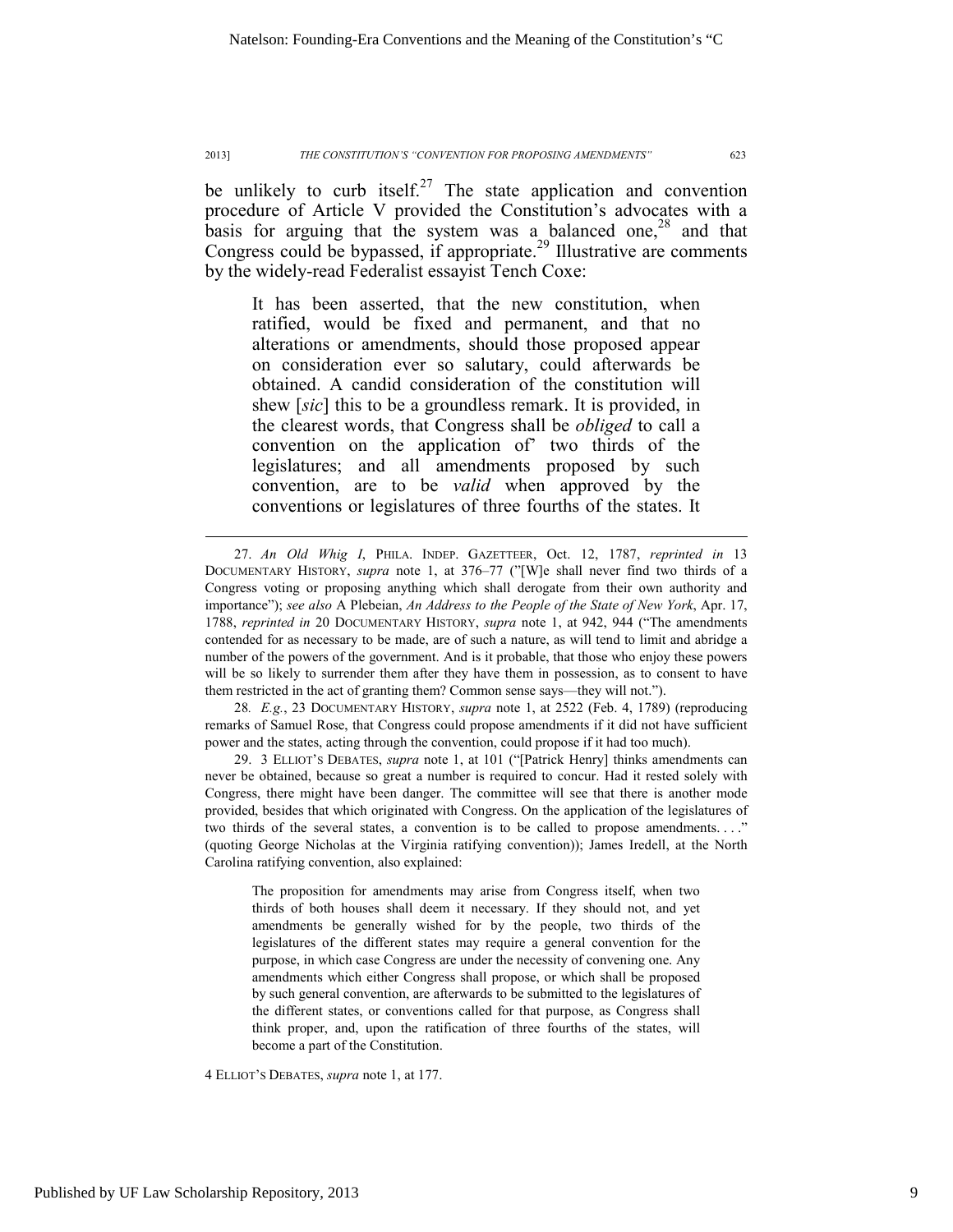must therefore be evident to every candid man, that two thirds of the states can *always* procure a general convention for the purpose of amending the constitution, and that three fourths of them can introduce those amendments into the constitution, although the President, Senate and Federal House of Representatives, should be *unanimously* opposed to each and all of them. Congress therefore cannot hold *any power,* which three fourths of the states shall not approve, on *experience.*<sup>30</sup>

### II. OVERVIEW OF PRIOR AMERICAN EXPERIENCE WITH CONVENTIONS, AND THEIR RECORDS AND TERMINOLOGY

### A. *Conventions Before the Constitution*

The Founders understood a political "convention" to be an assembly, other than a legislature, designed to undertake prescribed governmental functions.31 The convention was a familiar and approved device: several generations of Englishmen and Americans had resorted to them. In 1660 a "convention Parliament" had recalled the Stuart line, in the person of Charles II, to the throne of England.<sup>32</sup> A 1689 convention Parliament had adopted the English Bill of Rights, declared the throne vacant, and invited William and Mary to fill it.<sup>33</sup> Also in 1689, Americans resorted to at least four conventions in three different colonies as mechanisms to replace unpopular colonial governments, and in 1719 they held yet another.<sup>34</sup>

During the run-up to Independence, conventions within particular colonies issued protests, operated as legislatures when the de jure legislature had been dissolved, and removed British officials and governed in their absence. $35$  After Independence, conventions wrote

 <sup>30.</sup> Tench Coxe, *A Friend of Society and Liberty*, PA. GAZETTE, July 23, 1788, *reprinted in* 18 DOCUMENTARY HISTORY, *supra* note 1, at 277, 283–84 (alteration added) (emphasis in original). Coxe made the same points in *A Pennsylvanian to the New York Convention*, PA. GAZETTE, Jun. 11, 1788, *reprinted in* 20 DOCUMENTARY HISTORY, *supra* note 1, at 1139, l142. Coxe had been Pennsylvania's delegate to the Annapolis convention.

 <sup>31.</sup> Natelson, *Founders' Plan, supra* note 1, at 6; *see also In re* Op. of the Justices, 167 A. 176, 179 (Sup. Jud. Ct. Me. 1933) ("The principal distinction between a convention and a Legislature is that the former is called for a specific purpose, the latter for general purposes."); CAPLAN, *supra* note 1, at 5–6 (discussing the development of the word "convention" in the seventeenth century).

 <sup>32.</sup> CAPLAN, *supra* note 1, at 5; *see also* Natelson, *Founders' Plan, supra* note 1, at 6.

 <sup>33.</sup> CAPLAN, *supra* note 1, at 5; Natelson, *Founders' Plan, supra* note 1, at 6.

 <sup>34.</sup> CAPLAN, *supra* note 1, at 6–7 (discussing two conventions in Massachusetts, one in New York, one in Maryland, and one in South Carolina).

 <sup>35.</sup> *See id.* at 8–10.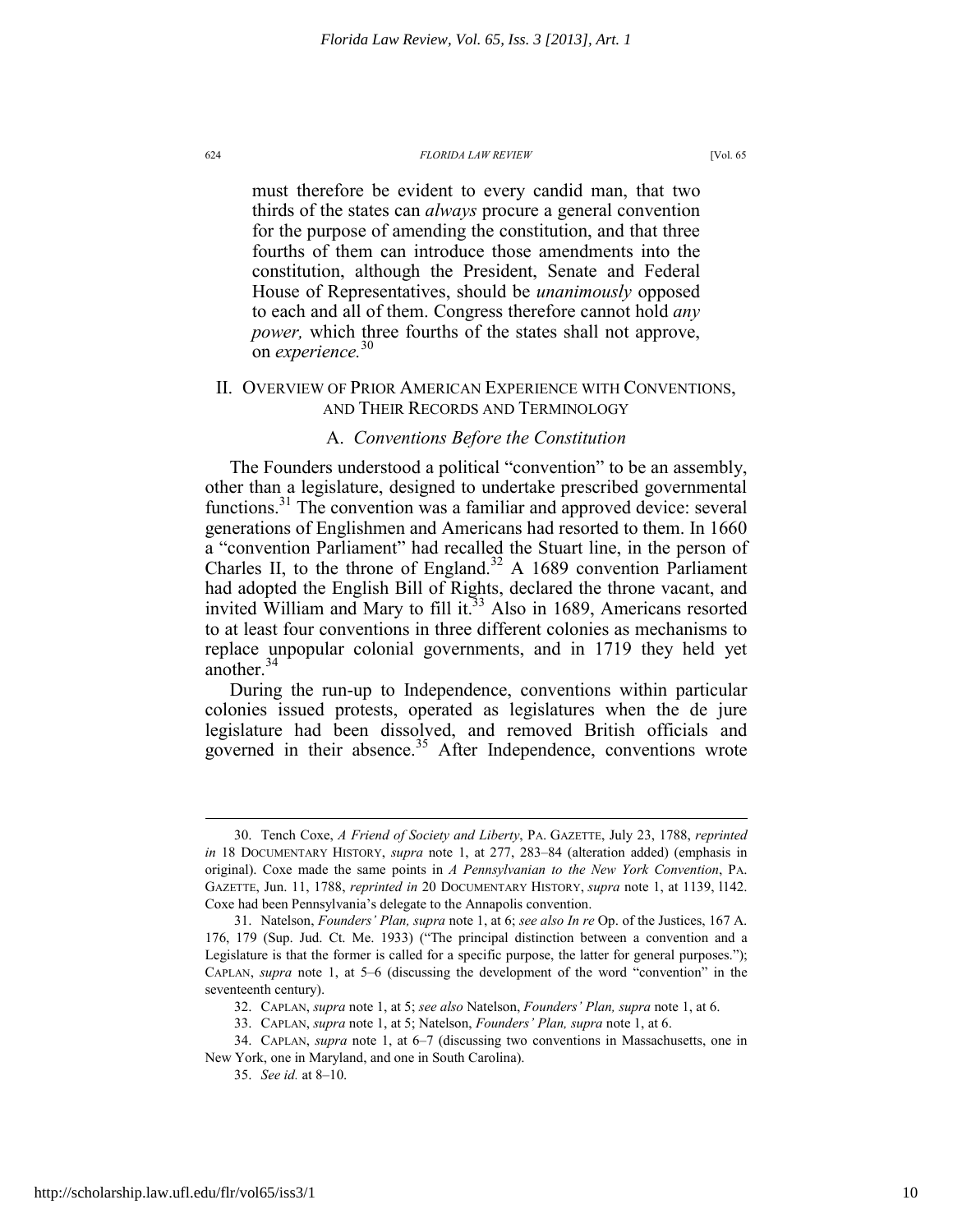several state constitutions.<sup>36</sup>

 $\overline{a}$ 

Those state constitutions also resorted to conventions as elements of their amendment procedures. The Pennsylvania Constitution of 1776 and the Vermont Constitution of 1786 both authorized amendments conventions limited as to subjects by a "council of censors."<sup>37</sup> The Massachusetts Constitution of 1780 provided for amendment by convention.38 The Georgia Constitution of 1777 required the legislature to call a convention to draft constitutional amendments whose gist had been prescribed by a majority of counties.<sup>39</sup>

Conventions within individual colonies or states represented the people, towns, or counties.<sup>40</sup> Another sort of "convention" was a

PA. CONST. of 1776, § 47; *see also* VT. CONST. of 1786, art. XL (similar language).

38. The Massachusetts constitution of 1780 stated that:

[T]he general court which shall be in the year of our Lord [1795] shall issue precepts to the selectmen of the several towns, and to the assessors of the unincorporated plantations, directing them to convene the qualified voters of their respective towns and plantations, for the purpose of collecting their sentiments on the necessity or expediency of revising the constitution in order to [*sic*] amendments.

And if it shall appear, by the returns made, that two-thirds of the qualified voters throughout the State, who shall assemble and vote in consequence of the said precepts, are in favor of such revision or amendment, the general court shall issue precepts, or direct them to be issued from the secretary's office, to the several towns to elect delegates to meet in convention for the purpose aforesaid.

39. GA. CONST. of 1777, art. LXIII.

 40. HOAR, *supra* note 1, at 2–10 (describing state constitutional conventions at the Founding); *see also* CAPLAN, *supra* note 1, at 8–16 (also discussing conventions). Thus, state conventions for ratifying the Constitution represented the people. *See, e.g*., 3 DOCUMENTARY HISTORY, *supra* note 1, at 110 (setting forth the Delaware form of ratification); *id*. at 275–78 (setting forth the Georgia form of ratification); *id.* at 560 (setting forth the Connecticut form of

 <sup>36.</sup> CAPLAN, *supra* note 1, at 10–13. Sometimes a joint session of the legislature met as a convention to write a constitution, as happened with the unsuccessful Massachusetts constitution of 1777. 20 MASS. RECORDS, *supra* note 1, at 315.

 <sup>37.</sup> Pennsylvania's original constitution provided, in relevant part:

The said council of censors shall also have power to call a convention, to meet within two years after their sitting, if there appear to them an absolute necessity of amending any article of the constitution which may be defective, explaining such as may be thought not clearly expressed, and of adding such as are necessary for the preservation of the rights and happiness of the people: But the articles to be amended, and the amendments proposed, and such articles as are proposed to be added or abolished, shall be promulgated at least six months before the day appointed for the election of such convention, for the previous consideration of the people, that they may have an opportunity of instructing their delegates on the subject.

MASS. CONST. of 1780, pt. II, ch. VI, art. X.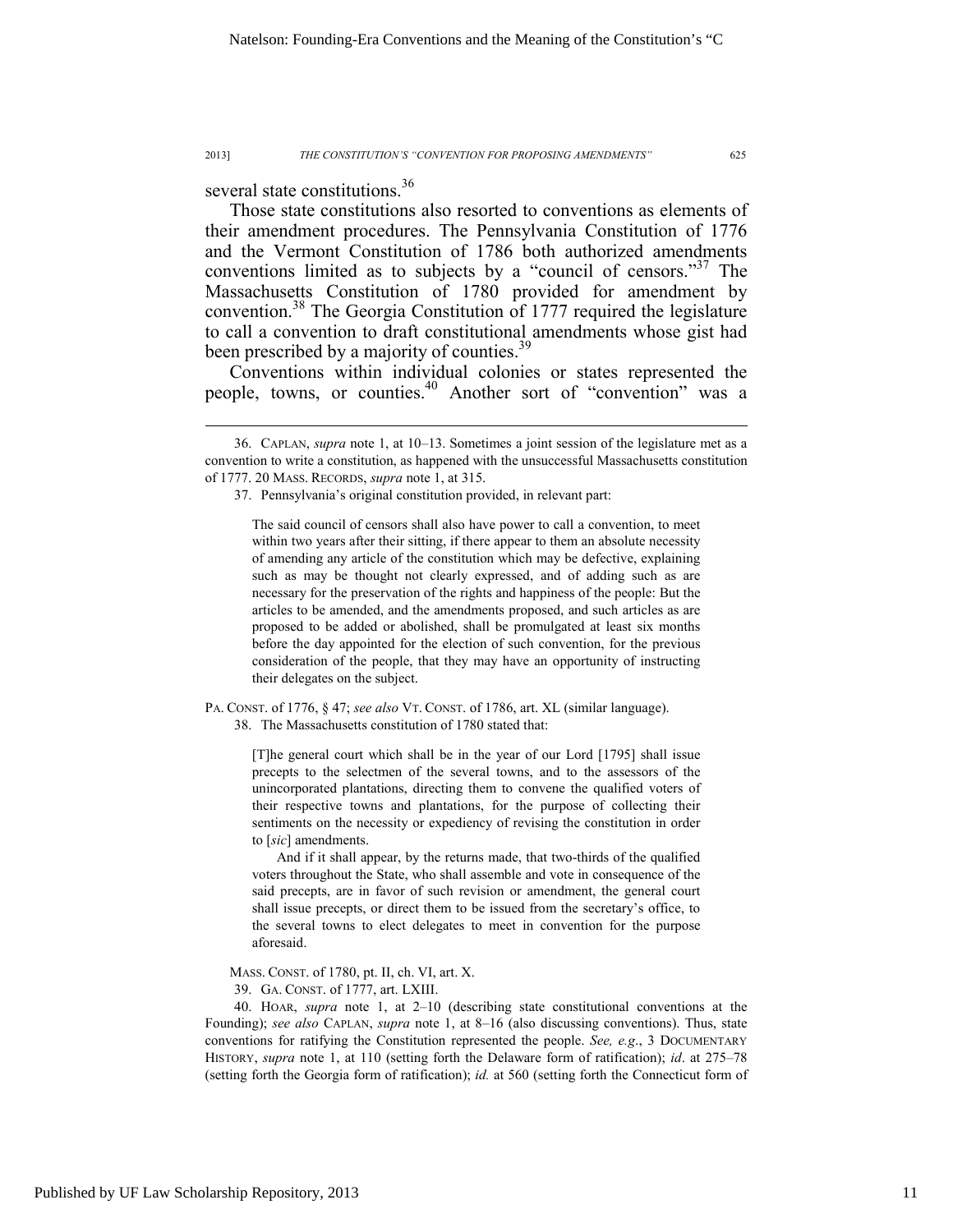gathering of three or more American governments under protocols modeled on international diplomatic practice.<sup>41</sup> These multi-government conventions were comprised of delegations from each participating government, including, on some occasions, Indian tribes. Before Independence, such gatherings often were called "congresses," because "congress" was an established term for a gathering of sovereignties.<sup>42</sup> After Independence, they were more often called "conventions,"<sup>43</sup> presumably to avoid confusion with the Continental and Confederation Congresses. But both before<sup>44</sup> and after<sup>45</sup> Independence the terms could be employed interchangeably.

Multi-government congresses or conventions were particularly common in the Northeast, perhaps because governments in that region had a history of working together. In 1643 the four colonies of Massachusetts, Plymouth Colony, Connecticut, and New Haven formed the United Colonies of New England. Essentially a joint standing committee of colonial legislatures, this association was not always active, but endured at least formally until 1684.<sup>46</sup> In 1695, the Crown created the Dominion of New England, a unified government imposed on New England, New York, and New Jersey.47 The Dominion proved

42*. See, e.g.*, THOMAS SHERIDAN, A COMPLETE DICTIONARY OF THE ENGLISH LANGUAGE (1789) (defining "congress" in part as "an appointed meeting for settlement of affairs between different nations").

43. *See*Parts III.D through III.O (discussing post-Independence multi-state conventions)..

45*.* Rush, *Notes*, *supra* note 1, at 129 (Dec. 25, 1776) (referring to the Providence Convention as "a *Congress* composed of Deputies from the 4 New Eng<sup>d</sup> [sic] States"); Letter from Daniel St. Thomas Jenifer to Thomas Sim Lee (Sept. 26, 1780), *in* 5 LETTERS, *supra* note 1, at 391–92 (calling the 1780 Boston Convention a "Congress or Convention"); Gov. James Bowdoin, Speech before Council Chamber (May 31, 1785), *reprinted in* 1784-85 MASS. RECORDS, *supra* note 1, at 706, 710 (referring to a proposed general convention as a "Convention or Congress" of "special delegates from the States").

46. NEWBOLD, *supra* note 1, at 24–25.

47. *Id.* at 1, at 26.

ratification); *cf. In re* Op. of the Justices, 167 A. 176, 179 (Sup. Jud. Ct. Me. 1933) (noting that conventions within states directly represented the people).

 <sup>41.</sup> There also were many meetings of representatives of only two colonial governments—for example, the 1684 and 1746 conferences with the Iroquois, and the 1785 meeting between Maryland and Virginia at Mount Vernon, but two-sovereign meetings seem not to have been called "conventions." IROQUOIS DIPLOMACY, *supra* note 1, at 161, 182, 201. On the pre-Independence conferences with the Iroquois, *see generally id.* at 157–208; *see generally* FRANKLIN, INDIAN TREATIES, *supra* note 1.

<sup>44</sup>*. See, e.g.*, 2 N.Y. RECORDS, *supra* note 1, at 545 (reproducing Massachusetts commission to Albany Congress, referring to it as "a General convention of Commissioners for their Respective Governments"); 1 J. CONT. CONG., *supra* note 1, at 17 (reproducing the Connecticut credentials for the First Continental Congress, which empower Connecticut's delegates to attend the "congress, or convention of commissioners, or committees of the several Colonies"); DANIEL LEONARD, MASSACHUSETTENSIS 106 (Boston, 1775) (referring to the Albany Congress as a "congress or convention of committees from the several colonies").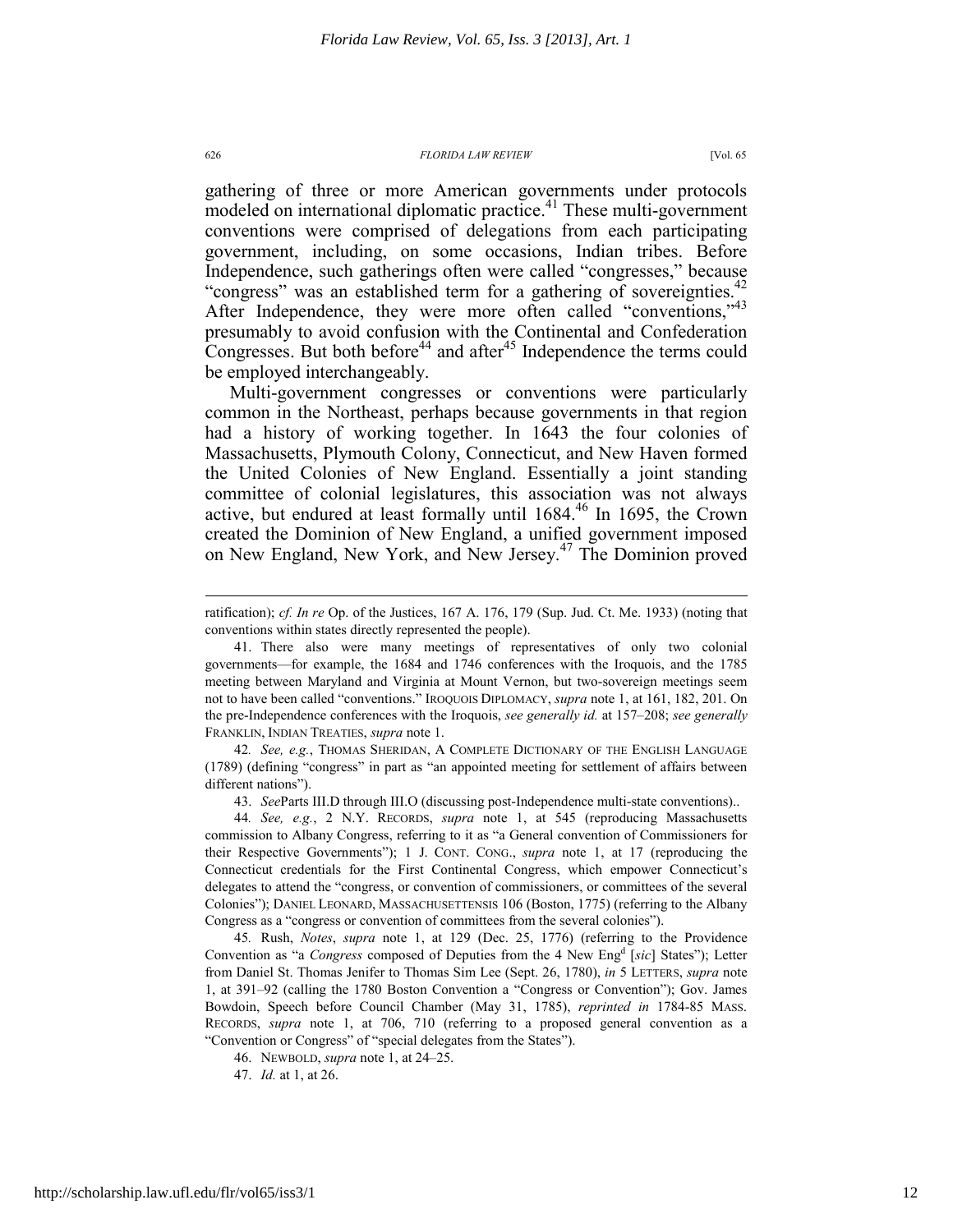unpopular, and in 1689 colonial conventions swept it away; nevertheless, northeastern governments continued to confer together. Many of these meetings were conclaves of colonial governors, usually conferring on issues of defense against French Canada and her allied Indian tribes, rather than conventions of diplomatic delegations.<sup>48</sup> An example from outside the Northeast was the meeting of five governors held at Alexandria, Virginia in 1755.<sup>49</sup> Many others, however, were full-dress conventions among commissioners appointed from three or more colonies. These meetings were usually, but not always, held under the sanction of royal authorities.

To be specific: Three colonies met at Boston in 1689 to discuss defense issues.<sup>50</sup> The following year, the acting New York lieutenant governor called, without royal sanction, a defense convention of most of the continental colonies to meet in New York City. The meeting was held on May 1, 1690, with New York, Massachusetts Bay, Connecticut, and Plymouth colonies in attendance.<sup> $51$ </sup> A similar gathering occurred in 1693 in New York, this time under Crown auspices.<sup>52</sup> Other defense conventions were held in New York City in  $1704$ ,<sup>53</sup> Boston in  $1711$ ,<sup>54</sup> Albany in 1744 and 1745,<sup>55</sup> and New York City in 1747.<sup>56</sup> The New England colonies held yet another in  $1757$ .<sup>57</sup>

In addition to defense conventions, there were conventions serving as diplomatic meetings among colonies and sovereign Indian tribes, particularly the Iroquois. There were at least ten such conclaves between 1677 and 1768 involving three or more colonies. Those ten included gatherings in 1677, 1689, 1694, and 1722 at Albany, New York; in 1744 at Lancaster, Pennsylvania; in 1745, 1746, 1751, and 1754 at Albany; and in 1768 at Fort Stanwix (Rome), New York.<sup>38</sup>

 $\overline{a}$ 

53. *Id.* at 54.

 58. IROQUOIS DIPLOMACY, *supra* note 1, at 160, 161, 173, 181 (listing two), 182, 185, 187, 190 & 197.WARD, *supra* note 1, adds the conventions held in 1689, 1694, and 1746. *Id.* at 131, 133 & 139. NEWBOLD, *supra*, note 1, at 28, seems to be counting Indian conferences at which only one colony attended. He specifically names as multi-state gatherings only the 1744 Lancaster, Pennsylvania convention (Indians plus Pennsylvania, Maryland, and Virginia); a 1748 (possibly an error for 1746) Albany meeting (Indians plus Massachusetts and New York); and a 1751 gathering, also in Albany (Indians plus Massachusetts, Connecticut, New York, and South Carolina). *Id. Cf*. SHANNON, *supra*, note 1, at 132 & 133 (adding the 1745 Albany

 <sup>48.</sup> *See generally*, WARD, *supra* note 1, at 52–65 (summarizing war conferences and conventions).

 <sup>49.</sup> *Id.* at 58.

 <sup>50.</sup> *Id.* at 52.

 <sup>51.</sup> *Id*. at 52–53. The brief proceedings are in 2 N.Y. HISTORY, *supra* note 1, at 134–35.

 <sup>52.</sup> WARD, *supra* note 1, at 53–54.

 <sup>54.</sup> *Id.* at 56.

 <sup>55.</sup> *Id.* 

 <sup>56.</sup> *Id.* at 56–57.

 <sup>57.</sup> *Id.* at 62.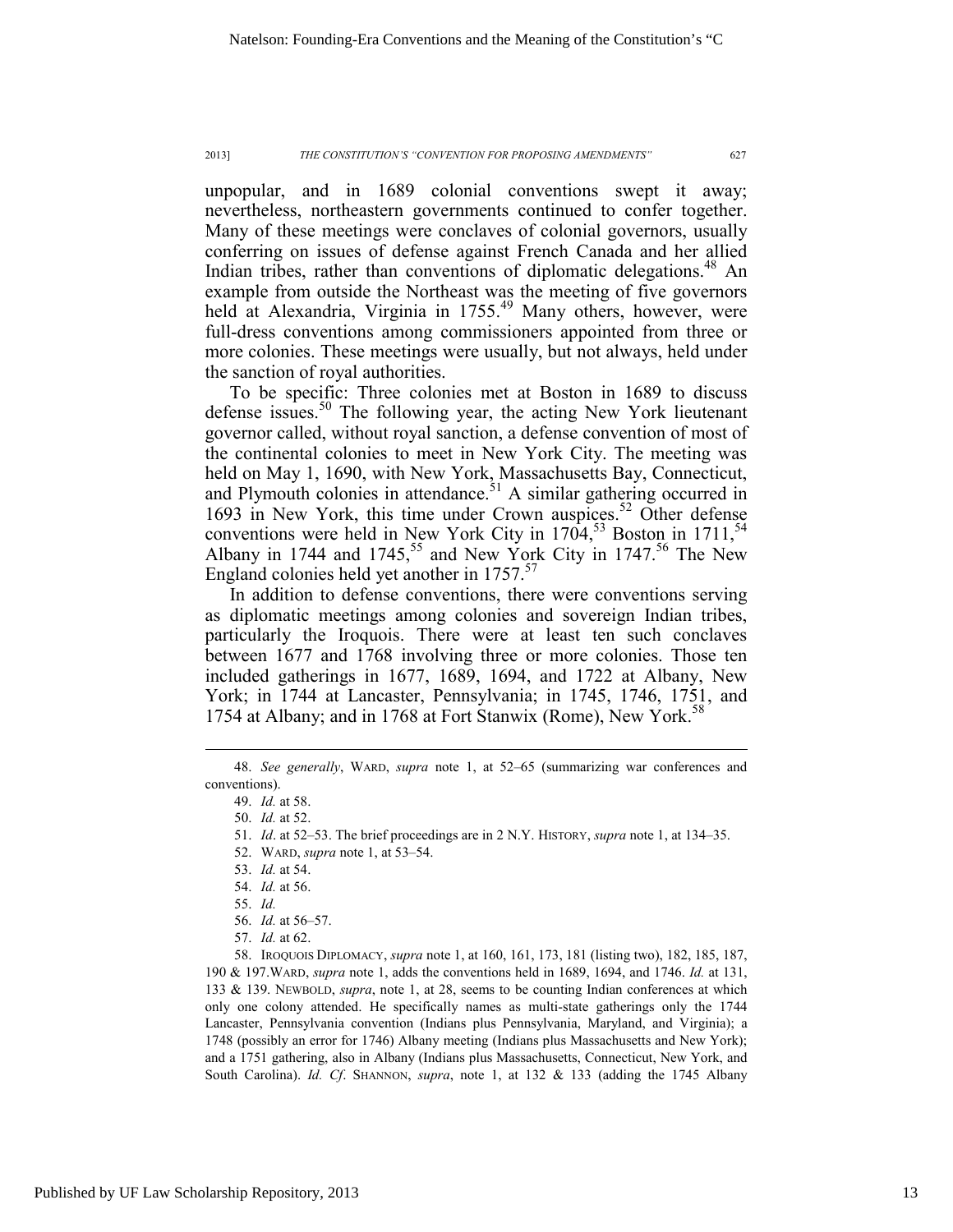The assembly at Lancaster became one of the more noted. Participants included Pennsylvania, Maryland, Virginia, and several Indian tribes. The proceedings lasted from June 22 to July 4, 1744, and produced the Treaty of Lancaster.<sup>59</sup> Even more important, however, was the seven-colony Albany Congress of 1754, whose proceedings are discussed in Part III.A.

The most famous inter-colonial conventions were the Stamp Act Congress of 1765 and the First Continental Congress of 1774, discussed in Parts IV.B and IV.C. As for the *Second* Continental Congress (1775- 81), participants might initially have thought of it as a convention, but it is not so classified here because it really served as a continuing legislature.

After the colonies had declared themselves independent states, they continued to gather in conventions. All of these meetings were called to address specific issues of common concern. Northeastern states convened twice in Providence, Rhode Island—in December, 1776 and January, 1777, and again in 1781. Other conventions of northeastern states met in Springfield, Massachusetts (1777); New Haven, Connecticut (1778); Hartford, Connecticut (1779 and 1780); and Boston, Massachusetts  $(1780)$ <sup>60</sup> Conventions that included states outside the Northeast included those at York Town, Pennsylvania (1777), Philadelphia, Pennsylvania (1780 and, of course, 1787), and Annapolis, Maryland  $(1786)$ .<sup>61</sup> There also were abortive calls for multistate conventions in Fredericksburg, Virginia, Charleston, South Carolina, and elsewhere. $62$ 

Thus, the Constitutional Convention of 1787—far from being the unique event it is often assumed to be—was but one in a long line of similar gatherings.

### B. *Historical Records*

Each convention produced official records referred to as its *journal*, *minutes*, or *proceedings*. These records vary widely in length and completeness. For example, the journals of the First Continental Congress and of the Constitutional Convention consume hundreds of pages, but the proceedings of the 1781 Providence Convention cover

conference between the Indians and Pennsylvania, Massachusetts, Connecticut, and New York, and stating accurately that four colonies attended the 1751 meeting in Albany).

 <sup>59.</sup> WARD, *supra* note 1, at 137–38. Maryland and Virginia signed treaties with the Indians at this conference, with Pennsylvania serving as a broker. The lieutenant governor of Pennsylvania also served as a representative of the colony of Delaware. *See* FRANKLIN, INDIAN TREATIES, *supra* note 1, at 41.

<sup>60.</sup> *See* Natelson, *First Century*, *supra* note 1, at 1–2.

 <sup>61.</sup> *See id.*

<sup>62</sup>*. Infra* Part III.K–L.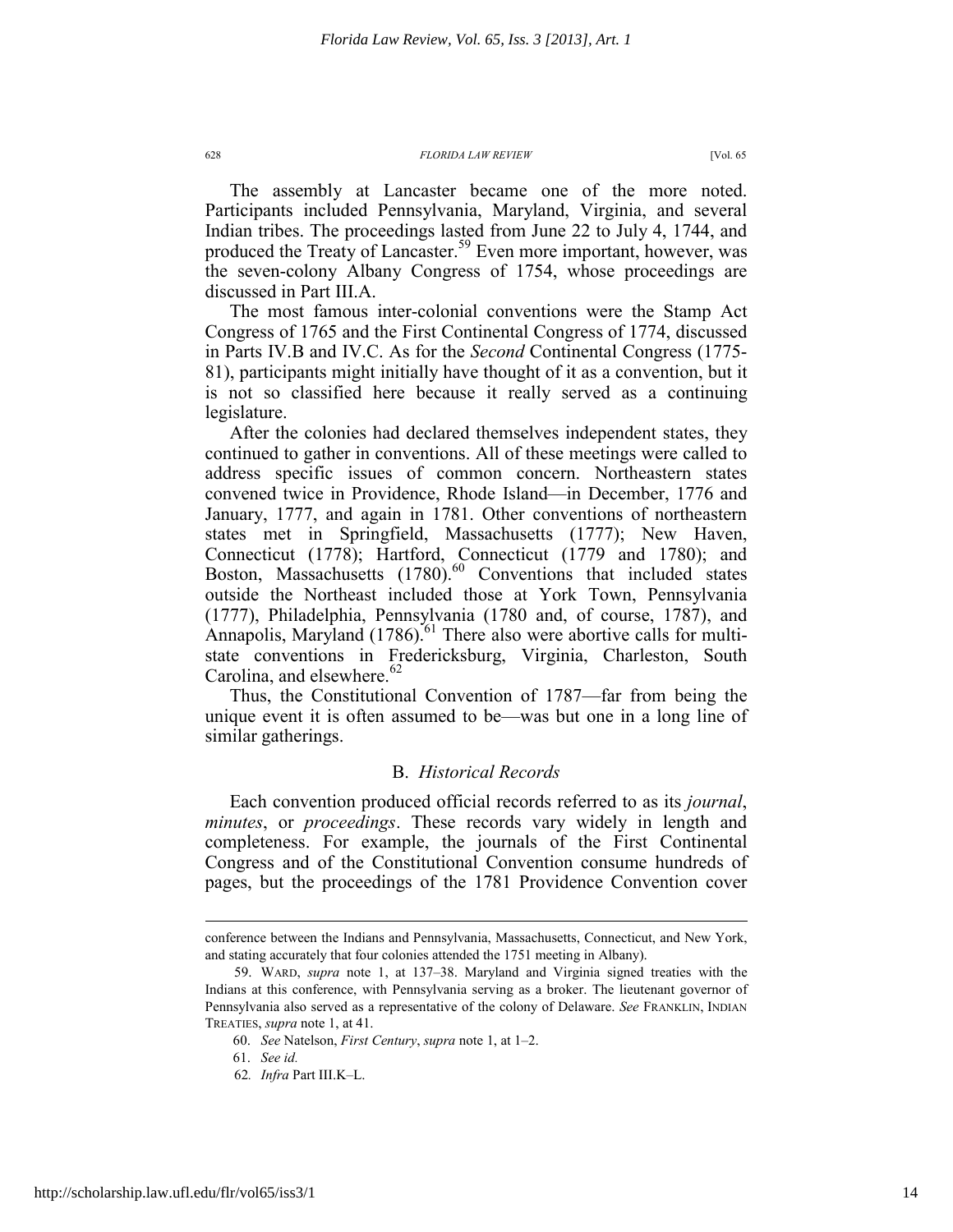less than a page and a half. Fortunately, a fair amount of other historical material supplements the journals. This material includes legislative records, other official documents, and personal correspondence. The journals and other sources tend to show consistency in convention protocol and procedures.

The Albany Congress, the Stamp Act Congress, the First Continental Congress, and the Constitutional Convention have been subjects of detailed historical study. The other multi-state conventions have been largely neglected.

### C. *Convention Terminology*

Convention practice included certain standard terminology, some of which appears in Article V. The convention *call* was the initial invitation to meet. Most calls were issued by individual states or colonies. Some were issued by the Continental Congress or by previous conventions.

The usual role of a multi-state convention was as a problem-solving task force, so the call necessarily specified the issue or issues to be addressed. However, the call never attempted to dictate a particular outcome or to limit the convention to answering a prescribed question affirmatively or negatively. The call also specified the initial time and place of meeting and whether the convention resolutions would bind the participating states or serve merely as recommendations or proposals. The call did not determine how the colonies or states were to select their delegates, nor did it establish convention rules or choose convention officers. An invited government was always free to ignore a call.

A *general* convention was one to which all or most colonies or states were invited, even if limited to a single subject.<sup>63</sup> A *partial* convention was one restricted to a certain region, such as New England or the Middle States. The terms "general" or "partial" referred only to geographic area; they had nothing to do with the scope of the subject matter specified by the call. Thus, a convention for proposing amendments is a general convention, even if limited to a single subject. $64$  Failure to understand why a convention for proposing

 <sup>63</sup>*. E.g.*, *A Freeman*, NEWPORT HERALD, Apr. 3, 1788, *reprinted in* 24 DOCUMENTARY HISTORY, *supra* note 1, at 220-21 (referring to the Constitutional Convention as "the General Convention of the States"). The Philadelphia Price Convention of 1780 was referred to as a general convention because all but the three southernmost states were invited. PA. JOURNALS, *supra* note 1, at 396–97 (Nov. 15, 1779).

<sup>64</sup>*. E.g.*, 4 ELLIOT'S DEBATES, *supra* note 1, at 177 ("The proposition for amendments may arise from Congress itself, when two thirds of both houses shall deem it necessary. If they should not, and yet amendments be generally wished for by the people, two thirds of the legislatures of the different states may require a *general convention* for the purpose, in which case Congress are under the necessity of convening one. Any amendments which either Congress shall propose, or which shall be proposed by *such general convention*, are afterwards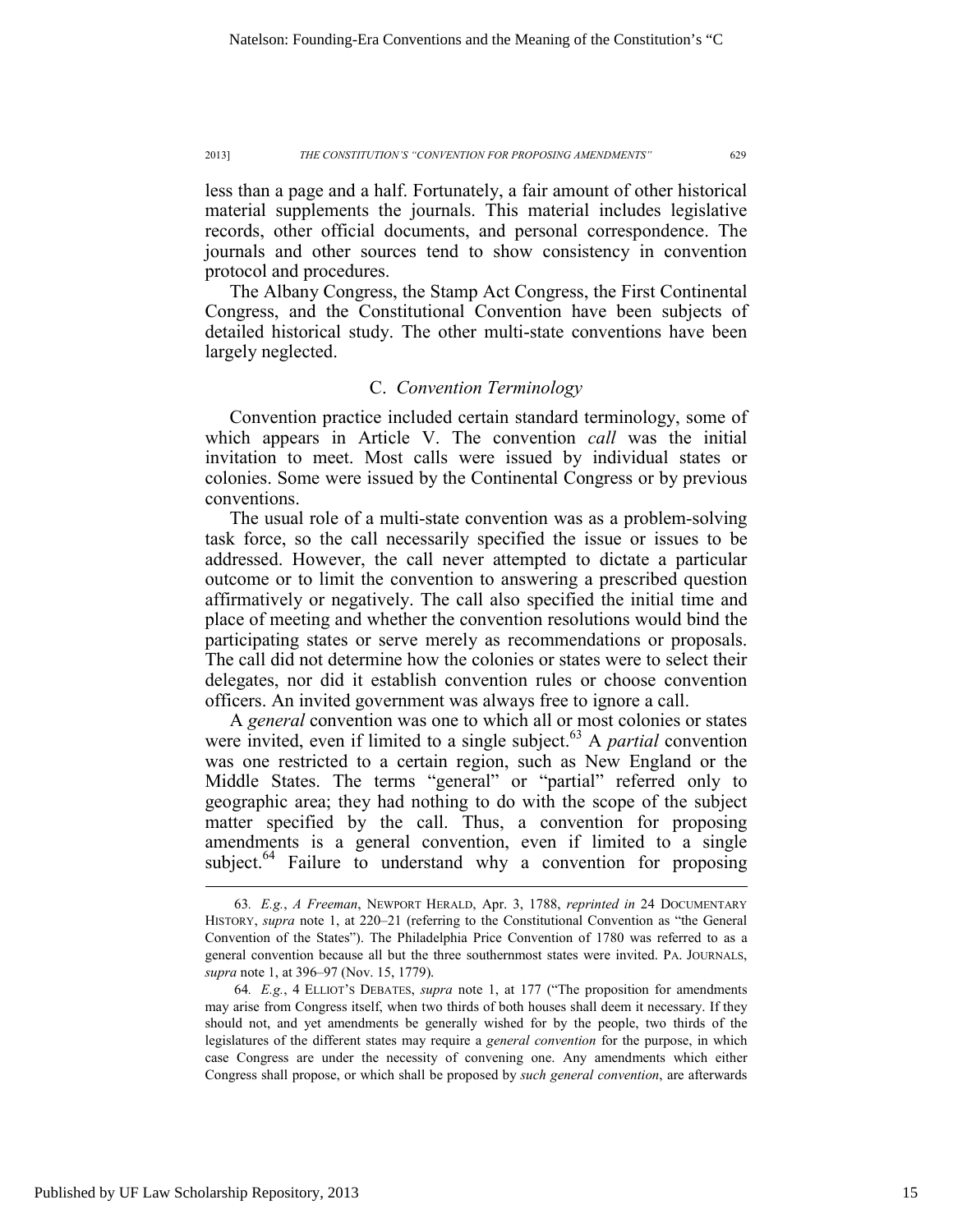amendments is referred to as a general convention has led some writers to conclude that it must be unlimited as to topic.<sup>65</sup>

A *plenipotentiary* convention was one whose topic was unlimited. The credentials issued to delegates to the First Continental Congress were so broad, that it was arguably plenipotentiary.<sup>66</sup> The powers of the other multi-government conventions ranged from the very broad (the Springfield Convention of  $1777<sub>1</sub><sup>67</sup>$  the 1787 Constitutional Convention) $^{68}$  to the very narrow (e.g., the Providence Convention of  $1781$ .<sup>69</sup>

A *committee* was a colonial or state delegation—that is, the body into which the diplomacy of the colony or state had been *committed*. Thus, an interstate convention, while often referred to by a variant of the phrase "convention of the states,"<sup>70</sup> also could be called a "convention of committees"71 or a "convention of committees of the several states."<sup>72</sup>

Each participating colony or state empowered its representatives by documents called *commissions*, sometimes referred to also as *credentials*. 73 Although a representative could be referred to informally as a "delegate," the formal title was *commissioner*. 74 Each commission

to be submitted to the legislatures of the different states, or conventions called for that purpose, as Congress shall think proper, and, upon the ratification of three fourths of the states, will become a part of the Constitution." (quoting James Iredell, at the North Carolina ratifying convention)) Iredell, a leading lawyer and judge, later served as associate justice on the United States Supreme Court.

 <sup>65.</sup> *E.g.*, Charles L. Black, Jr., *Amending the Constitution: A Letter to a Congressman*, 82 YALE L.J. 189, 202 (1972).

 <sup>66.</sup> *Infra* Part III.C.

 <sup>67.</sup> *Infra* Part III.F.

 <sup>68.</sup> On the broad scope of the powers of most delegates at the Constitutional Convention, see *infra* Part III.N–O.

 <sup>69.</sup> *Infra* Part III.L.

<sup>70</sup>*. E.g.*, *A Freeman*, NEWPORT HERALD, Apr. 3, 1788, *reprinted in* 24 DOCUMENTARY HISTORY, *supra* note 1, at 220; 19 J. CONT. CONG. 235 (Mar. 6, 1781) (referring to the second Hartford convention as a "convention of sundry states").

<sup>71</sup>*. E.g.*, 11 J. CONT. CONG., *supra* note 1, at 843 (Aug. 27, 1778) (referring to the Springfield gathering); 15 *id*. at 1254 (Nov. 10, 1779) (referring to the first Hartford convention the same way); *id.* at 1272 (Nov. 15, 1779) (same); 17 *id.* at 790 (Aug. 29, 1780) (referring to the 1780 Boston Convention); 18 *id.* at 931–32 (Oct. 16, 1780) (same); *id.* at 1141 (Dec. 12, 1780) (referring to the second Hartford convention the same way).

<sup>72</sup>*. E.g.*, 9 *id.* at 1043 (Dec. 20, 1777) (referring to the prospective New Haven convention).

 <sup>73.</sup> *See generally infra* Part III (discussing proceedings at various conventions).

 <sup>74.</sup> Hence, such a convention sometimes was called a "convention of commissioners." *See, e.g.*, 15 *id.* at 1287 (Nov. 18, 1779) (so labeling the first Hartford convention); PA. JOURNALS, *supra* note 1, at 398 (Nov. 18, 1779) (also so labeling the first Hartford Convention).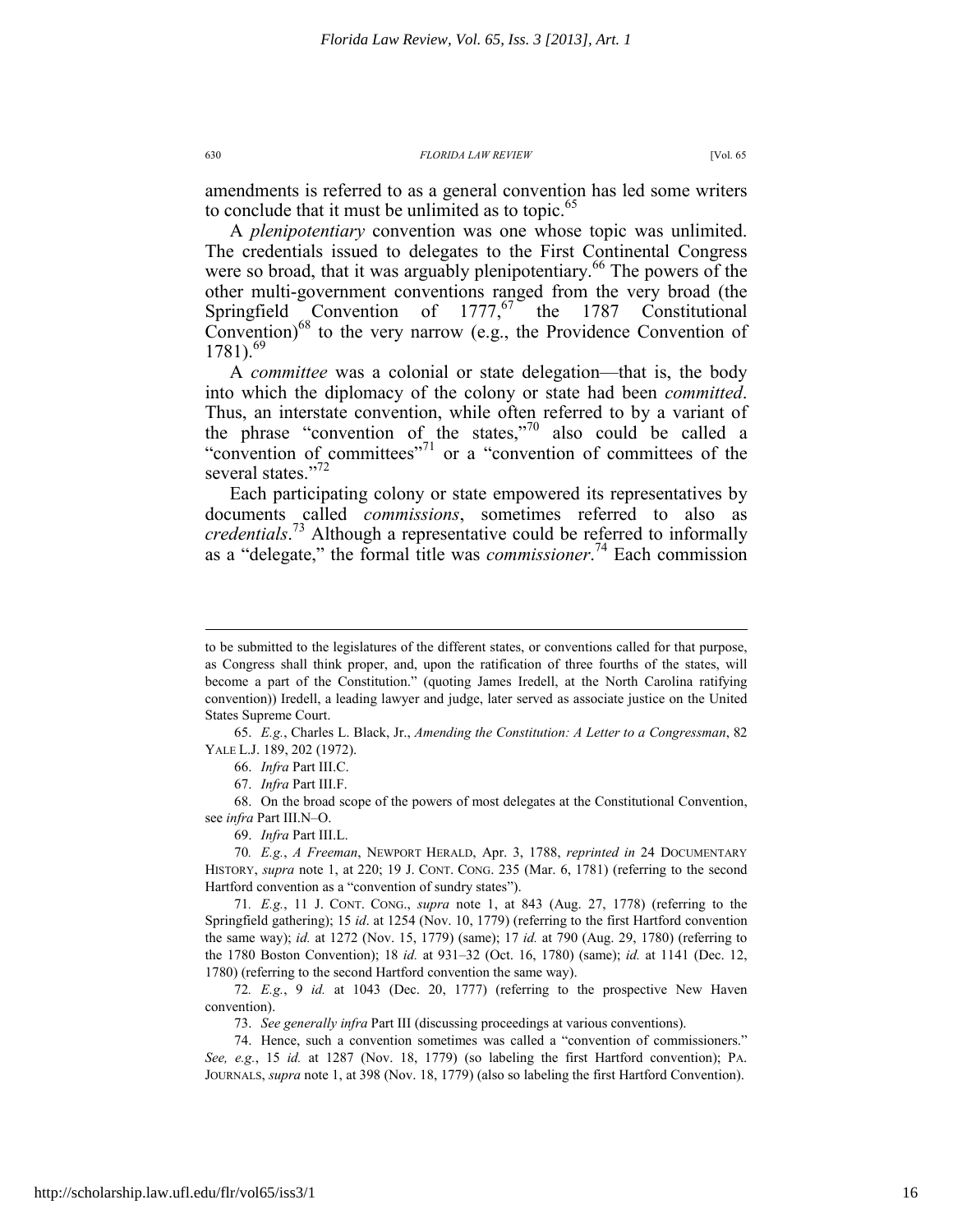specified the topic of the meeting and the scope of authority granted.<sup>75</sup> *Instructions* might supplement the commission.<sup>76</sup> Unlike commissions, instructions were not usually reproduced in the convention journal, and might be secret.<sup>77</sup> A delegate's commission or instructions could restrict his authority to a scope narrower than the scope of the call. For example, the commissions issued by New York, Massachusetts, and Delaware to their delegates to the Constitutional Convention limited their authority to a scope narrower than the call.<sup>78</sup>

Like other agents, commissioners were expected to remain within the limits of their authority, and *ultra vires* acts were not legally binding.<sup>79</sup> However, also like other agents, commissioners could make non-binding recommendations to their principals. To put this in modern terms: A convention for proposing amendments could recommend that Congress or the states consider amendments outside the subject-matter assigned to the convention, but those recommendations would be legally void—that is, they would not be ratifiable "proposals."

Each state determined how to appoint its commissioners, but in practice the legislature usually selected them, with chambers in bicameral legislatures acting either by joint vote or *seriatim*. 80 If the legislature was not in session or had authorized the executive to fill vacancies, then selection was by the executive—normally the governor and his executive council, but in wartime often by the state's committee of safety. $81$  Each colony or state paid its own delegates. $82$ 

 77. As the Massachusetts instructions set forth *supra* note 76 undoubtedly were, since they quarreled with the purposes of the convention.

 80. *See, e.g.*, Part III.F (discussing selection of delegates to the 1777 Springfield convention).

81*. See generally* Part III; *cf.* U.S. CONST. art. I, § 3, cl. 2 ("[I]f Vacancies happen by Resignation, or otherwise, during the Recess of the Legislature of any State, the Executive

 <sup>75</sup>*. See* THE FEDERALIST NO. 40, *supra* note 1, at 199 (James Madison) ("The powers of the convention ought, in strictness, to be determined by an inspection of the commissions given to the members by their respective constituents.").

<sup>76</sup>*. E.g.*, 2 CONN. RECORDS, *supra* note 1, at 574 (reproducing Rhode Island's instructions to its delegates at the 1780 Philadelphia Price Convention); 21 MASS. RECORDS, *supra* note 1, at 307–08 (reproducing instructions to delegates at the 1780 Philadelphia Price Convention); 1786–1787 *id.* at 320 (reproducing instructions to delegates to the Annapolis Convention); *id.* at 447–49 (reproducing instructions to delegates to the Constitutional Convention).

 <sup>78.</sup> *See infra* notes 411 & 415 and accompanying text.

 <sup>79.</sup> THE FEDERALIST NO. 78, *supra* note 1, at 403 (Alexander Hamilton) ("There is no position which depends on clearer principles, than that every act of a delegated authority, contrary to the tenor of the commission under which it is exercised, is void."); *see* THOMAS BRADBURY CHANDLER, WHAT THINK YE OF THE CONGRESS NOW? 7 (New York, J. Rivington 1775) (stating that a principal is bound by an agent's actions within the scope of the commission, but not by actions that exceed the scope of the commission). For a summary of eighteenth-century fiduciary law, see generally Robert G. Natelson, *Judicial Review of Special Interest Spending: The General Welfare Clause and the Fiduciary Law of the Founders*, 11 TEX. REV. L. & POL. 239, 251–69 (2007).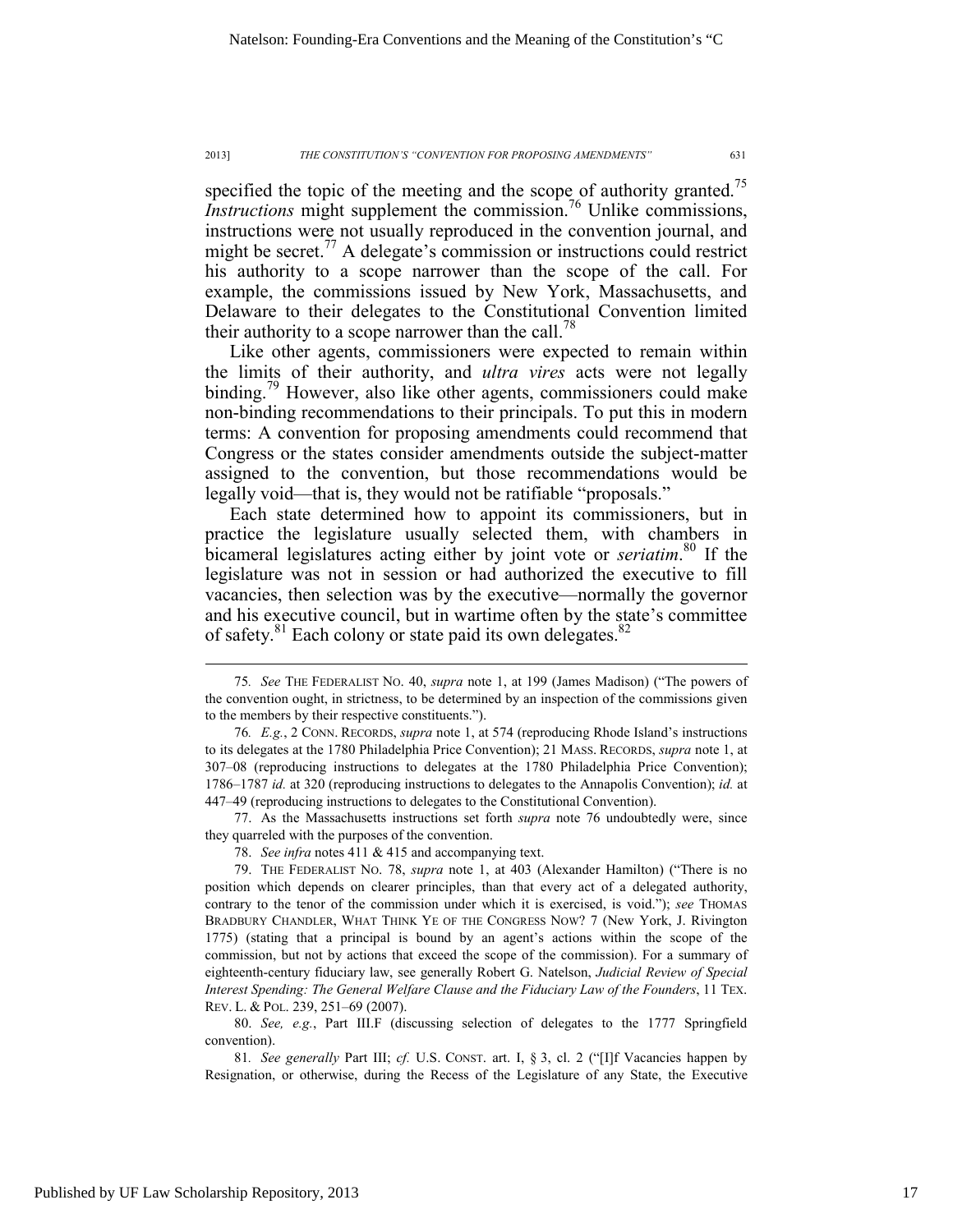As observed earlier, the official proceedings of the convention, drafted by the convention secretary or clerk, constituted its *journal, minutes*, or *proceedings.*

### III. SUMMARY OF CONVENTIONS PRIOR TO THE CONSTITUTION

This Part III summarizes the central procedures and characteristics of the three inter-colonial conventions for which records are most complete and all of the interstate conventions for which I have found records. This is not intended to be an exhaustive history of these meetings. It focuses principally on the protocols and usages employed in calling, conducting, and considering the recommendations of intergovernmental conventions.

### A. *The Albany Congress of 1754*

Of the multi-colonial conventions in Albany during the eighteenth century, the gathering between June 19 and July 11, 1754 is by far the best documented. It also has been the subject of several scholarly studies.<sup>83</sup>

Twenty-five delegates from seven colonies participated in the 1754 Albany Congress. The number of colonies actually was eight if one counts Delaware, which had its own legislature but an executive held in common with Pennsylvania. Georgia had not been invited; the other

thereof may make temporary Appointments. . . ."); *id.* art. IV, § 4 ("[May protect the states from domestic violence] on Application of the Legislature, or of the Executive (when the Legislature cannot be convened). . . .") For the roles of committees of safety (also called "councils of war" and "councils of safety") during "the recess" of Founding-Era state legislatures, see Robert G. Natleson, *The Origins and Meaning of "Vacancies that May Happen During the Recess" in the Constitution's Recess Appointments Clause*, 37 HARVARD J. L. & PUB. POL'Y (forthcoming, 2014).

 <sup>82.</sup> *E.g.*, 3 CONN. RECORDS, *supra* note 1, at 270–71 (showing payment of delegates to the two Hartford Conventions); 20 MASS. RECORDS, *supra* note 1, at 175 (showing payment to commissioners to first Hartford Convention); *id.* at 233 (showing payment to New Haven commissioners); *id.* at 296 (showing payment to commissioners to first Hartford Convention); *id.* at 308 (payment for Philadelphia Price Convention); *id.* at 387 (same); 1786–1787 *id.* at 304 (showing allowance to commissioners to Annapolis Convention); *id.* at 519 (showing allowance to commissioners to Constitutional Convention); 15 PA. RECORDS, *supra* note 1, at 135 (Minutes of the Supreme Executive Council of Pennsylvania, showing payment to Tench Coxe for service in Annapolis); *id.* at 546 (showing payment to widow of William Henry for service at the Philadelphia Price Convention); 8 R.I. RECORDS, *supra* note 1, at 301 (showing payments to delegates to the first Providence and Springfield Conventions); *id.* at 369 (showing payment to New Haven commissioner); 9 *id.* at 293 (showing payment to commissioner to first Hartford Convention).

<sup>83</sup>*. See generally, e.g.*, NEWBOLD, *supra* note 1; SHANNON, *supra* note 1; *see also* Beverly McAnear, Notes and Documents, *Personal Accounts of the Albany Congress of 1754*, 39 MISS. VALLEY HIST. REV. 727 (1953); John R. Alden, *The Albany Congress and the Creation of the Indian Superintendencies*, 27 MISS. VALLEY HIST. REV. 193 (1940). The minutes of the Albany Congress appear in 6 N.Y. RECORDS, *supra* note 1, at 853–92.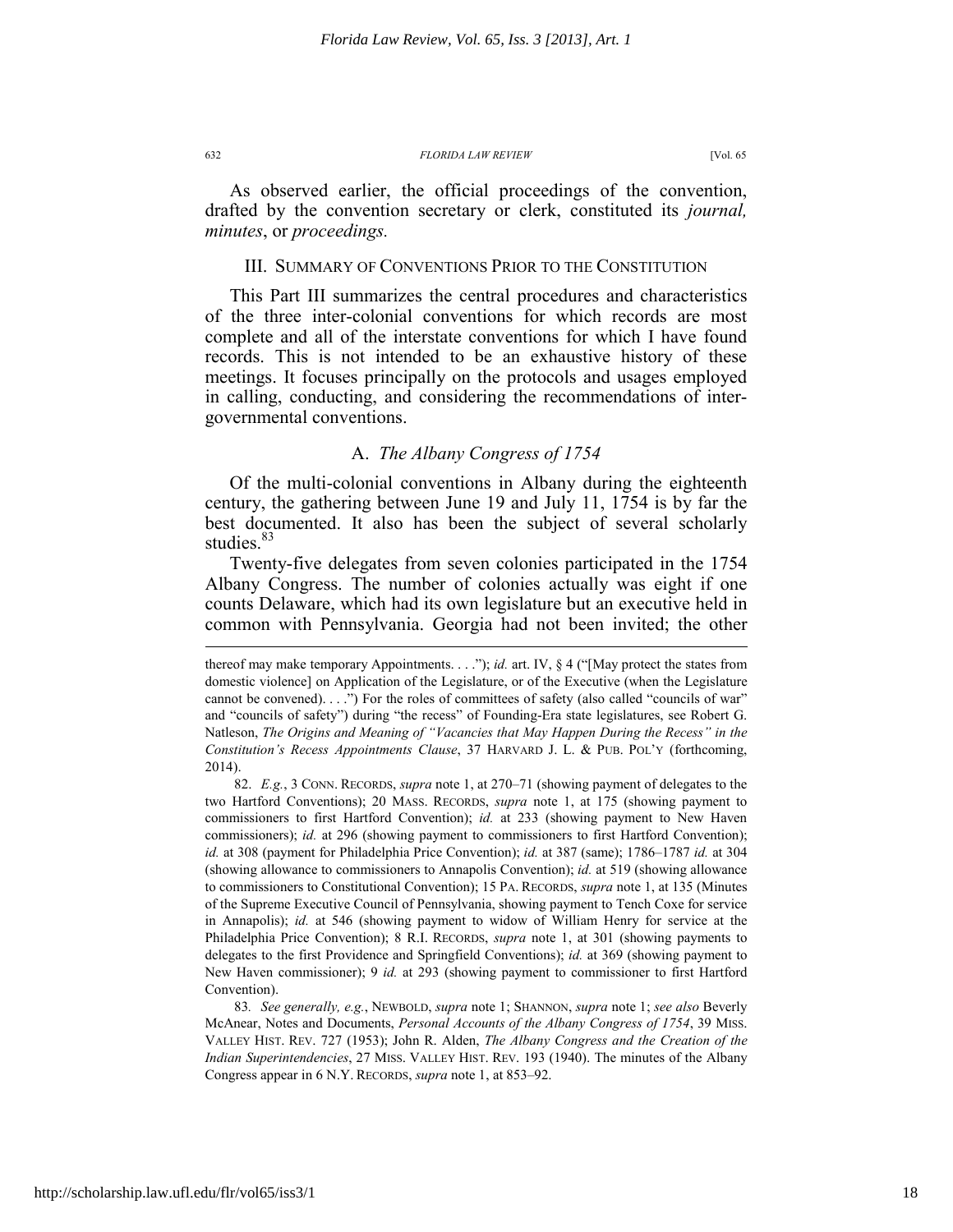colonies had been invited but did not attend. Appendixes A and B list the commissioners and the colonies they represented for the Albany Congress and for the other (non-abortive) conventions discussed in this Article.

In a few ways the Albany Congress varied from most subsequent multi-government gatherings. Because it was called primarily to conduct diplomacy with the Six Nations of the Iroquois, it included delegates from the Six Nations as well as commissioners from the colonies.84 Although the immediate call came from James DeLancey, the royal lieutenant governor of New York,<sup>85</sup> DeLancey was acting as a proxy for the British Lords of Trade.<sup>86</sup> Thus, the Albany Congress was different from future conventions in that the British government was represented. Moreover, as the representative of the Crown, <sup>87</sup> DeLancey was expected to preside; beginning in 1774, multi-colonial and multistate conventions invariably elected their own presiding officers. Otherwise, the practices followed before and during the Albany Congress were consistent with those of later gatherings.

First, like the call of most subsequent conventions, the call for the Albany Congress was limited rather than plenipotentiary.<sup>88</sup> The specified topic was improving relations with the Iroquois and signing an inter-colonial treaty with them.<sup>89</sup>

Second, each participating colony sent "commissioners" empowered by "commissions" or "credentials." An exception was New York, where the lieutenant governor and members of the executive council comprised that state's committee. Those delegates needed no commissions because their offices granted them sufficient authority.<sup>90</sup>

Third, the colonies themselves decided how to select their delegates. New York, as noted, sent its executive council. In Pennsylvania the lieutenant governor chose the commissioners with the consent of the colony's proprietors. <sup>91</sup> In Maryland, the governor made the selection. <sup>92</sup> In the other four colonies, the legislature elected the commissioners.<sup>93</sup>

 <sup>84.</sup> *See* 6 N.Y. RECORDS, *supra* note 1, at 866.

 <sup>85.</sup> DeLancy undertook the task because the royal governor, Sir Danvers Osborne, had committed suicide. NEWBOLD, *supra* note 1, at 23.

 <sup>86.</sup> The Lords of Trade letter appears at N.Y. RECORDS, *supra* note 1, at 854–56.

 <sup>87.</sup> SHANNON, *supra* note 1, at 130 ("James DeLancey ironically became the king's mouthpiece at the Albany Congress.").

 <sup>88.</sup> *See* NEWBOLD, *supra* note 1, at 47–48.

 <sup>89. 6</sup> N.Y. RECORDS, *supra* note 1, at 856 (quoting letter from Lords of Trade to New York governor).

 <sup>90.</sup> SHANNON, *supra* note 1, at 147.

 <sup>91. 2</sup> N.Y. HISTORY, *supra* note 1, at 549–50.

 <sup>92.</sup> *Id.* at 551.

 <sup>93.</sup> The Massachusetts commission recites selection by the General Court (legislature). 2 N.Y. RECORDS, *supra* note 1, at 545. The New Hampshire commission is not entirely clear, but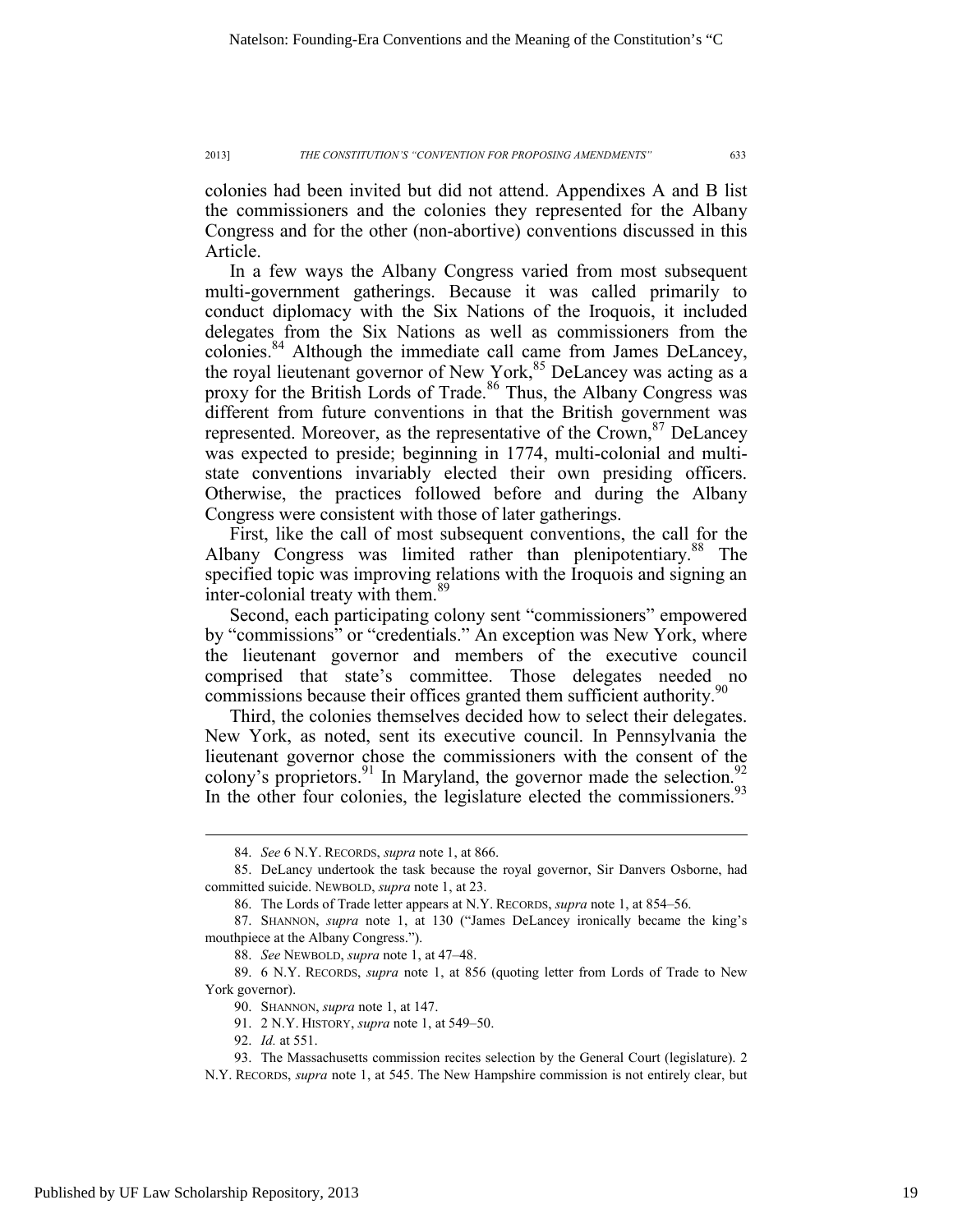In subsequent conventions, the legislative election method became dominant.

Fourth, each colony decided how many delegates to send. New Hampshire credentialed four commissioners, Massachusetts five, Rhode Island two, Connecticut three, New York five, Pennsylvania four, and Maryland two. $94$  By far the best-known today of the delegates was Benjamin Franklin, although two others are well known to students of the period: Thomas Hutchinson of Massachusetts was to become the royal governor of his colony and perhaps the continent's most prominent Tory. Rhode Island's Stephen Hopkins would become a leading Founder and signer of the Declaration of Independence.<sup>95</sup>

Fifth, despite the different size of colonial committees, the weight of each colony seems to have been equal. The Albany Congress established a precedent followed by all subsequent conventions: "to avoid all disputes about the precedency of the Colonies," they always were ordered in the minutes from north to south.<sup>96</sup>

Sixth, the Albany Congress kept an official record of its proceedings, which it denominated the *minutes*. 97

Seventh, the gathering elected a non-delegate, Peter Wraxall, as secretary (in later conventions sometimes entitled "clerk"), and he was put on oath.<sup>98</sup>

Finally, the group established its own committees, and elected members to staff them.<sup>9</sup>

Most of the time at the Albany Congress was consumed by negotiations with the Iroquois. At the urging of Franklin, however, the gathering also recommended to the colonies and to Parliament a "Plan of Union" uniting most of British North America under a single Grand Council and President-General. The vote for the Plan at the Albany Congress was unanimous, but the scheme became highly controversial. Many saw the it as beyond the scope of the Congress's call, even though the language of most of the commissions was broad enough to authorize the recommendation.<sup>100</sup> Some colonies refused to consider it,

 $\overline{a}$ 

99. *Id.* at 860.

implies selection of two delegates from each legislative chamber. *Id.* at 546–47. The Connecticut credentials recite selection by the general assembly, *id.* at 547–48, as do those of Rhode Island, *id.* at 548–49.

 <sup>94.</sup> *See* Newbold, *supra* note 1, at 45.

 <sup>95.</sup> *See id.* at 42–43.

 <sup>96. 6</sup> N.Y. RECORDS, *supra* note 1, at 859.

 <sup>97.</sup> *Id.* at 853–59.

 <sup>98.</sup> *Id.* at 859.

 <sup>100.</sup> The Commissions are located at 2 N.Y. HISTORY, *supra* note 1, at 545–53, at 47. Newbold claims that only the Massachusetts commissioners had such authority, but he reads the other commissions far too narrowly. NEWBOLD, *supra* note 1, at 47. Historian Timothy J. Shannon, SHANNON, *supra* note 1, at 176, is more accurate, but is incorrect when he states that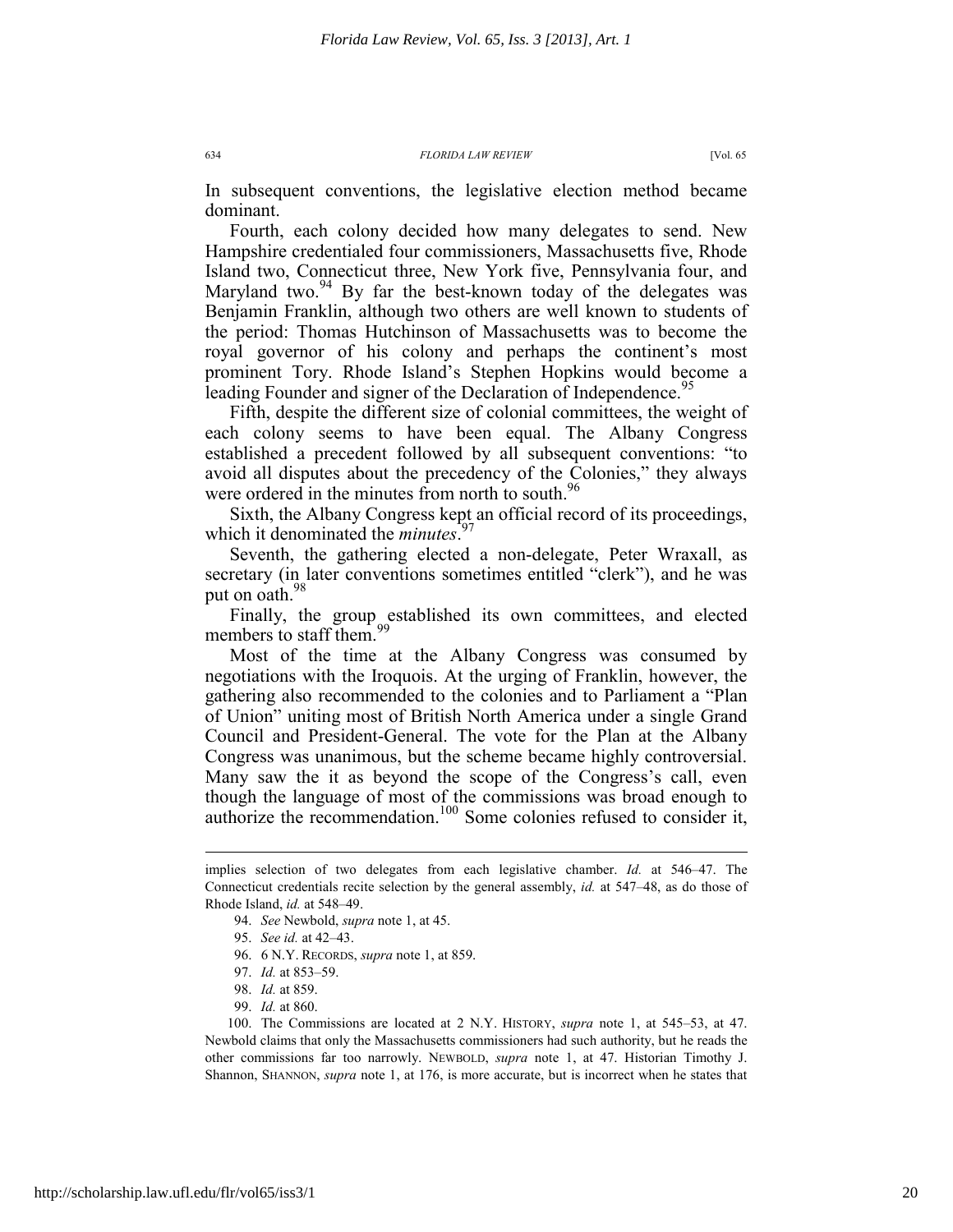and those that did consider it, rejected it. $101$  This reception assured that the Plan was never introduced in Parliament.<sup>102</sup>

### B. *The Stamp Act Congress of 1765*

The Stamp Act Congress was held at the instigation of the colonists; it was not sponsored by the Crown. The gathering is fairly well documented, largely due to C.A. Weslager's diligent research, and his 1976 book based on that research.<sup>103</sup>

This convention (as in other cases, the word was used interchangeably with "congress")104 was called by the lower house of the Massachusetts legislature "to Consult togather [sic] on the present Circumstances of the Colonies and the Difficulties to which they are and must be reduced by the operation of the late Acts of Parliment [sic]," particularly the Stamp Act.<sup>105</sup> The call was, therefore, quite broad but not plenipotentiary. It asked that the invited colonies send "such Committees as the other Houses of Representatives, or Burgesses in the Several Colonies on this Continent may think fit to Appoint. . . "<sup>106</sup> The call specified the date of meeting (October 1, 1765) and the place (New York City). The invitation was not extended to the British colonies in Canada or in the Caribbean.

Nine of the 13 invited colonies sent committees: New Hampshire, Massachusetts, Connecticut, Rhode Island, New York, New Jersey, Pennsylvania, Maryland, and South Carolina. The number of commissioners on each committee ranged from two to five. There were 27 in all. Despite the call's suggestion that the lower house of each colony elect commissioners, the colonies used their judgment in the matter. Several colonies whose legislatures had been prorogued or dissolved chose delegates by other means. In New York, the legislature

- 101. NEWBOLD, *supra*, note 1, at 169–70.
- 102. *Id.* at 173.
- 103. WESLAGER, *supra* note 1.

 104. On the interchangeability of the two terms to describe meetings of governments, see *supra* notes 44 and 45 and accompanying text. Thus, the word "convention" frequently was applied to the Stamp Act Congress. *See, e.g*., WESLAGER, *supra* note 1, at 62 (referring to the meeting as a convention) & *id.* at 89 (quoting Thomas Whately as referring to it as a convention); 116 (citing attack on the meeting as an "illegal convention").

105. The call is reproduced *id.* at 181–82.

106. *Id.*

Maryland commissioners were forbidden to discuss a union: they were barred merely from committing to one. 2 N.Y. HISTORY, *supra* note 1, at 552. The Plan of Union was a recommendation only. In his subsequent pamphlet advocating the plan, Rhode Island commissioner Stephen Hopkins defensively included language from the credentials of four colonies that seemed to authorize the Plan, but omitted the Pennsylvania credentials, which were more restrictive. STEPHEN HOPKINS, A TRUE REPRESENTATION OF THE PLAN FORMED AT ALBANY, FOR UNITING ALL THE BRITISH NORTHERN COLONIES, IN ORDER TO THEIR COMMON SAFETY AND DEFENSE 1–3 (Newport, 1755).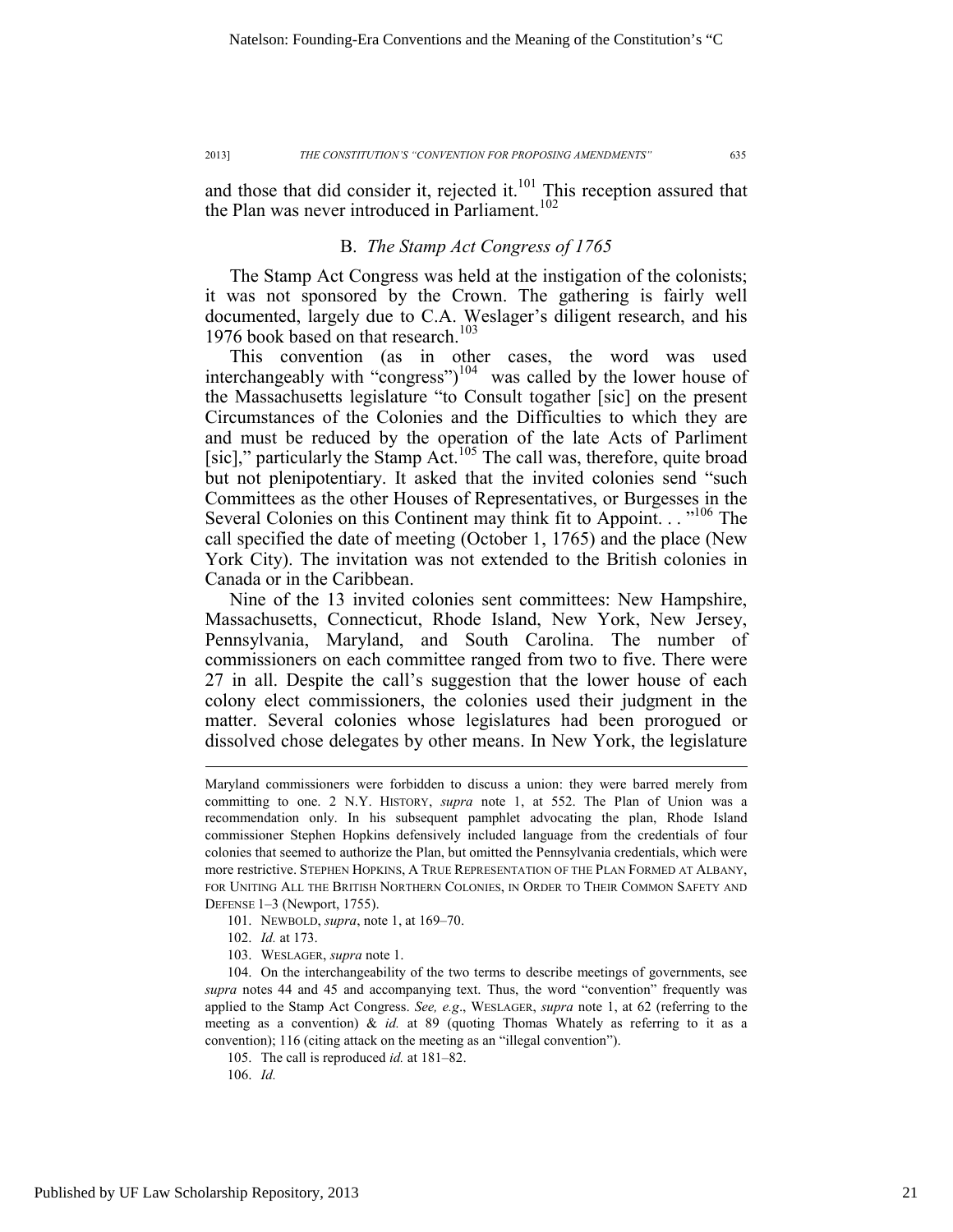previously had designed five New York City lawmakers as a committee of correspondence; after informal consultation with their colleagues, that committee decided to act as the delegation.<sup>107</sup> In Delaware, out-ofsession lawmakers chose the commissioners.<sup>108</sup> The convention seated delegates even if their selection was not in accord with the mode suggested by the call.

The commissioners included Oliver Partridge of Massachusetts, who had served at the 1754 gathering in Albany, and a number of other members destined to become "old convention hands."<sup>109</sup> Eliphat Dyer of Connecticut, for example, served in four subsequent Founding Era conventions.110 The roster also included three men who performed distinguished service at the 1787 Constitutional Convention: John Dickinson of Pennsylvania (who represented Delaware in Philadelphia), William Samuel Johnson of Connecticut, and John Rutledge of South Carolina.<sup>111</sup> The gathering was late getting started, but finally convened on October 7.

The protocols and procedures followed in organizing and operating the Stamp Act Congress foreshadowed those of all subsequent gatherings of the type. As we have seen, the call was a sparse document, limited to date, place and subject. Although unlike most subsequent convention calls, it suggested how delegates might be appointed, the colonies did not find this suggestion binding and the convention seated each colony's delegates however selected.<sup>112</sup> Each colony paid its own committee,<sup>113</sup> and issued credentials and instructions.<sup>114</sup> Some of these authorized their delegates only to consult,  $115$  while the rest empowered them to join in any proposed course of action.

The convention adopted its own rules and chose its own committees.<sup>116</sup> It selected a commissioner, Timothy Ruggles of Massachusetts, as President,<sup>117</sup> and a non-commissioner, John Cotton, as Secretary.<sup>118</sup> It elected those two gentlemen by ballot, but then

 <sup>107.</sup> *Id.* at 80–81.

 <sup>108.</sup> *Id.* at 93–95. Such was also the case in South Carolina, *id.* at 148.

 <sup>109.</sup> For a list of all commissioners, see *id.* at 255.

 <sup>110.</sup> *See* Appendix A.

 <sup>111.</sup> *Id.*; WESLAGER, *supra* note 1, at 255.

 <sup>112.</sup> WESLAGER, *supra* note 1, at 198 (reproducing portion of journal reporting seating of irregularly-selected delegates).

 <sup>113.</sup> *See, e.g.*, *id.* at 62 (Massachusetts), 69 (Connecticut), 73 (Maryland), 85 (Pennsylvania).

 <sup>114.</sup> The credentials are reproduced *id.* at 183–97; for an example of instructions, see *id.* at 88 (Rhode Island).

 <sup>115.</sup> These included Connecticut, *id.* at 69 and South Carolina. *Id.* at 148.

 <sup>116.</sup> *Id.* at 124 (discussing election of committee to inspect minutes and proceedings).

 <sup>117.</sup> *Id.* at 122.

 <sup>118.</sup> *Id.* at 123.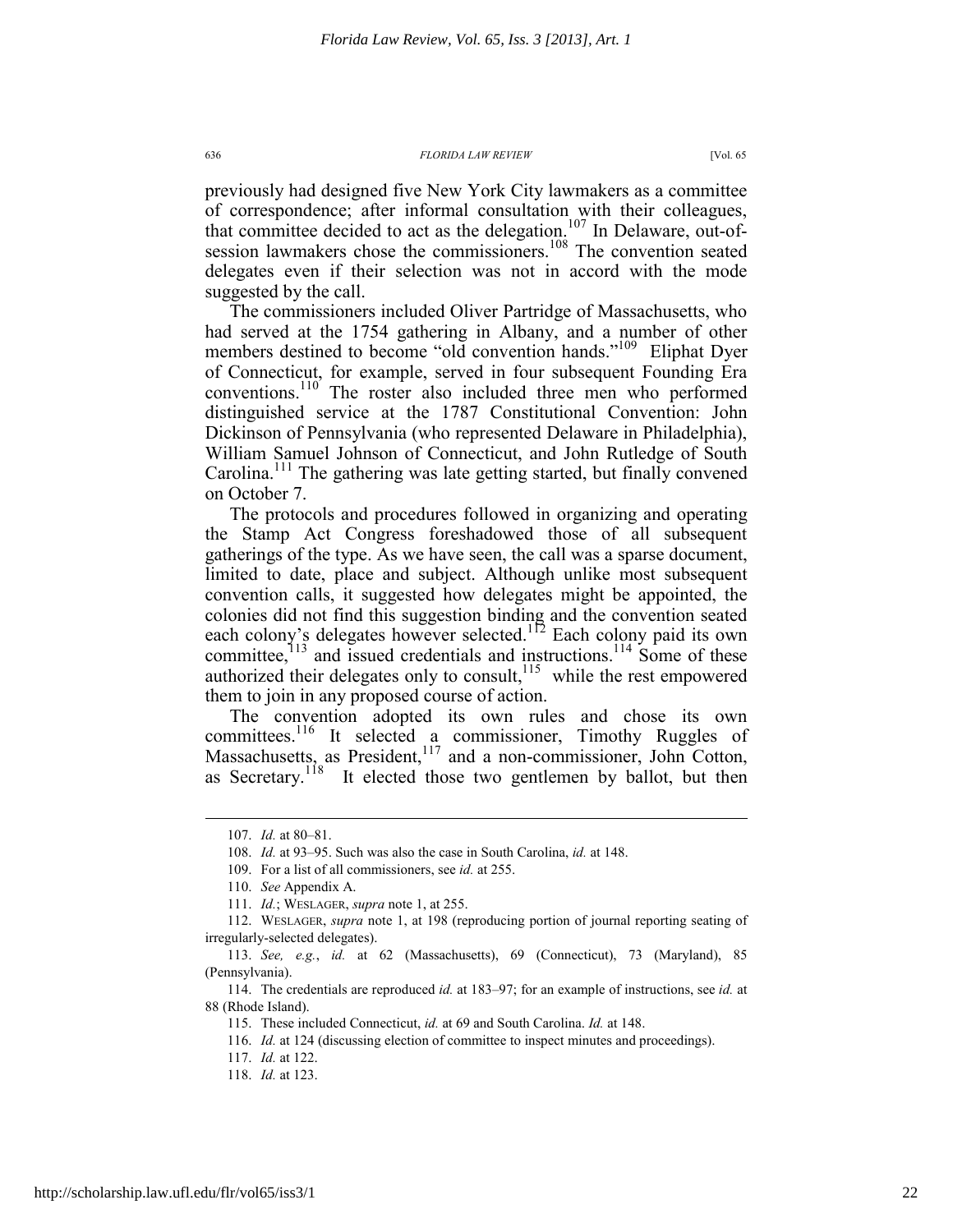reverted to the rule of one colony/one vote.<sup>119</sup> It also kept a journal.<sup>120</sup> The convention adjourned on October 25 after issuing four documents: A declaration of the rights of the colonists, an address to the king, a memorial to the House of Lords, and a petition to the House of Commons.<sup>121</sup>

### C. *The Continental Congress of 1774*

The call for a continental congress or convention came from the New York Committee of Correspondence in a circular letter authored by John Jay.<sup>122</sup> The gathering was a general rather than a partial convention, since all the colonies were invited.<sup>123</sup>

The Congress met in Philadelphia on September 5, 1774 and adjourned on October 26 of the same year. Fifty-six commissioners from twelve of the thirteen continental colonies south of Canada attended; Georgia was absent. (See Appendices A and B.) The journal of the proceedings is extensive, and of course the history of the Congress has inspired a massive amount of retelling. The task here is not to recite that history, but to identify key protocols and procedures.

In most colonies, commissioners were chosen by the *de facto* legislative authority. In Rhode Island, the *de jure* legislature also governed *de facto*, so it named that colony's commissioners. In other colonies, royal officials and upper-house councilors had become recalcitrant, so commissioners were selected either by the lower house (as in Massachusetts or Pennsylvania) or by colonial conventions acting as legislatures (New Jersey, Delaware, Maryland, Virginia, and North Carolina). In Connecticut, the lower house empowered the committee of correspondence to appoint the commissioners. In New York, voters elected them directly in local meetings.<sup>124</sup>

In its scope, the First Continental Congress was perhaps the most nearly plenipotentiary of multi-colonial and multi-state conventions. Colony-issued credentials granted very broad authority to consult and recommend solutions to the crisis with Great Britain. The narrowest credentials, those issued by Rhode Island, empowered that colony's

 <sup>119.</sup> *Id.* at 124–25 (discussing the one colony/one vote decision).

 <sup>120.</sup> The journal is reproduced *id.* at 181–218.

 <sup>121.</sup> These documents are reproduced in the journal.

 <sup>122.</sup> The text of the letter is reproduced at http://avalon.law.yale.edu/18th\_century/letter\_

ny comm 1774.asp (last accessed Mar. 12, 2013). For an account, see Edward D. Collins, Committees of Correspondence of the American Revolution 262 (1901).

 <sup>123.</sup> The New York invitation stated that the gathering should be a "congress of deputies from the colonies in general. . ." *See* http://avalon.law.yale.edu/18th century/letter ny comm 1774.asp (last accessed Mar. 12, 2013).

 <sup>124.</sup> The credentials of delegates from attending states other than North Carolina are reproduced at 1 J. CONT. CONG., *supra* note 1, at 15–24. Those for North Carolina are reproduced at *id.* at 30.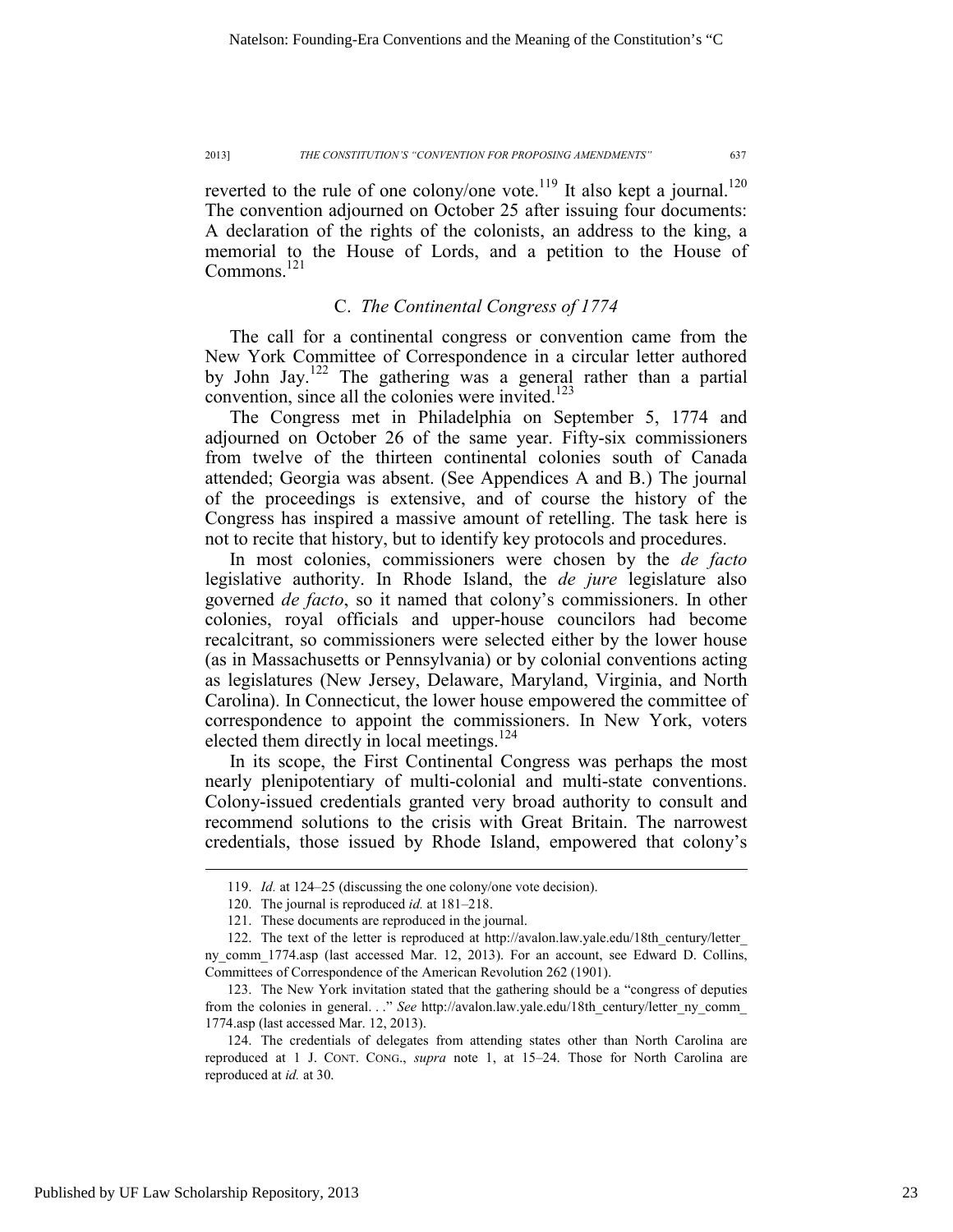to *meet and join* with the commissioners or delegates from the other colonies, *in consulting* upon proper measures to obtain a repeal of the several acts of the British parliament, for levying taxes upon his Majesty's subjects in America, without their consent, and particularly an act lately passed for blocking up the port of Boston, and upon proper measures to establish the rights and liberties of the Colonies, upon a just and solid foundation, agreeable to the instructions given you by the general Assembly.<sup>125</sup>

The other credentials were wider still, for they not only authorized almost unlimited discussion, but also conveyed authority to bind their respective colonies to collective decisions. For example, the Delaware commissions empowered delegates "to consult and advise [i.e., deliberate] with the deputies from the other colonies, and to *determine upon* all such prudent and lawful measures, as may be judged most expedient for the Colonies immediately and unitedly to adopt.  $\ldots$ <sup>126</sup> Pennsylvania bestowed authority "to form *and adopt* a plan for the purposes of obtaining redress of American grievances,"<sup>127</sup> and New Jersey used the general formula, "to represent the Colony of New Jersey in the said general congress."<sup>128</sup> Thus, Rhode Island had in mind a *proposing* convention, but the other colonies sought one that actually could *decide* matters. When a commissioner had authority to bind his government, international lawyers said he had power to *pledge the faith* of his government.129 Variants on "pledge the faith" appear in the proceedings of several later multi-state conventions.<sup>130</sup>

Ultimately, however, the First Continental Congress made no decisions legally binding on the colonies. It merely issued a series of recommendations and petitions, memorials and other communications. Thus, it remained within the scope of power authorized by the narrowest credentials.

As the Stamp Act Congress had done,  $131$  the First Continental Congress elected all its own officers and staffed all its own committees.

 $\overline{a}$ 

delegates

 <sup>125.</sup> *Id.* at 17 (emphasis added).

 <sup>126.</sup> *Id.* at 22 (emphasis added).

 <sup>127.</sup> *Id.* at 20 (emphasis added).

 <sup>128.</sup> *Id.*

<sup>129</sup>*. Cf.* EMER DE VATTEL, THE LAW OF NATIONS bk. 2, §§ 163, 220, 329.4 (Liberty Fund ed., 2008) (1758) (discussing the faith of treaties); *id.* bk. 2, § 225 (discussing the pledge of faith in an oath); *id.* bk. 2, § 234 (discussing tacit pledges of faith), bk. 3, § 238 (discussing the pledge of faith in truces and suspensions of arms).

<sup>130</sup>*.* This is most notable in the commissions issued for the Philadelphia Price Convention. *Infra* notes 261–63 and accompanying text.

 <sup>131.</sup> *Supra* Part III.B.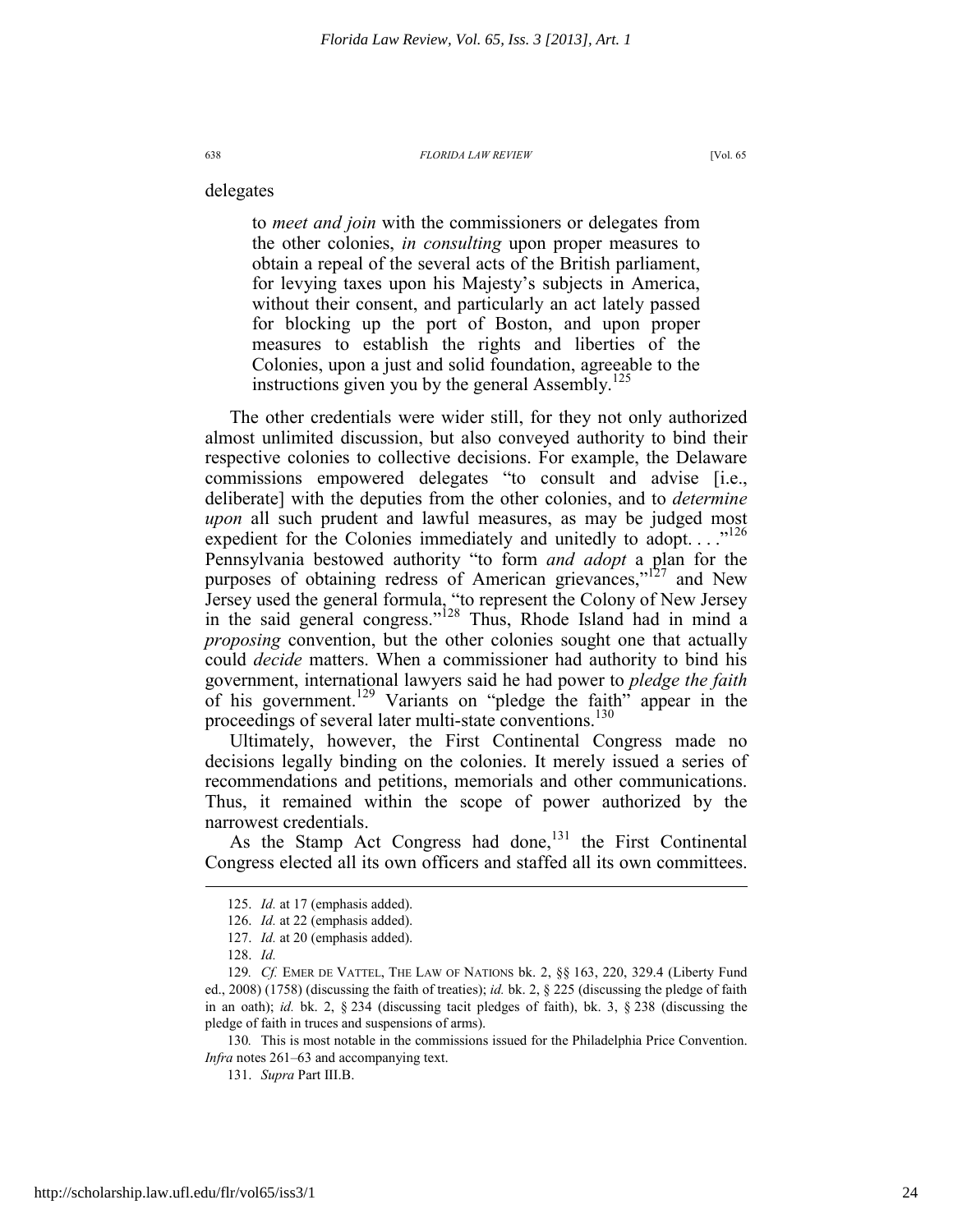At the first session, the gathering elected Peyton Randolph, a delegate from Virginia, as president, and Charles Thompson, a non-delegate, as secretary.<sup>132</sup> The following day, the convention set about adopting rules. The first of these was the principle of suffrage:

 *Resolved*, That in determining questions in this Congress, each Colony or Province shall have one Vote.— The Congress not being possess'd of, or at present able to procure proper materials for ascertaining the importance of each Colony.<sup>133</sup> [The session then adopted the following additional rules.]

 *Resolved,* That no person shall speak more than twice on the same point, without the leave of the Congress.

 *Resolved,* That no question shall be determined the day, on which it is agitated and debated, if any one of the Colonies desire the determination to be postponed to another day.

 *Resolved,* That the doors be kept shut during the time of business, and that the members consider themselves under the strongest obligations of honour, to keep the proceedings secret, untill [*sic*] the majority shall direct them to be made public.

 *Resolved,* unan: That a Committee be appointed to State the rights of the Colonies in general, the several instances in which these rights are violated or infringed, and the means most proper to be pursued for obtaining a restoration of them. . . .

*Resolved*, That the Rev.<sup>d</sup> Mr. Duché be desired to open the Congress tomorrow morning with prayers, at the Carpenter's Hall, at 9 o'Clock.<sup>134</sup>

These rules were adopted by the Second Continental Congress as well. $^{135}$ 

Before adjournment, the Congress issued a conditional call for a second congress to meet on May 10, 1775, "unless the redress of grievances, which we have desired, be obtained before that time."<sup>136</sup> The body then dissolved itself.<sup>137</sup>

 <sup>132. 1</sup> J. CONT. CONG., *supra* note 1, at 14.

 <sup>133.</sup> *Id.* at 25.

 <sup>134.</sup> *Id.* at 26.

 <sup>135. 2</sup> *id.* at 55.

 <sup>136. 1</sup> *id.* at 102.

 <sup>137.</sup> *Id.* at 114.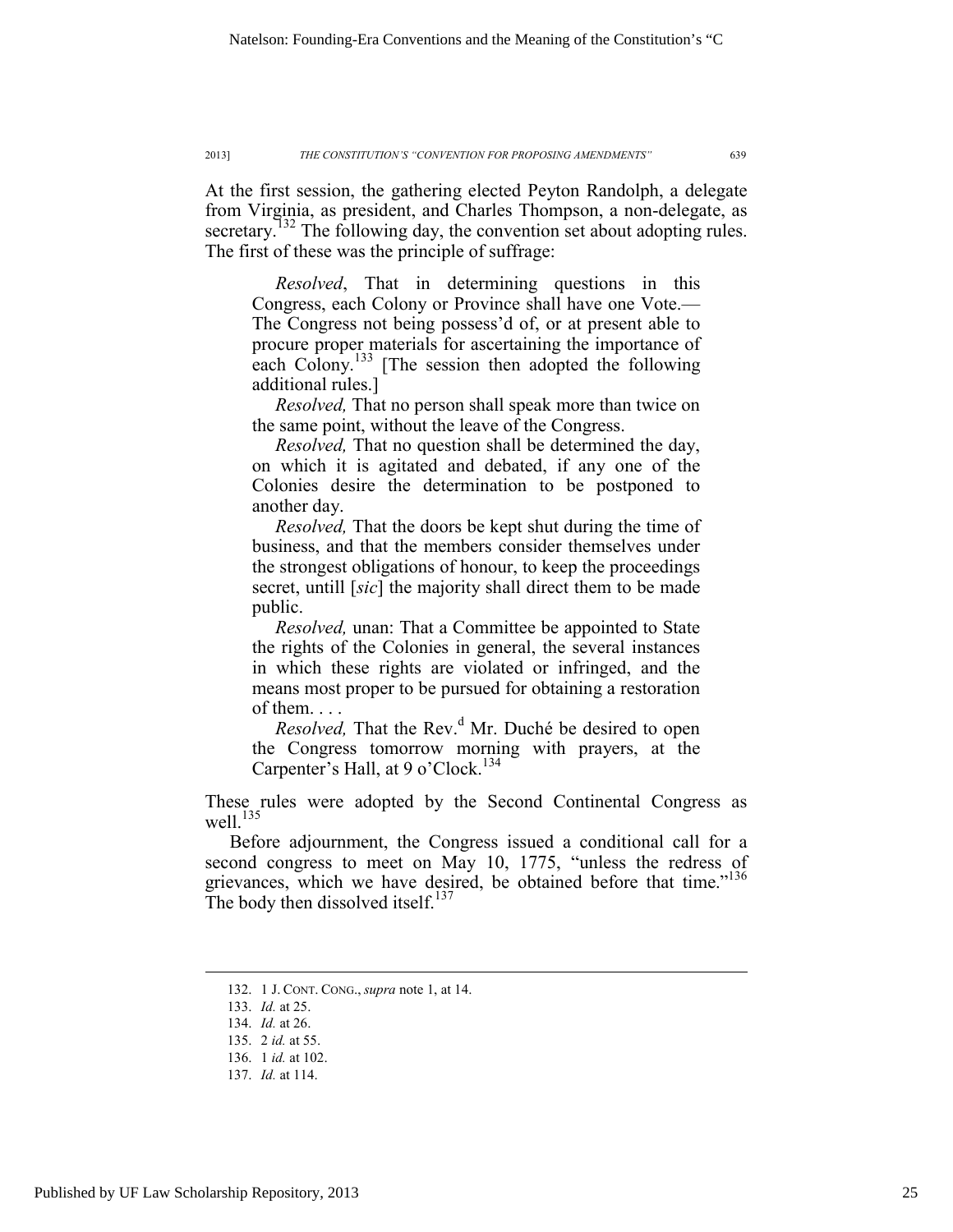### D. *The Providence Convention of 1776–1777*

The first multi-government convention after Independence was that held from December 25, 1776 to January 2, 1777 in Providence, Rhode Island.

On November 16, 1776, the Massachusetts House of Representatives passed, and the council approved, a resolution that served both as the call and as the appointment of delegates. It specified as subjects paper currency and public credit. The convention was to confer on those subjects and make proposals to the legislatures sending them, as well as to Congress.138 The power of the Massachusetts delegation to communicate proposals to other states and to Congress was conditional on agreement by the committees of the other states. The resolution appointed Tristram Dalton and Azor Orne as "a Committee to meet Committees from the General Assemblies of the States of Connecticut, New-Hampshire and Rhode-Island, at Providence in Rhode-Island the tenth day of December next.  $\ldots$ <sup>139</sup>

On November 21, the Rhode Island general assembly accepted the call and appointed its own committee.<sup>140</sup> Just four days later, Connecticut rejected the call. In a letter to Massachusetts Council president James Bowdoin, Connecticut Governor Jonathan Trumbull explained that "[I] am desired by the Assembly of this State to advise" that such a convention might "give umbrage to the other States" because Congress previously had "taken the subject into consideration." Trumbull added that Connecticut already had laws dealing with

And it is *Ordered*, That the Secretary immediately transmit authenticated copies of the Resolve to the General Assemblies of the several States aforementioned.

3 AMERICAN ARCHIVES, *supra* note 1, at 772.

- 139. 19 MASS. RECORDS, *supra* note 1, at 661.
- 140. 8 R.I. RECORDS, *supra* note 1, at 48–49.

 <sup>138.</sup> The Massachusetts resolution stated:

*Resolved,* That the Honourable *Tristram Dalton* and *Aaron Orne,* Esquires, with such as the honourable Board shall join, be a Committee to meet Committees from the General Assemblies of the States of *Connecticut, New-Hampshire,* and *Rhode-Island,* at *Providence,* in *Rhode-Island,* the tenth day of *December* next, provided said Assemblies think proper to appoint such Committees, then and there to hold a conference respecting further emissions of Paper Currency on the credit of any of said States; also on measures necessary for supporting the credit of the publick [*sic*] Currencies thereof: And the said Committee (if the Committees of the other States so met agree thereto) be empowered to communicate to the other *United States of America* the intention of their Convention, and urge that some measures be taken by them to the same purpose, and to give like information to the honourable the Continental Congress, and propose to them whether the regulation of the Currencies is not an object of necessary attention, and to report as soon as may be.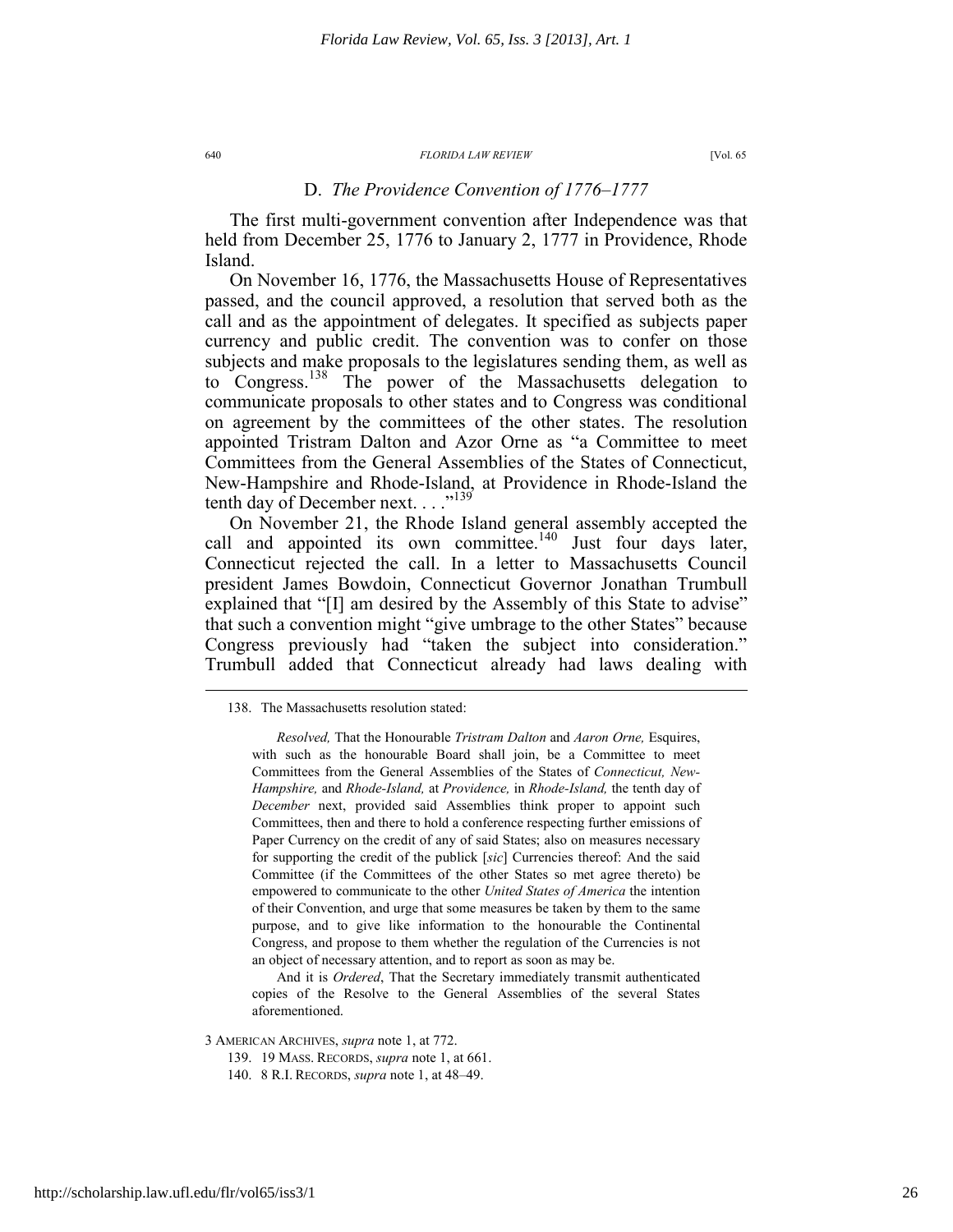currency and credit issues.<sup>141</sup>

Initially, the Massachusetts Council voted to proceed with the convention "the foregoing letter notwithstanding,"<sup>142</sup> but the House was opposed. With the ultimate concurrence of the Council, the legislature wrote to New Hampshire and Rhode Island informing them the gathering was canceled.<sup>143</sup> President Bowdoin expressed the belief, however, that "this matter will be taken up again."<sup>144</sup>

Bowdoin turned out to be right. On December 6 (the same day the Massachusetts legislature decided not to pursue the convention) Rhode Island's Governor Nicholas Cooke, surveying the military situation, wrote to Bowden that Rhode Island would "readily concur in proper measures with the Assemblies of the States of *Massachusetts-Bay* and *Connecticut*."145 Just three days after that, Trumbell sent a missive to Massachusetts bemoaning the sad state of the American cause. He added:

When we had an intimation from you a few weeks past for Commissioners from the *New-England* States to meet at *Providence*, to confer on the affair of our currency, it was then thought, for prudential reasons given you in answer then, to decline; but I beg leave to suggest whether, in the present aspect of affairs, our main army drove to the southward, the communication being greatly interrupted and in danger of being totally obstructed between the Southern and *New-England* Colonies, whether it will not be best, as soon as the enemy are retired into winter quarters, for the *New-England* States to meet by their Commissioners to consult on the great affairs of our safety, and of counteracting the enemy in their future operations. . . . We hope we shall soon hear from you on this subject. $146$ 

With the Massachusetts House then in recess, the Council, through Bowdoin, responded warmly. Bowdoin assured Trumbull that

 <sup>141.</sup> Letter from Jonathan Trumbull to James Bowdoin (Nov. 25, 1776), *in* 3 AMERICAN ARCHIVES, *supra* note 1, at 845. Trumbull further explained the decision in a letter to Governor Cooke of Rhode Island. Letter from Governor Trumbull to Governour Cooke (Dec. 4, 1776), *in* 3 AMERICAN ARCHIVES, *supra* note 1, at 1077.

 <sup>142. 3</sup> AMERICAN ARCHIVES, *supra* note 1, at 845–46 (Dec. 6, 1776).

 <sup>143.</sup> *Id.* at 846.

 <sup>144.</sup> James Bowdoin to President Weare (President of the Council of New Hampshire), Dec. 6, 1776, *reprinted in* 3 AMERICAN ARCHIVES, *supra* note 1, at 1104–05.

 <sup>145.</sup> Letter from Governor Cooke to James Bowdoin (Dec. 6, 1776), *in* 3 AMERICAN ARCHIVES, *supra* note 1, at 1104.

 <sup>146.</sup> Letter from Governor Trumbull to Mass. Council (Dec. 9, 1776), *in* 3 AMERICAN ARCHIVES, *supra* note 1, at 1142–43.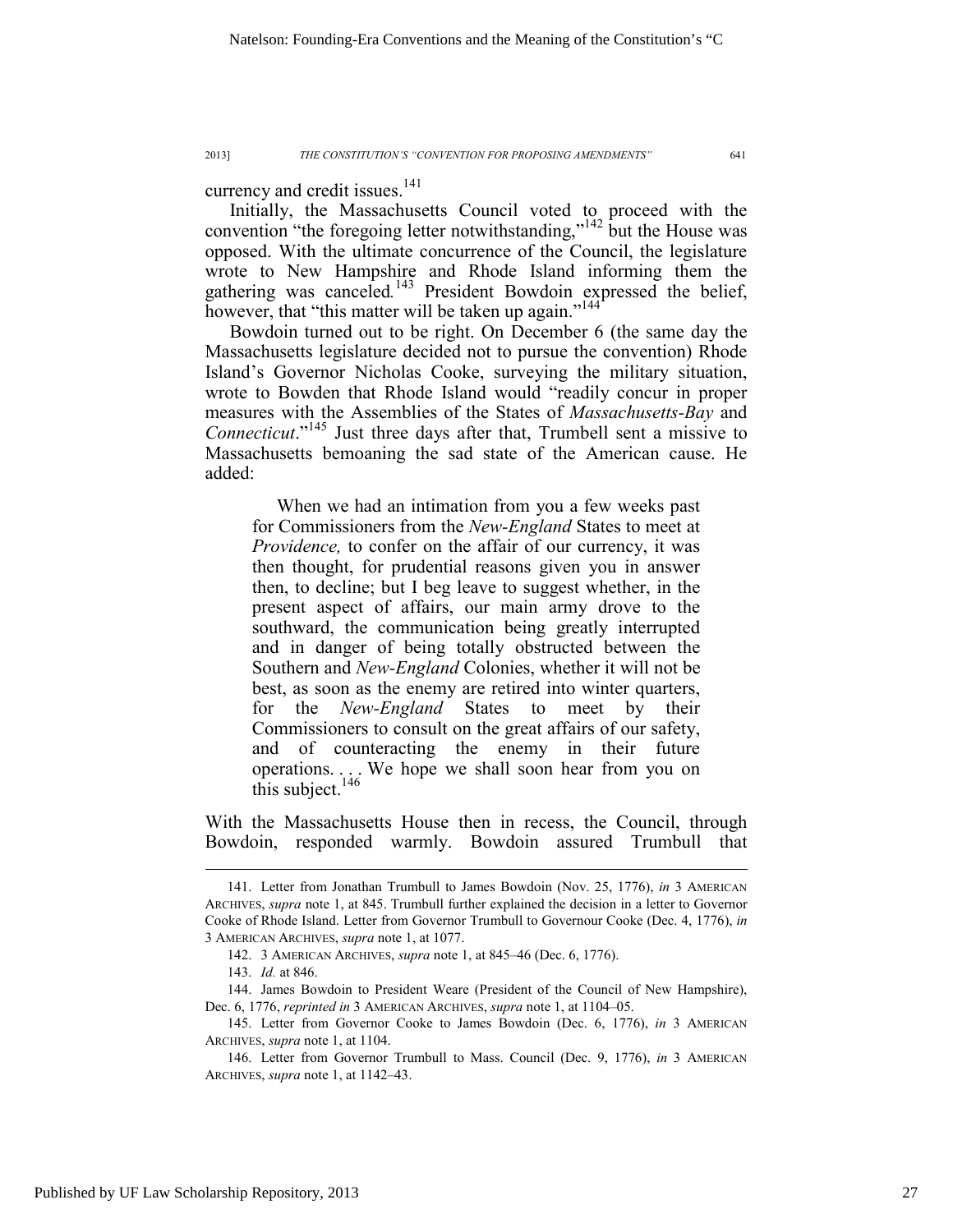Massachusetts was still willing to participate, and that the authority of the Bay State delegates would be expanded to include military affairs:

The regulation of the price of things, (the mode you have adopted,) was thought of, and might have been the best, but many objections arose, which at that time prevented it. However, as we have renewed our application to you to join with the other States of *New-England* in the appointing a Committee to consider this and other matters, we hope you will approve the measure, and that great good will result from it. By our proposal their commission is to be so extensive as to include the important business you mention of consulting on the great affairs of our safety, and counteracting the enemy in their future operations. But if this is not expressed in terms sufficiently explicit, you can agree to our proposal with such additions as you think proper, and there is no doubt we shall concur with you.<sup>147</sup>

After that communication, all the invited states acted quickly. On December 18, for example, Massachusetts delegate Tristram Dalton acknowledged receiving his orders,<sup>148</sup> and on the same day the Connecticut legislature appointed its delegates and defined their authority.<sup>149</sup> The committees had gathered in Providence by Christmas Day.

Thirteen delegates represented the four states: four from Connecticut and three each from Rhode Island, New Hampshire, and Massachusetts (which had added Thomas Cushing to its committee).<sup>150</sup> All had been appointed by their respective legislatures, except for the Rhode Island commissioners. The British had occupied much of that state, so the legislature had deputized a council of war to exercise its powers. The council of war appointed its commissioners, two of whom were members of the council itself.<sup>151</sup>

The states had granted their delegates authority that, while not unlimited, was quite broad. As promised, Massachusetts had expanded the power conferred on its committee to include military as well as

 <sup>147.</sup> Letter from Massachusetts Council to Governor Trumbull (Dec. 13, 1776), *in* 3 AMERICAN ARCHIVES, *supra* note 1, at 1209–10.

 <sup>148.</sup> Letter from Tristram Dalton to John Avery (Dec. 18, 1776), *in* 3 AMERICAN ARCHIVES, *supra* note 1, at 1287.

 <sup>149. 3</sup> AMERICAN ARCHIVES, *supra* note 1, at 1389.

 <sup>150.</sup> For the delegates, see Appendices A and B. One delegate, a man from New Hampshire, rejoiced in the name of Supply Clap. Apparently he was a competent fellow. *See*  Letter from John Langdon to Josiah Bartlett (June 3, 1776), *in* BARTLETT PAPERS, *supra* note 1, at 67, 68 n.2.

 <sup>151. 1</sup> CONN. RECORDS, *supra* note 1, at 585, 588.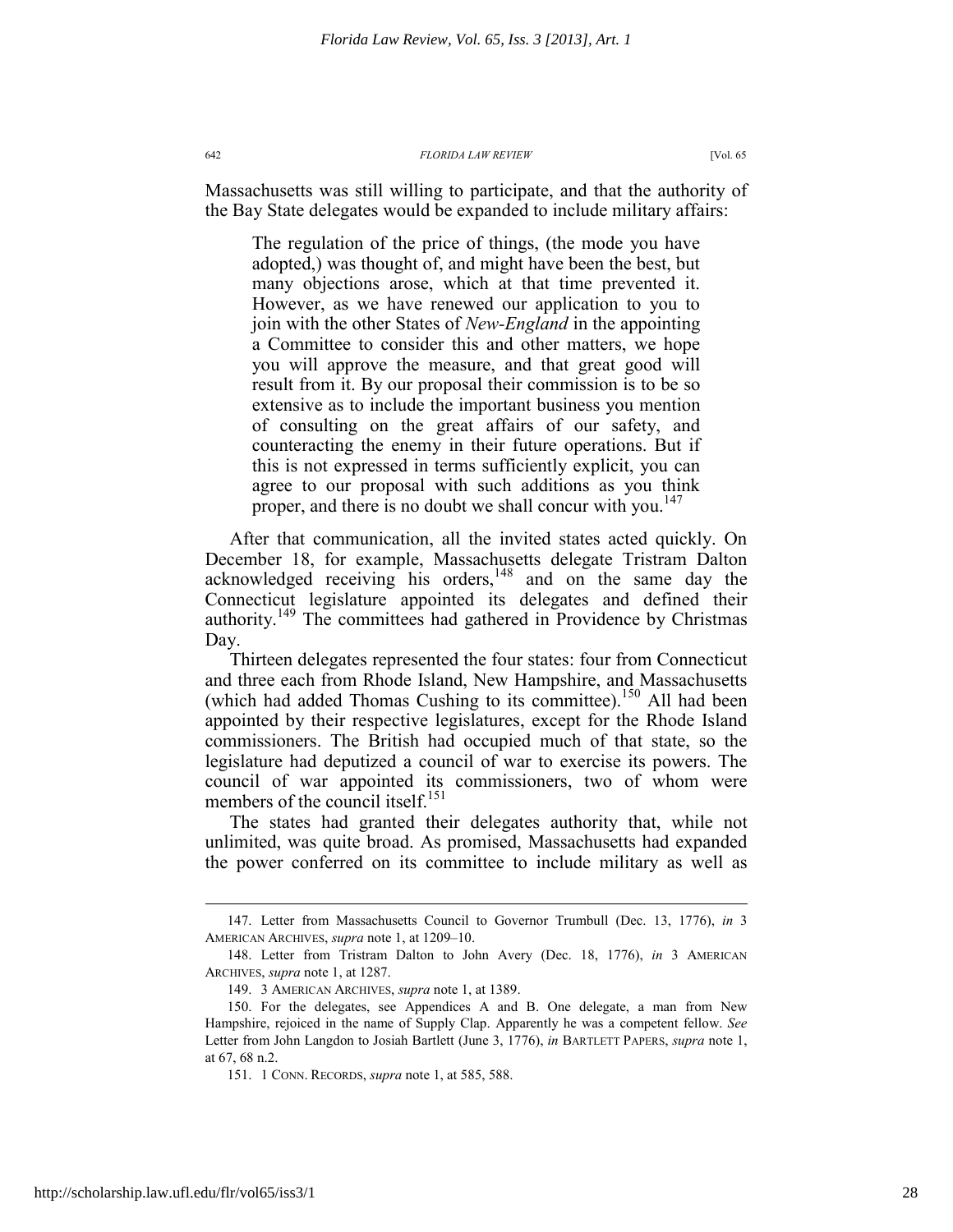economic measures, with the proviso that they avoid subjects "repugnant to or interfering with the powers and authorities of the Continental Congress."152 Connecticut granted authority to address public credit and "every measure . . . necessary for the common defense."<sup>153</sup> The authority of the Rhode Island committee was similar.<sup>154</sup> Only New Hampshire issued narrower credentials, which encompassed military matters but did not mention currency or public credit.<sup>155</sup>

However, a key reason for the decision to address currency and public credit was the need to keep armies in the field. Accordingly, the New Hampshire delegates finally concluded that commissions were broad enough to include them. As Josiah Bartlett, one of those delegates explained:

I am fully sensible of the difficulties attending the setting prices to any thing, much more to every thing, but unless something was done so as the soldier might be ascertained of what he could purchase for his forty shillings, no more would enlist, nor could we with reason expect it: what will be the effect of establishing prices I know not, however it must be tried . . . .<sup>156</sup>

The call had been for a convention that would make proposals only, without authority to "pledge the faith" of the participating governments. This limitation, reflected in a letter from the Rhode Island's Stephen Hopkins, the first president of the convention, to the Massachusetts council,<sup> $157$ </sup> also appeared in the credentials and in the proceedings: The latter repeatedly referred to convention resolutions as "representations" or "applications" (in a precatory sense).<sup>158</sup>

The convention elected its own officers, initially choosing Hopkins as president.<sup>159</sup> When Hopkins left midway through the proceedings, the convention replaced him with William Bradford, also from Rhode

158. 1 CONN. RECORDS, *supra* note 1, at 585, 589.

159. *Id.* at 589.

 <sup>152.</sup> *Id.* at 585, 586.

 <sup>153.</sup> *Id.* at 587.

 <sup>154.</sup> *Id.* at 588.

 <sup>155.</sup> *Id.* at 587.

 <sup>156.</sup> Letter from Josiah Bartlett to William Whipple (Jan. 15, 1777), *in* BARTLETT PAPERS, *supra* note 1, at 143–44; *see also* 1 CONN. RECORDS, *supra* note 1, at 585, 592 (a convention resolution expressing the view that "exhorbitant [*sic*] price[s] of every necessary and convention article of life . . . disheartens and disaffects the soldiers.").

 <sup>157.</sup> Letter from Stephen Hopkins to James Bowdoin, 3 AMERICAN ARCHIVES, *supra* note 1, at 1423 (stating in part, "we . . . are of opinion" and "We submit this representation, and desire you would give orders").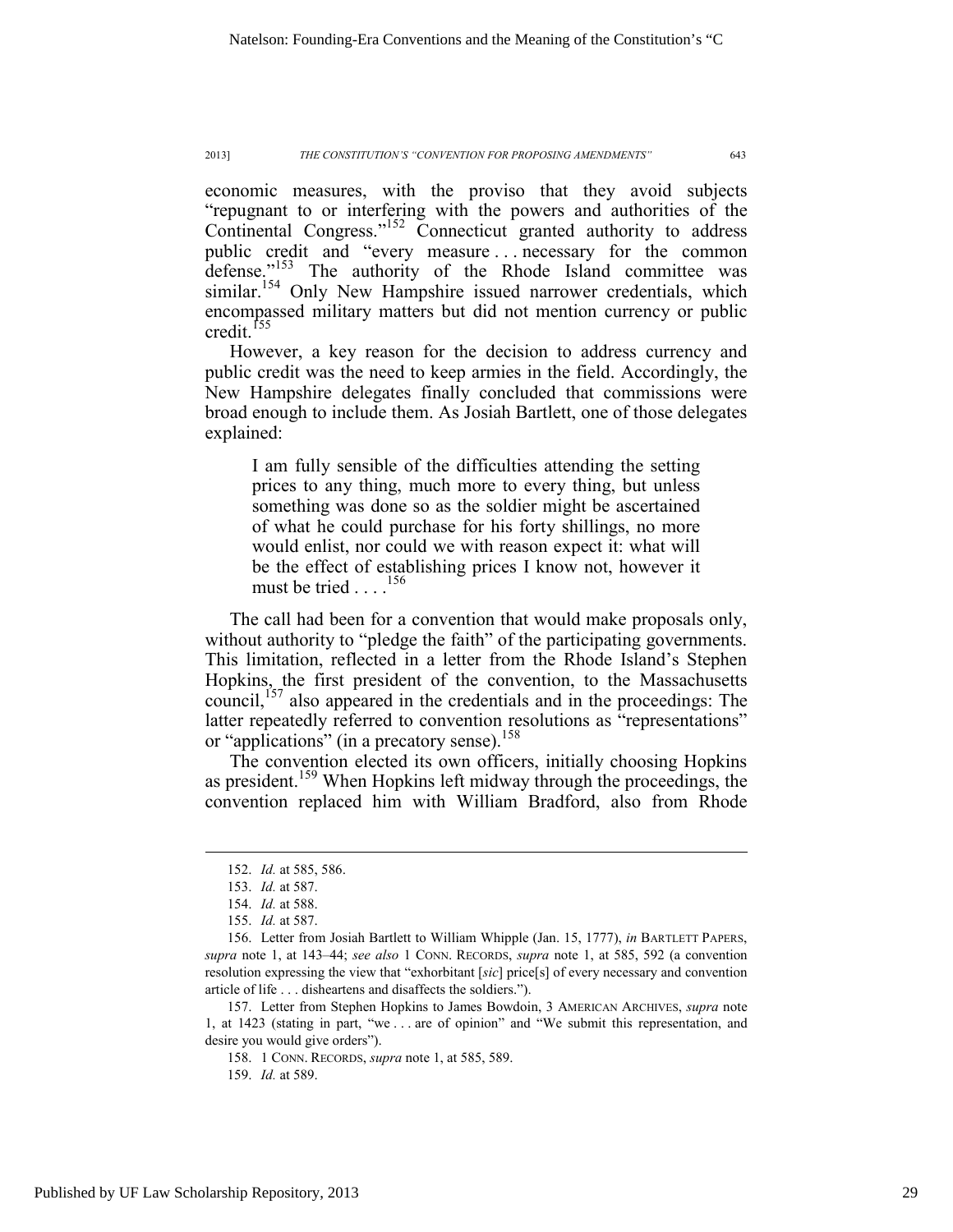Island.<sup>160</sup> As clerk, the delegates selected Rowse J. Helme, a nondelegate.<sup>161</sup>

The Providence Convention of 1776–1777 issued a wide range of recommendations, covering prices, auctions, and an embargo of luxury goods.162 Its final proposal—a "Day of Fasting, Public Humiliation, and Prayer"<sup>163</sup>—would in those religious times and in religious New England certainly, be seen as within the delegates' respective powers. On January 2, 1777, the group adjourned *sine die*. 164 The convention's recommendations were taken seriously, and later in the year, Massachusetts and Connecticut both sent troops to Rhode Island in accordance with them.165

### E. *The York Town and Abortive Charleston Price Conventions of 1777*

When the Continental Congress received letters from Connecticut and Massachusetts describing the Providence recommendations, Congress scheduled the matter for discussion.<sup>166</sup> That discussion spread over several days in late January and the first half of February, 1777.<sup>167</sup> Some congressional delegates questioned whether the meeting of the New England states had been proper, in view of the power vested in Congress. Those delegates were in the minority, however; contemporaneous reports relate that Congress in general was quite pleased with the recommendations, particularly those pertaining to prices.<sup>168</sup>

 $\overline{a}$ 

165. *Id.* at 161; 19 MASS. RECORDS, *supra* note 1, at 732–33.

 166. 7 J. CONT. CONG., *supra* note 1, at 65–66 (referring to receipt of the letters and scheduling of discussion on Jan. 28, 1777).

 167. 7 J. CONT. CONG., *supra* note 1, at 79, 80–81 (Jan. 31, 1777); *id.* at 85, 87–88 (Feb. 4, 1777); *id.* at 88, 93–94 (Feb. 5, 1777); *id.* at 94, 97 (Feb. 6, 1777); *id.* at 108, 111–12 (Feb. 12, 1777); *id.* at 112, 118 (Feb. 13, 1777); *id.* at 118, 121–22 (Feb. 14, 1777); *id.* at 123, 124–25 (Feb. 15, 1777).

 168. 7 J. CONT. CONG., *supra* note 1, at 88 (committee of the whole report, Feb. 4, 1777); *id.* at 118, 121–22 n.4 (Feb. 14, 1777); *id.* at 123, 124–25 (Feb. 15, 1777); *see also* Letter of the Massachusetts Delegates to the President of the Massachusetts Council (Jan. 31, 1777), 196 MASSACHUSETTS ARCHIVES 183, *reprinted in* 2 LETTERS, *supra* note 1, at 228–29 ("[A] similar Mode for giving Stability to the Currency will probably be recommended to the Southern and middle Departments of the Continent."); Letter from Samuel Adams to James Warren (Feb. 1, 1777), *in* 2 LETTERS, *supra* note 1, at 233 (stating that the Providence resolutions "are much applauded as being wise and salutary"); Letter from John Adams to Abigail Adams (Feb. 7, 1777), *reprinted in* 2 LETTERS, *supra* note 1, at 237 ("The attempt of New England to regulate prices is extremely popular in Congress, who will recommend an imitation of it to the other States."); Letter from Abraham Clark to the Speaker of the New Jersey Assembly (Feb. 8,

 <sup>160.</sup> *Id.* at 592.

 <sup>161.</sup> *Id.* at 589.

 <sup>162.</sup> *See id.* at 589–99. For the embargo recommendation, see *id.* at 597.

 <sup>163.</sup> *Id.* at 598–99.

 <sup>164.</sup> *Id.* at 589.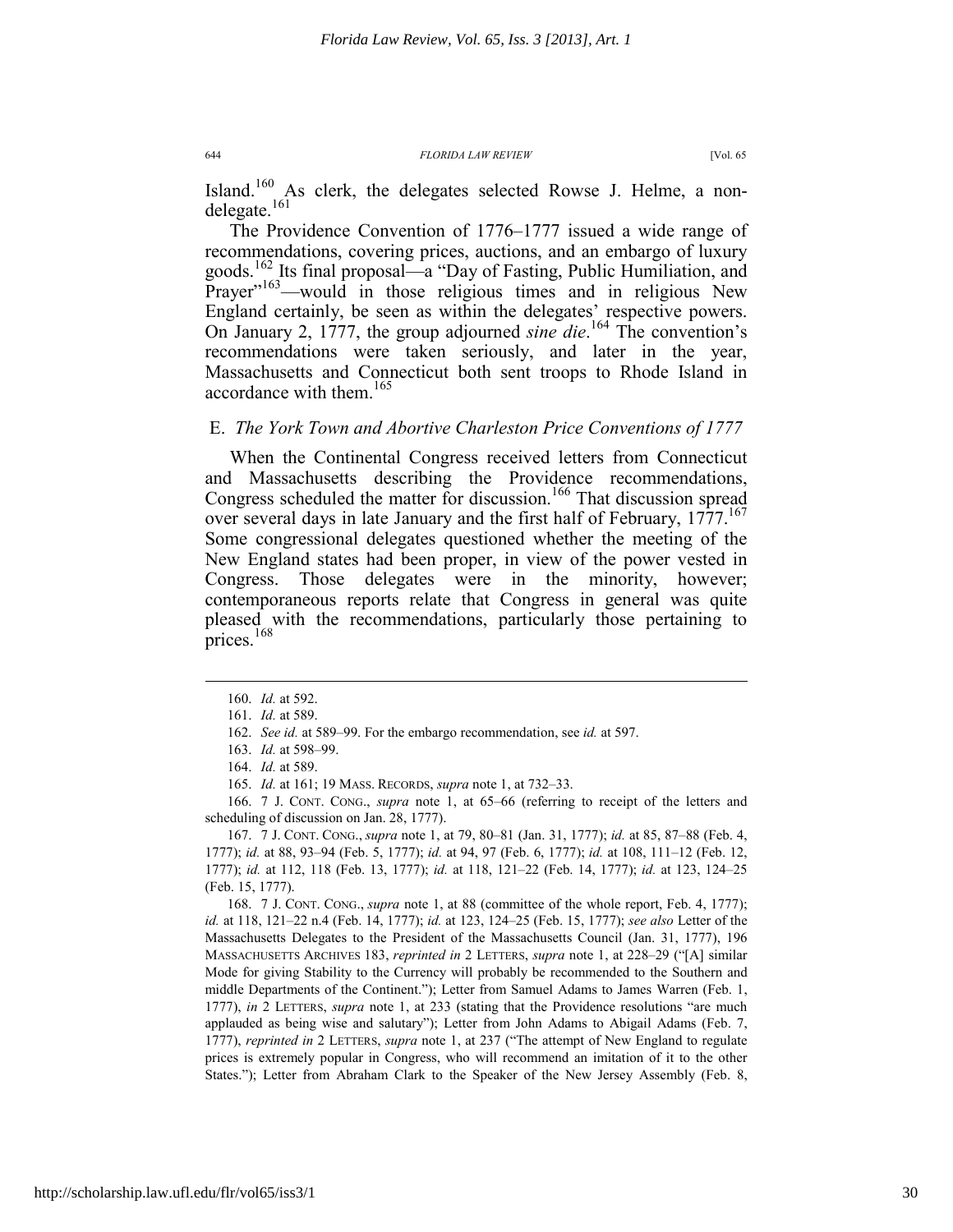On February 15, Congress formally approved the military and economic recommendations of the Providence Convention, "except that part which recommends the striking bills bearing interest.<sup>"169</sup> Congress resolved further:

That the plan for regulating the price of labour, of manufactures and of internal produce within those states, and of goods imported from foreign parts, except military stores, be referred to the consideration of the other [U]nited States: and that it be recommended to them, to adopt such measures, as they shall think most expedient to remedy the evils occasioned by the present fluctuating and exorbitant prices of the articles aforesaid[.] $170$ 

Congress then proceeded to call two additional conventions, both of the "proposing" or recommendatory kind:

That, for this purpose, it be recommended to the legislatures, or, in their recess, to the executive powers of the States of New York, New Jersey, Pensylvania [*sic*], Delaware, Maryland, and Virginia, to appoint commissioners to meet at York town, in Pensylvania, on the 3d Monday in March next, to consider of, and form a system of regulation adapted to those States, to be laid before the respective legislatures of each State, for their approbation:

That, for the like purpose, it be recommended to the legislatures, or executive powers in the recess of the legislatures of the States of North Carolina, South Carolina, and Georgia, to appoint commissioners to meet at Charlestown [*sic*], in South Carolina, on the first Monday in May next[.] $171$ 

The Charleston convention apparently was never held.<sup>172</sup> One likely reason was the objection by North Carolina that Virginia, the economic powerhouse of the region, had been grouped with the middle rather than

<sup>1777),</sup> *in* 2 LETTERS, *supra* note 1, at 242 (reporting that congressional approbation is expected); Rush, *Notes, supra* note 1, at 131–39.

 <sup>169. 7</sup> J. CONT. CONG., *supra* note 1, at 124 (Feb. 15, 1777).

 <sup>170.</sup> *Id.*

 <sup>171.</sup> *Id.* at 124–25 (Feb. 15, 1777).

 <sup>172.</sup> CAPLAN, *supra* note 1, at 17. South Carolina legislative records from the time are lost, and Georgia records are spotty, but my investigation and those of two experienced state archivists makes this conclusion probable.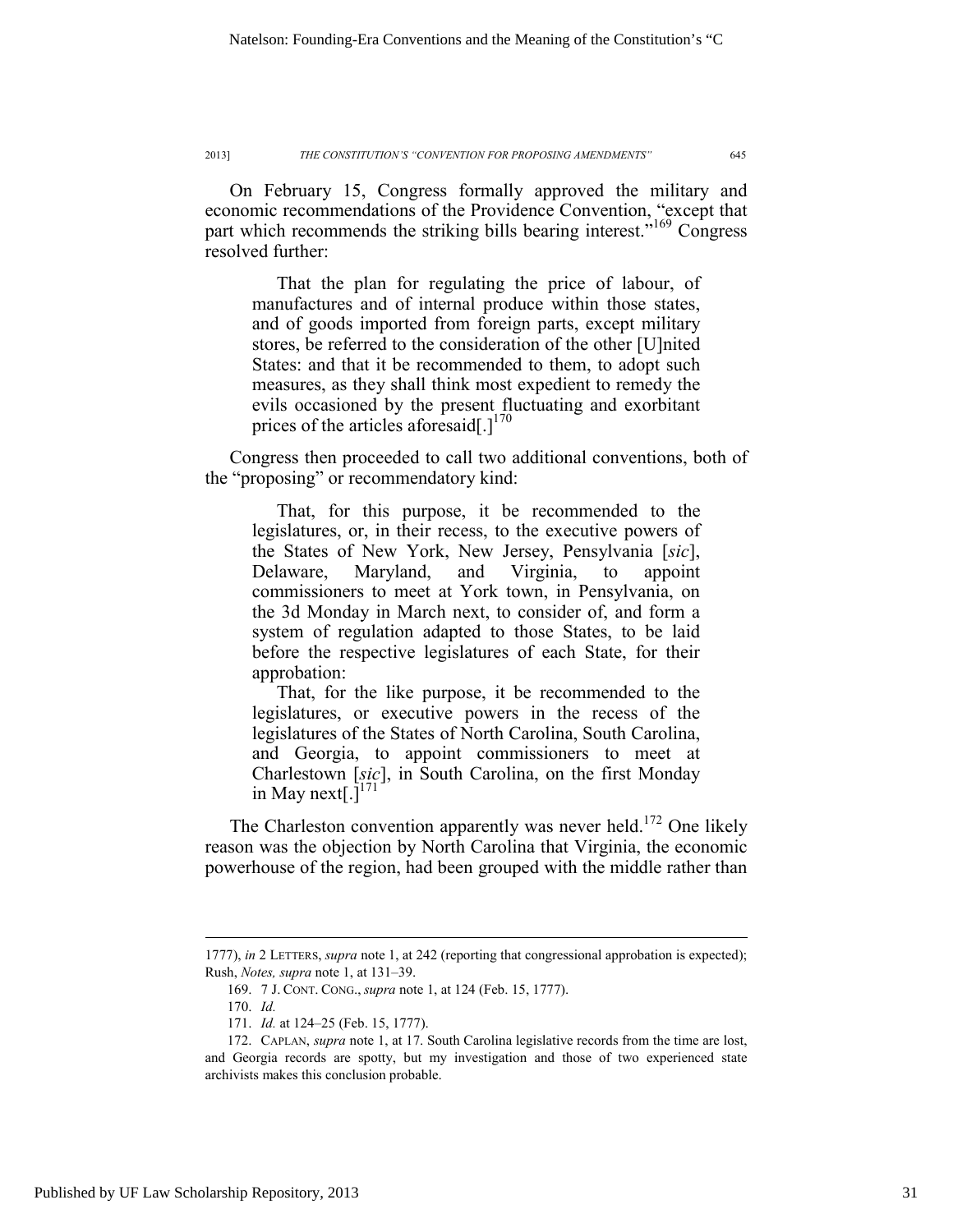the southern states.<sup>173</sup> However, eighteen commissioners from New York, New Jersey, Pennsylvania, Delaware, Maryland, and Virginia had convened in York Town by March 26.<sup>174</sup> The committees from each state ranged in size from two commissioners to five.<sup>175</sup> The convention minutes do not reproduce their credentials. I have been able to find only the authority of the Virginia delegates, which was much the same as called for by Congress. After reciting the fact of the call, the Virginia executive council (acting presumably during a legislative recess) authorized its delegates to discuss "regulating the prices of Commodities within those States respectively, and of Goods imported in the same."<sup>176</sup>

The York Town Price Convention elected Lewis Burwell, a Virginia commissioner, as chairman, and Thomas Annor, a non-commissioner, as clerk.<sup>177</sup> Like other gatherings of the type, the convention appointed committees.<sup>178</sup> particularly a wavs-and-means committee. to particularly a ways-and-means committee, to recommend a scheme of price controls for the consideration of the entire assembly.<sup>179</sup>

The York Town minutes reveal that the delegates fully understood that their role was only to propose to state legislatures, not to decide.<sup>180</sup> Yet they could not agree on a proposal. When the ways-and-means committee issued its report, the states split evenly on a motion to reject it.<sup>181</sup> A motion to amend the plan was voted down five states to one.<sup>182</sup>

 $\overline{a}$ 

This Board, taking under their Consideration the Resolutions of Congress, bearing date the 15th of [F]ebruary last, respecting the appointment of Commissioners from this State, to meet Commissioners of several other States at York Town in Pensylvania [sic] for regulating the prices of Commodities within those States respectively, and of Goods imported in the same, do appoint Lewis Burwell, and Thomas Adams esquires, commissioners for the purposes aforesaid on Behalf of this State.

 <sup>173. 2</sup> LETTERS, *supra* note 1, at 253–54, 257–58; 7 J. CONT. CONG. 121–22 n.4 (reporting objections of Thomas Burke, delegate from North Carolina, to placing Virginia in convention of middle states).

 <sup>174.</sup> The York Town minutes have been hard to locate; even archivists in Pennsylvania and in York were unaware that such a convention ever met. They can be found, however, in N.J. SELECTIONS, *supra* note 1, at 34–45 (1848).

 <sup>175.</sup> *Id.* at 35.

 <sup>176.</sup> The authorization of Virginia read as follows:

<sup>1</sup> JOURNALS OF THE COUNCIL OF THE STATE OF VIRGINIA 359 (H, R, McIlwain ed., 1931) (Mar. 4, 1777).

 <sup>177.</sup> N.J. SELECTIONS, *supra* note 1, at 35–36.

<sup>178</sup>*. Id.* at 36, 38.

<sup>179</sup>*. Id.* at 36–37.

 <sup>180.</sup> *See id.* at 40–42 (reproducing a proposed resolution to recommend various measures to state legislatures).

 <sup>181.</sup> On April 1, 1777, the record stated as follows: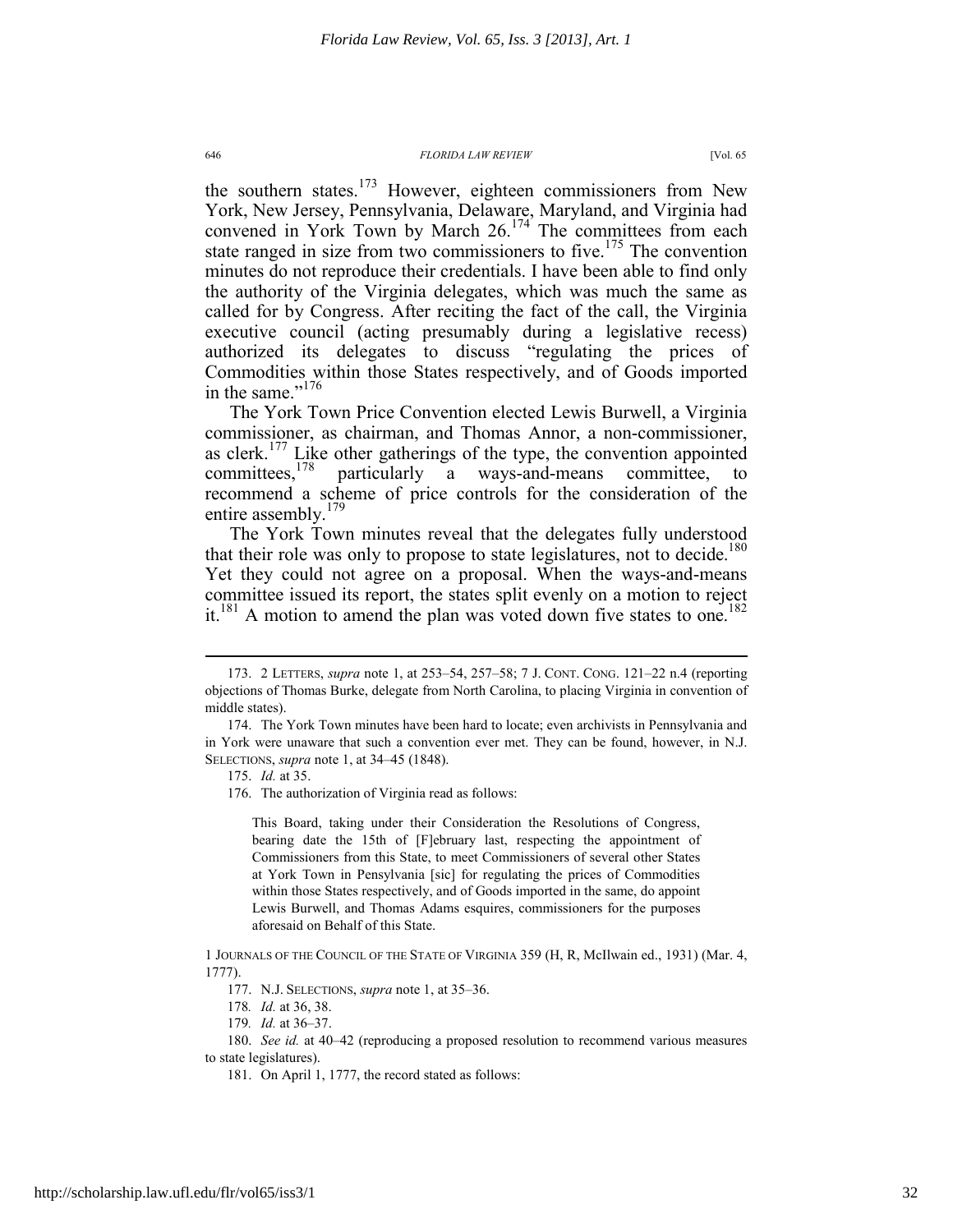The deadlock appears to have been brought on, at least in part, because many delegates did not believe price controls to be wise or effective public policy.183 Accordingly, the convention voted on April 3 to send copies of its proceedings to Congress and to the legislatures of the participating states—and thereupon to dissolve.<sup>184</sup>

### F. *The Springfield Convention of 1777*

On June 27, 1777, the Massachusetts legislature called for a convention of "Committees from the General Assemblies" of the New England states and New York.<sup>185</sup> The legislature disseminated the call in a circular letter sent to the other four states.<sup>186</sup> The designated location was Springfield, Massachusetts.<sup>187</sup> The subject matter was expansive, encompassing paper money, laws to prevent monopoly and economic oppression, interstate trade barriers, and "such other matters as particularly [c]oncern the immediate [w]elfare" of the participating states.<sup>188</sup> But it was limited by the stipulation that the convention confine itself to matters "not repugnant to or interfering with the powers and authorities of the Continental Congress."<sup>189</sup>

Like the York Town and Providence gatherings, this was to be only a proposal convention. The call asked that the delegates "consider" measures and "report the result of their conference to the General Courts [legislatures] of their respective States."190 The convention's

*Id.* at 43.

 $\overline{a}$ 

182. *Id.* at 44.

183. *Id.* at 45.

 184. *Id.* The exhaustion of the delegates is captured by the presiding officer's certification line on the resolution to adjourn: "LEWIS BURWELL, Chairman. Signed Thursday evening, By candle-light, April 3, 1777." *Id.*

185. 1 CONN. RECORDS, *supra* note 1, at 601.

 186. *E.g.*, Letter from Jeremiah Powell to Nicholas Cooke, Governor of Rhode Island (July 2, 1777), *in* 8 R.I. RECORDS, *supra* note 1, at 280 (containing call).

 187. 20 MASS. RECORDS, *supra* note 1, at 49–50; *see also* 1 CONN. RECORDS, *supra* note 1, at 601 (reproducing Massachusetts resolution); *id.* at 602 (reproducing New York resolution reciting Massachusetts call).

188. 20 MASS. RECORDS, *supra* note 1, at 49–50.

 189. 1 CONN. RECORDS, *supra* note 1, at 599; 8 R.I. RECORDS, *supra* note 1, at 276 (reciting and accepting the call); *id.* at 278 (appointing committee).

190. *See* 1 CONN. RECORDS, *supra* note 1, at 599.

A motion was made and seconded, that the report be rejected, and the question being put it was received in the negative, in the manner following: viz: For the affirmative, Pennsylvania, Delaware, Maryland. For the negative, New York, New Jersey, Virginia.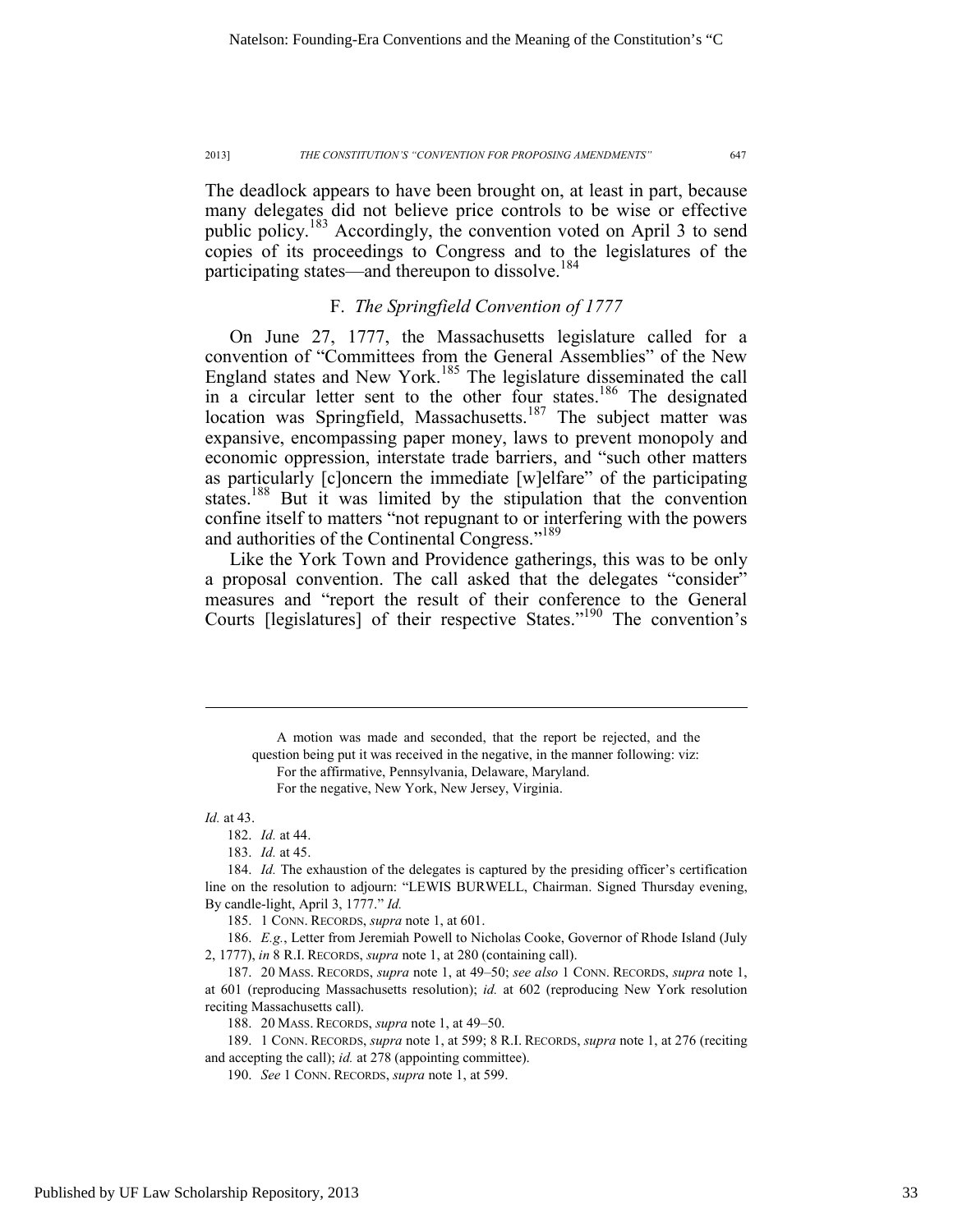resolutions are consistent with that limitation.<sup>191</sup>

On July 30, eleven commissioners from all five states had appeared.<sup>192</sup> They included, among others, New York's John Sloss Hobart, who had attended at York Town, and several Providence veterans: Titus Hosmer of Connecticut, Thomas Cushing of Massachusetts, Josiah Bartlett of New Hampshire, and William Bradford and Stephen Hopkins of Rhode Island.<sup>193</sup> Their credentials mostly tracked the language of the call or, in the case of New York, referred to the call when defining the scope of authority.<sup>194</sup> State officials were learning that uniformity is important when credentialing.

The mode of selection varied by state. A joint session of the legislature had elected New Hampshire's and Rhode Island's committees.<sup>195</sup> In Massachusetts the legislature had chosen its committee by the two chambers voting seriatim.<sup>196</sup> In New York, the council of safety selected the delegates, and in Connecticut the governor and council of safety.<sup>197</sup>

As the Providence Convention had done, the Springfield gathering elected Stephen Hopkins as President. It chose William Pynchon, Sr., a non-commissioner, as clerk.198

It is a shame that more historical work has not been done on the Springfield Convention,<sup>199</sup> for it turned out to be an important and productive assembly. It met only from July 30 through August 5, but produced a series of significant recommendations on a range of economic and military subjects.<sup>200</sup> The day after adjournment, President Hopkins submitted the convention proposals to "the Honorable Congress, that such measures may be taken for that end as they in their great wisdom shall think proper."<sup>201</sup> These recommendations formed the basis for extensive congressional debate and further recommendations

 <sup>191</sup>*. E.g.*, *id.* at 603 (resolving "[t]hat it be earnestly recommended" and, again, "[t]hat it be recommended"); *id.* at 604 (resolving "[t]hat it be recommended"); *id.* at 605 (resolving,"as the opinion of this Committee").

 <sup>192.</sup> *Id.* at 600.

 <sup>193.</sup> *Id.* 

 <sup>194.</sup> *Id.* at 600–02. The Connecticut commissions initially omitted the exception in favor of the power of Congress, but then seemed to limit its delegates' authority to the items in the call. *Id.* at 601–02.

 <sup>195.</sup> *See id.* at 600, 602.

 <sup>196.</sup> *See id.* at 601.

 <sup>197.</sup> *Id.* at 601, 602.

 <sup>198.</sup> *Id.* at 605.

 <sup>199.</sup> For example, Scott*, supra* note 1, which discusses the other New England conventions dealing with prices, fails to mention Springfield.

 <sup>200. 1</sup> CONN. RECORDS, *supra* note 1, at 605.

 <sup>201.</sup> *Id.* at 605–06. Hopkins' letter was read in Congress on August 18. 8 J. CONT. CONG., *supra* note 1, at 649–50.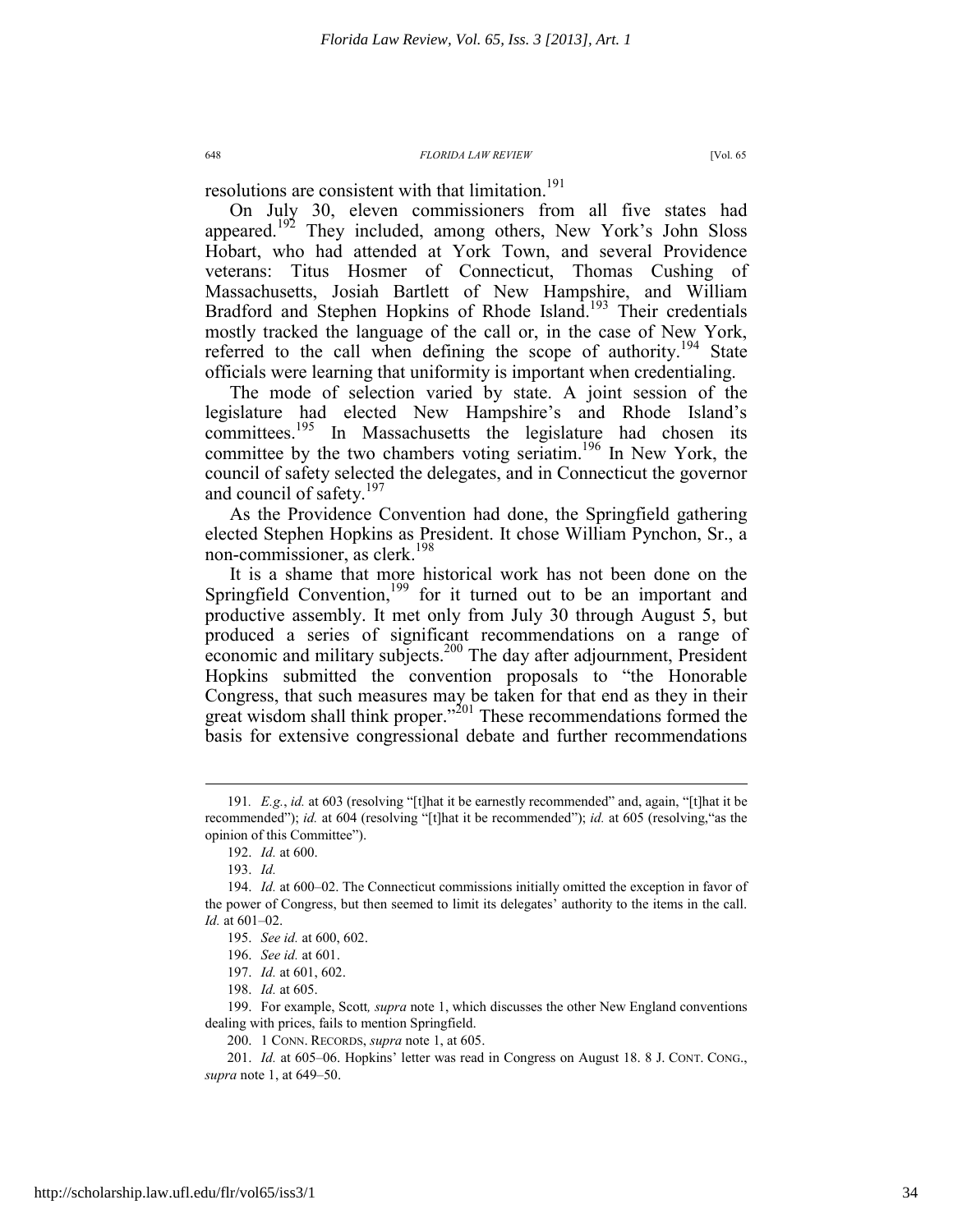$\overline{a}$ 

#### 2013] *THE CONSTITUTION'S "CONVENTION FOR PROPOSING AMENDMENTS"* 649

to the states,  $202$  although not all recommendations were effectuated.<sup>203</sup>

### G. *The New Haven Price Convention of 1778 (and the Abortive Meetings in Charleston and Fredericksburg)*

On November 22, 1777, as part of continuing efforts to curb price inflation, the Continental Congress issued calls for three separate multistate conventions.<sup>204</sup> Congress requested that the eight northernmost states meet at New Haven, Connecticut on January 15, 1778; that

 203. Letter from William Greene, Governor of Rhode Island to Jonathan Trumbull, Governor of Connecticut (May 16, 1778), *in* 8 R.I. RECORDS, *supra* note 1, at 424 (complaining that Rhode Island had not received the troops promised from other states); Letter from William Greene, Governor of Rhode Island to the Council of Massachusetts (May 31, 1778), *in* 8 R.I. RECORDS, *supra* note 1, at 425 (same); Letter from Jonathan Trumbull, Governor of Connecticut, to William Greene, Governor of Rhode Island (Jun. 5, 1778), *in* 8 R.I. RECORDS, *supra* note 1, at 443 (excusing failure to meet Connecticut quota)*; see* 8 R.I. RECORDS, *supra* note 1, at 519–20 (representing to Congress the difficulty this failure has inflicted on Rhode Island); Letter from Nicholas Cooke, Governor of Rhode Island, to General Sullivan (Mar. 30, 1778), *in* 8 R.I. RECORDS, *supra* note 1, at 526–27 (outlining same problems).

 204. *See* 9 J. CONT. CONG., *supra* note 1, at 948, 955–57. The November 22 resolution stated:

*Resolved*, That it be recommended to the legislatures, or, in their recess, to the executive power of the respective states of New Hampshire, Massachusetts bay, Rhode Island and Providence Plantations, Connecticut, New York, New Jersey, Pensylvania [*sic*], and Delaware, respectively, to appoint commissioners to convene at New Haven, in Connecticut, on the 15 day of January next; and to the states of Virginia, Maryland, and North Carolina, respectively, to appoint commissioners to convene at Fredericksburg, in Virginia, on the said 15 day of January; and to the states of South Carolina and Georgia, respectively, to appoint commissioners to convene at Charleston, on the 15 day of February next; in order to regulate and ascertain the price of labour, manufactures, internal produce, and commodities imported from foreign parts, military stores excepted; and also to regulate the charges of inn-holders; and that, on the report of the commissioners, each of the respective legislatures enact suitable laws, as well for enforcing the observance of such of the regulations as they shall ratify, and enabling such inn-holders to obtain the necessary supplies, as to authorize the purchasing commissaries for the army, or any other person whom the legislature may think proper, to take from any engrossers, forestallers, or other person possessed of a larger quantity of any such commodities or provisions than shall be competent for the private annual consumption of their families, and who shall refuse to sell the surplus at the prices to be ascertained as aforesaid, paying only such price for the same.

Id. at 956–57 (footnote omitted).

 <sup>202. 8</sup> J. CONT. CONG., *supra* note 1, at 727, 731 (voting on September 10, 1777 to add five members to committee to consider Springfield recommendations). For further response, see 9 *id.* at 948, 953–58 (Nov. 22, 1777); *id.* at 967–970 (Nov. 26, 1777); *id.* at 970–971 (Nov. 27, 1777); *id.* at 985 (Dec. 2, 1777); *id.* at 988–89 (Dec. 3, 1777); 10 *id.* at 43, 46 (Jan. 13, 1778); 11 *id.* at 758–60 (Aug. 7, 1778); 8 R.I. RECORDS, *supra* note 1, at 286 (appointing legislative committee to encapsulate military supply recommendations in a bill).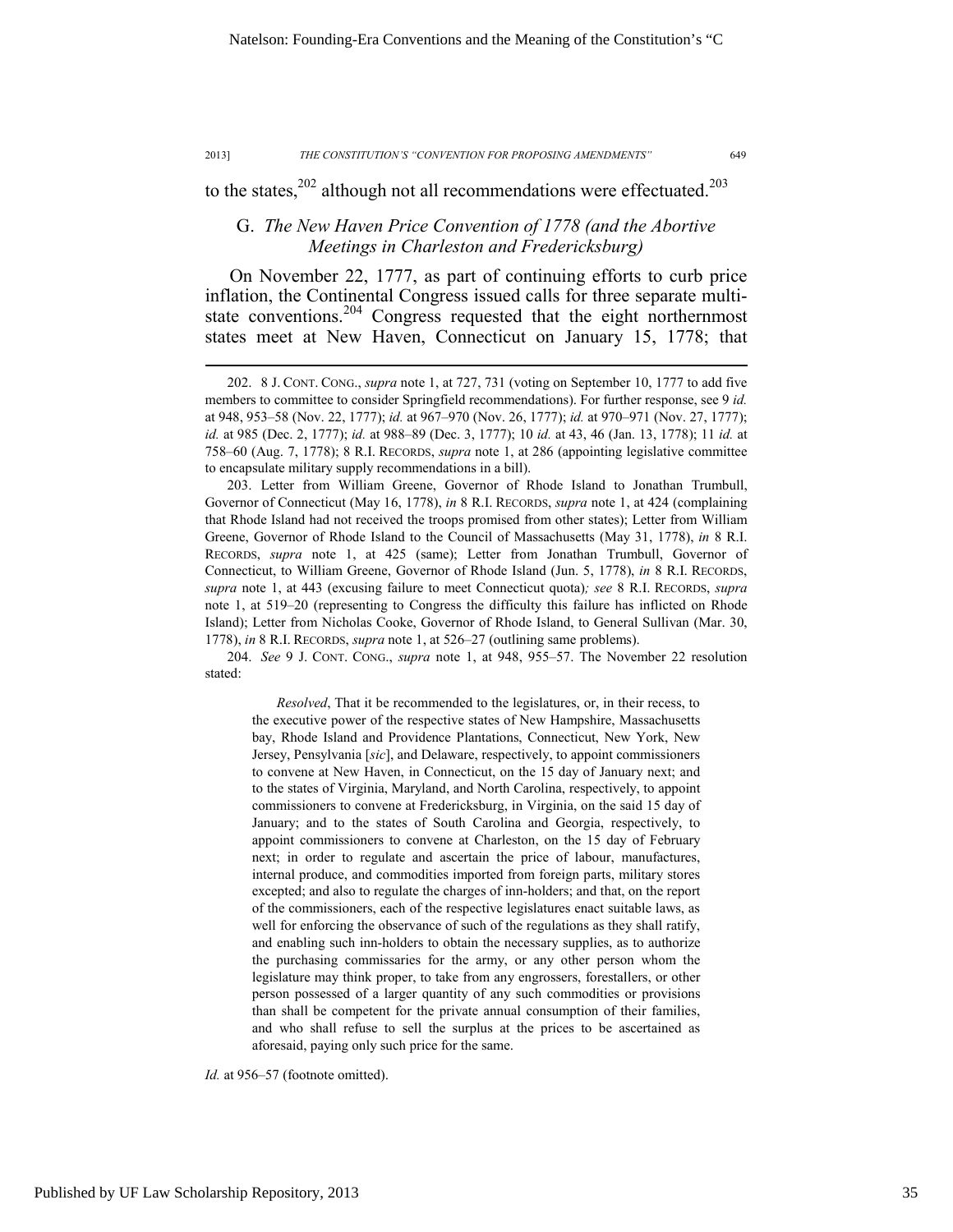Maryland, Virginia, and North Carolina convene at Fredericksburg, Virginia on the same day; and that South Carolina and Georgia gather on February 15 at Charleston. I have found no evidence the latter two conventions ever met.<sup>205</sup>

The call specified as the convention subject-matter developing a comprehensive schedule of price controls for non-military products, developing enforcement mechanisms, and empowering authorities to seize goods from engrossers (hoarders). The call further provided that state legislatures should adopt laws to implement "such of the regulations as they shall ratify."<sup>206</sup> The precatory nature of that language communicated that these gatherings, too, were to be merely agencies to propose.

Like the York Town and Springfield meetings, the New Haven Convention has received little scholarly attention.<sup>207</sup> One reason may be that its journal was so thin.208 Yet the gathering at New Haven was one of the better-attended meetings of the kind. It was comprised of committees from seven states: New Hampshire, Massachusetts, Rhode Island, Connecticut, New York, New Jersey, and Pennsylvania. Delaware had been invited but did not send delegates.

The states had named 21 commissioners, but one from New Jersey and two from Pennsylvania failed to attend. By January 15, three committees had arrived; six days later, all seven were on hand.<sup>209</sup> Except for the New York committee, all had been elected by their state legislatures, $210$  with bicameral legislatures (Pennsylvania's was unicameral) voting either jointly or by chambers *seriatim*. The New York committee was appointed by the state convention, a body that served as the legislature when the regular legislature was in recess or disrupted by the British.<sup>211</sup>

The convention elected Thomas Cushing of Massachusetts, a veteran of both the First Continental Congress and of Providence and

 <sup>205</sup>*. Accord* CAPLAN, *supra* note 1, at 18.

 <sup>206. 9</sup> J. CONT. CONG., *supra* note 1, at 957.

 <sup>207.</sup> The principal treatment, Baldwin*, supra* note 1, is a sketchy and unsatisfying account that spends much of its time on other events and gets some facts wrong (for example, claiming that New Jersey delegate John Neilson was subsequently a delegate at the Constitutional Convention). *Id.* at 46. This work is sometimes referred to by the consecutive titles of its first two papers: "The New Haven Convention of 1778; The Boundary Line between Connecticut and New York."

 <sup>208.</sup> *See generally* 1 CONN. RECORDS, *supra* note 1, at 607–20.

 <sup>209.</sup> *Id.* at 610–11 (reporting that "[t]he Commissioners arrived from the State of Pennsylvania" on that date).

 <sup>210.</sup> The credentials stated how the committees were selected. *Id.* at 607–11; *see also* 8 R.I. RECORDS, *supra* note 1, at 340 (reproducing Rhode Island's acceptance of the congressional call, and election of the commissioners by a joint ballot of both houses of the general assembly).

 <sup>211. 1</sup> CONN. RECORDS, *supra* note 1, at 609–10 (setting forth resolution of New York convention).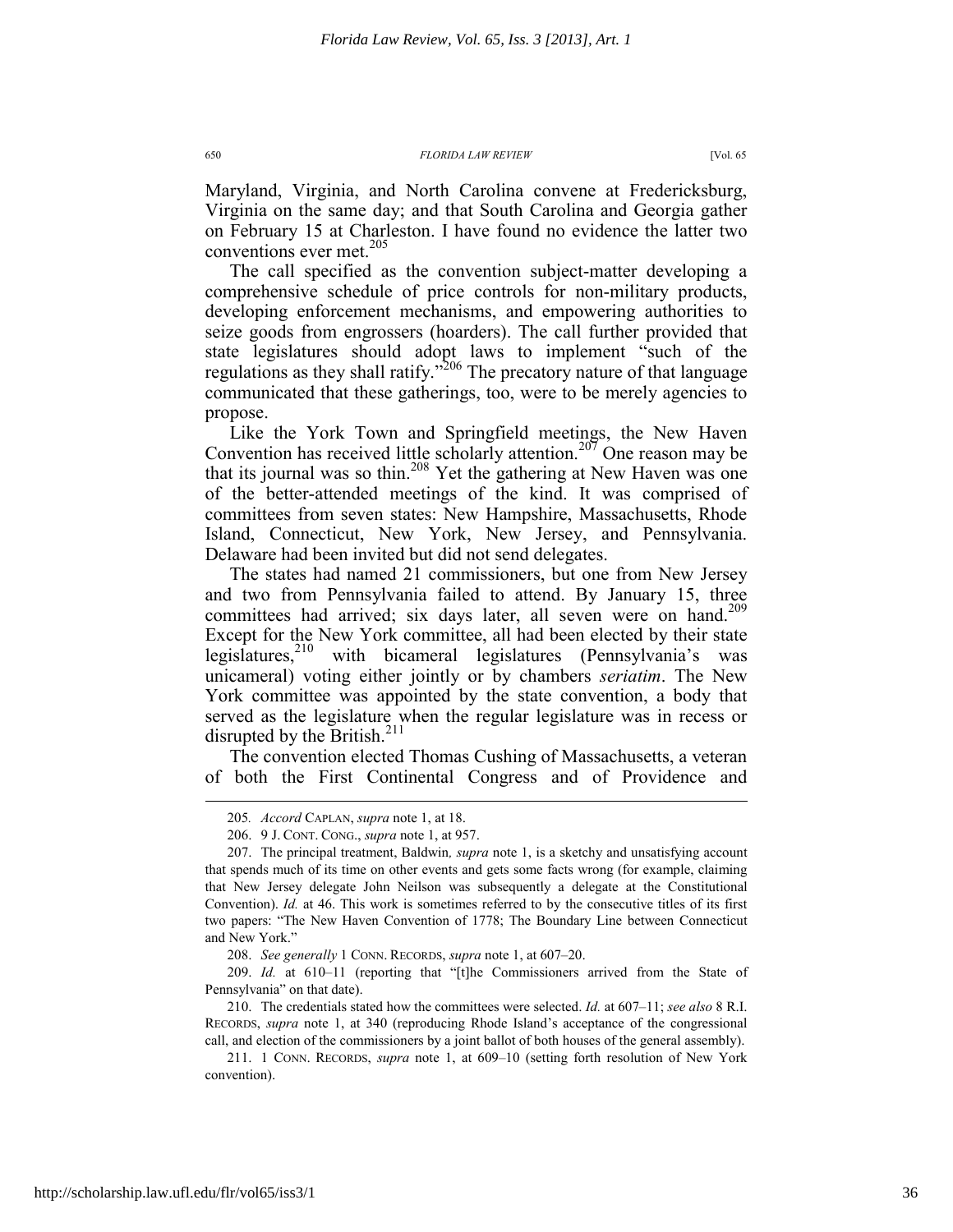Springfield, as its president. It chose Henry Daggett, a non-delegate, as secretary.<sup>212</sup> Besides Cushing, four other commissioners had convention experience. William Floyd of New York had attended the First Continental Congress. Robert Treat Paine of Massachusetts had been at that Congress and at Springfield, as had Connecticut's Roger Sherman. Nathaniel Peabody of New Hampshire also had represented his state at Springfield. $^{213}$ 

On January 22, 1778, the New Haven convention adopted rules of conduct. The content of those rules does not appear in the journal, except the rule of suffrage: each state had one vote.<sup>214</sup> Like other such assemblies, the convention appointed its own committees.<sup>215</sup>

The official journal tells us little of the proceedings. It does reproduce the lengthy text of the principal resolution,<sup>216</sup> which in accordance with the call is purely recommendatory.<sup>217</sup> The journal likewise includes a formal letter to Congress,<sup>218</sup> a letter to the absent state of Delaware, $2^{19}$  and a recommendation that states write circular letters to other states assuring them that the senders had stopped issuing paper money and were honoring congressional requisitions.<sup>220</sup>

The New Haven convention also exercised its prerogative *not* to propose. For reasons it explained, the convention refused to list maximum prices for certain items listed in the congressional call.<sup>221</sup>

The gathering apparently adjourned on February  $1.^{222}$  Congress received its recommendations on February 16.<sup>223</sup> The convention proposals were the subject of later congressional debate and some implementation, $2^{24}$  and four states enacted its wage-price schedule into

 $\overline{a}$ 

221. *Id.* at 615 (explaining why certain items of foreign production are excepted).

223. 10 J. CONT. CONG., *supra* note 1, at 170, 172 (Feb. 16, 1778).

 224. *Id.* at 53, 55 (Jan. 15, 1778) ("[N]o limitation to be made by the Board of War, with respect to price, shall contravene any . . . of the regulations which may be made hereafter by the convention of committees which is to meet at New Haven, in Connecticut, on this fifteenth day of January[]."). *See also id.* at 170, 172 (Feb. 16, 1778); *id*. at 258, 260 (Mar. 16, 1778); *id.* at 321–24 (May 8, 1778); 11 *id.* at 472 (May 7, 1778).

 <sup>212. 1</sup> CONN. RECORDS, *supra* note 1, at 607.

 <sup>213.</sup> *See* Appendix A.

 <sup>214. 1</sup> CONN. RECORDS, *supra* note 1, at 611.

 <sup>215.</sup> *Id.* at 612 (appointing committees "to draw up a report of the doings of this Convention" and "draw up a letter" to Congress).

 <sup>216.</sup> *Id.* at 613–18.

 <sup>217.</sup> The resolution is not clearly identified as a recommendation until near the end. *Id.* at 618.

 <sup>218.</sup> *Id.* at 618–19.

 <sup>219.</sup> *Id.* at 619–20.

 <sup>220.</sup> *Id.* at 620.

 <sup>222.</sup> As unlikely as this appears, the journal seems to report that the delegates convened on a Sunday (February 1) at 5:00 p.m. to adopt the circular-letter resolution and to adjourn. *Id.* at 620.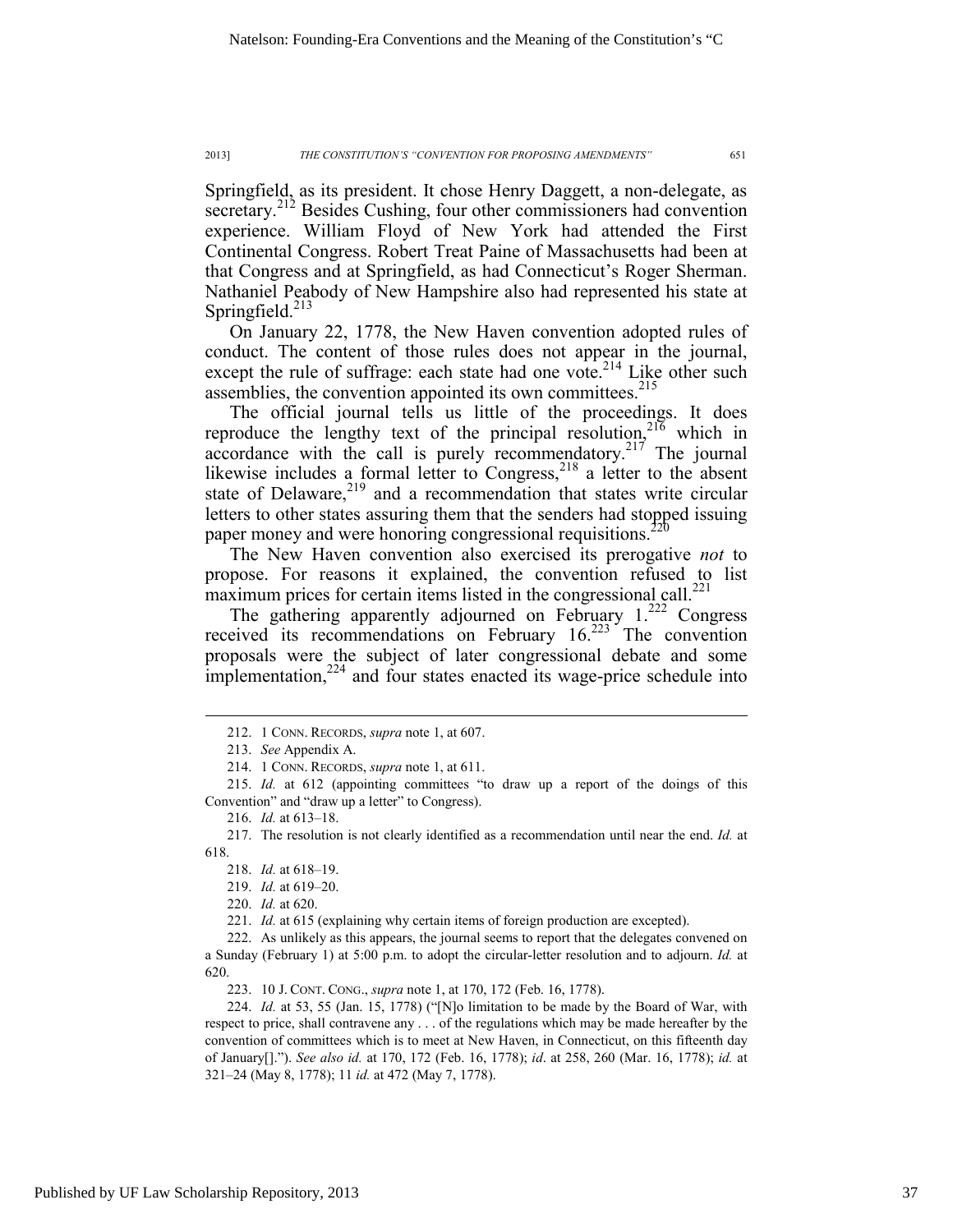law.<sup>225</sup> Those price controls were soon repealed on the recommendation of Congress, but adopted to an extent on the local level.<sup>226</sup>

# H. *The Hartford Convention of 1779*<sup>227</sup>

As the Revolutionary War continued, the value of paper money nosedived and trade wars grew among states.<sup>228</sup> In a further effort to coordinate interstate price controls and other economic policies, the Massachusetts General Court (legislature) on September 28, 1779 called yet another multi-state convention.<sup>229</sup> Massachusetts invited New York and the other New England states to meet at Hartford, Connecticut on October 20.<sup>230</sup> The call provided that the convention was to promote "a free and general Intercourse . . . upon Principles correspondent with the public Good, and effectually to cut up and destroy the Practices of those People who prey both upon you and us . . .<sup>2231</sup> The commissions of the Massachusetts delegates instructed them specifically to explain the motives for Massachusetts' embargo law, to "concert . . . such Measures as may appear proper to appreciate our Currency," and to "open a free and general Intercourse of Trade upon Principles correspondent with the public Good."<sup>232</sup>

The Massachusetts documents were not clear whether they contemplated a mere consultation or a meeting at which committees could "pledge the faith" of their respective governments. The call denominated the convention as a "Consultation," but stated that its

 <sup>225.</sup> CAPLAN, *supra* note 1, at 18; *see also* 1 CONN. RECORDS, *supra* note 1, at 521–22 (reproducing Governor Trumbull's recommendation based on the New Haven resolutions); 8 R.I. RECORDS, *supra* note 1, at 361 (reproducing resolution of the Rhode Island general assembly accepting the convention proceedings); *id.* at 381 (accepting committee report for bill controlling prices).

 <sup>226.</sup> CAPLAN, *supra* note 1, at 18; *see* Letter from Jonathan Trumbull, Governor of Connecticut, to William Green, Governor of Rhode Island (May 19, 1778), *in* 8 R.I. RECORDS, *supra* note 1, at 423–24 (complaining of Rhode Island's non-compliance); Letter from William Green, Governor of Rhode Island, to Jonathan Trumbull, Governor of Connecticut (May 29, 1778), *in* 8 R.I. RECORDS, *supra* note 1, at 425 (explaining that Rhode Island cannot comply until Massachusetts does).

 <sup>227.</sup> As is true of the conventions at Providence, York Town, Springfield, and New Haven, little has been written about the 1779 Hartford Convention. One must not confuse it with the far more famous interstate gathering at Hartford in 1814.

 <sup>228.</sup> Josiah Bartlett, who represented New Hampshire at 1779 Hartford conclave, observed that "Land Embargoes" were then in effect in most of the five states at the convention. *See* Letter from Josiah Bartlett to Nathaniel Peabody (Oct. 20, 1779), *in* BARTLETT PAPERS, *supra*  note 1, at 271.

 <sup>229. 21</sup> MASS. RECORDS, *supra* note 1, at 165–66.

 <sup>230.</sup> *Id.* at 165.

 <sup>231.</sup> *Id.*

 <sup>232.</sup> *Id.* at 175; *see also* 2 CONN. RECORDS, *supra* note 1, at 564 (reproduction of Massachusetts resolution).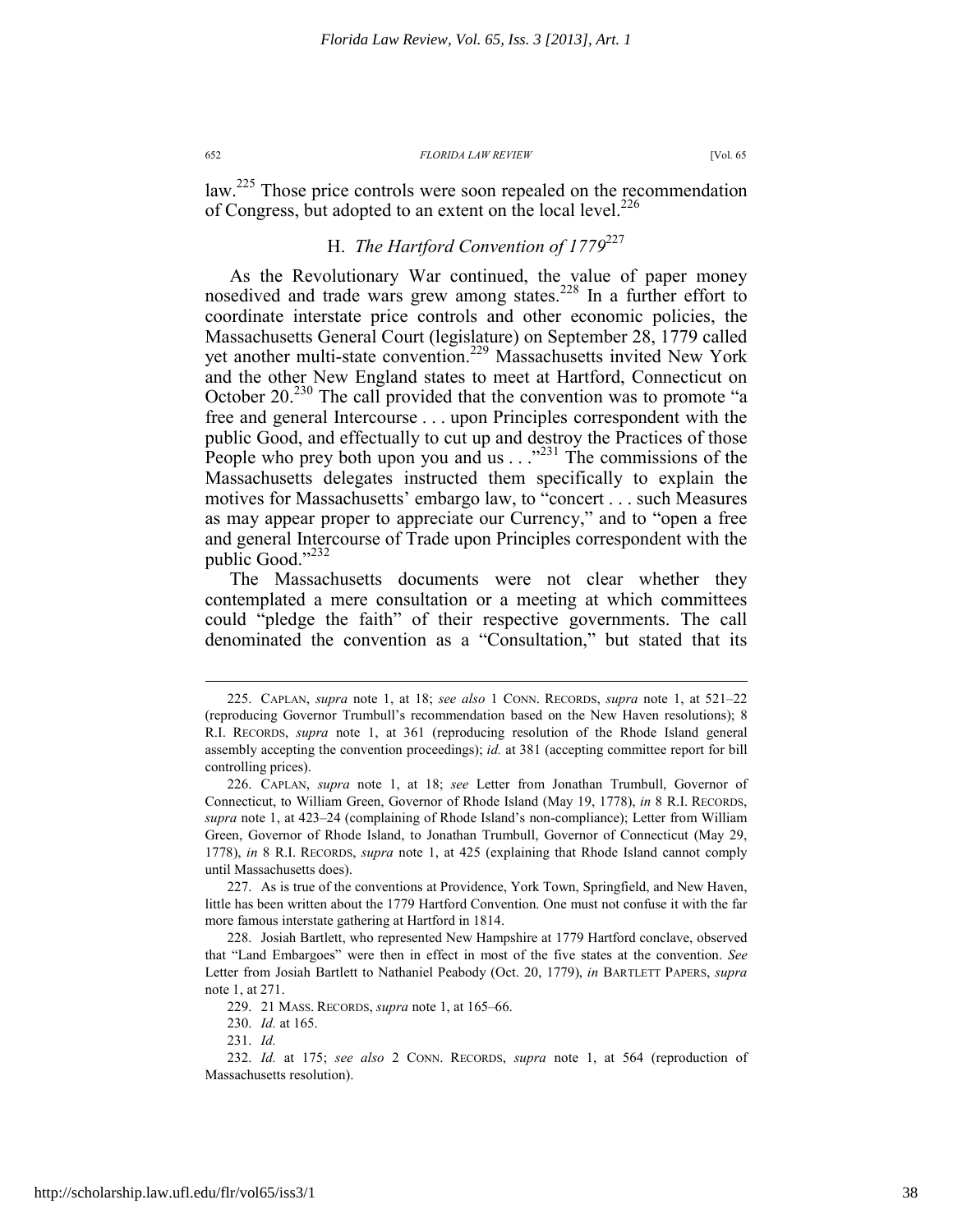commissioners would have "full Powers to appear on the Part of this State."<sup>233</sup> The Massachusetts commissions used the verb "concert" rather than merely "consult," "deliberate," or "recommend."

The documents issued by the other states were clearer, but the commissions issued by New Hampshire contradicted the rest. New Hampshire authorized its delegates to "consult and agree" to virtually any measures.<sup>234</sup> Rhode Island authorized its commissioners only to "meet" with the other delegates.<sup>235</sup> Connecticut empowered its delegates to "deliberate and consult,"<sup>236</sup> and New York empowered its commissioners to "consult and confer" on the subjects identified by Massachusetts as well as any others that might arise.<sup>237</sup> Because of conflicting commissions, the convention could do no more than propose.

The five states appointed 14 commissioners, of whom 13 attended. Massachusetts appointed its committee by legislative action, as did Connecticut and New York. In Rhode Island, commissioners were designated by the council of war, to which the legislature had delegated legislative power.238 In New Hampshire, they were appointed by the committee of safety, charged with the affairs of state during legislative recess.<sup>239</sup>

The proceedings opened promptly on October 20, 1779. The more notable figures present included three Connecticut commissioners: Eliphat Dyer, veteran of three prior conventions;<sup>240</sup> Benjamin Huntington, who had been at New Haven; and Oliver Ellsworth, new to the convention circuit, but fated to be a central figure at the Constitutional Convention and eventually Chief Justice of the Supreme Court.<sup>241</sup> Representing Massachusetts were Thomas Cushing, now serving in his fifth multi-state convention, and Nathaniel Gorham, who eight years later would chair the Committee of the Whole in Philadelphia.<sup>242</sup> From New Hampshire came Josiah Bartlett, attending his third convention, and from New York William Floyd and John Sloss Hobart, each also attending his third. Stephen Hopkins, one of the two Rhode Island delegates, was now serving in his fifth multi-state

 <sup>233. 21</sup> MASS. RECORDS, *supra* note 1, at 165.

 <sup>234. 2</sup> CONN. RECORDS, *supra* note 1, at 563.

 <sup>235.</sup> *Id.* at 564.

 <sup>236.</sup> *Id.* at 564–65.

 <sup>237.</sup> *Id.* at 565.

<sup>238</sup>*. Supra* note 151 and accompanying text.

 <sup>239. 2</sup> CONN. RECORDS, *supra* note 1, at 563–65.

 <sup>240.</sup> *See* Appendix A (setting forth convention experience for each commissioner).

 <sup>241.</sup> For a short sketch of Ellsworth's contributions to this meeting and to the Philadelphia Price Convention, see BROWN, *supra* note 1, at 72.

 <sup>242.</sup> ROSSITER, *supra* note 1, at 171 (reporting Gorham's chairmanship of the committee of the whole).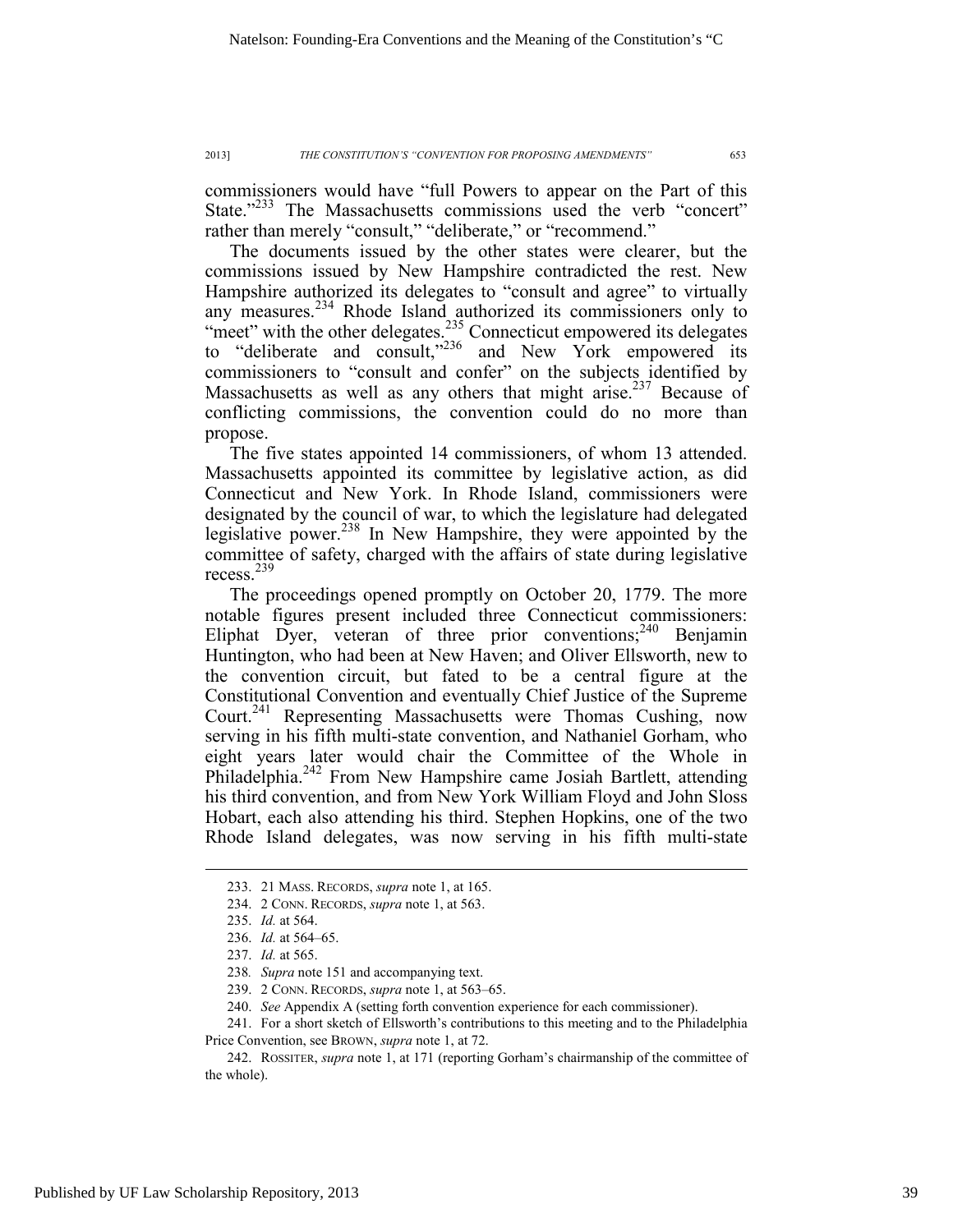meeting. He was elected president, as he had been at Providence and Springfield. In keeping with the tradition of choosing a non-delegate for secretary, the assembly elected Lt. Col. Hezakiah Wyllys.<sup>243</sup>

With this kind of accumulated experience, it was scarcely necessary to adopt formal rules, and the journal mentions none. After reproducing the credentials, the journal does little but report final recommendations.244 They included repeal of embargoes, supplying Massachusetts, Rhode Island, and New Hampshire with flour, and further price regulations. Perhaps as a result of growing skepticism about the efficacy of the latter, the convention stressed the need to obtain supplies by taxing and borrowing rather than printing.<sup>245</sup>

The group also decided to propose yet another multi-state convention. The call read as follows:

That a Convention of Commissioners from the States of New Hampshire, Massachusetts, Rhode Island, Connecticutt [*sic*], New York, New Jersey, Pennsylvania, Delaware, Maryland, and Virginia, be requested to meet at Philadelphia on the first Wednesday of January next, for the purpose of considering the expediency of limiting the prices of merchandize and produce, and if they judge such a measure to be expedient, *then to proceed to limit the prices* of such of said articles as they think proper in their several States in such manner as shall be best adapted to their respective situation and circumstances, *and to report their proceedings to their respective Legislatures.*<sup>246</sup>

As the italicized language suggests, decisions at the Philadelphia meeting would bind their sovereigns. Hopkins's circular letter to the other states also asserted that the proposed Philadelphia convention would "proceed to limit the prices" of articles, if it deemed proper.  $247$ 

The Hartford Convention did not invite the three southernmost states to Philadelphia. The purported reason was "[t]he great distance of North Carolina, South Carolina, and Georgia."<sup>248</sup> Another possible reason is that those states may have been even more skeptical about price controls

 <sup>243. 2</sup> CONN. RECORDS, *supra* note 1, at 564. For his rank, see *id.* at 356.

 <sup>244.</sup> *Id.* at 566–69.

 <sup>245.</sup> *Id.* at 569. Josiah Bartlett of New Hampshire believed that price controls remained necessary because taxes would be insufficient to stabilize the currency. Letter from Josiah Bartlett to Nathaniel Peabody (Nov. 4, 1779), *in* BARTLETT PAPERS, *supra* note 1, at 272–73.

 <sup>246. 2</sup> CONN. RECORDS, *supra* note 1, at 568 (emphasis added).

 <sup>247.</sup> *Id.* at 571.

 <sup>248.</sup> *Id.* at 570.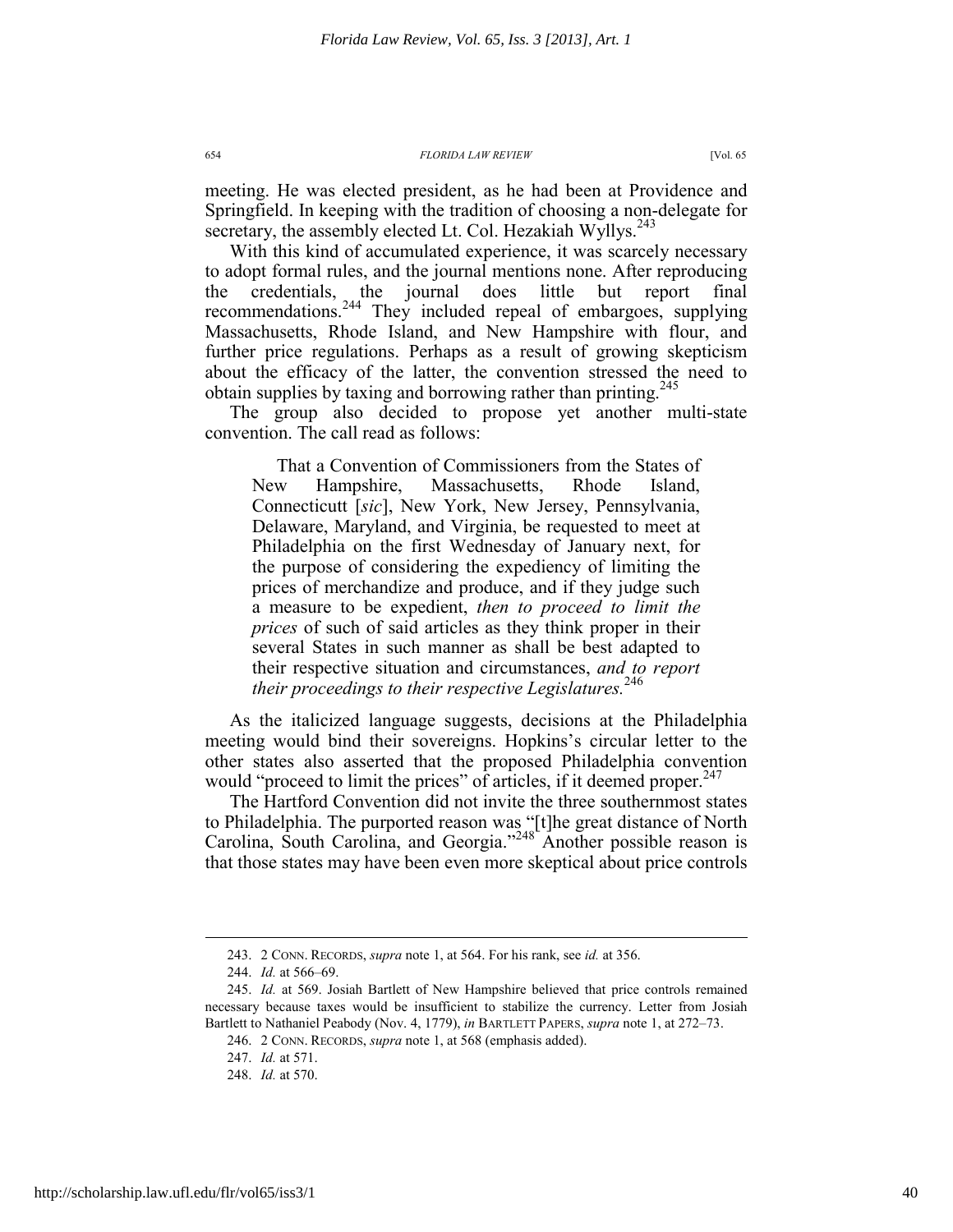than some northerners were.<sup>249</sup> Recall that all those states had refused to honor the two congressional calls for price conventions at Charleston.<sup>250</sup>

After issuing its recommendations, the gathering adjourned, probably on October  $28^{251}$  Its proceedings seem to have been generally  $\frac{252}{252}$  and the convention's price recommendations served as the basis for some of Congress's own price edicts.<sup>253</sup>

# I. *The Philadelphia Price Convention of 1780*

The call for the Philadelphia Price Convention—yet another multigovernment gathering largely overlooked by scholars—was issued by the preceding Hartford Convention.<sup>254</sup> The Philadelphia Price Convention was fated to be the final chapter in the sorry history<sup>255</sup> of Revolutionary-Era interstate price controls.

Of the ten states invited, seven attended.<sup>256</sup> They were Massachusetts, New Hampshire, Rhode Island, Connecticut,

 253. 15 J. CONT. CONG., *supra* note 1, at 1287–91 (Nov. 19, 1779 resolution); Letter from Elbridge Gerry to the President of Congress (Feb. 19, 1780), *in* 5 LETTERS, *supra* note 1, at 41– 42 (stating that Congress fixed the price of flour according to the price agreed on at Hartford).

254*. See supra* text accompanying note 246; *see also* 8 R.I. RECORDS, *supra* note 1, at 634 (reproducing Rhode Island resolution reciting the Hartford call while empowering a commissioner to Philadelphia).

255*.* As one historian recounts:

Attempts at price control during the Revolution were all ineffectual. In general even advocates of such regulation looked upon it as a temporary expedient and palliative, while taxation, retrenchment in government expenditures, no further emissions of irredeemable paper currency, and the sinking of such paper already emitted were considered as the true cure for inflationary prices. Most members of Congress realized that large issues of fiat money would cause a decline in its value. . . . New Hampshire and other states learned from trial that price ceilings could be imposed but that producers could not be forced to sell their wares, that control often produced shortages in the midst of plenty, that beef would appear on the market when ceilings were removed and would vanish when they were imposed. People learned, too, that black-market operations would flourish under regulation. . . .

### *See* Scott*, supra* note 1, at 472.

256*. Cf.* BROWN, *supra* note 1, at 72 (alleging that four invited states did not show, but this refers to the very beginning of the convention).

 <sup>249</sup>*. See, e.g.*, Letter from the Connecticut Delegates to the Governor of Connecticut (Apr. 29, 1778), *in* 3 LETTERS, *supra* note 1, at 202 (quoting the Connecticut delegates to Congress as doubting that the southern states would regulate prices).

<sup>250</sup>*. See supra* notes 172 and 205 and accompanying text.

 <sup>251.</sup> The journal is not completely clear on that point, but the final documents are dated October 28. 2 CONN. RECORDS, *supra* note 1, at 570–71.

 <sup>252.</sup> *See* Letter from Henry Marchant to William Greene, Governor of Rhode Island (Nov. 14, 1779), *in* 4 LETTERS, *supra* note 1, at 518–19 (expressing confidence that Congress would approve the convention's proceedings); Letter from Samuel Huntington to Oliver Wolcott (Nov. 26, 1779), *in* 4 LETTERS, *supra* note 1, at 527 (expressing a similar view).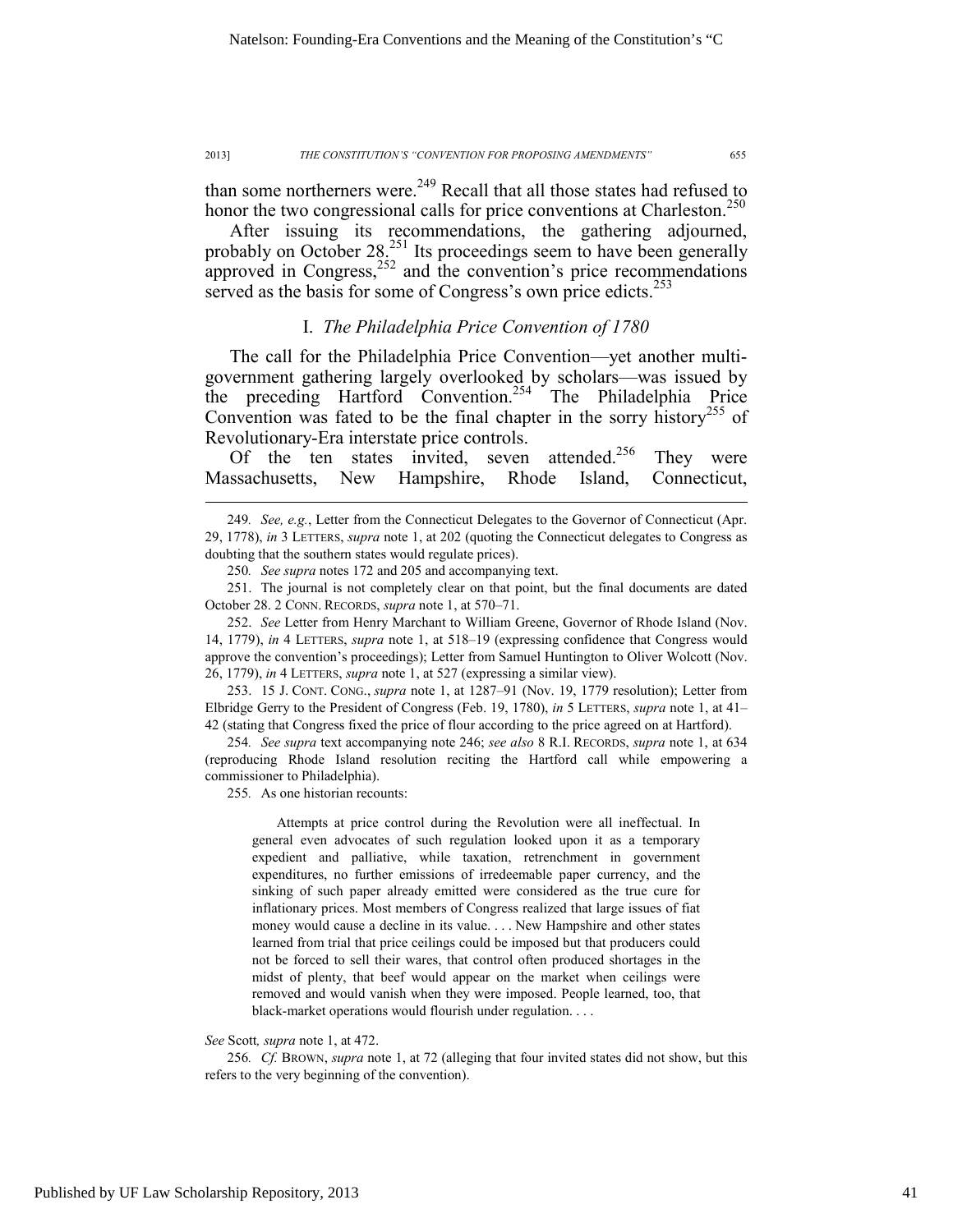Pennsylvania, Delaware, and Maryland. Those states were represented by 20 commissioners, among them such experienced convention hands as Connecticut's Roger Sherman (three prior multi-state conventions) Oliver Ellsworth and Samuel Huntington (each with one prior); Delaware's Thomas McKean (one), Maryland's William Paca (one prior, but also a signer of the Declaration of Independence); and New Hampshire's Nathaniel Folsom and Nathaniel Peabody (two each). This was also the first multi-state convention for Elbridge Gerry of Massachusetts, who like Ellsworth and Sherman would play a significant role in writing the Constitution.<sup>257</sup>

State legislatures had elected all these delegates.<sup>258</sup> In Massachusetts, and perhaps in other states, the two chambers acted by joint ballot rather than *seriatim.*259 Unicameral Pennsylvania required, of course, only the vote of one house. $260$ 

The commissions empowering the delegates displayed more uniformity than they had at Hartford. As requested by the call, all the commissions authorized delegates to bind their respective states. For example, New Hampshire empowered its commissioners "to limit the prices of articles,"<sup>261</sup> New Jersey to "consult and agree" and "confer and agree,"<sup>262</sup> and Massachusetts "to pledge the faith of this government."<sup>263</sup> These commissions restricted the scope of delegates' authority to bind their states to the subject of price limitation, sometimes with explicit reference to the call.<sup>264</sup> Additionally, Rhode Island empowered its delegates to urge the convention to recommend repeal of state embargoes.<sup>265</sup>

Initially, hopes had been high. In preparation for the convention, some commissioners conferred during early January of 1780.<sup>266</sup> Formal proceedings began on January 29, 1780 in the Pennsylvania state house,

263. *Id.* at 573.

 $\overline{a}$ 

 264. The commissions are reproduced at *id.* at 572–77. The commissions of Connecticut and New Jersey refer explicitly to Hartford. *Id.* at 574, 575.

 <sup>257. 2</sup> CONN. RECORDS, *supra* note 1, at 415.

 <sup>258.</sup> Connecticut designated its delegates in Congress as commissioners. *Id.*

 <sup>259.</sup> *Id.* at 573. Some of the other commissions are not clear on this point. *See, e.g.*, *id.* at 576 (describing Pennsylvania's selection of commissioners).

 <sup>260.</sup> *See* PA. JOURNALS, *supra* note 1, at 398 (Nov. 18, 1779).

 <sup>261. 2</sup> CONN. RECORDS, *supra* note 1, at 572.

 <sup>262.</sup> *Id.* at 575. The New Jersey commission also empowered its committee to "report whatever measures the said Convention may think proper to recommend, to this Legislature," *id.* at 576, but in light of the earlier wording this presumably applied to recommendations outside the call.

 <sup>265.</sup> *Id.* at 574 (reproducing resolution appointing William Ellery as commissioner).

 <sup>266.</sup> Letter from Roger Sherman to Andrew Adams (Jan. 7, 1780), *in* 5 LETTERS, *supra* note 1, at 4 (reporting that six commissioners from four states had met, as well as an unauthorized representative from New York).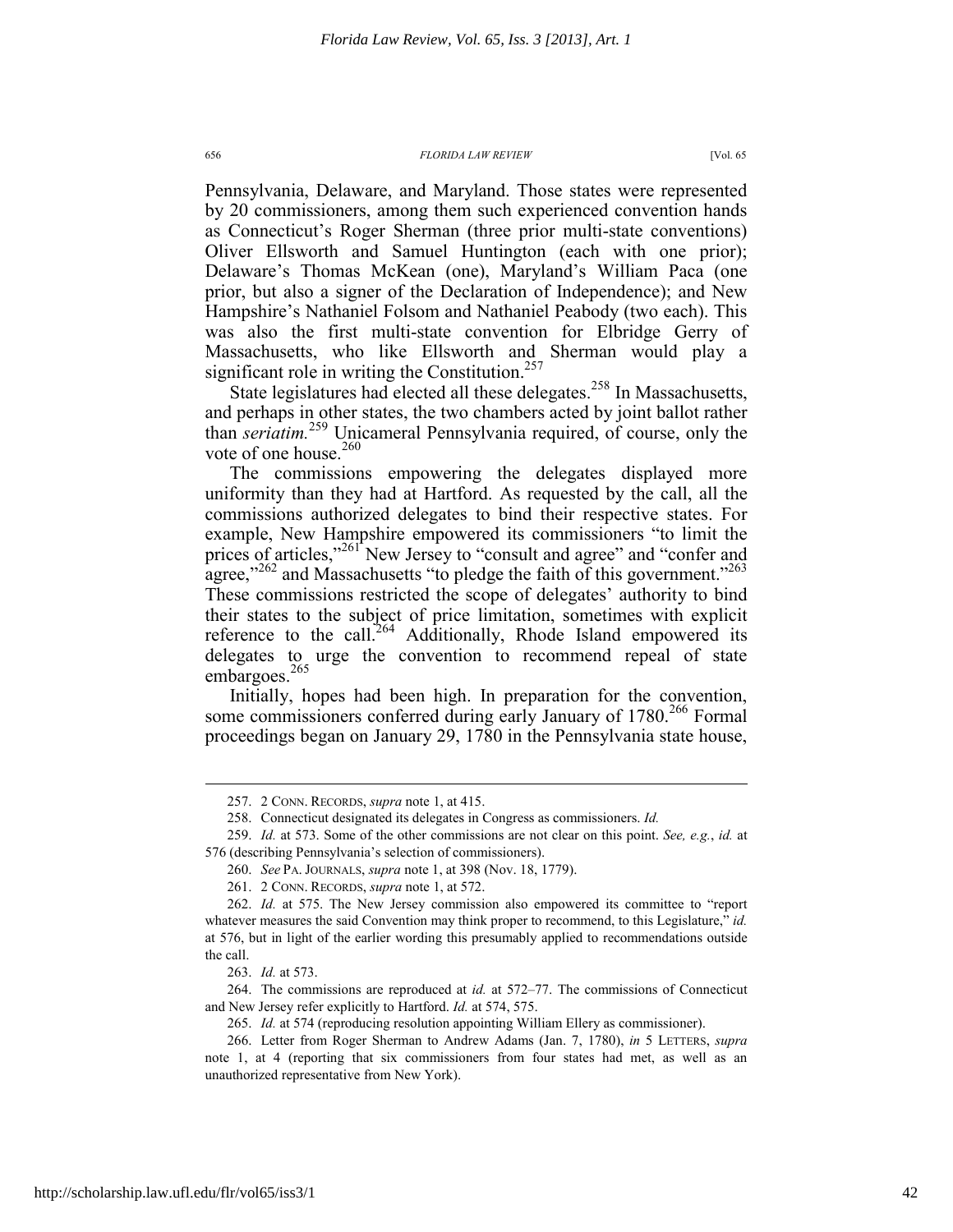the building now called Independence Hall. $267$  The convention elected William Moore, then serving as vice president of Pennsylvania, as its president. Contrary to custom, the commissioners elected one of their number, Samuel Osgood of Massachusetts, as secretary.<sup>268</sup> Because Osgood was a delegate, the convention decided that in the president's absence Osgood was "authorized to take and declare the sense of the [convention] on all questions that shall come before them."<sup>269</sup>

The convention soon encountered snags. New Jersey had appointed two delegates, but when the convention opened they were nowhere to be found. The assembly wrote to request their attendance, apparently without success.<sup>270</sup> In addition, they wrote to New York and Virginia, which also were absent.<sup>271</sup>

Most of the delegates believed that without the participation of Virginia and New York, any general price-fixing agreement would fail.<sup>272</sup> The results for the convention were multiple adjournments and inconclusive discussions.

Whatever the reason for New Jersey's absence, the non-participation by Virginia and New York seems to have been calculated. Virginia had attended the abortive and frustrating price convention at York Town (where it apparently had supported a price control recommendation), $^{273}$ but when Congress later asked Virginia to convene with neighboring states at Fredericksburg, it failed to do so.<sup>274</sup> During the Philadelphia gathering a New Jersey congressional delegate complained that "Virginia seems to hang back; no members have attended frm [*sic*] thence, and as far as I can learn none have been appointed."<sup>275</sup> As for New York, there was no overt political basis for its absence, since the government in Albany already had "pledge[d] the faith of the State for carrying into effect a general plan for regulating prices  $\ldots$  ...  $276$  Nor was there a practical basis, for Ezra L'Hommedieu, who had represented the state at Hartford, was readily available. In fact, he had been in Philadelphia meeting with authorized delegates since early January.<sup>277</sup>

 $\overline{a}$ 

274*. Supra* note 205 and accompanying text.

 275. Letter from Abraham Clark to Caleb Camp, Speaker of the Assembly (Feb. 7, 1780), *in* N.J. SELECTIONS, *supra* note 1, at 212.

276. 2 CONN. RECORDS, *supra* note 1, at 578.

 277. Letter from Roger Sherman to Andrew Adams (Jan. 7, 1780), *in* 5 LETTERS, *supra* note 1, at 4 (reporting on L'Hommedieu's meeting with six commissioners from four states).

 <sup>267. 2</sup> CONN. RECORDS, *supra* note 1, at 572.

 <sup>268.</sup> *Id.* at 577.

 <sup>269.</sup> *Id.*

 <sup>270.</sup> *See id.*

 <sup>271.</sup> *Id.* at 578.

 <sup>272.</sup> *Id.*

<sup>273</sup>*. Supra* note 181 and accompanying text.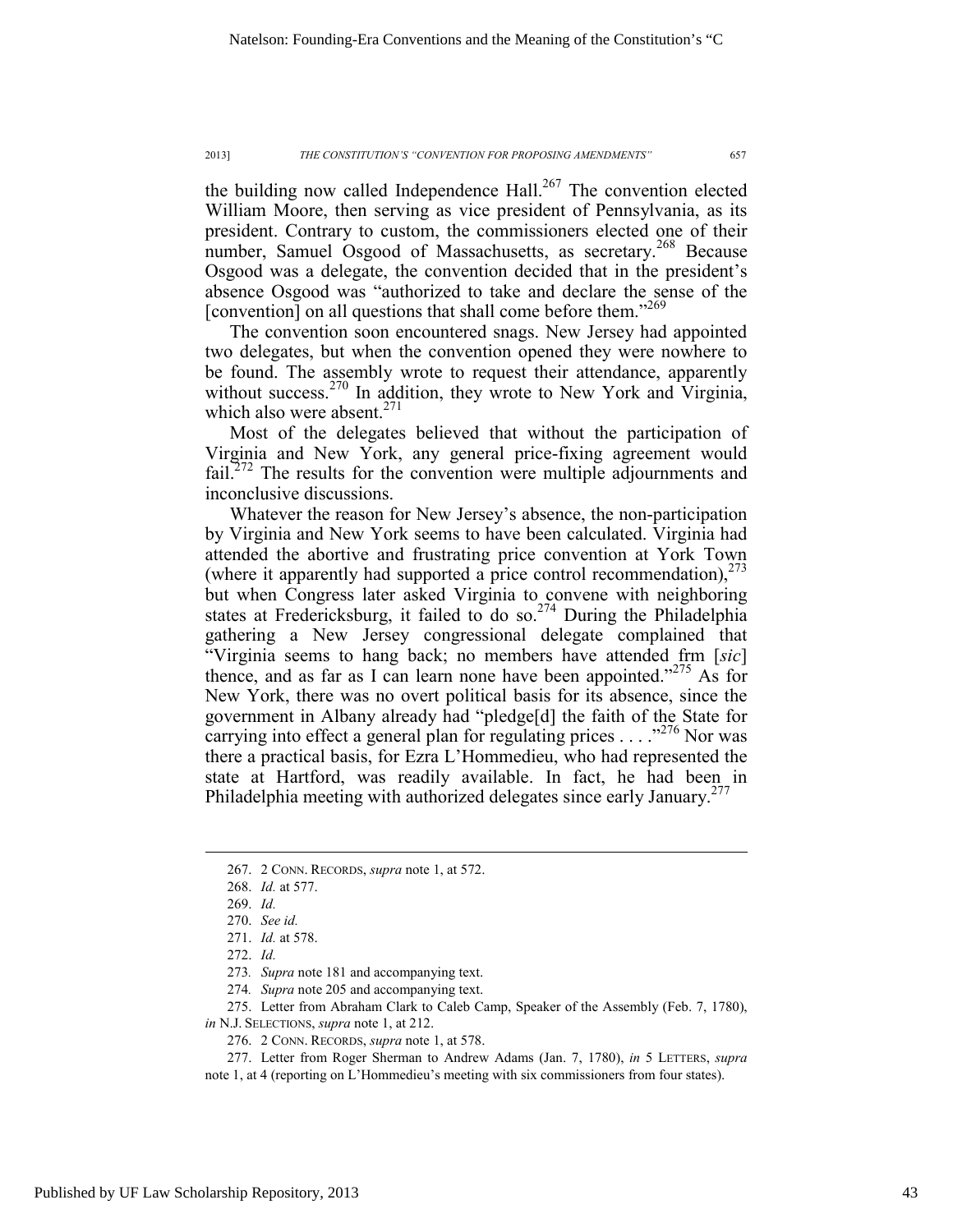The fundamental reason for the failure of Virginia and New York to cooperate may have been widespread doubts about the feasibility and justice of price controls. Even in 1777, the same year Congress called several price conventions, Dr. Benjamin Rush had argued that:

The wisdom & power of government have been employed in all ages to regulate the price of necessaries to no purpose. It was attempted in  $Eng<sup>d</sup>$  in the reign of Edward II by the English parliament, but without effect. The laws for limiting the price of every thing were repealed, and  $M<sup>r</sup>$ Hume [David Hume, the historian and philosopher], who mentions this fact, records even the very attempt as a monument of human folly. The Congress with all its authority have failed in a former instance of regulating the price of goods.<sup>278</sup>

At the time, Rush's views had been seconded by such leading figures as James Wilson, Jonathan Witherspoon, and John Adams.<sup>279</sup>

Since 1777, reservations about the prudence of price controls had grown. The York Town Price Convention had failed, and the southernmost states had refused to hold any price conventions at all. Where controls had been imposed, they had proved spectacularly unsuccessful.<sup>280</sup> So by the time the Philadelphia convention met, "[e]nthusiasm for [price] regulation was on the wane."<sup>281</sup> In instructions withheld from the rest of the convention, the Massachusetts legislature had communicated to its own commissioners grave doubts about the entire price-fixing enterprise.<sup>282</sup>

In an effort to rescue the situation, on February 7 an unnamed commissioner moved several resolutions. One was to request the presence of Virginia and another of New York. A third resolution was to appoint a committee to draft a price-limitation plan. The journal is unclear whether this motion was adopted, although it likely was.<sup>283</sup> What is clear is that the following day the assembly adjourned until April 4, apparently never to re-convene.<sup>284</sup>

 <sup>278</sup>*.* Rush, *Notes*, *supra* note 1, at 135.

<sup>279</sup>*. Id.* at 137–38.

<sup>280</sup>*. See* Scott, *supra* note 1, at 472.

<sup>281</sup>*. Id.* at 471.

 <sup>282. 21</sup> MASS. RECORDS, *supra* note 1, at 307–08 (reproducing a letter of instruction in which perhaps half consisted of an attack on price controls' that portion was deleted in the convention version); *see also* 2 CONN. RECORDS, *supra* note 1, at 573.

 <sup>283. 2</sup> CONN. RECORDS, *supra* note 1, at 578–79.

 <sup>284.</sup> *Id.* at 579; *see also* BROWN, *supra* note 1, at 72–73; CAPLAN, *supra* note 1, at 19; PA. JOURNALS, *supra* note 1, at 422 (Feb. 14, 1780).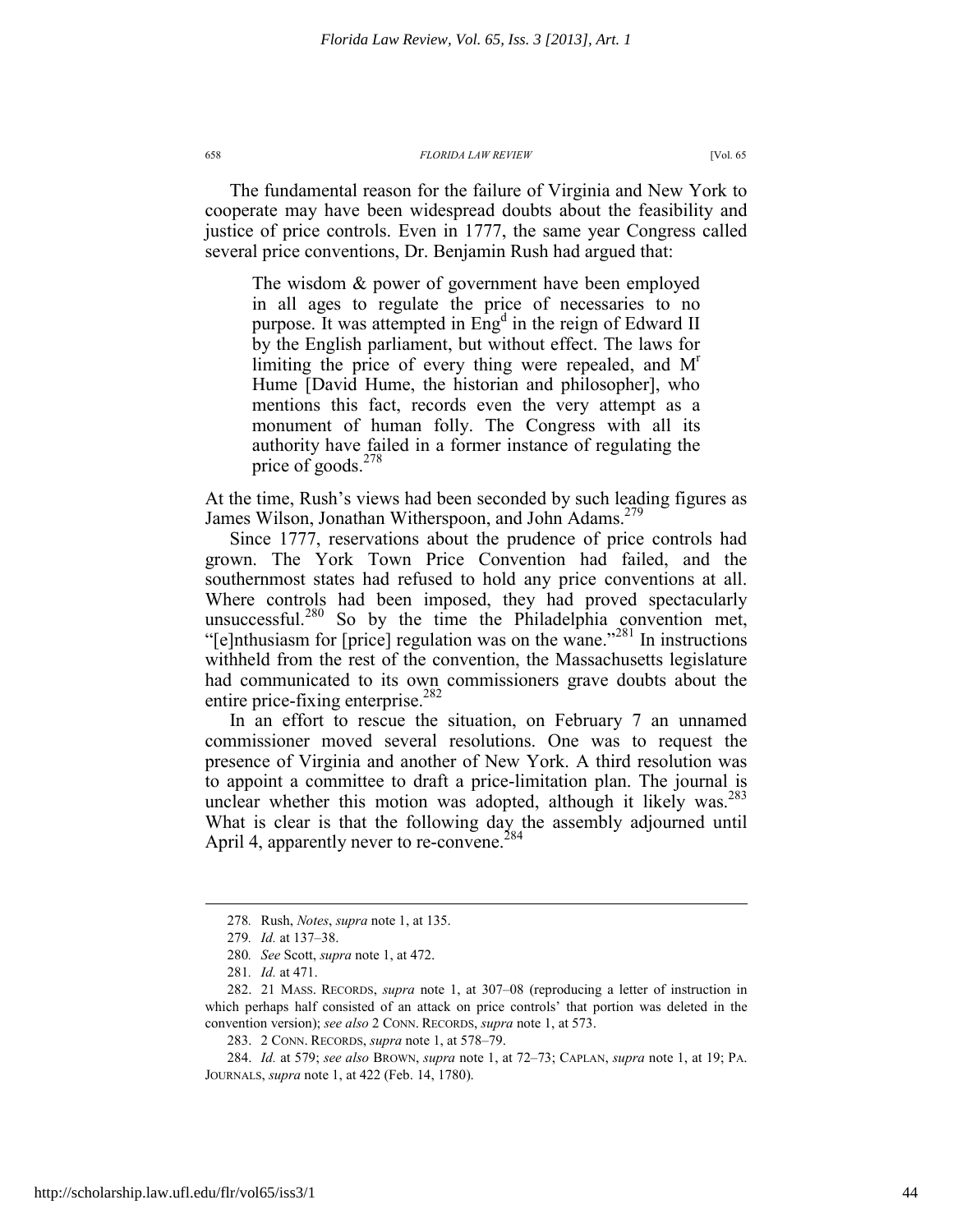## J. *The Boston Convention of 1780*

The Boston Convention of 1780 was the smallest of the Founding Era multi-government conventions: five delegates from three states.<sup>285</sup> Contemporaries sometimes referred to it as "the Committee from the New England States"<sup>286</sup> or the "Eastern Convention."<sup>287</sup> It has received slightly more scholarly attention than most of the other Founding-Era conventions.288

The motive for the gathering appears to have been military, although Daniel of St. Thomas Jenifer of Maryland thought it might also have been related to New York's diplomatic movement away from New England and toward Virginia.289 But no other motive other than military appears in the records.

For the Americans, the military situation in 1780 was grave. Moreover, New England (specifically Rhode Island) was hosting a French army, and that army needed to be supplied. Letters from General Washington asked Congress to ensure adequate supplies, and Congress in turn urged the states to do so.<sup>290</sup>

The convention call came from Connecticut, and was addressed to the other three New England states.<sup>291</sup> It was initiated in a letter dated July 14, 1780 from Governor Jonathan Trumbull to Governor William Greene of Rhode Island in which Trumbell sought the support of Rhode Island for the meeting. $292$  In the letter, Trumbull bemoaned the war situation and noted the difficulties of supplying the French and their irritation at high prices, and proceeded as follows:

To effect which, with the greater Expedition, we have thought it necessary to send one of our Board [i.e., council] to meet such Gentlemen as may be appointed from the States of Rhode Island, Massachusetts and New

288. *See generally* BOSTON PROCEEDINGS, *supra* note 1.

 <sup>285.</sup> If 1768 be judged part of the Founding Era, the statement in the text must be qualified. That year, only three colonies attended a meeting with the Iroquois at Fort Stanwix (Rome), rendering it as small (aside from the Iroquois) as the Boston Convention. The attending colonies at Fort Stanwix were New Jersey, Pennsylvania, and Virginia. IROQUOIS DIPLOMACY, *supra* note 1, at 197.

 <sup>286.</sup> Letter from Ezekial Cornell to William Greene (Aug. 29, 1780), *in* 5 LETTERS, *supra* note 1, at 347.

 <sup>287.</sup> Letter from James Duane to George Washington (Sept. 19, 1780), *in* 5 LETTERS, *supra* note 1, at 378–79.

 <sup>289.</sup> Letter from Daniel of St. Thomas Jenifer to Thomas Sim Lee (Sept. 26, 1780), *in* 5 LETTERS, *supra* note 1, at 391–92.

 <sup>290.</sup> *See* BOSTON PROCEEDINGS, *supra* note 1, at ix–xxix (reproducing correspondence).

<sup>291</sup>*.* Baldwin*, supra* note 1, at 38; *see* BOSTON PROCEEDINGS, *supra* note 1, at 53–55 (reproducing letter); 9 R.I. RECORDS, *supra* note 1, at 153 (same).

 <sup>292.</sup> *See* Letter from Jonathan Trumbull to William Green (July 15, 1780), *in* BOSTON PROCEEDINGS, *supra* note 1, at 53–55.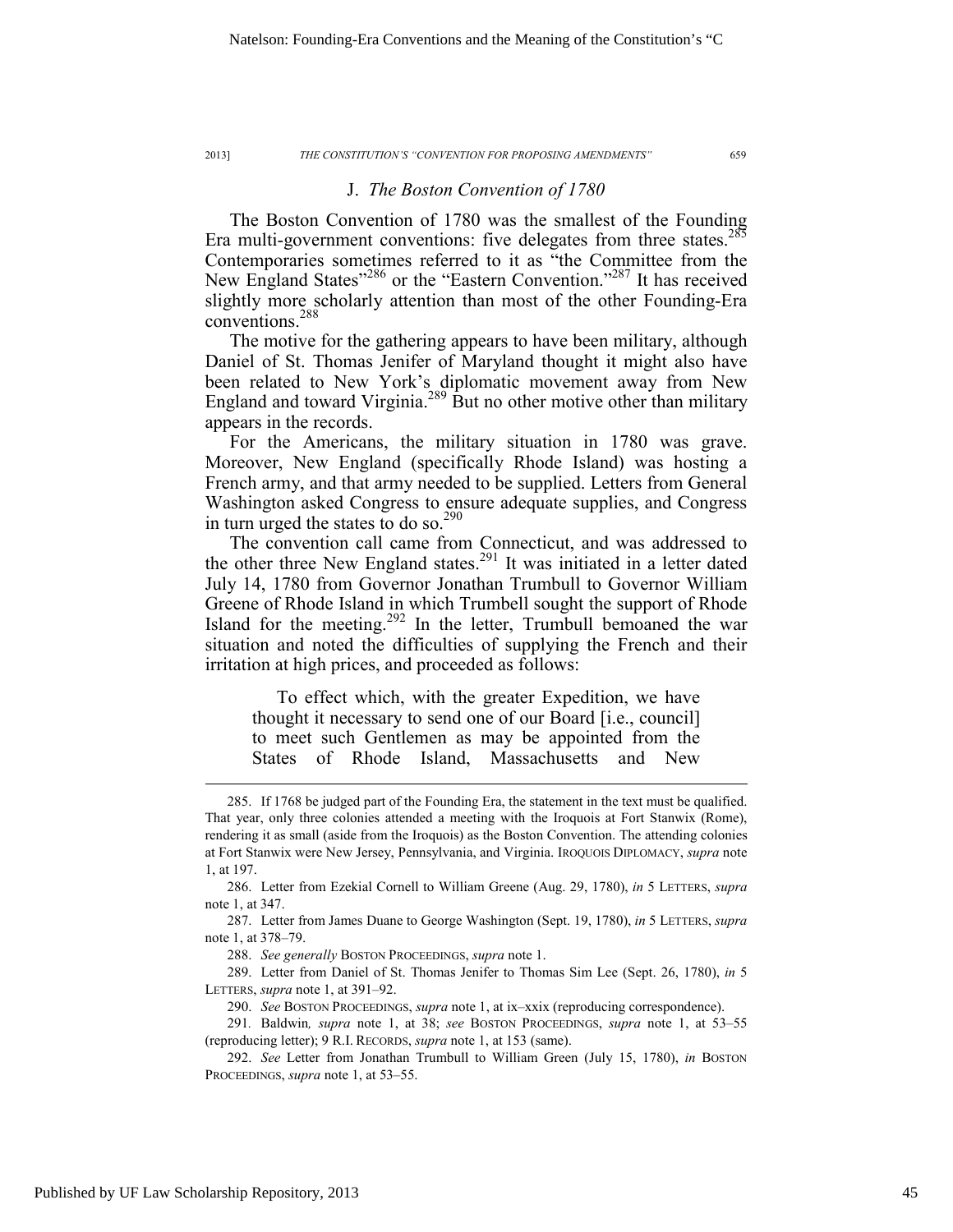Hampshire, or such of them as shall concur in the Measure, at Boston, as early next Week as possible, to confer on these and other important Subjects peculiarly necessary at this Day; to agree upon and adopt such similar Measures as may be most conducive to the general Interest.

We have forwarded this Intimation by an Express to the Council of War, at Providence; and if agreeable to them, it is requested they would unite in their request with ours, to the Council of War at Boston, by them immediately to be communicated to the President and Council in New Hampshire, for the Purpose that such Convention may be held at Boston with all possible Expedition.<sup>293</sup>

The call seemed to ask for Rhode Island and Massachusetts commissioners to be designated by those states' councils of war and for the New Hampshire commissioners to be appointed by the legislature. However, a call from one sovereign could not dictate how other sovereigns selected their delegates, as the convention realized by seating delegates however selected. In Massachusetts and Connecticut, the council of safety did appoint the commissioners, but in both of the other states the authorities deviated from Governor Trumbull's suggested method of appointment. In New Hampshire, the delegate was chosen not by the legislature, but by the committee of safety.<sup>294</sup> In Rhode Island, the governor referred the request to the general assembly,<sup>295</sup> which elected William Bradford.<sup>296</sup>

When the convention met on August 3, three commissioners from Massachusetts were in attendance together with one each from Connecticut and New Hampshire. Bradford, the Rhode Island delegate, proved unable to attend.<sup>297</sup>

Three of the five commissioners had prior convention experience. They were Nathaniel Gorham and Thomas Cushing of Massachusetts and Jesse Root of Connecticut, who substituted for Eliphalet Dyer (another seasoned conventioneer). Cushing had attended five previous conventions.<sup>298</sup> The group elected him president, and a non-delegate,

 <sup>293.</sup> BOSTON PROCEEDINGS, *supra* note 1, at 54–55.

 <sup>294. 3</sup> CONN. RECORDS, *supra* note 1, at 559–60.

 <sup>295. 9</sup> R.I. RECORDS, *supra* note 1, at 161 (reproducing letters from Governor William Greene of Rhode Island to the governor of Connecticut and the president of the council [governor] of Massachusetts).

 <sup>296.</sup> *Id.* at 172–73.

 <sup>297. 3</sup> CONN. RECORDS, *supra* note 1, at 559; *see* Letter from James Bowdoin, President of Massachusetts Council, to William Greene, Governor of Rhode Island (July 24, 1780), *in* 9 R.I. RECORDS, *supra* note 1, at 300 (complaining of Rhode Island's absence).

 <sup>298. 3</sup> CONN. RECORDS, *supra* note 1, at 559.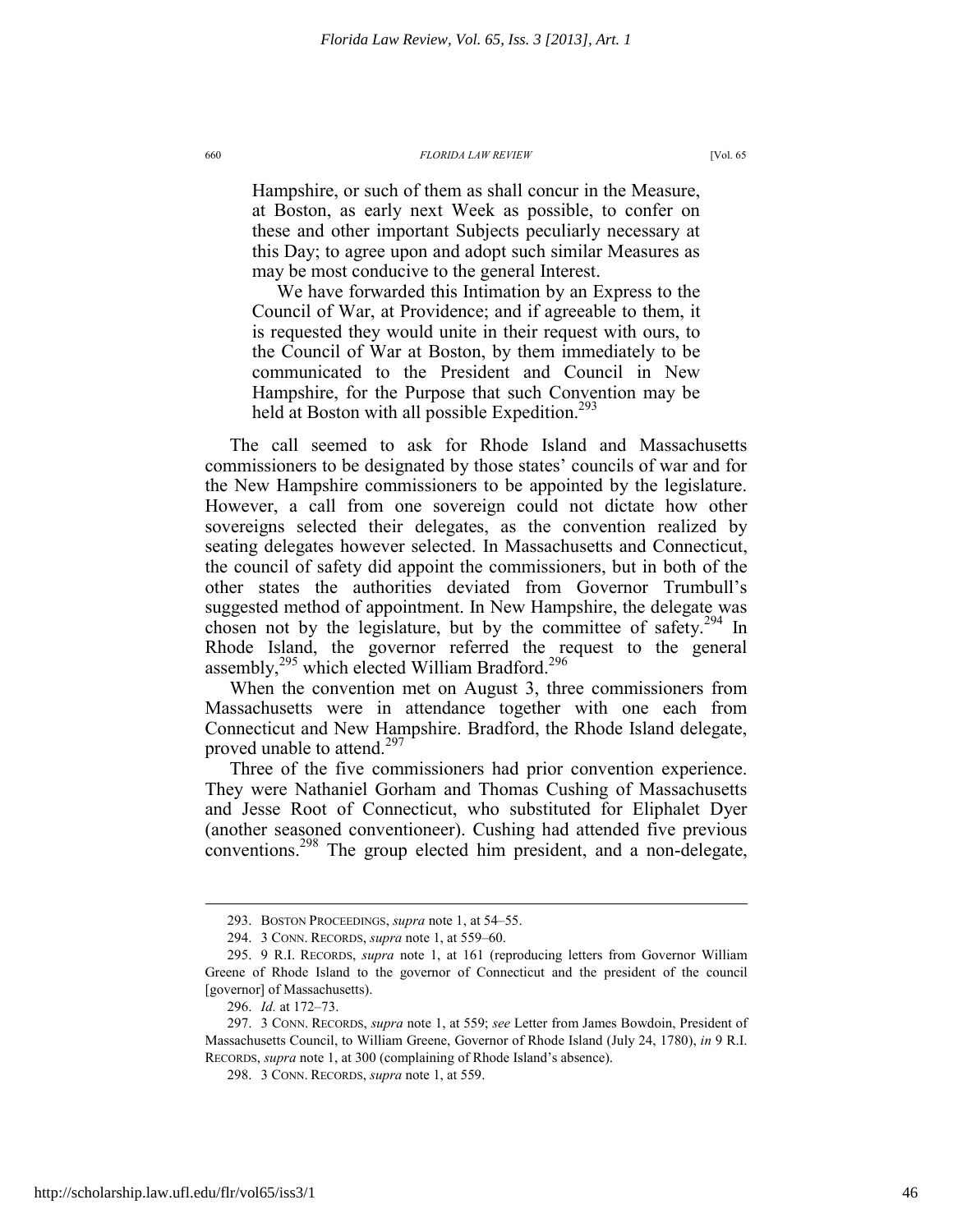Henry Alline, clerk.<sup>299</sup>

This was a proposal convention merely. The Massachusetts commission empowered delegates only to

consult and advise [deliberate] on all such business and affairs as shall be brought under consideration, relative to the war, and to promote and forward the most vigorous exertions of the present campaign, and to cultivate a good understanding and procure a generous treatment of the officers and men of our great and generous Ally [i.e., France], and make report thereof accordingly. $300$ 

The language of the other commissions was similar, except that New Hampshire, as at Hartford, permitted its commissioner to wander farther afield: He could "consult and advise . . . on any other matters that may be thought advisable for the public good."<sup>301</sup>

The journal tells us little about the substance of the convention, except for a lengthy list of recommendations. Most dealt with matters of military detail. However, the convention further recommended that land embargoes be repealed and water embargoes be continued, that bills of credit be sunk, and that those states that had not ratified the Articles of Confederation do so. $302$  The recommendations dealing with bills of credit and embargoes might seem to be outside the scope of the convention, but prices and trade restrictions were key aspects of the military struggle. In fact, the convention call included specific reference to the need to protect the French army from "being imposed and extorted upon by extravagant Prices by Individuals."303 The convention justified its two-fold recommendations on embargoes by stating that land embargoes should be repealed because they tended to injure rather than serve the common cause, while water embargos should remain with "particular care  $\dots$  to prevent all illicit trade with the enemy."<sup>304</sup>

Just as the first Hartford Convention had called the convention at Philadelphia, the Boston gathering extended a conditional invitation to any and all other states to a second meeting at Hartford.<sup>305</sup> It adjourned on August  $9.306$ 

 <sup>299.</sup> *Id.* at 561.

 <sup>300.</sup> *Id.* at 559.

 <sup>301.</sup> *Id.* at 560–61.

 <sup>302.</sup> *Id.* at 561–64.

 <sup>303.</sup> *See* BOSTON PROCEEDINGS, *supra* note 1, at 54.

 <sup>304. 3</sup> CONN. RECORDS, *supra* note 1, at 562.

 <sup>305.</sup> *Id.* at 564.

 <sup>306.</sup> *Id.*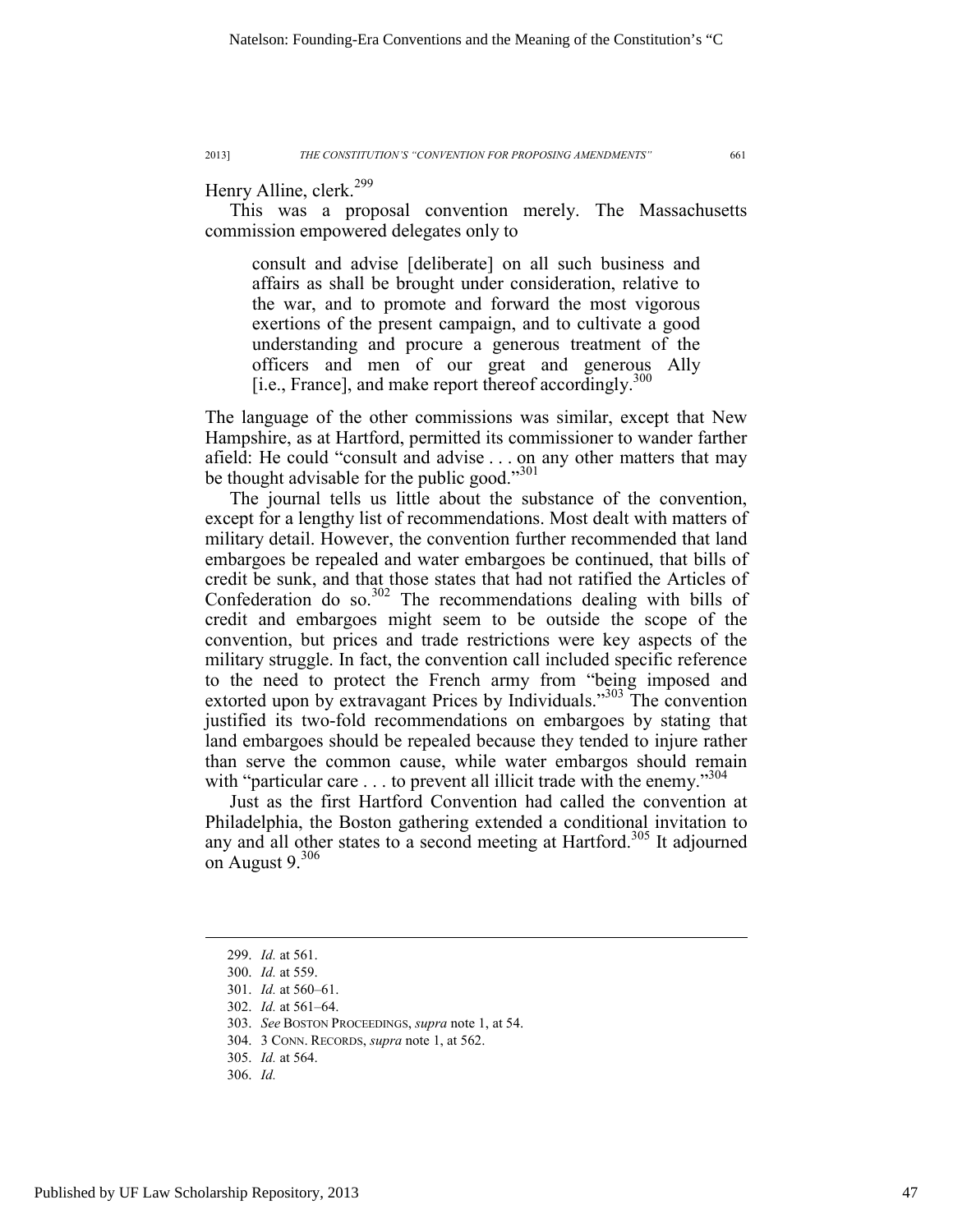These proceedings and recommendations were praised in Congress as consistent with congressional policies.<sup>307</sup> General Washington wrote that they were "the most likely Means that could be adopted to rescue our Affairs from the complicated and dreadful Embarrassments under which they labor, and will do infinite Honor to those with whom they originate."<sup>308</sup> The Massachusetts legislature took note of the recommendations that all states adhere to the Articles of Confederation and that the confederation government be organized on a regular basis. The Massachusetts legislature signaled its willingness to overlook the unanimity rule and "to confederate with such other nine, or more, of the United States, as will accede to the Confederation."309

# K. *The Hartford Convention of 1780*

The Boston Convention's call to Hartford was conditional in form. It read as follows:

And it is further recommended, that in case the war continues and Congress should not take measures for the purpose and notify the States aforesaid by the first of November next, that the said States do at all events furnish their quota of men and provisions, and charge the same to the United States; and to procure uniformity in the measures that may be necessary to be taken by these States in common with each other, this Convention recommend a meeting of Commissioners from the several States to be held at Hartford on the 2d Wednesday of November next, and invite the State of New York and others to join them that shall think proper.<sup>310</sup>

Pursuant to this call, nine of the eleven commissioners elected by the legislatures of New York and the four New England states gathered on November 8, 1780.<sup>311</sup> Among them was Rhode Island's William Bradford who also had been elected to the Boston Convention, but had been unable to attend.<sup>312</sup> The convention elected Bradford as its

 <sup>307.</sup> *See* Letter from the Connecticut Delegates to the Governor of Connecticut (Sept. 1, 1780), *in* 5 LETTERS, *supra* note 1, at 351–52.

 <sup>308.</sup> BOSTON PROCEEDINGS, *supra* note 1, at xxxii–xxxiii.

 <sup>309. 21</sup> MASS. RECORDS, *supra* note 1, at 640; *cf.* U.S. CONST. art. VII ("The Ratification of the Conventions of nine States, shall be sufficient for the Establishment of this Constitution between the States so ratifying the Same.").

 <sup>310. 3</sup> CONN. RECORDS, *supra* note 1, at 563–64.

 <sup>311.</sup> *Id.* at 564 (setting forth commissions and attendance list). Connecticut had elected as a third member of its committee Andrew Adams, Jr., *Id.* at 179, but he withdrew for several reasons. *Id.* at 237; 9 R.I. RECORDS, *supra* note 1, at 258–59 (reproducing legislative resolution).

<sup>312</sup>*. Supra* note 297 and accompanying text.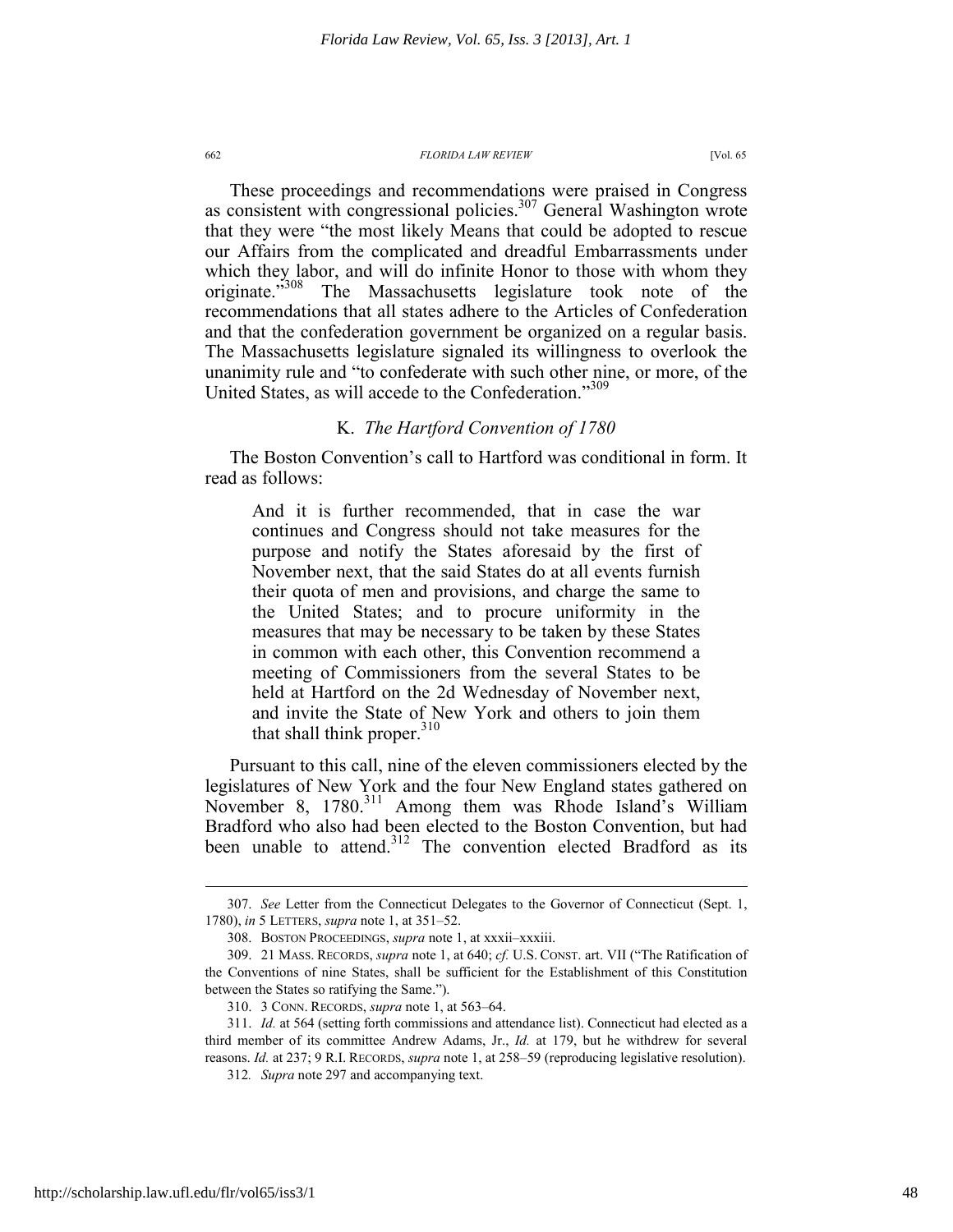president and Hezakiah Wyllys, a non-delegate, as secretary.<sup>313</sup> Wyllys had served as secretary at the Hartford gathering the previous year.<sup>314</sup> During the proceedings, his father George (the Connecticut secretary of state)<sup>315</sup> replaced him for a time,<sup>316</sup> but Hezekiah returned for the end.<sup>317</sup>

Most of the delegates were veterans of previous conventions. Bradford was attending his third convention, Connecticut's Eliphalet Dyer his fifth, and Thomas Cushing of Massachusetts his seventh. Cushing's colleague, Azor Orne, was attending his second convention, and John Sloss Hobart of New York his fourth.

The commissions issued by the New England states all specified military affairs as the topic and limited their delegates to conferring and recommending. New York commissioned its committee to consider "all measures as shall appear calculated to give a vigor to the governing powers equal to the present crises."<sup>318</sup> Accompanying the New York commission were instructions to propose and agree to, in the said Convention, "that Congress should, during the present War, or until a perpetual Confederation shall be completed, be explicitly authorized and empowered, to exercise every Power which they [i.e., Congress] may deem necessary for an effectual Prosecution of the War . . . . .<sup>319</sup> In other words, the New York delegates had been instructed to seek a grant of plenary power to Congress.

Nothing of the debates survives except for formal recommendations, a letter to Congress, and a letter to the non-participating states. The recommendations were sweeping, but all were connected with the war and with issues of military funding and supply.<sup>320</sup> New York's proposal to grant broad powers to Congress was not acted on.

Some of the recommendations were noteworthy. The convention asserted that "the Commander-in-Chief ought to have the sole discretion of the military operations, and an individual should have the charge of each department."<sup>321</sup> Congress adopted the department proposal rather

318. 3 CONN. RECORDS, *supra* note 1, at 566.

 <sup>313. 3</sup> CONN. RECORDS, *supra* note 1, at 564.

<sup>314</sup>*. Supra* note 243 and accompanying text.

 <sup>315. 3</sup> CONN. RECORDS, *supra* note 1, at 6.

 <sup>316.</sup> *Id.* at 569. For the relationship, see Portal for Online Museum Catalog, CONN. HIST. SOC'Y MUSEUM & LIBR., http://emuseum.chs.org:8080/emuseum/ (search for "Hezekiah Wyllys"; then follow second "Hezekiah Wyllys" hyperlink) (last visited Apr. 19, 2012).

 <sup>317. 3</sup> CONN. RECORDS, *supra* note 1, at 574. The transition from son to father and back to father was not surprising. Three generations of Wyllyses held the office of secretary of Connecticut continuously from 1712 to 1810. 3 DOCUMENTARY HISTORY, *supra* note 1, at 317 (editor's note).

 <sup>319.</sup> THE VOTES AND PROCEEDINGS OF THE ASSEMBLY OF THE STATE OF NEW YORK AT THE FIRST MEETING OF THE FOURTH SESSION BEGUN AND HOLDEN AT POUGHKEEPSIE IN DUTCHESS COUNTY ON THURSDAY, SEPTEMBER 7TH, 1780 58–59 (Munsell & Rowland reprint, 1859)

 <sup>320. 3</sup> CONN. RECORDS, *supra* note 1, at 570–72.

 <sup>321.</sup> *Id.* at 573.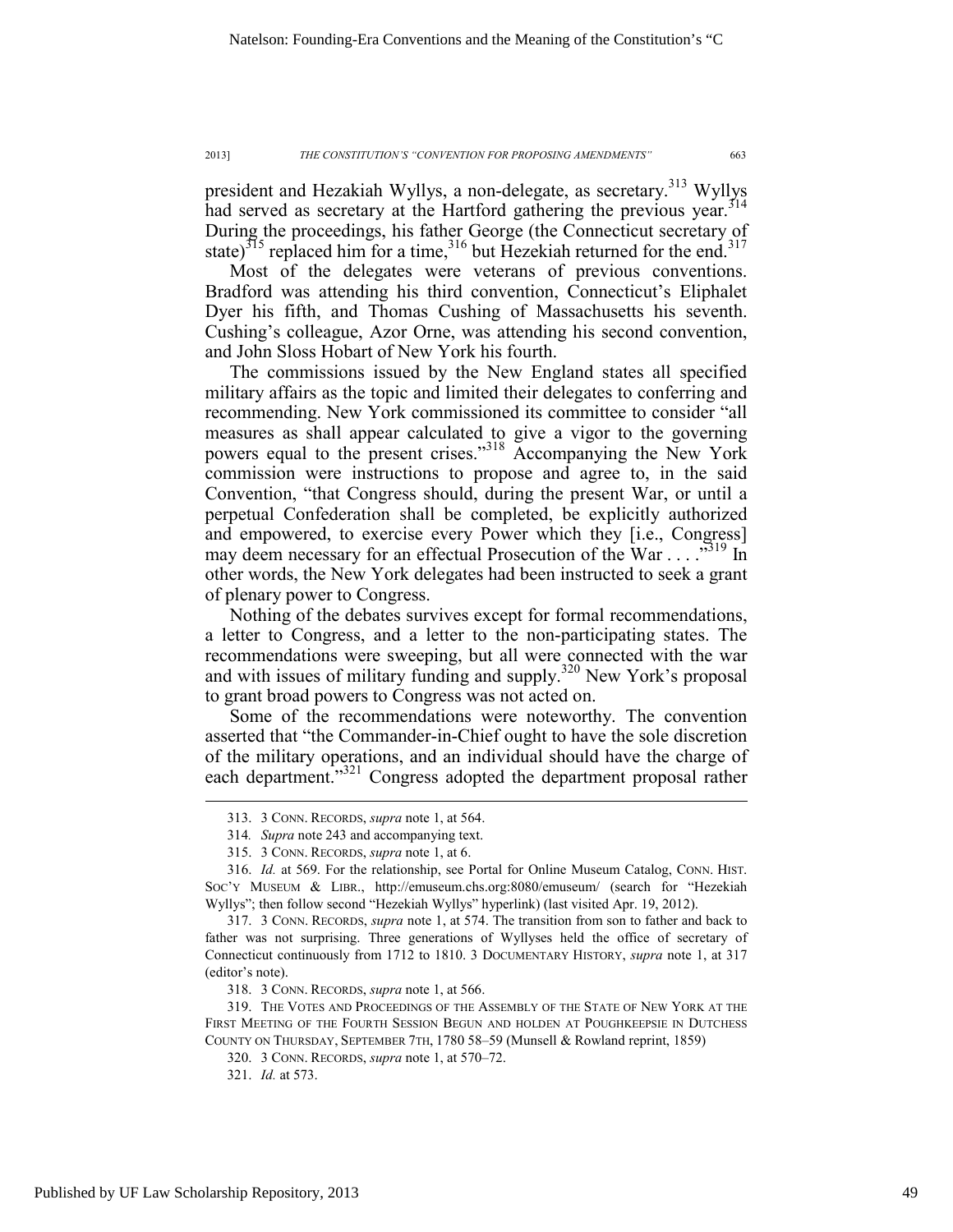quickly.<sup>322</sup> The convention further recommended that states "pledge" their faith" to legally enforce congressional fund-raising decisions.<sup>323</sup> This proposal became law, at least in theory, a few months later, when the thirteenth state (Maryland) ratified the Articles of Confederation.

Frustrated by the failure of states to meet their fund-raising quotas, the convention also recommended

the several states represented in this Convention, to instruct their respective Delegates to use their influence in Congress that the Commander-in-Chief . . . be authorized and empowered to take such measures as he may deem proper and the publick [*sic*] service may render necessary, to induce the several States to a punctual compliance with the requisitions which have been made or may be made by Congress for supplies for the year 1780 and 1781.<sup>324</sup>

This proposed grant of near dictatorial authority to George Washington proved controversial,<sup>325</sup> and Congress never approved it.

The gathering apparently dissolved on November 22. That, at least, was the date of the convention's letter to the other states.<sup>326</sup>

### L. *The Abortive and Successful Providence Conventions of 1781*

At the 1780 Hartford Convention the participating states called for yet another meeting at an early date.<sup>327</sup> The subject would be military affairs, and the gathering would include representatives of the French military stationed in Providence.<sup>328</sup> On February 21, the Connecticut general assembly asked that the call be expanded to include the request of Vermont to be admitted to the union.<sup>329</sup> Governor Trumbull accordingly wrote to the other states announcing the expanded subject matter.<sup>330</sup> In the same letter, he fixed a meeting date of April 12,

 <sup>322.</sup> *See* 19 J. CONT. CONG., *supra* note 1, at ix (editor's prefatory note); *id.* at 124–26 (Feb. 7, 1781); *id.* at 155–57 (Feb. 16, 1781). The convention's recommendations were first noted in Congress on December 12, 1780. 18 *id.* at 1141 (Dec. 12, 1780).

 <sup>323. 3</sup> CONN. RECORDS, *supra* note 1, at 571.

 <sup>324.</sup> *Id.*

<sup>325</sup>*. See, e.g.*, Letter from John Witherspoon to William Livingston, Governor of New Jersey (Dec. 16, 1780), *in* 5 LETTERS, *supra* note 1 at 487; Letter from James Warren to Samuel Adams (Dec. 4, 1780), *in id*. at 488 n.8.

 <sup>326. 3</sup> CONN. RECORDS, *supra* note 1, at 573.

 <sup>327.</sup> *See* Letter from Connecticut Governor Trumbull to Governor of Rhode Island (Mar. 9, 1781), *in* 9 R.I. RECORDS, *supra* note 1, at 378.

 <sup>328. 3</sup> CONN. RECORDS, *supra* note 1, at 575–76.

 <sup>329.</sup> *Id.* at 316–17 (Feb. 21, 1781); *see also* 9 R.I. RECORDS, *supra* note 1, at 343 (reproducing resolution).

 <sup>330.</sup> *E.g.*, Letter from Connecticut Governor Trumbull to Governor of Rhode Island (Mar. 9, 1781), *in* 9 R.I. RECORDS, *supra* note 1, at 378 (reproducing Trumbull's circular letter).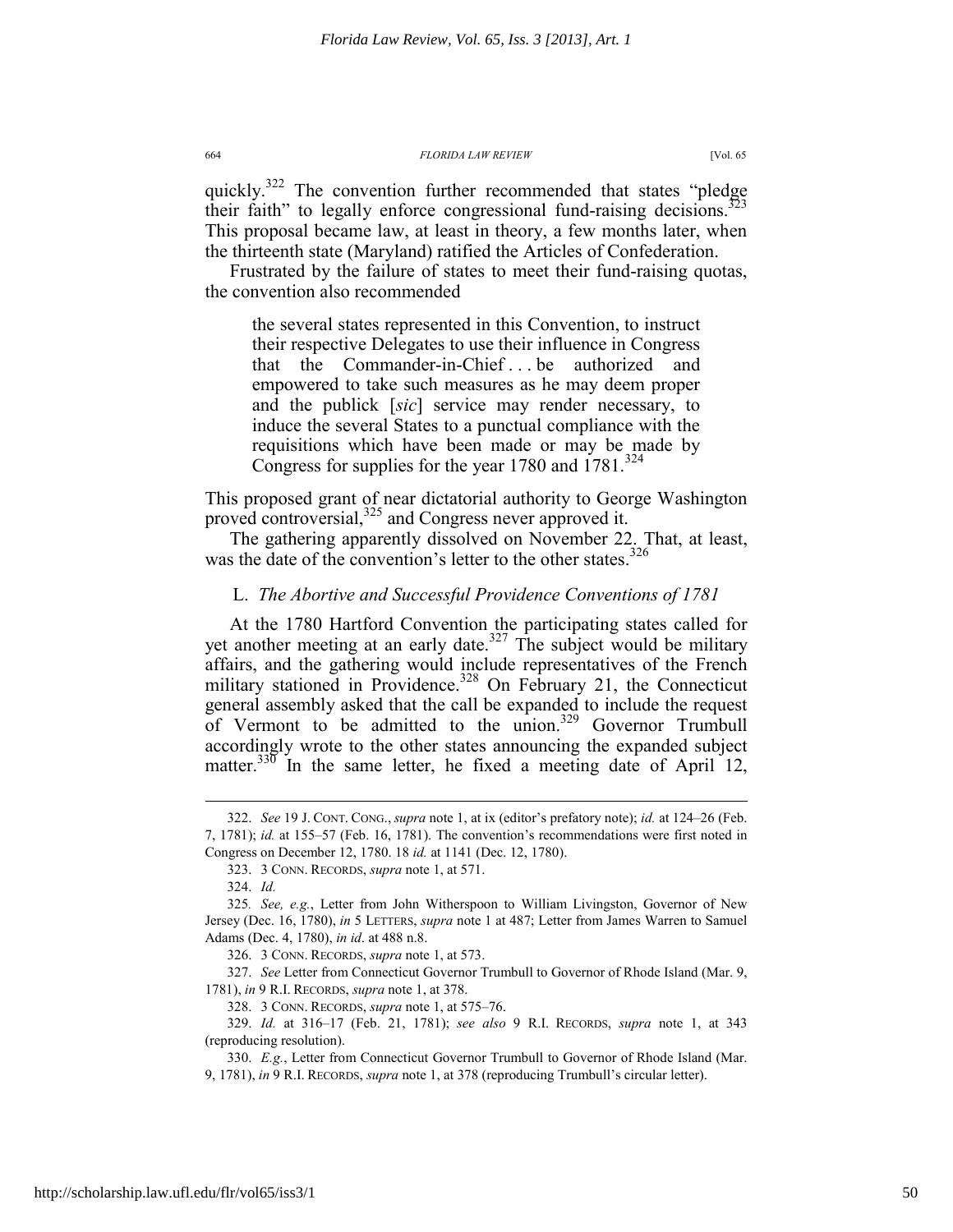1781<sup>331</sup>

At the appointed time, only five delegates had arrived: Thomas Cushing from Massachusetts, Jonathan Trumbull, Jr. from Connecticut, and three Rhode Island commissioners. New York, New Hampshire, and the French all failed to appear. Those present tarried until April 17, then returned home. Before leaving, they agreed to "represent with much regret to the several States, that the seeming neglect on this occasion could not but give them a painful prospect . . . of any future proposed meeting of the States," and that "the interests of the States might be subjected to very substantial detriment."<sup>332</sup>

On June 12, 1781, the Massachusetts legislature issued a resolution calling for the New England states to meet at Providence on June 25, and appointing two Massachusetts commissioners.<sup>333</sup> The call described as the purpose of the gathering "to agree upon some regular method of sending on supplies of beef, &c. to the army, during the present year."<sup>334</sup> Only five delegates convened on June 26, but they represented all four New England states. Two delegates were convention veterans: Jabez Bowen of Rhode Island, who had been at New Haven, and John Taylor Gilman of New Hampshire, a commissioner the preceding year at Hartford. The little group chose Bowen as president and, contrary to usual practice, one of its own members, Justin Ely of Massachusetts, as clerk. $335$ 

This second Providence Convention made several supply recommendations, and disbanded after its second day.<sup>336</sup>

# M. *On the Road to Annapolis: Abortive Conventions and the First State Legislative "Application"*

As noted earlier, the New York commissioners to the 1780 Hartford Convention had been instructed to promote a grant of greater powers to Congress.337 On July 21, 1782, that state's legislature followed up with a resolution concluding as follows:

It appears to this Legislature, that the foregoing important Ends, can never be attained by partial

 <sup>331.</sup> *Id.*; 3 CONN. RECORDS, supra note 1, at 574.

 <sup>332. 3</sup> CONN. RECORDS, *supra* note 1, at 575.

 <sup>333. 1780–1781</sup> MASS. RECORDS, *supra* note 1, at 614.

 <sup>334.</sup> *Id.* at 614.

 <sup>335. 3</sup> CONN. RECORDS, *supra* note 1, at 575.

 <sup>336.</sup> *Id.* at 575–76. At least one state, Rhode Island, proceeded to put some of the recommendations into effect. 9 R.I. RECORDS, *supra* note 1, at 439–40 (reproducing legislative resolution); Letter from Governor Greene to General Washington (July 11, 1781), *in* 9 R.I. RECORDS, *supra* note 1, at 453–54 (outlining state's compliance). The state paid Bowen £2/5s for his service as commissioner. 9 R.I. RECORDS, *supra* note 1, at 453.

 <sup>337.</sup> *Supra* Part III.K.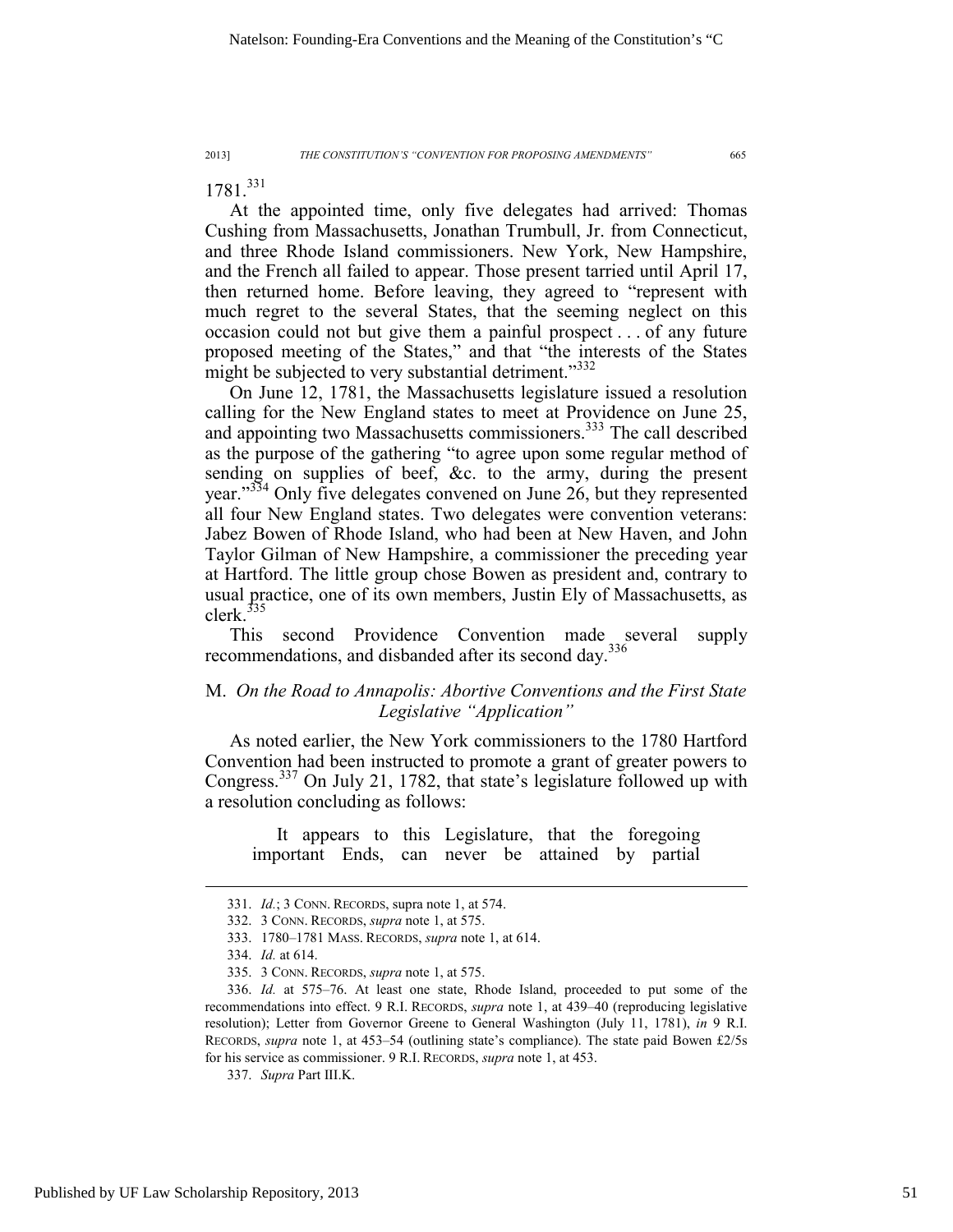Deliberations of the States, separately, but that it is essential to the Common Welfare, that there should be as soon as possible a Conference of the Whole on the Subject; and that it would be advisable for this Purpose, to propose to Congress to recommend, and to each State to adopt, the Measure of assembling a General Convention of the States, specially authorised to revise and amend the Confederation, reserving a Right to the respective Legislatures, to ratify their Determinations.<sup>338</sup>

Similarly, on February 13, 1783, the Massachusetts legislature called a more modest convention: a meeting of New York and the New England states to be held at Hartford

to confer . . . on the necessity of adopting within the said States, for their respective uses, such general and uniform system of taxation by impost and excise, as may be thought advantageous to the said States, which system being agreed on by the majority of the delegates so to be convened, shall be recommended to the legislatures of the said States. . . .<sup>339</sup>

John Hancock, now occupying the newly-created office of governor, extended the formal invitation to the other states.<sup>340</sup>

The Massachusetts call was extraordinary for the suggestion that delegates vote as individuals rather than as states. None of the other calls had attempted to specify voting rules for a proposed convention, and all previous multi-government gatherings apparently had operated on a one-state/one vote principle.<sup>341</sup> This may explain the subsequent response: Although in recess of the legislature, the governor and council of safety of Connecticut appointed three commissioners,<sup>342</sup> New Hampshire and Rhode Island simply refused to do so. Massachusetts rescinded the call the following month.<sup>343</sup>

Undaunted, on May 31, 1785, Massachusetts Governor James Bowdoin addressed the state's lawmakers, urging them to promote a

 <sup>338. 5</sup> DOCUMENTS OF THE SENATE OF THE STATE OF NEW YORK, No. 11, Pt. 2, 28–29 (1904).

 <sup>339. 1782–1783</sup> MASS. RECORDS, *supra* note 1, at 382.

 <sup>340.</sup> Letter from William Greene, Governor of Rhode Island, to John Hancock, Governor of Massachusetts (Feb. 28, 1783), *in* 9 R.I. RECORDS, *supra* note 1, at 685 (stating, "I am favored with your Excellency's letter respecting the proposed convention of the five Eastern states, which is now before our General Assembly").

 <sup>341.</sup> *See generally* Part III.

 <sup>342. 5</sup> CONN. RECORDS, *supra* note 1, at 101–02.

 <sup>343. 1782–1783</sup> MASS. RECORDS, *supra* note 1, at 482–83 (Mar. 26, 1783) (rescinding call due to two states "having refused to choose delegates to meet").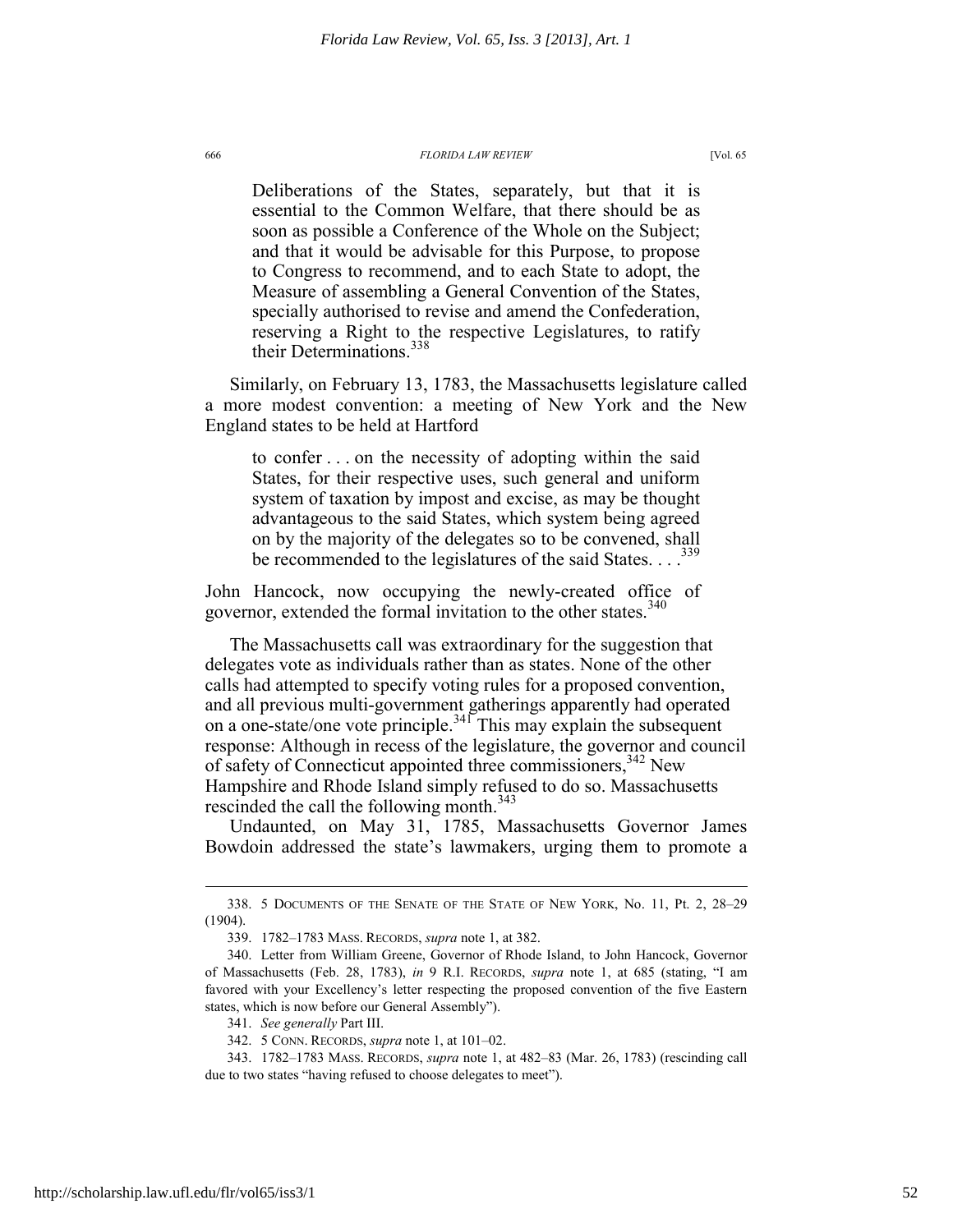"Convention or Congress" of "special delegates from the States" to amend the Articles of Confederation and grant the Confederation Congress more authority.<sup>344</sup> The legislature responded on July 1 by adopting the New York formula in a resolution asking Congress for a general convention to revise the Articles.<sup>345</sup> In its accompanying circular letter to the other states, the legislature designated this action as "[making] *application to the* United States *in Congress assembled*."346 This pre-constitutional use of the word "application" is almost identical to the use of that word in Article V. Previous discourse sometimes referred to the call as an "application."<sup>347</sup>

In addition to its "application" and circular letter, the Massachusetts legislature issued a letter to the president of Congress. This asked Congress "to recommend a Convention of the States at some convenient

345. The full text is as follows:

 $\overline{a}$ 

RESOLVE RECOMMENDING A CONVENTION OF DELEGATES FROM ALL THE STATES, FOR THE PURPOSE MENTIONED.

*As the prosperity and happiness of a nation, cannot be secured without a due proportion of power lodged in the hands of the Supreme Rulers of the State, the present embarrassed situation of our public affairs, must lead the mind of the most inattentive observer to realize the necessity of a revision of the powers vested in the Congress of the* United States, *by the Articles of Confederation:* 

*And as we conceive it to be equally the duty and the privilege of every State in the Union, freely to communicate their sentiments to the rest on every subject relating to their common interest, and to solicit their concurrence in such measures as the exigency of their public affairs may require:* 

*Therefore Resolved*, That it is the opinion of this Court, that the present powers of the Congress of the *United States*, as contained in the Articles of Confederation, are not fully adequate to the great purposes they were originally designed to effect.

*Resolved*, That it is the opinion of this Court, that it is highly expedient, if not indispensibly necessary, that there should be a Convention of Delegates from all the States in the Union, at some convenient place, as soon as may be, for the sole purpose of revising the confederation, and reporting to Congress how far it may be necessary to alter or enlarge the same.

*Resolved*, That Congress be, and they are hereby requested to recommend a Convention of Delegates from all the States, at such time and place as they may think convenient, to revise the confederation, and report to Congress how far it may be necessary, in their opinion, to alter or enlarge the same, in order to secure and perpetuate the primary objects of the Union.

1784–1785 MASS. RECORDS, *supra* note 1, at 666 (July 1, 1785).

 346. Circular Letter of the Massachusetts General Court to the Supreme Executive of Each State (July 1, 1785), *in* 1784–1785 MASS. RECORDS, *supra* note 1, at 667.

347*. E.g*., 1 CONN. RECORDS, *supra* note 1, at 589.

 <sup>344.</sup> *See* 1784–1785 MASS. RECORDS, *supra* note 1, at 709–10 (speech of May 31, 1785); *see also id*. at 708.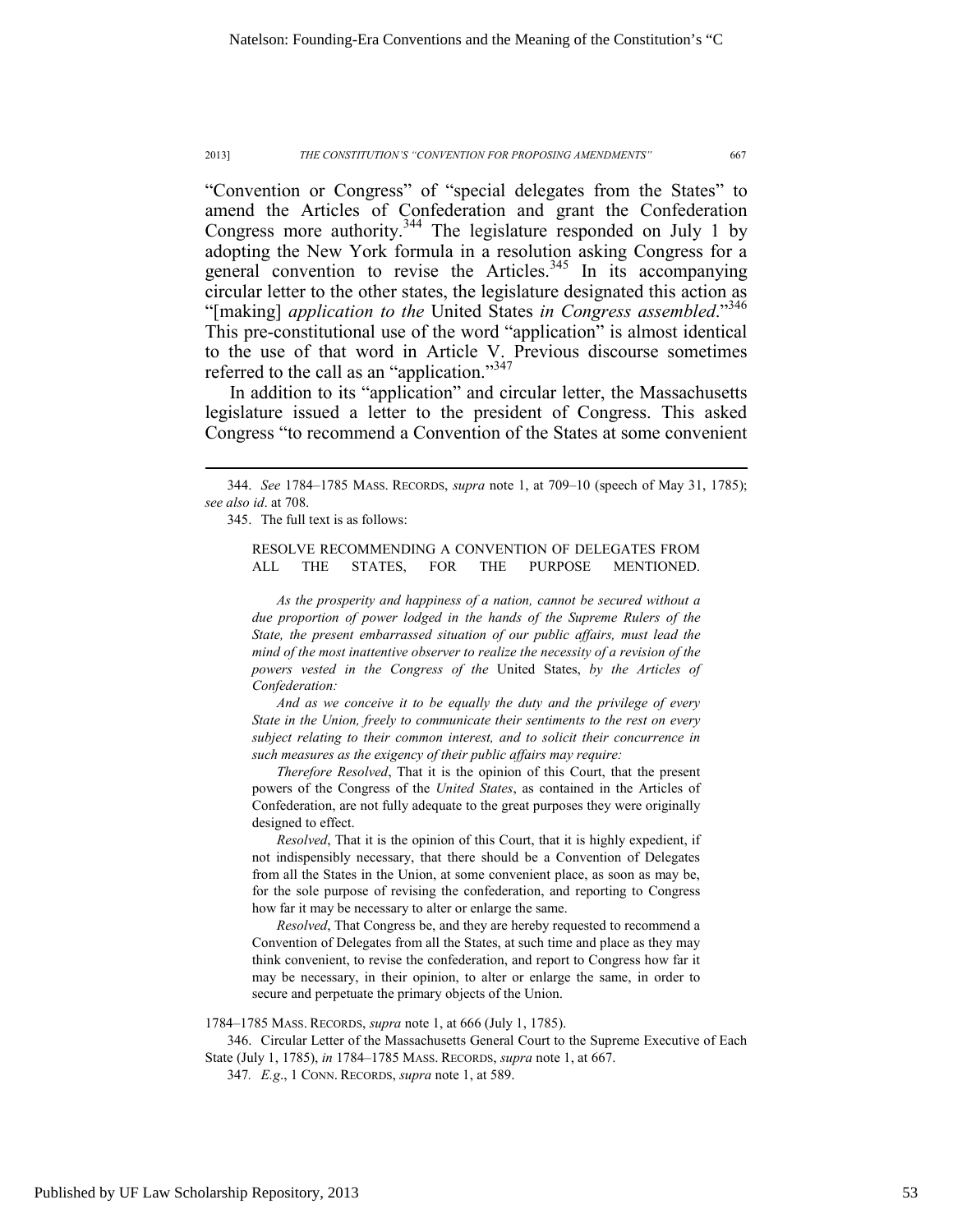place, on an early day, [so] that the evils so severely experienced from the want of adequate powers in the foederal [*sic*] Government, may find a remedy as soon as possible."<sup>348</sup> The legislature issued formal instructions to Massachusetts' congressional delegates to promote the application.349

Yet Congress failed to act.

While New York and Massachusetts were promoting a general convention, Pennsylvania decided to seek another regional one. Pennsylvanians wished to improve the navigability of the Susquehanna and Schuykill Rivers,<sup>350</sup> and Marylanders wished to improve the navigability of the Susquehanna.<sup>351</sup> Pennsylvanians also discussed connecting Susquehanna and Schuylkill River navigation by digging a canal across what is now called the Delmarva Peninsula,  $352$  a project that would require cooperation from Maryland and Delaware. The latter state was, however, upset with both of its neighbors because of the tariffs imposed on Delawareans when they imported goods through Baltimore and Philadelphia.<sup>353</sup>

Pennsylvania political leaders suggested a tri-state convention to foster a comprehensive settlement. On November 18, 1785, a committee of Pennsylvania's unicameral General Assembly proposed

that a negociation [*sic*] be entered into with the States of Maryland and Delaware upon the ground of reciprocal advantages to be derived, to all the States concerned, from a communication between the said two Bays as well as from an effectual improvement of the navigation of the river Susquehanna and its streams.<sup>354</sup>

On November 23, the assembly authorized the Supreme Executive Council to open negotiations.<sup>355</sup> On November  $25$ , the council president, Benjamin Franklin, sent a letter of invitation to the governor of Maryland.<sup>356</sup> The next day, the council vice president, Charles Biddle (who seems to have been carrying much of the burden for the aged

 <sup>348. 1784–1785</sup> MASS. RECORDS, *supra* note 1, at 667 (italics omitted) (July 1, 1785).

 <sup>349.</sup> *Id.* at 668 (July 1, 1785).

 <sup>350.</sup> *See* Lillard, *supra* note 1, at 10–11; 10 PA. ARCHIVES, *supra* note 1, at 128–30 (1783 legislative committee report); *id*. at 312 (election of replacement commissioner on subject); *id.* at 315 (committee report received).

 <sup>351.</sup> *See* Lillard, *supra* note 1, at 11.

 <sup>352.</sup> *See id.* at 16; *see also* MINUTES, PA. ASSEMBLY, *supra* note 1, at 29 (proposed bill from 1st session, November 8, 1785).

 <sup>353.</sup> Lillard, *supra* note 1, at 12.

 <sup>354. 10</sup> PA. ARCHIVES, *supra* note 1, at 538 (Nov. 18, 1786).

 <sup>355. 14</sup> MINUTES, PA. COUNCIL, *supra* note 1, at 582.

 <sup>356.</sup> *Id.* at 585; *see also* 10 PA. ARCHIVES, *supra* note 1, at 540 (containing the text of the letter).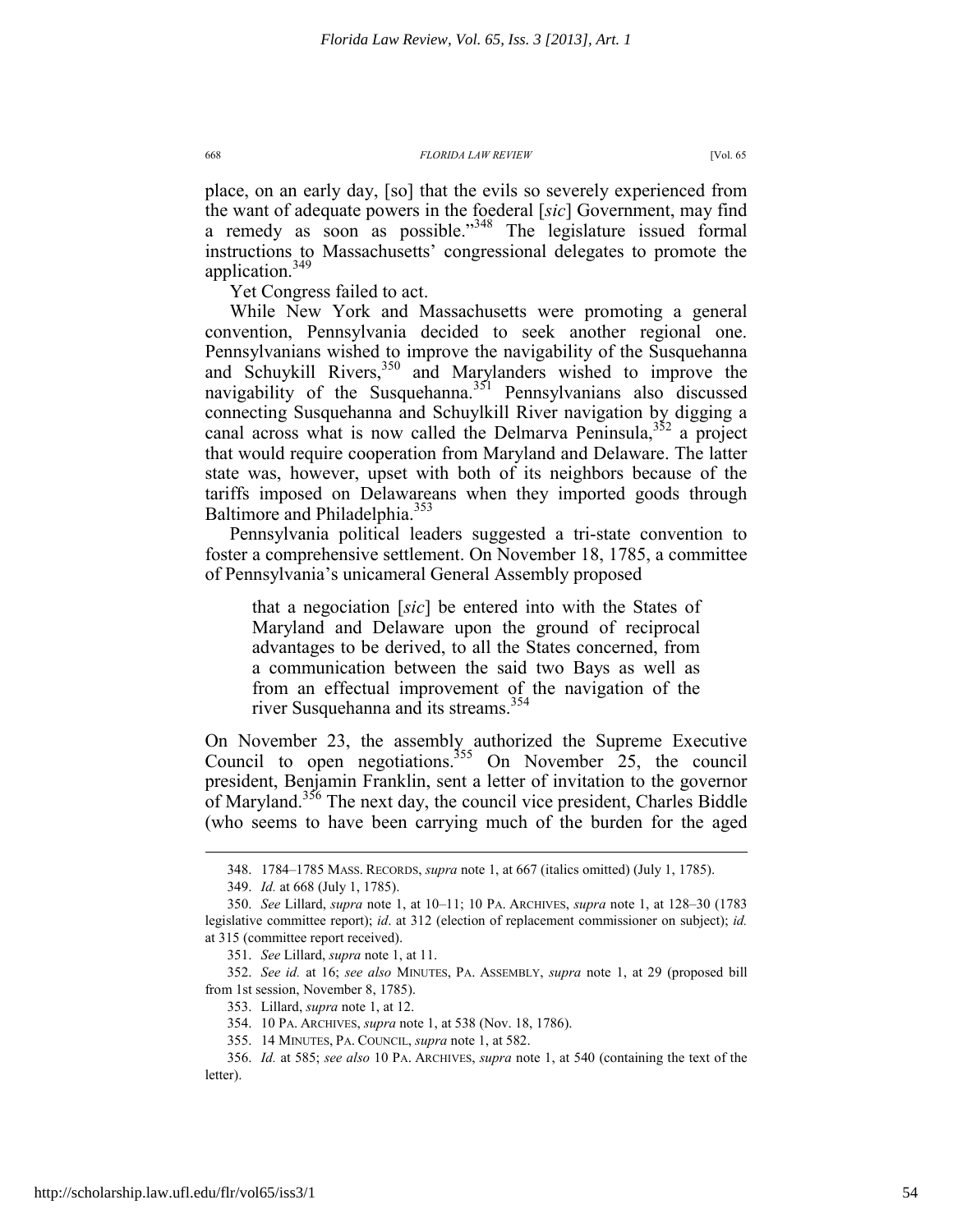Franklin), dispatched a similar invitation to Delaware.<sup>357</sup> The negotiations were to be "for the purpose of opening 'a navigable communication between the Bays of Chesepeak [*sic*] and Delaware, and for an effectual improvement of the river Susquehanna, and its streams."<sup>358</sup> Consistently with the wording of these letters, the proposed meeting came to be referred to as the "Navigation Convention," to distinguish it from the more general "Commercial Convention" then being planned for Annapolis.

Commissioners at the navigation conclave would negotiate, but any results were to constitute proposals only. There was no suggestion that the convention would bind the participating states.

Delaware's initial reaction was negative. In January, 1786, a committee of that state's legislature recommended against participating. The reason cited was that the proposed canal would devalue Delaware's carrying trade. The committee recommended instead that the legislature concentrate on improving the roads spanning the peninsula.<sup>359</sup>

Maryland was willing to meet, provided the agenda be expanded beyond improvements on the Susquehanna and the projected canal. On February 20, Maryland lawmakers approved participation if the meeting included "other subjects which may tend to promote the commerce, and mutual convenience of the said states."<sup>360</sup> On the same day, a joint legislative session elected its commissioners: Samuel Chase, Samuel Hughes, Peregrine Lethrbury, William Smith, and William Hemsley.<sup>361</sup>

A few days later, Vice President Biddle wrote to the Pennsylvania legislature celebrating this progress, and advocating that his state also participate in Virginia's proposed "Commercial Convention" at Annapolis. Biddle added that Navigation Convention negotiations had begun, but failed to mention when or where. $362$ 

In March, 1786, the Maryland legislature authorized its Navigation Convention delegates to discuss interstate tariffs.<sup>363</sup> The following month, the Pennsylvania assembly authorized payment for its delegates and selected its committee: Francis Hopkinson (who had signed the Declaration of Independence), John Ewing, David Rittenhouse (the famous astronomer), Robert Milligan and George Lattimer.<sup>364</sup>

 <sup>357. 10</sup> PA. ARCHIVES, *supra* note 1, at 540–41.

 <sup>358.</sup> *Id.* at 540.

 <sup>359.</sup> Report upon the President's Message, Jan. 11, 1786 (read, Jan. 16, 1786) (on file with Delaware State Archives).

 <sup>360.</sup> *See generally* PROCEEDINGS, MD. HOUSE OF DELEGATES, *supra* note 1, at 149–50 (Feb. 20, 1786); *id.* at 199 (Mar. 12, 1786).

 <sup>361.</sup> PROCEEDINGS, MD. HOUSE OF DELEGATES, *supra* note 1, at 150 (Feb. 20, 1786).

 <sup>362.</sup> *See* 14 MINUTES, PA. COUNCIL, *supra* note 1, at 644–45 (Feb. 22, 1786).

 <sup>363.</sup> PROCEEDINGS, MD. HOUSE OF DELEGATES, *supra* note 1, at 199 (Mar. 12, 1786).

 <sup>364. 10</sup> PA. ARCHIVES, *supra* note 1, at 755; 15 MINUTES, PA. COUNCIL, *supra* note 1, at 2

<sup>(</sup>Apr. 5, 1786). There were some delays in selecting the Pennsylvania commissioners. 14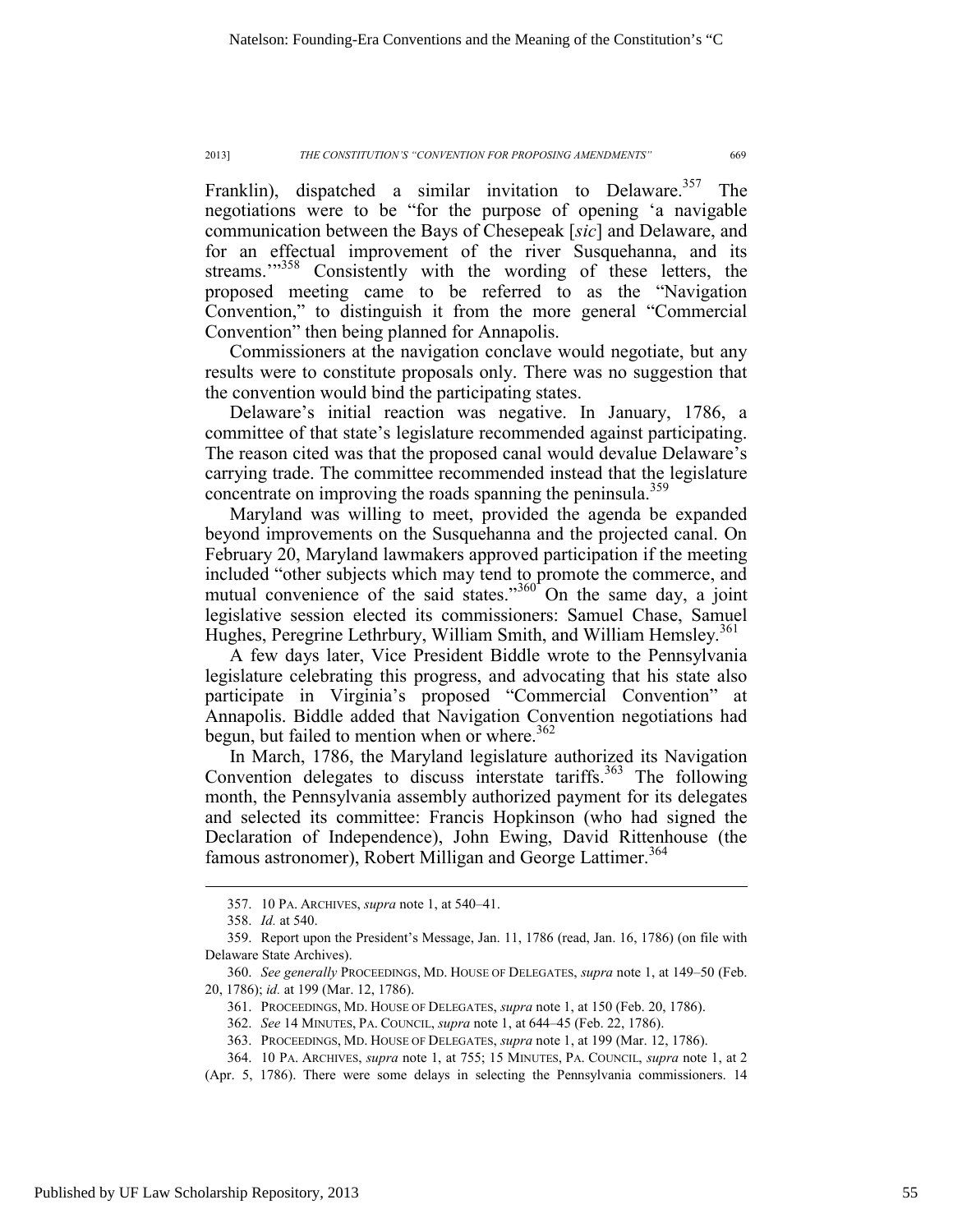Delaware finally responded positively in June, approving participation in both the Navigation Convention and the more general Annapolis Commercial Convention.<sup>365</sup> As its Navigation Convention committee, Delaware lawmakers chose William Killen; Gunning Bedford, Jr.; John Jones; Robert Armstrong, and Eleazar McComb.<sup>366</sup> Authority was limited to proposing only, but encompassed not only the Susquehanna and the canal, but "any other subject that may tend to promote the commerce and the mutual convenience of the said states."367

It is doubtful whether the three state committees ever met or even corresponded. In August, 1786, President Benjamin Franklin reported to the Pennsylvania assembly that "[s]ome farther progress has been made in the negociation [sic] with the States of Delaware and Maryland since your last session: Commissioners have been appointed, an interview proposed, and every inclination to meet this Commonwealth on the ground of reciprocal advantage discovered [revealed]."<sup>368</sup> This statement of "progress" rather more suggests a lack of substantive discussion than its occurrence.

The reasons the Navigation Convention proved abortive are not fully understood. One reason may have been that the invitations issued by President Franklin and Vice President Biddle (essentially, the convention "call") were radically defective: Unlike all successful calls, they failed to specify a time and place of meeting. Also, the project may have been lost amid the more momentous bustle in Annapolis and Philadelphia. Once the Navigation Convention's scope was extended beyond two specific projects to include commerce in general, it overlapped the topics on the agenda in Annapolis and Philadelphia. Not surprisingly, therefore, both contemporaneous accounts and subsequent generations sometimes mistook Navigation Convention records for those pertaining to Annapolis.<sup>369</sup>

 369. *See, e.g*., 14 MINUTES, PA. COUNCIL, *supra* note 1, at 672 (erroneously identifying the resolution authorizing the Navigation Convention, adopted March 23, 1786, with the Annapolis Convention resolution adopted on March 21, 1786); *see also* MINUTES, PA. ASSEMBLY, *supra* note 1, at 227 (2d Session, Mar. 21, 1786) (regarding the Annapolis resolution); *id*. at 230 (Mar. 23, 1786) (regarding the National Convention resolution).

A Delaware archivist has informed me that records in his office pertaining to the Navigation Convention were erroneously filed in the location for the Annapolis Convention. E-mail from

MINUTES, PA. COUNCIL, *supra* note 1, at 669 (assigning a future date for the election); *id.* at 672 (postponing the date and erroneously stating the date of the original resolution as March 21 instead of March 23).

 <sup>365.</sup> *See* MINUTES, DELAWARE COUNCIL, *supra* note 1, at 970–72; PROCEEDINGS, DELAWARE ASSEMBLY, *supra* note 1, at 375–76 (June 15, 1786).

 <sup>366.</sup> MINUTES, DELAWARE COUNCIL, *supra* note 1, at 971. For the commissions' backgrounds, see *id.* at 25 (editors' introduction).

 <sup>367.</sup> PROCEEDINGS, DELAWARE ASSEMBLY, *supra* note 1, at 376.

 <sup>368. 15</sup> MINUTES, PA. COUNCIL, *supra* note 1, at 70 (Aug. 25, 1786).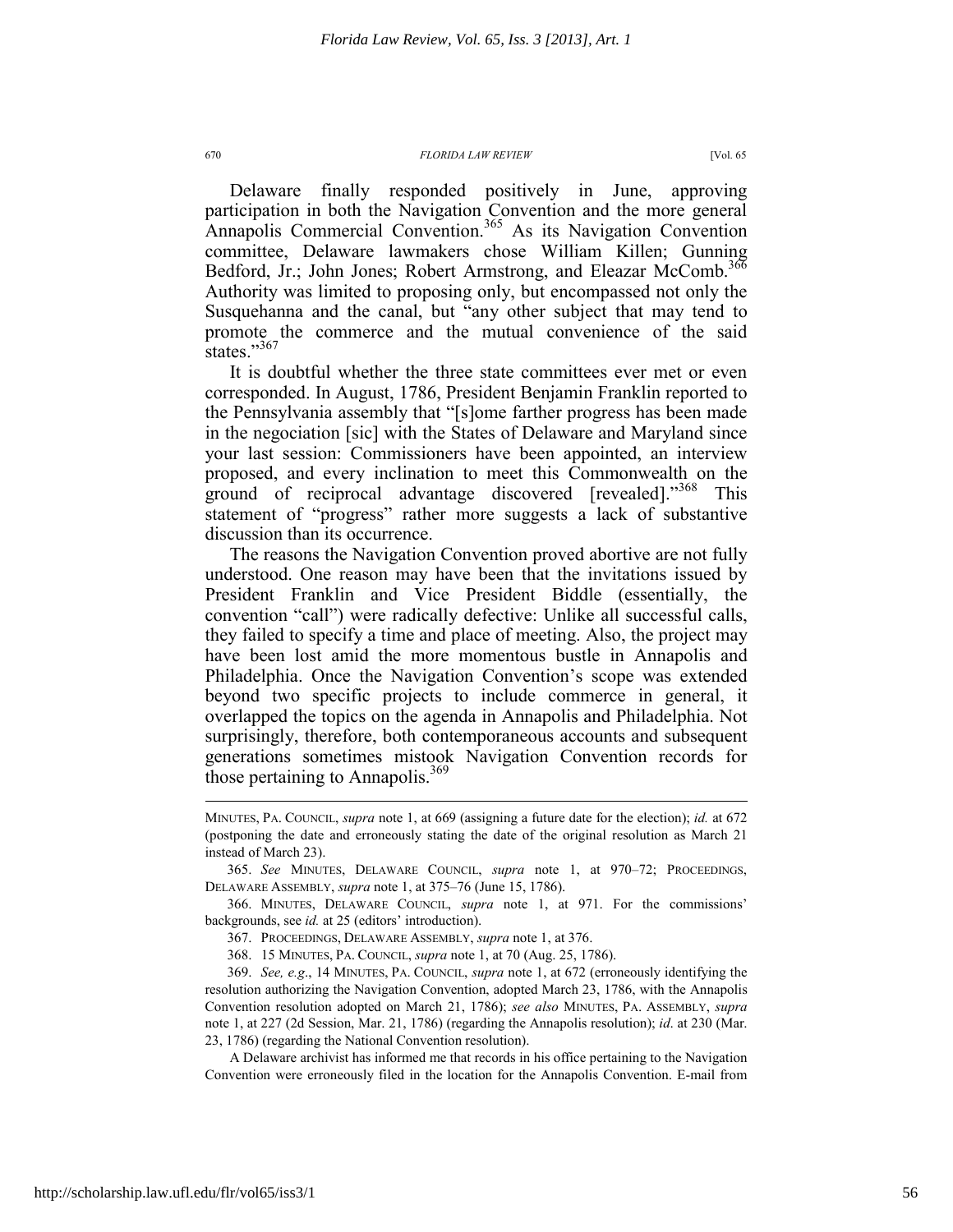## N. *The Annapolis Commercial Convention of 1786*

More concrete progress toward another multi-state convention came from Virginia. Successful negotiations with Maryland in March, 1785 over Potomac and Chesapeake navigation rights encouraged Virginia political leaders to seek further inter-governmental cooperation.<sup>370</sup> On January 21, 1786, the state legislature adopted a resolution calling a convention

to take into consideration the trade of the United States; to examine the relative situations and trade of the States; to consider how far a uniform system in their commercial regulations may be necessary to their common interest and their permanent harmony; and to report to the several States such an act relative to this great object, as, when unanimously ratified by them, will enable the United States in Congress effectually to provide for the same. $371$ 

This call was for a general, not a mere regional, convention. Its subject matter was commerce. Thus, in the contemporaneous records, the Annapolis conclave often is referred to as a "commercial convention."372

The Virginia legislature followed up this resolution with a circular letter inviting the other states to meet on "the first Monday in September next," September 4, 1786.<sup>373</sup> In March, Governor Bowdoin excitedly relayed the news to Massachusetts lawmakers,<sup>374</sup> and three months later those lawmakers elected four delegates<sup>375</sup> and fixed their compensation.376 Shortly thereafter, they empowered the governor and council to fill any vacancies. $377$ 

Yet a full week after the convention was to have met, the Massachusetts delegates were still absent. So also were the appointed commissioners from Rhode Island. Only five states were in attendance, represented collectively by 12 commissioners. The states were New

Bruce H. Haase to Robert G. Natelson (Aug. 13, 2012) (on file with author).

 <sup>370.</sup> CAPLAN, *supra* note 1, at 22.

<sup>371</sup>*.* CHARLES WARREN, THE MAKING OF THE CONSTITUTION 15 (2d ed. 1937) (internal quotation marks omitted) (quoting HOUSE OF DELEGATE OF THE COMMONWEALTH OF VIRGINIA, 1786, 153 (Thomas W. White ed. 1828)).

 <sup>372.</sup> *See, e.g*., 14 MINUTES, PA. COUNCIL, *supra* note 1, at 645 (Feb. 23, 1785); 15 MINUTES, PA. COUNCIL, *supra* note 1, at 82, 86 (Sept. 20, 1786).

 <sup>373.</sup> CAPLAN, *supra* note 1, at 23 (quoting 1 DOCUMENTARY HISTORY, *supra* note 1, at 180).

 <sup>374.</sup> *See* 1784–85 MASS. RECORDS, *supra* note 1, at 915 (communication of March 20, 1786).

 <sup>375. 1786–87</sup> MASS. RECORDS, *supra* note 1, at 286–87.

 <sup>376.</sup> *Id.* at 304.

 <sup>377.</sup> *Id.* at 312.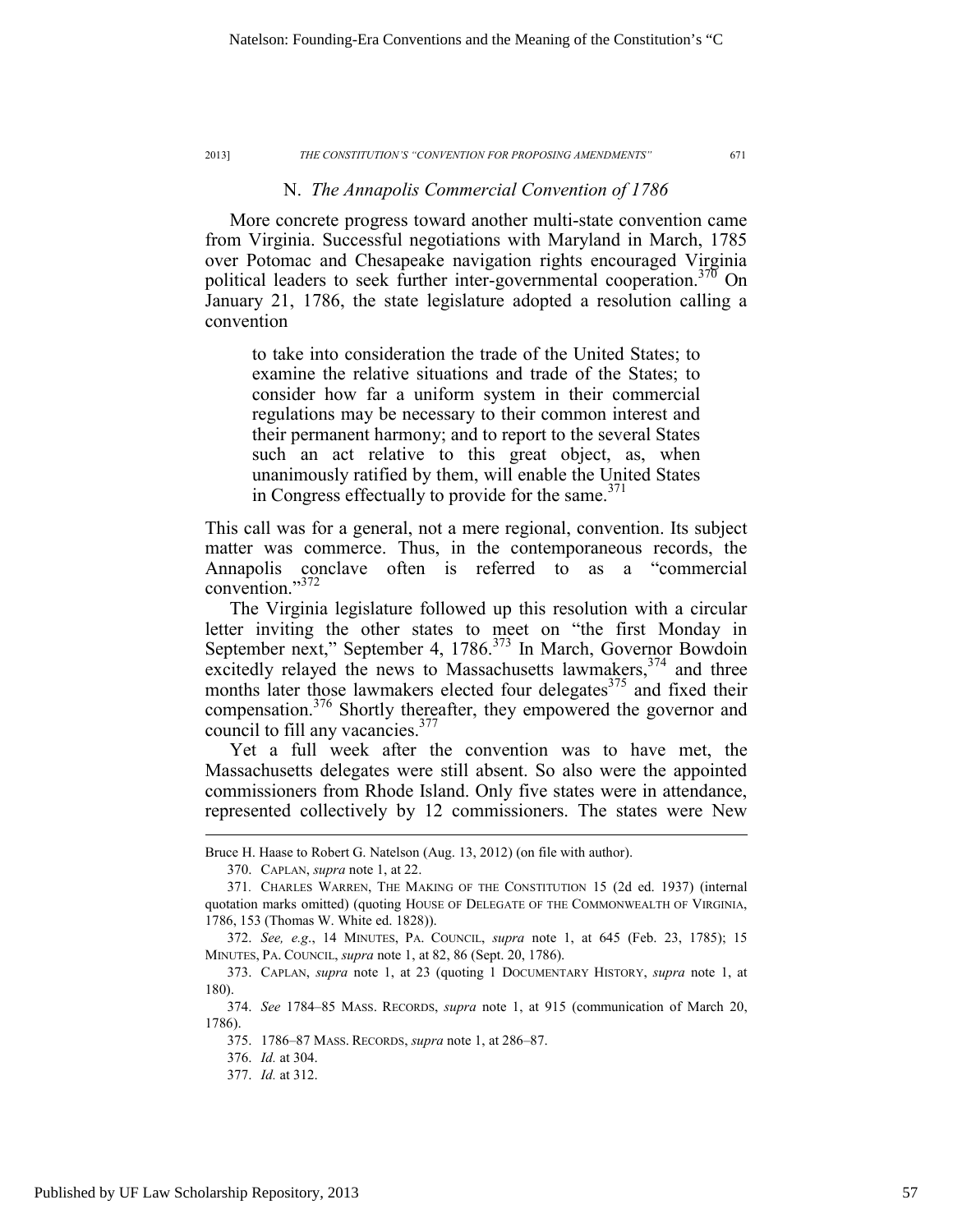York, New Jersey, Delaware, Pennsylvania, and Virginia. The commissioners from Massachusetts and Rhode Island were to learn in mid-journey that the meeting already had adjourned. $378$ 

The delegates present included several convention alumni. John Dickinson of Pennsylvania and served in the Stamp Act Congress, and also in the First Continental Congress with his colleague, George Read.<sup>379</sup> New York's Egbert Benson had been at Hartford in 1780.<sup>380</sup> There also were notable newcomers: James Madison and Edmund Randolph of Virginia, Alexander Hamilton of New York, William Houston of New Jersey, and Richard Bassett of Delaware. All these newcomers were to represent their states in Philadelphia the following year—as would Dickinson and Read. Also present were Tench Coxe of Pennsylvania and St. George Tucker of Virginia, both of whom became highly influential in molding the public's perception of the Constitution.<sup>381</sup>

The delegates' credentials closely tracked the call,<sup>382</sup> except that those of Delaware stipulated that any convention proposal had to be reported "to the United States in Congress assembled, to be agreed to by them, and confirmed by the Legislatures of every State."<sup>383</sup>

The commissioners unanimously elected Dickinson, then the most distinguished of their number, as Chairman. The proceedings do not disclose a secretary.

Although other multi-state conventions had succeeded with a representation from only five states, the delegates did not believe that number was sufficient for crafting a trade regime national in scope.<sup>384</sup> They therefore took the same course the commissioners at the abortive 1781 Providence convention had taken—they issued a statement and adjourned. The statement read in part as follows:

Your Commissioners, with the most respectful deference, beg leave to suggest their unanimous conviction, that it may essentially tend to advance the interests of the union, *if* 

 382. Proceedings, *available at* http://avalon.law.yale.edu/18th\_century/annapoli.asp (last visited Apr. 21, 2013).

383. *Id.* (internal quotation marks omitted).

 384. *Id.* ("Your Commissioners did not conceive it advisable to proceed on the business of their mission, under the Circumstance of so partial and defective a representation.").

 <sup>378.</sup> CAPLAN, *supra* note 1, at 24. Caplan blames the tardiness of their appointment, but the Massachusetts legislature had appointed its commissioners on June 17. *See* 1786–87 MASS. RECORDS, *supra* note 1, at 286–87.

 <sup>379. 1</sup> J. CONT. CONG., *supra* note 1, at 13–14, 74.

 <sup>380. 2</sup> CONN. RECORDS, *supra* note 1, at 565.

 <sup>381.</sup> Coxe was among the most influential Federalist essayists during the ratification fight. JACOB E. COOKE, TENCH COXE AND THE EARLY REPUBLIC 111 (1978) (describing Coxe's influence). Tucker wrote the first formal legal commentary on the Constitution, THE VIEW OF THE CONSTITUTION OF THE UNITED STATES (1803).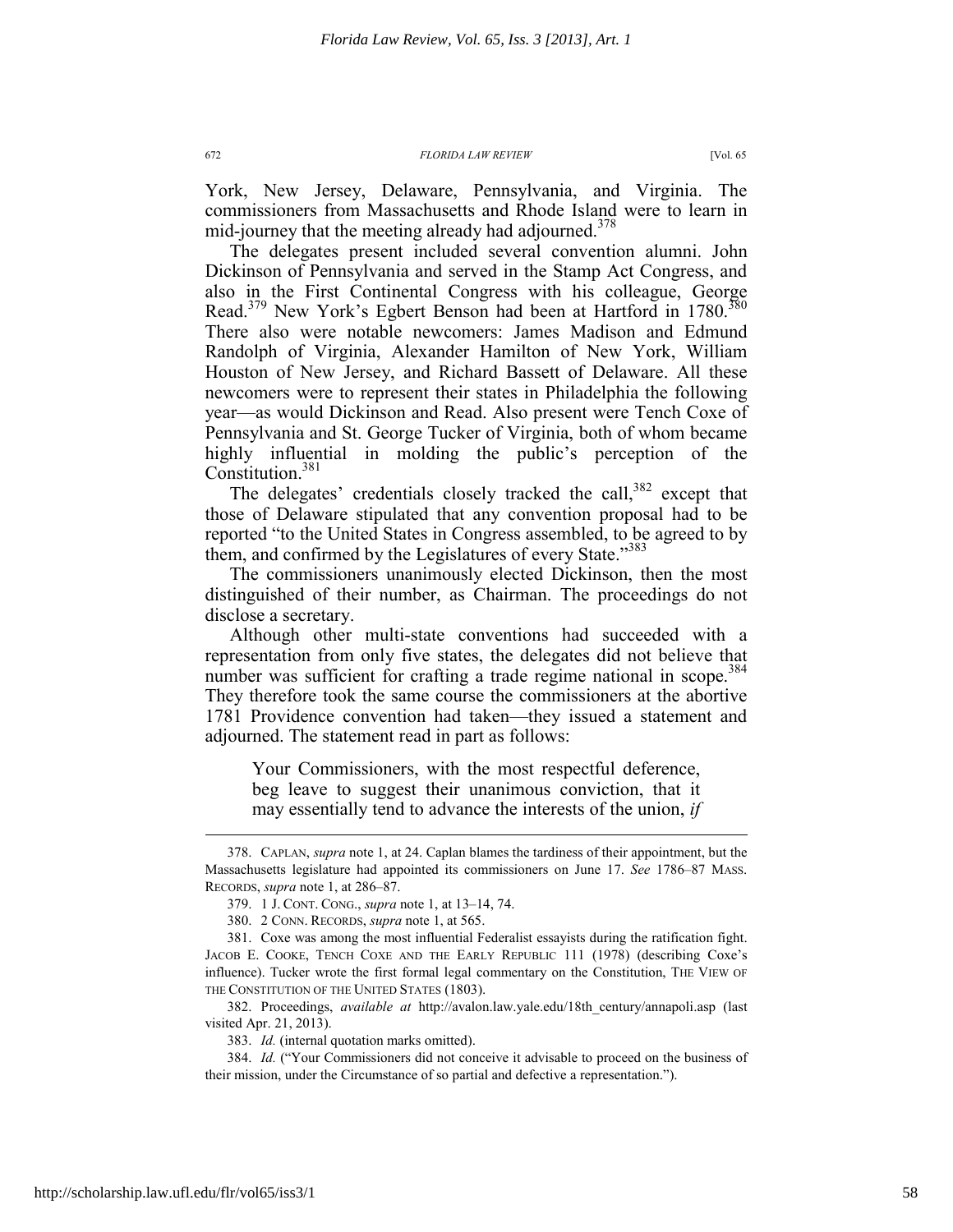*the States, by whom they have been respectively delegated, would themselves concur, and use their endeavours* [sic] *to procure the concurrence of the other States, in the appointment of Commissioners,* to meet at Philadelphia on the second Monday in May next, to take into consideration the situation of the United States, *to devise such further provisions as shall appear to them necessary to render the constitution of the Federal Government adequate to the exigencies of the Union*; and to report such an Act for that purpose to the United States in Congress assembled, as when agreed to, by them, and afterwards confirmed by the Legislatures of every State, will effectually provide for the same $^{385}$ 

The first italicized passage makes it clear that the Annapolis Convention was directing its resolution to the five states that had sent commissioners—not to other states, and not to Congress.

The second italicized passage contemplated a convention that could do more than merely propose changes in the Articles of Confederation. It contemplated a convention to propose changes "to render the *constitution of the Federal Government* adequate to the exigencies of the Union." The word "constitution" in this context was *not* limited to the Articles of Confederation, as some modern writers assume. The prevailing political definition of "constitution" at the time was the political structure as a whole—much as we refer today to the British "constitution." Although Americans had begun to apply the word a few years earlier to specific documents organizing state governments, the usage was not yet dominant, and no contemporaneous dictionary defined "constitution" that way.<sup>386</sup> What we today call a "constitution" was more often called an "instrument," "frame," "system," or "form" of

 <sup>385.</sup> *Id.* (emphasis added).

<sup>386</sup>*. See, e.g.*, 1 JOHN ASH, THE NEW AND COMPLETE DICTIONARY OF THE ENGLISH LANGUAGE (1775) ("The act of constituting, the state of being, the corporeal frame, the temper of the mind, and established form of government, a particular law."); NATHAN BAILEY, AN UNIVERSAL ETYMOLOGICAL ENGLISH DICTIONARY (25th ed. 1783) ("[A]n ordinance or decree; the state of the body; the form of government used in any place; the law of a kingdom."); SAMUEL JOHNSON, 1 A DICTIONARY OF THE ENGLISH LANGUAGE (1786 ed.) (giving as political meanings "[e]stablished form of government; system of laws and customs" and "[p]articular law; establishment; institution"); THOMAS SHERIDAN, A COMPLETE DICTIONARY OF THE ENGLISH LANGUAGE (2d ed. 1789) (similar definitions).

Perhaps the closest analogue in these definitions to the modern use of "constitution" is the phrase "particular law," a usage deriving from the Roman *constitutio*, which denominated any official ruling by the emperor. WOLFGANG KUNKEL, AN INTRODUCTION TO ROMAN LEGAL AND CONSTITUTIONAL HISTORY 127 (J.M. Kelly trans., 2d ed. 1973).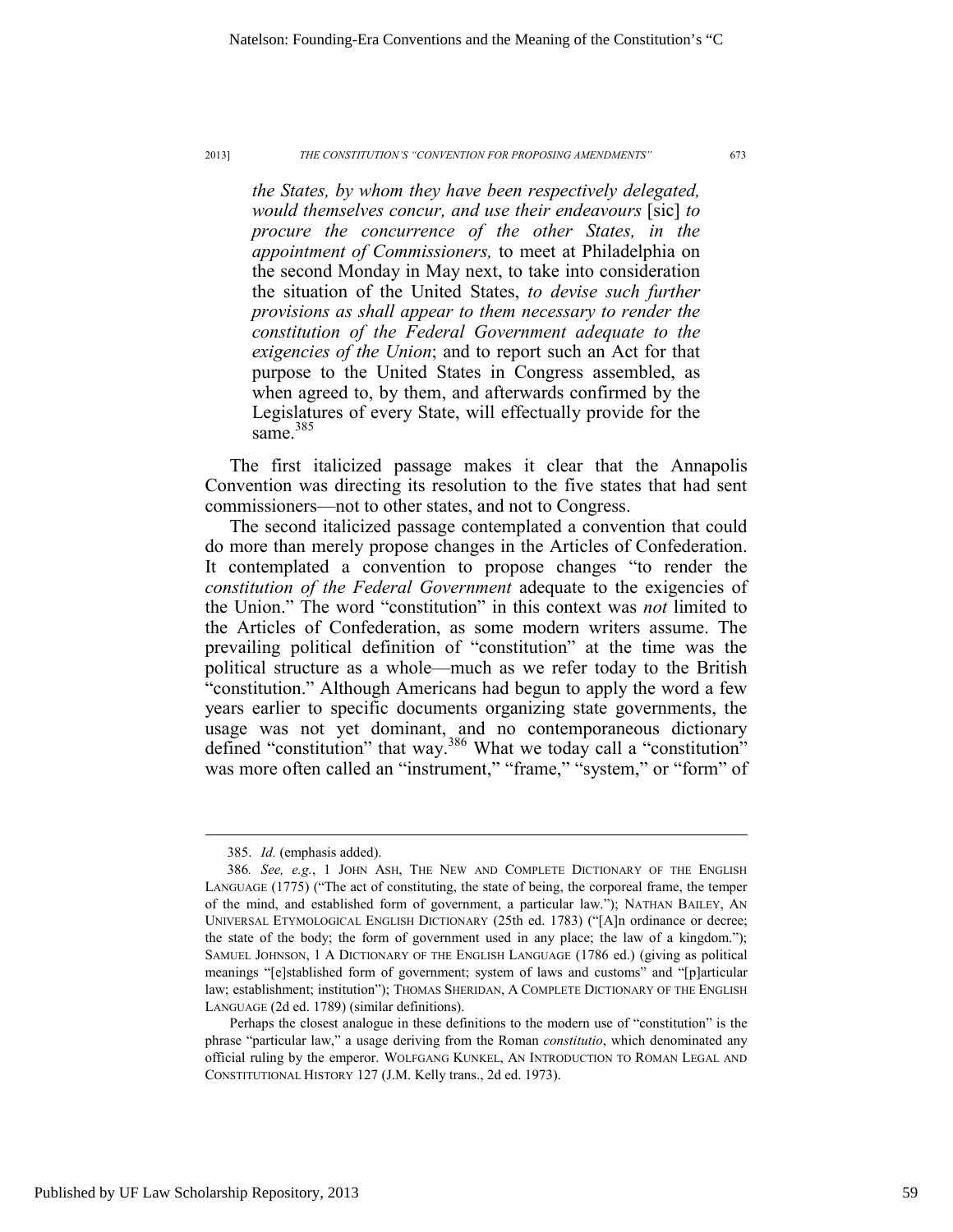government."<sup>387</sup> Thus, the Annapolis report was recommending a convention to consider and propose alterations in the federal *political system*, not merely to the Articles. Subsequent proceedings in Congress confirm that understanding.<sup>388</sup>

The Annapolis Convention adjourned on September 14, and Chairman Dickinson's letter on its behalf was read in Congress on September  $20^{389}$  On October 11, Congress referred the letter to a committee for consideration.<sup>390</sup> But Congress took no further action for several months.

# O. *The Constitutional Convention of 1787*

It is commonly said that the Constitutional Convention was called by Congress for the sole purpose of recommending changes in the Articles of Confederation, and that by writing an entirely new Constitution the delegates exceeded their authority. The claim was first raised during the ratification debates by opponents of the Constitution—and not always in good faith. $391$ 

The facts are otherwise: Congress did not call the Constitutional Convention, Congress had no power to limit its scope, and the overwhelming majority of delegates did not exceed their authority.

The commissioners at the Annapolis Convention had recommended to the five states they represented that those states "concur, and use their endeavours to procure the concurrence of the other States, in the appointment of Commissioners, to meet at Philadelphia.... $^{3392}$ Arguably, this represented the formal call to Philadelphia. If not, the call had come by November 23, 1786 from the Virginia and New Jersey legislatures. $393$ 

The Virginia resolution of that date was similar to state calls for at least two prior conventions in that the invitation was implied in the

 <sup>387.</sup> Even when states began to entitle their basic laws as "constitutions," they often included the more established titles as well. *E.g.*, DEL. CONST. of 1776 ("Constitution, or System of Government"); MD. CONST. of 1776 ("Constitution and Form of Government"); MASS. CONST. of 1780, pmbl. ("declaration of rights and frame of government as the constitution"); VA CONST. of 1776 ("Constitution or Form of Government").

<sup>388</sup>*. Infra* Part III.N.

 <sup>389.</sup> *See* 31 J. CONT. CONG., *supra* note 1, at 677–80.

 <sup>390.</sup> *Id.* at 770.

 <sup>391.</sup> *See, e.g.*, *A Georgian*, GAZETTE OF THE STATE OF GEORGIA, Nov. 15, 1787, *reprinted in* 3 DOCUMENTARY HISTORY, *supra* note 1, at 236–37 (an anti-federalist tract that misrepresents the delegates' authority by substituting "the articles of confederation" for "the federal constitution" in quoting their commission).

<sup>392</sup>*.* Proceedings, *supra* note 385 and accompanying text.

 <sup>393. 3</sup> FARRAND'S RECORDS, *supra* note 1, at 559, 563.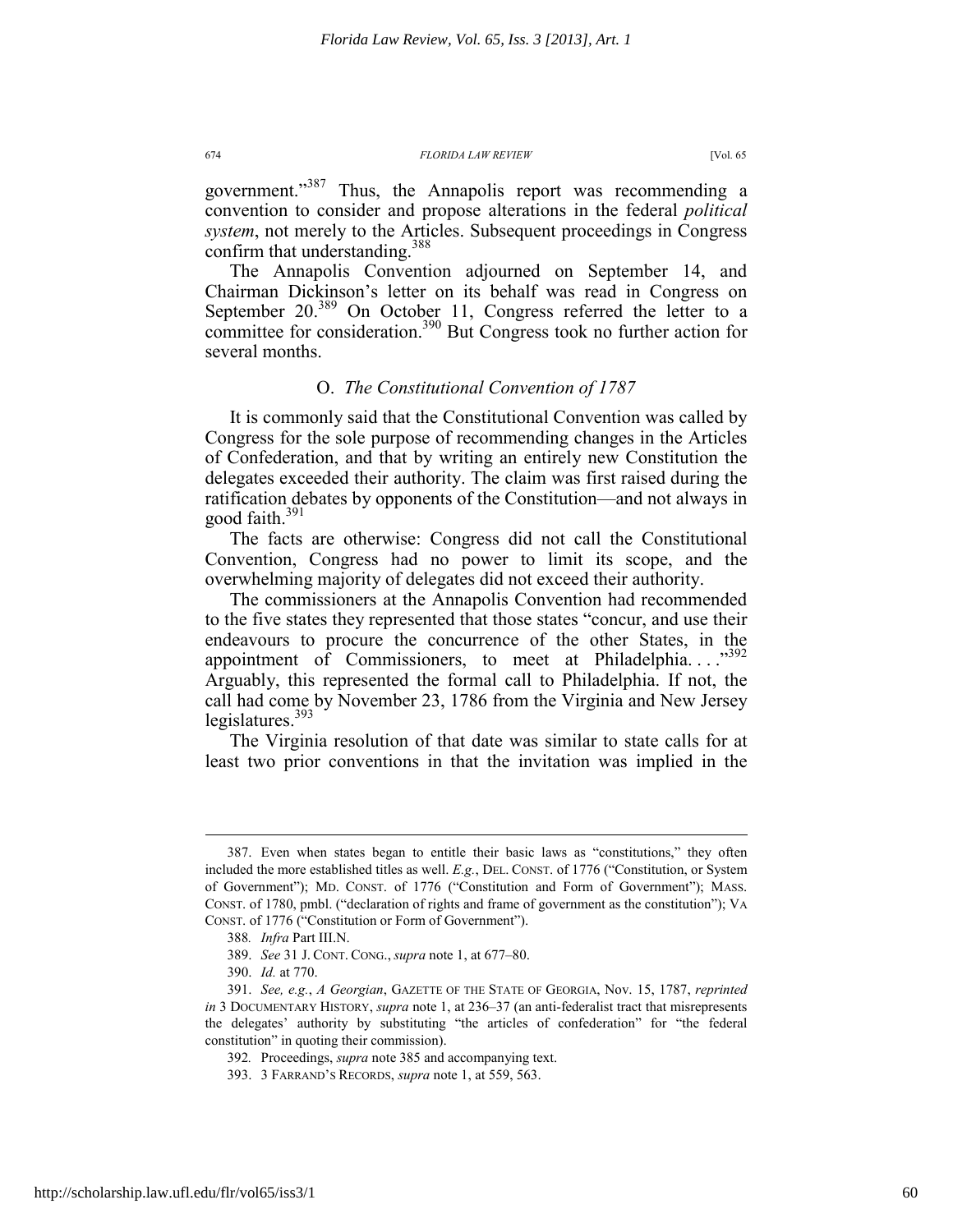appointment of commissioners.<sup>394</sup> It read as follows:

Be It Therefore Enacted . . . that seven Commissioners be appointed by joint Ballot of both Houses of Assembly who or any three of them are hereby authorized as Deputies from this Commonwealth to meet such Deputies as may be appointed and authorized by other States to assemble in Convention at Philadelphia as above recommended and to join with them in devising and discussing all such Alterations and farther Provisions as may be necessary to render the Foederal [sic] Constitution adequate to the Exigencies of the Union and in reporting such an Act for that purpose to the United States in Congress as when agreed to by them and duly confirmed by the several States will effectually provide for the same.<sup>395</sup>

This resolution followed the Annapolis formula in suggesting that the convention propose any "Alterations and farther Provisions as may be necessary to render the Foederal [sic] Constitution [i.e., the political system $]^{396}$  adequate." Perhaps significantly, the language provided not for approval by *every* state (as had the Annapolis recommendation), but by the "several [individual] States"—leaving open the possibility that changes could bind the assenting states even in the absence of unanimous approval. This was a formula for a convention with plenipotentiary, rather than limited, proposal power.<sup>397</sup>

On November 23, 1786, the same day Virginia acted, New Jersey commissioned several delegates "for the purpose of taking into Consideration the state of the Union, as to trade and other important objects, and of devising such other Provisions as shall appear to be necessary to render the Constitution of the Federal Government adequate to the exigencies thereof."<sup>398</sup> New Jersey made no mention of consent by Congress or the other states.

On December 30, the Pennsylvania legislature also decided to send commissioners to Philadelphia, reciting as a reason the prior resolution of Virginia and empowering its delegates according to the Virginia

 <sup>394</sup>*. E.g*., AMERICAN ARCHIVES, *supra* note 138 and accompanying text (quoting the call for the 1776–77 Providence Convention); Proceedings, *supra* note 333 and accompanying text (discussing the call for the 1781 Providence Convention).

 <sup>395. 3</sup> FARRAND'S RECORDS, *supra* note 1, at 559–60 .

 <sup>396.</sup> *Supra* Part III.M.

<sup>397</sup>*. Cf.* Letter from James Madison to George Lee Turberville (Nov. 2, 1788), *in* 5 MADISON, WRITINGS, *supra* note 1, at 297, 299 (distinguishing between a convention recurring to "first principles," which depends on the unanimous consent of the parties who are to be bound by it and a convention for proposing amendments under "the forms of the Constitution," binding even non-consenting states).

 <sup>398. 3</sup> FARRAND'S RECORDS, *supra* note 1, at 563.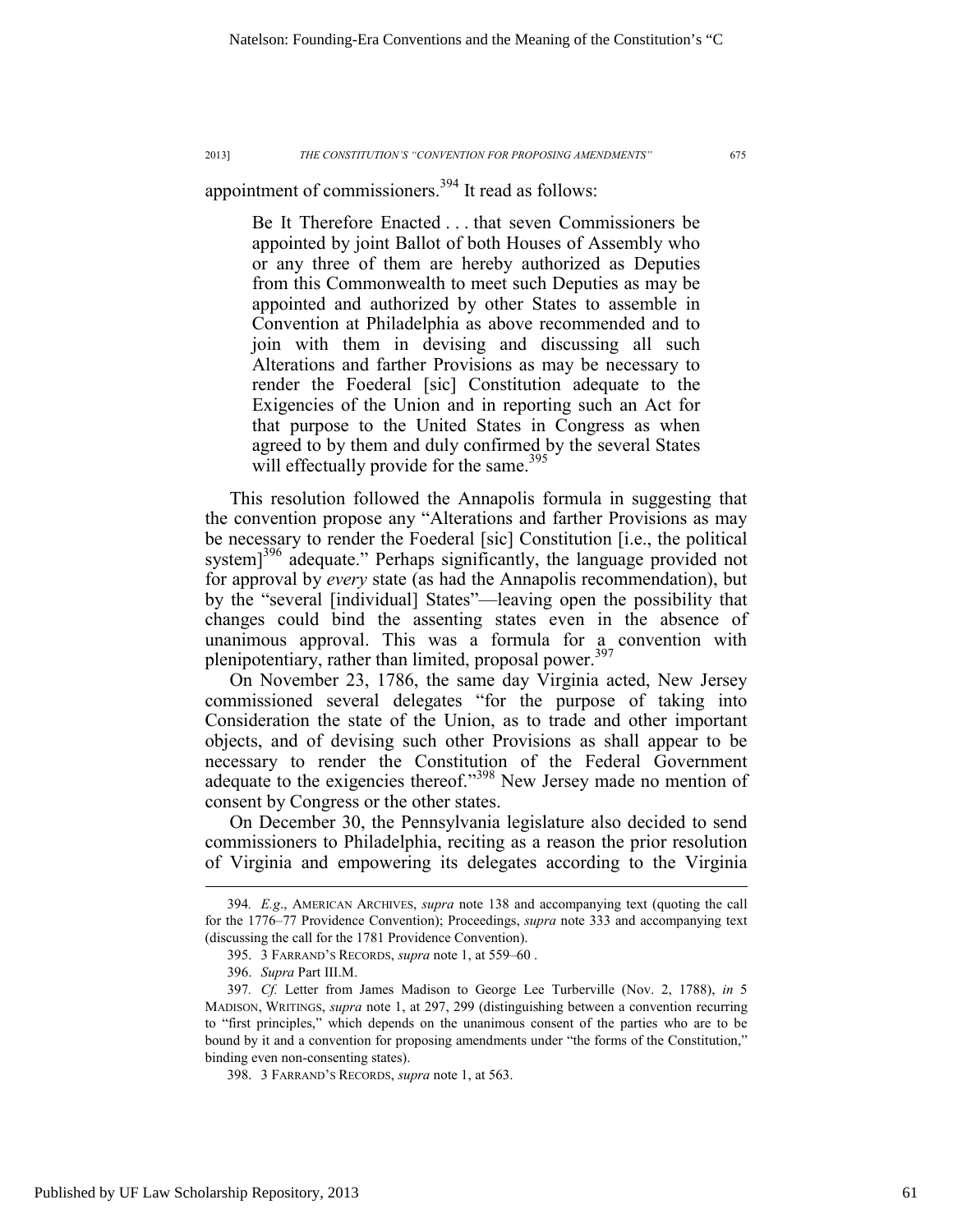formula.399 By mid-February of the following year, North Carolina, New Hampshire, Delaware, and Georgia (in that order) also had selected commissioners, or authorized the selection of commissioners.400 All granted them broad power to propose reform, and none limited them to merely proposing changes in the Articles.<sup>401</sup> Thus, seven states already had enlisted in the cause, and none had restricted its delegates to revising the Articles.

On February 21, 1787, the congressional committee to which Dickinson's Annapolis letter had been entrusted moved that Congress "strongly recommend" to the states that they send delegates to a convention that would devise "such farther provisions as shall render the same adequate to the exigencies of the Union."<sup>402</sup> At that point, the New York congressional delegates, citing their instructions, objected. They moved to postpone the committee report, and they offered a resolution by which Congress would recommend to the states a convention only "for the purpose of revising the Articles of Confederation."403 Their insistence on that wording confirms that people understood that the convention recommended by the delegates at Annapolis, endorsed by seven states, and promoted by the congressional committee was *not* limited to proposing changes in the Articles.

 <sup>399.</sup> *Id.* at 565–66 (directing commissioners "to meet such Deputies as may be appointed and authorized by the other States, to assemble in the said Convention at the City aforesaid, and to join with them in devising, deliberating on, and discussing, all such alterations and further Provisions, as may be necessary to render the foederal [sic] Constitution fully adequate to the exigencies of the Union").

 <sup>400. 3</sup> *id.* at 567–77.

 <sup>401.</sup> *E.g.*, *id.* at 568 (showing that North Carolina elected its delegates in January 1787); *id.*  at 571–72 (showing the New Hampshire resolution passing on January 17, 1787); *id.* at 574 (showing the Delaware authorization as passing on February 3, 1787); *id.* at 576–77 (reproducing the Georgia ordinance, adopted February 10, 1787).

The wording of each commission varied somewhat, with some phrases repeating themselves:

*North Carolina*: "for the purpose of revising the Foederal [sic] Constitution . . . To *hold*, exercise and enjoy the appointment aforesaid, with all Powers, Authorities and Emoluments to the same belonging or in any wise appertaining." *Id.* at 567–68.

*New Hampshire*: "devising & discussing all such alterations & further provisions as to render the federal Constitution adequate to the Exigencies of the Union." *Id.* at 572.

*Delaware*: "deliberating on, and discussing, such Alterations and further Provisions as may be necessary to render the Foederal [sic] Constitution adequate to the Exigencies of the Union." *Id.* at 574.

*Georgia*: "devising and discussing all such Alterations and farther Provisions as may be necessary to render the *Federal Constitution* adequate to the exigencies of the Union." *Id.* at 56– 77.

 <sup>402. 32</sup> J. CONT. CONG., *supra* note 1, at 71–72 (Feb. 21, 1787). 403. *Id.* at 72.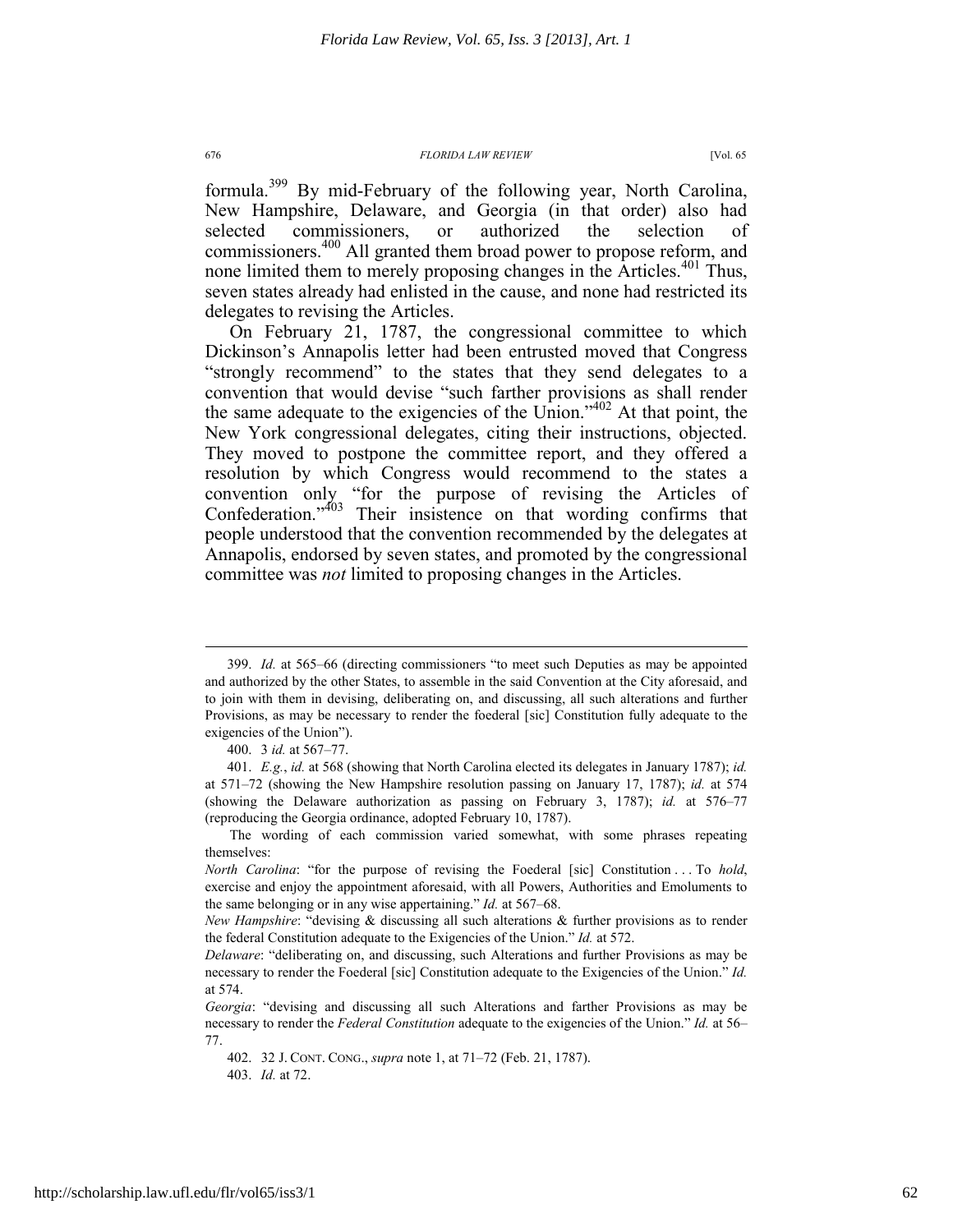New York's motion to postpone was defeated, with only three states voting in favor.<sup>404</sup> However, Massachusetts then successfully obtained a postponement, and offered a substitute resolution.<sup>405</sup> This resolution was adopted.<sup>406</sup>

Notably, the successful resolution neither "called" a convention nor made a recommendation. In fact, it omitted the language of recommendation in the committee proposal and in the New York motion. The adopted resolution merely asserted that "in the opinion of Congress it is expedient" that a convention be

held at Philadelphia for the sole and express purpose of revising the Articles of Confederation and reporting to Congress and the several legislatures such alterations and provisions therein as shall when agreed to in Congress and confirmed by the States render the federal Constitution adequate to the exigencies of Government and the preservation of the Union.<sup>407</sup>

It is, perhaps, truly extraordinary that so many writers have repeated the claim that Congress called the Constitutional Convention and legally limited its scope. First, the Confederation Congress had no power to issue a legally-binding call.<sup>408</sup> If the states decided to convene, as a matter of law they—not Congress—fixed the scope of their delegates' authority.409 Second, the Articles gave Congress no power to limit that scope. To be sure, Congress, like any agent, could recommend to its principals a course of action outside congressional authority. But this is not the same as legally restricting the scope of a convention. Third, by its specific wording the congressional resolution was not even a *recommendatory* call or restriction. As shown above, Congress *dropped* the formal term "recommend" in favor of expressing "the opinion of Congress."

Despite Congress's expression of its "opinion," none of the seven states that had decided to participate in the convention narrowed their commissions. On the contrary, the list of states favoring a plenipotentiary proposing convention continued to grow. Connecticut, Maryland, and South Carolina all gave their delegates broad authority to

 <sup>404.</sup> *Id.* at 73.

 <sup>405.</sup> *Id.* at 73–74.

 <sup>406.</sup> *Id.* at 73.

 <sup>407.</sup> *Id.* at 74 (internal footnote omitted).

 <sup>408.</sup> ARTICLES OF CONFEDERATION of 1778, art. II ("Each State retains its sovereignty, freedom, and independence, and every power, jurisdiction, and right, which is not by this confederation, expressly delegated to the United States, in Congress assembled.").

<sup>409</sup>*. See* CAPLAN, *supra* note 1, at 97; *see also* THE FEDERALIST NO. 40, *supra* note 1, at 199 (James Madison).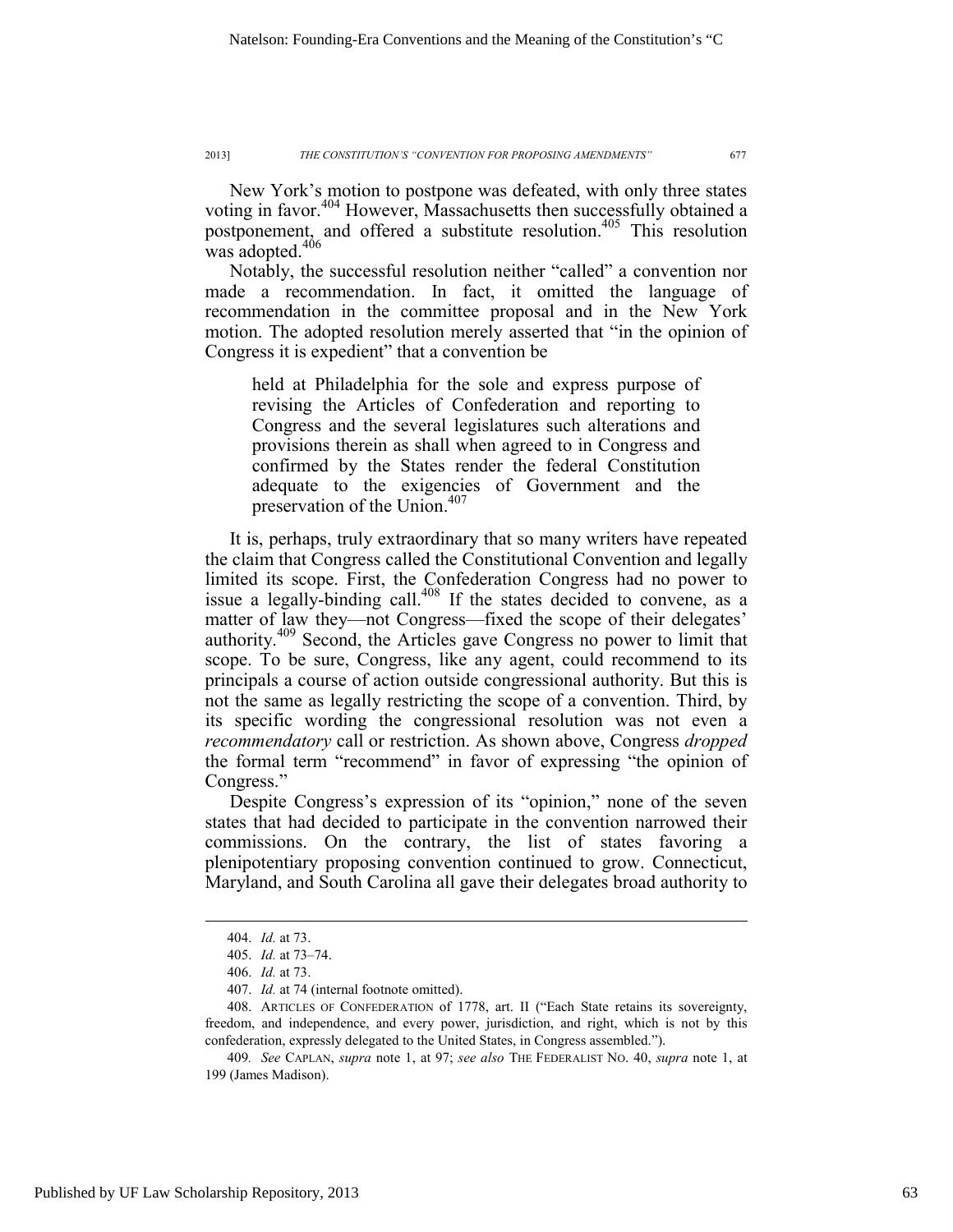propose.<sup>410</sup> Only Massachusetts and New York restricted their commissions to amending the Articles. $411$  This is why, during the convention proceedings it was a Massachusetts delegate, Elbridge Gerry, who questioned to that assembly's authority venture beyond changes in the Articles,<sup>412</sup> and why two of the three New York delegates left early.<sup>413</sup> Of the 39 delegates who signed the Constitution, only three—Rufus King and Nathaniel Gorham of Massachusetts and Alexander Hamilton of New York<sup>414</sup>—could be charged credibly with exceeding their powers.

The credentials of the Delaware commissioners, while broad enough to authorize scrapping most of the Articles, did impose an important limitation: they were not to agree to any changes that altered the rule that "in the United States in Congress Assembled each State shall have one Vote."<sup>415</sup> However, the Constitution's bicameral Federal Congress was a very different entity with very different powers than the Confederation's "United States, in Congress Assembled,"416 so the Delaware delegates could maintain that they had stayed within their commissions. Moreover, any convention delegate could point out that the law permitted an agent to recommend to his principals a course of action outside the agent's sphere of authority; such recommendations merely had no legal effect.<sup>417</sup> As James Wilson summed up the delegates' position, they were "authorized to conclude nothing,

3 FARRAND'S RECORDS, *supra* note 1, at 585 (emphasis added). Maryland gave its delegates authority to "consider[] such Alterations and further Provisions as may be necessary to render the Foederal [sic] Constitution adequate to the Exigencies of the Union." *Id.* at 586. Finally, South Carolina granted authority for "devising and discussing all such Alterations, Clauses, Articles and Provisions, as may be thought necessary to render the Foederal [sic] Constitution entirely adequate to the actual Situation and future good Government of the confederated States." *Id.* at 581.

 411. *Id.* at 584–85 (reproducing Massachusetts credentials); *id.* at 579–80 (reproducing New York credentials).

413. *See* 1 *id.* at xiv (editor's comments).

 414. The charge is less credible with respect to Hamilton than with respect to King and Gorham. Because the majority of his delegation had gone home, arguably Hamilton no longer could act as a commissioner from New York and signed, therefore, only as an individual.

415. 3 FARRAND'S RECORDS, *supra* note 1, at 574–75 (internal quotation marks omitted).

- 416. ARTICLES OF CONFEDERATION of 1778, art. II.
- 417. Natelson, *Rules*, *supra* note 1, at 723.

 <sup>410</sup>*.* Connecticut resolved that

for the purposes mentioned in the said Act of Congress that may be present and duly empowered to act in said Convention, *and to discuss* upon such Alterations and Provisions agreeable to the general principles of Republican Government as they shall think proper to render the federal Constitution adequate to the exigencies of Government and, the preservation of the Union.

 <sup>412.</sup> *See* 2 *id.* at 42–43.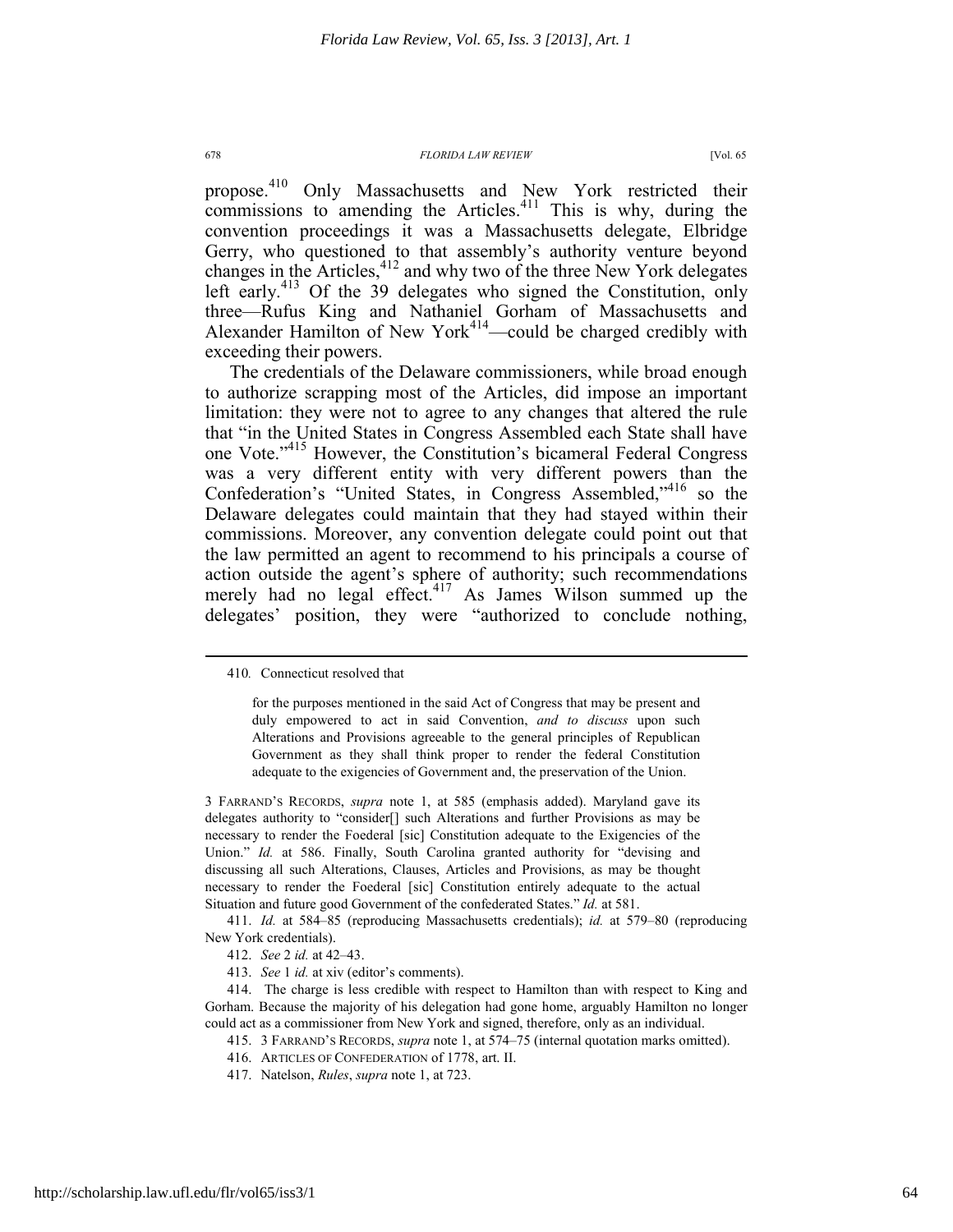but . . . at liberty to propose any thing."<sup>418</sup>

The Philadelphia Convention of 1787 was the largest meeting its kind since the First Continental Congress, including 55 commissioners from 12 states.<sup>419</sup> It also lasted more than three and a half months, longer than any other American eighteenth century multi-government convention.420 Because of the quality of its deliberation, the completeness of its record, and the quality of its product, it deservedly has become the most famous meeting of its kind.

Yet in other ways it was unremarkable. The composition, protocols, rules, and prerogatives of the convention were well within the pattern set by prior multi-colonial and multi-state gatherings. This was to be expected, since at least 17 commissioners in Philadelphia had attended prior multi-government conventions. Some particularly influential delegates, such as John Dickinson, Roger Sherman, and Oliver Ellsworth, were veterans of several.

As was true of prior assemblies of this kind, the overwhelming majority of delegates at Philadelphia were selected by the state legislatures.421 The only exception occurred when Governor Edmund Randolph of Virginia selected James McClurg to replace Patrick Henry (who had refused to serve), in accordance with a legislative authorization to the governor to fill vacancies.<sup> $422$ </sup> As at prior conventions, the delegates all were empowered through commissions issued by their respective states, and were subject to additional state instructions. All but a handful of delegates remained within the scope of their authority or, if that was no longer possible, returned home.<sup>423</sup>

As in prior multi-government conventions, the rule of suffrage was one vote per state committee. As at previous conventions, the journal listed states from north to south, and they voted in that order. As in all the previous conventions discussed in this Part III other than the Albany Congress, the assembly elected its own president from among the commissioners present—in this case, George Washington.<sup>424</sup> In accordance with established custom also, the Constitutional Convention

 <sup>418. 1</sup> FARRAND'S RECORDS, *supra* note 1, at 253. Wilson's use of "proposed" here means "recommend." This should not be confused with the technical term employed in Article V. *See* Natelson, *Rules*, *supra* note 1, Part XI.A.

 <sup>419. 3</sup> FARRAND'S RECORDS, *supra* note 1, at 557–59.

 <sup>420. 1</sup> *id.* at xi (introductory notes).

 <sup>421. 3</sup> *id.* at 559–86 (reproducing credentials).

 <sup>422. 2</sup> *id.* at 562–63.

 <sup>423.</sup> Thus, Robert Yates and Robert Lansing, two of the three commissioners from New York (which had granted them only limited authority) returned home early. ROSSITER, *supra* note 1, at 252. Caleb Strong from Massachusetts, another state granting only limited authority, also left early. *Id.* at 211

 <sup>424. 1</sup> FARRAND'S RECORDS, *supra* note 1, at 1–2.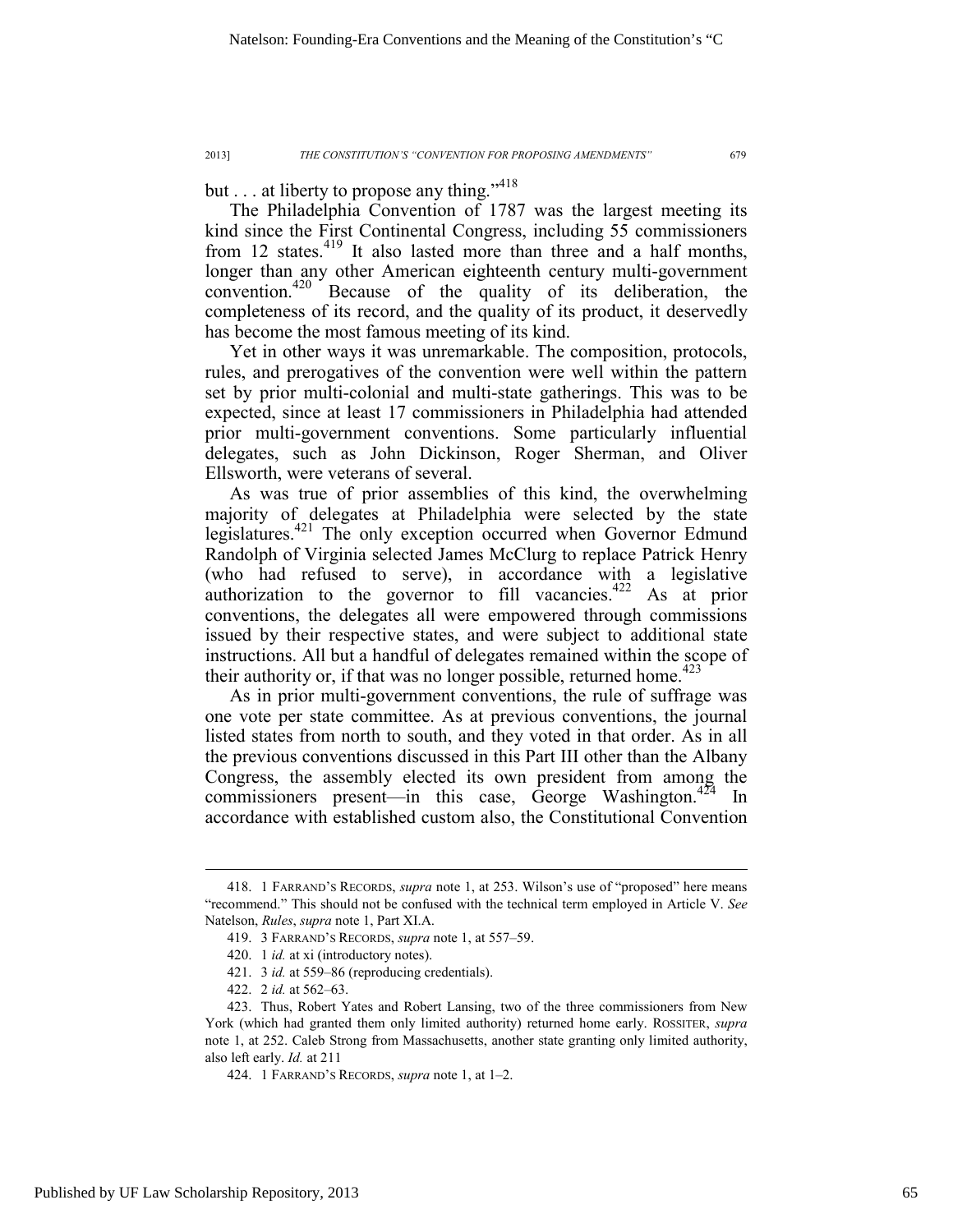elected its own secretary, William Jackson, and other officers.<sup>425</sup> In choosing a secretary, it followed the usual practice of selecting a nondelegate.

As previous gatherings had done, the Constitutional Convention adopted its own rules,<sup>426</sup> kept its own journal, established and staffed its own committees,<sup>427</sup> and fixed its periods of recess and adjournment. In fundamental structure, protocol, and practices, there were few, if any, innovations.

# IV. DID PRIOR MULTI-GOVERNMENT CONVENTIONS FORM THE CONSTITUTIONAL MODEL FOR THE AMENDMENTS CONVENTION?

The legal force of the Constitution's words and phrases depends, at least in part (and some would argue "entirely"), on the meaning of the words communicated to the ratifiers when they approved the document.<sup>428</sup> What the words communicated included not only their strict meaning, but the attributes and incidents implied by them. Hence the modern observer needs to consult contemporaneous customs and usages to understand the words fully.

The phrase "Convention for proposing Amendments" denoted a general convention.<sup>429</sup> To be "general" it was not necessary that every state participate, or even that every state be invited. The founding generation had experienced four gatherings then called general conventions—the Stamp Act Congress, the First Continental Congress, the Constitutional Convention, and the Philadelphia Price Convention, and none included every British colony in North America nor every state. The criterion that rendered a convention "general" rather than "partial" was not that every colony or state participated, but that the convention was not limited by region (at least not entirely) $430$ —and that most colonies or states did take part.

This renders it easier to understand that in all attributes other than inclusivity, a general convention was the same creature as a regional or "partial" convention. The critical line of distinction was not between

 <sup>425.</sup> *Id.* at 2. As befits the relatively large size and long duration of the convention, the delegates also selected a doorkeeper and messenger. 15 PA. RECORDS, *supra* note 1, at 351.

 <sup>426.</sup> *See generally* 1 FARRAND'S RECORDS, *supra* note 1, at 8–13, 15–16 (listing rules and James Madison recounting rulemaking proceedings).

<sup>427</sup>*. E.g.*, *id.* at 16 (resolving into committee of the whole).

 <sup>428.</sup> *See generally* Robert G. Natelson, *The Founders' Hermeneutic: The Real Original Understanding of Original Intent*, 68 OHIO ST. L.J. 1239 (2007) (arguing that standard Founding-Era methods of interpretation would require that the Constitution be interpreted according to the understating or the ratifiers, if coherent and available; and if not according to the original public meaning of the document).

<sup>429</sup>*. Supra* note 63 and accompanying text (defining "general convention").

 <sup>430.</sup> The call to the Philadelphia Price Convention included the southern states of Maryland and Virginia, but excluded the Carolinas and Georgia. *Supra* Part III.H.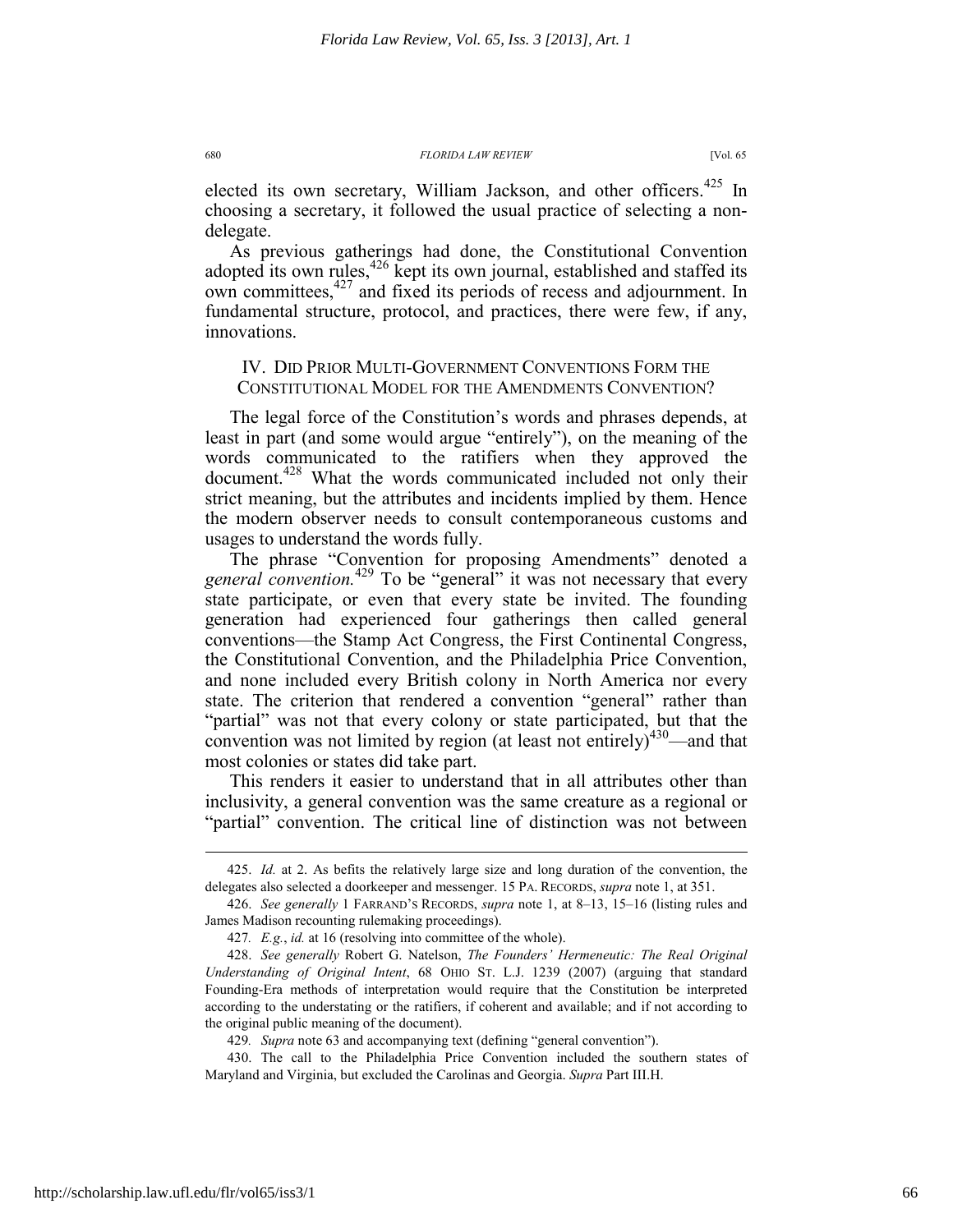general and partial, but between multi-government and intragovernmental. Multi-government conventions were diplomatic meetings of commissioners empowered by their respective governments, and they had common characteristics (such as "one committee/one vote") that distinguished them from intrastate meetings.

Whether those common characteristics were incorporated into the Constitution's phrase "Convention for proposing Amendments" depends on whether the "Convention for proposing Amendments" was based on its multi-government predecessors. Put another way, was the amendments convention to be same sort of entity that prior multigovernment conventions had been? Or did the Framers and Ratifiers contemplate that the phrase "Convention for proposing Amendments" might permit procedures and protocols entirely new?

The historical record on this point is nearly as clear as historical records ever are: The Founders contemplated an amendments convention fitting the universally-established model.

The first reason for believing this is the fact that there *was* a universally-established model. The diplomatic meeting among committees commissioned by their respective governments was the only sort of multi-jurisdictional convention—general or partial—known to the Founders. This model was not only universal but very well ingrained. As noted throughout Part III, the attendance rosters of these meetings show considerable overlap, and included many leading Founders. Among the Framers at the Constitutional Convention, Roger Sherman of Connecticut was attending his fifth multi-government convention. Delaware's John Dickinson was attending his fourth. Sherman's Connecticut colleague Oliver Ellsworth, Dickinson's colleague George Read, South Carolina's John Rutledge, and Nathaniel Gorham of Massachusetts all were attending their third. At least eleven other Framers were serving at their second: Madison, Franklin, Washington, Richard Bassett, Elbridge Gerry, Alexander Hamilton, William C. Houston, William Livingston, Thomas Miflin, Edmund Randolph, and William Samuel Johnson. These veterans influenced the Constitution to a degree disproportionate to their numbers,  $431$  and most were leaders in the ratification debates.

 <sup>431.</sup> Madison is usually accounted the delegate with the most impact. Among other convention alumni, Washington served as convention president; Gorham chaired the committee of the whole and was one of five members of the Committee of Detail, which prepared the Constitution's first draft; Randolph presented the Virginia Plan and served on the Committee of Detail; Rutledge chaired that committee; Johnson was on the Committee of Style, which prepared the final version of the Constitution; Franklin kept the gathering humane and civil; and Dickinson, Ellsworth, Johnson, and Sherman were all key convention moderates who negotiated crucial settlements such as the Connecticut ["Great"] Compromise.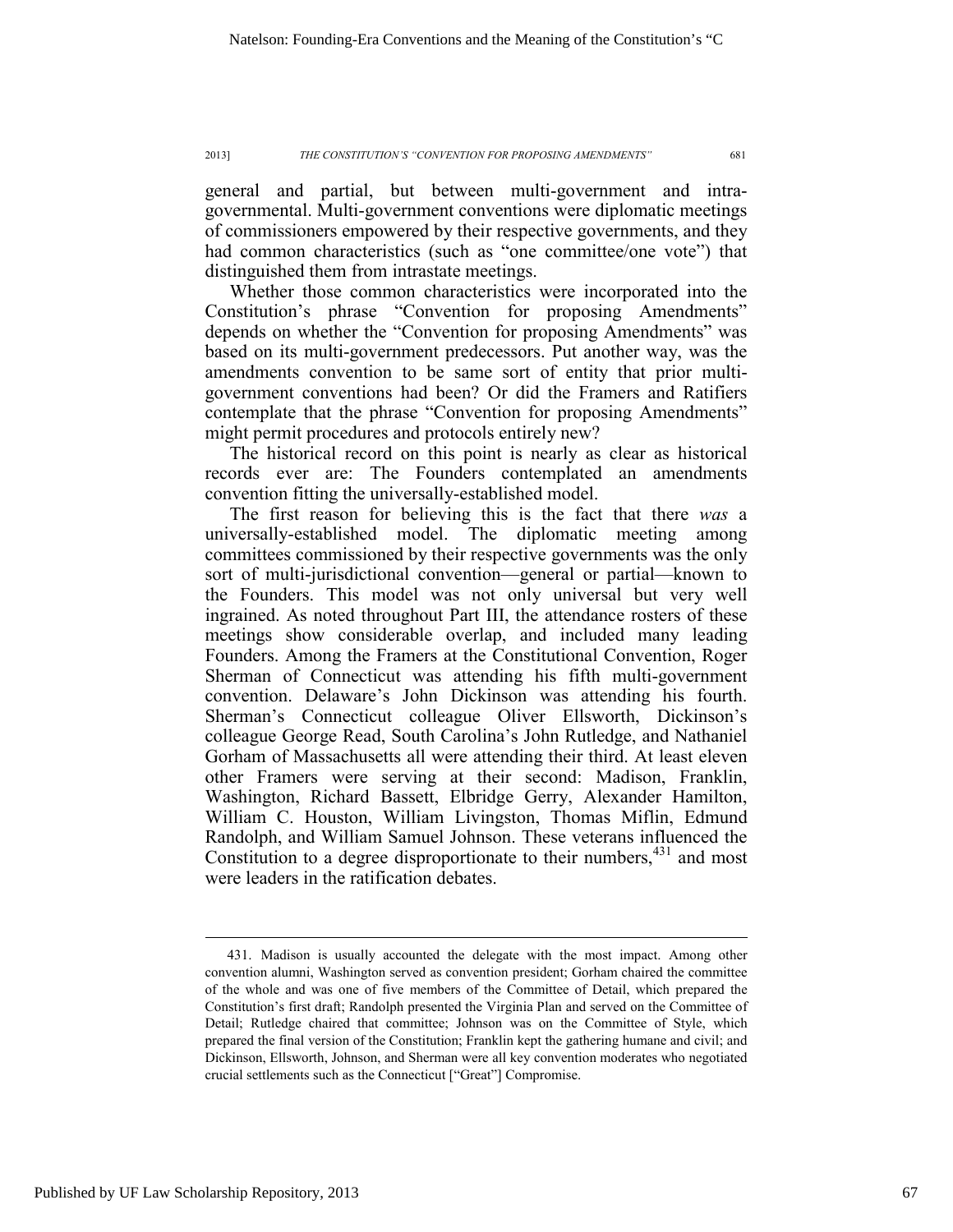Many other leaders in the ratification debates were veterans of multigovernment conventions as well. Jabez Bowen, a prominent Federalist, had represented Rhode Island in the New Haven and second Providence conventions, and he chaired the latter meeting. William Paca of Maryland, a moderate Anti-Federalist and central figure in the fight for amendments, had attended the First Continental Congress and the Philadelphia Price Convention. Thomas McKean, second only to James Wilson as a Federalist spokesman at the Pennsylvania ratifying convention, had served in the Stamp Act Congress and with Paca at the New Haven and second Providence conclaves. Azor Orne (first Providence and second Hartford conventions) and Tristam Dalton (first Providence) served as delegates to the Massachusetts ratifying convention.432 Finally, ratifiers who had not attended multi-government gatherings but had served in Congress, in state legislatures, or in state executive office had been involved in convention selection procedures or had read convention reports.

Thus the Founders, either by personal experience or second-hand communication, all were familiar with a single multi-government model, and knew no other.

Nor did anything in the Constitution suggest that a "Convention for proposing Amendments" would follow any other than the universallyestablished pattern. The Constitution says nothing to indicate that an amendments convention would be popularly elected like the House of Representatives, for example; or that Congress could set the rules or supervise its composition. On the contrary, where the Constitution does provide rules it does so *precisely* in those few areas where existing practice had permitted variations. This point is explored further below in the Conclusion.

Those facts should be sufficient to close the question, but there are still more indicators pointing in the same direction. One of these is the fundamental reason the convention-proposal method was included in Article V: as a way of proposing amendments without congressional interference. If an amendments convention were to follow any model other than that established by precedent, the model likely would have to be specified by Congress, presumably as part of the congressional call. But allowing Congress to determine the composition and rules of the convention would cede to Congress significant power over the convention-proposal method, thereby frustrating its central purpose. Departing from the Founding-Era model, therefore, makes no sense as a matter of constitutional interpretation.

That Congress would have only a ministerial role in the process was

 <sup>432. 6</sup> DOCUMENTARY HISTORY, *supra* note 1, at 1155 (listing Massachusetts ratifying convention delegates).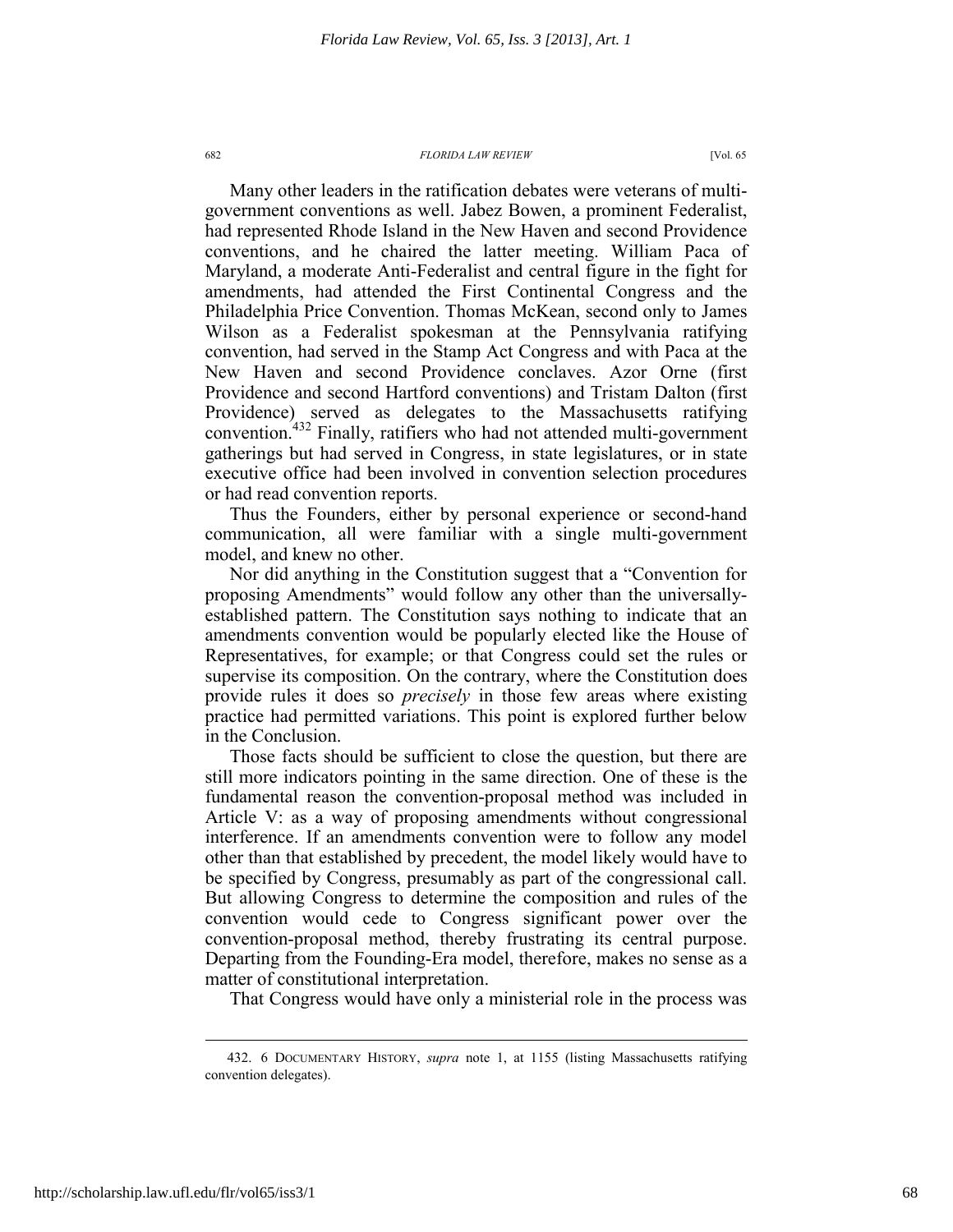confirmed during the ratification debates by the influential Federalist Tench Coxe. Through the state application and convention procedure, he wrote, the states could obtain amendments "although the President, Senate and Federal House of Representatives, should be *unanimously*  opposed to each and all of them."433 This representation was flatly inconsistent with a power in Congress to manipulate convention composition or rules.

Madison's *Federalist* No. 43 contains a comment also inconsistent with any but the traditional model. This is the observation that the Constitution "equally enables the general and the State governments to originate the amendment of errors, as they may be pointed out by the experience on one side, or on the other." $434$  Of course, the only way for the state governments to be "equally enable[d]" with Congress in the proposal process is if the convention is a meeting of representatives from those state governments. Mere power to apply for a convention outside state control would not fit Madison's criterion.

That the states in convention assembled were the true proposers is assumed in other ratification-era writings as well. A Federalist writing as "Cassius" asserted that "*the states may propose any alterations which they see fit*, and that Congress shall take measures for having them

 434. THE FEDERALIST NO. 43, *supra* note 1, at 275 (James Madison). Similarly, at the North Carolina ratifying convention, the following colloquy took place:

Mr. BASS observed, that it was plain that the introduction of amendments depended altogether on Congress.

Mr. IREDELL replied, that it was very evident that it did not depend on the will of Congress; for that the legislatures of two thirds of the states were authorized to make application for calling a convention to propose amendments, and, on such application, it is provided that Congress shall call such convention, so that they will have no option.

4 ELLIOT'S DEBATES, *supra* note 1, at 178.

During the debates in New York, John Lansing, Jr., a former delegate to the federal convention, gave additional reasons for the alternative routes to amendment:

In the one instance we submit the propriety of making amendments to men who are sent, some of them for six years, from home, and who lose that knowledge of the wishes of the people by absence, which men more recently from them, in case of a convention, would naturally possess. Besides, the Congress, if they propose amendments, can only communicate their reasons to their constituents by letter, while if the amendments are made by men sent for the express purpose, when they return from the convention, they can detail more satisfactorily, and explicitly the reasons that operated in favour of such and such amendments—and the people will be able to enter into the views of the convention, and better understand the propriety of acceding to their proposition.

23 DOCUMENTARY HISTORY, *supra* note 1, at 2522–24.

 <sup>433.</sup> Tench Coxe, *A Friend of Society and Liberty*, PA. GAZETTE, July 23, 1788, *reprinted in* 18 DOCUMENTARY HISTORY, *supra* note 1, at 277, 284 (emphasis in original).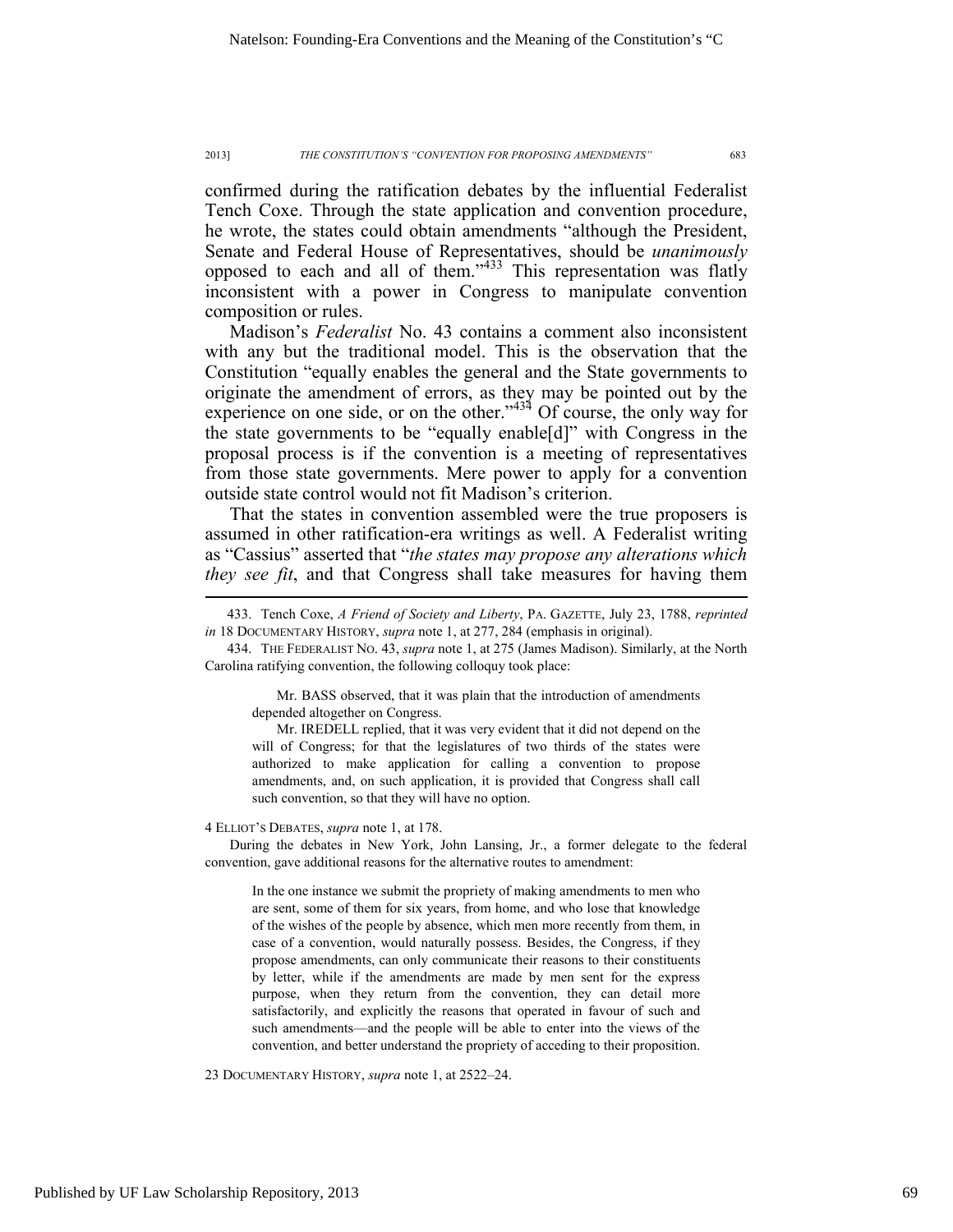carried into effect."<sup>435</sup> Again, for the states to "propose," the convention must be their instrumentality. Similarly, Samuel Jones, a supporter of the Constitution, explained Article V this way:

The reason why there are two modes of obtaining amendments prescribed by the constitution I suppose to be this—it could not be known to the framers of the constitution, whether there was too much power given by it or too little; they therefore prescribed a mode by which *Congress might procure more*, if in the operation of the government it was found necessary; and they prescribed *for the states a mode of restraining* the powers of the government, if upon trial it should be found they had given too much  $436$ 

Jones thus tells us that the procedure gives the states a "mode of restraining the powers of government." The states do not share that mode with others; the Constitution "prescribe[s]" that they have it. This can be true only if the convention is their assembly.

Further evidence on the point comes from the spring of 1789, when the First Federal Congress had assembled, eleven of the original thirteen states had ratified, but North Carolina and Rhode Island had not yet done so. Those two states, as well as Virginia and New York, were still unsatisfied with the Constitution as written, and wanted early action on amendments, particularly a Bill of Rights. Virginia and New York both applied for a convention to propose amendments. $437$  The Virginia application demanded

that a convention be immediately called, of *deputies from the several States*, with full power to take into their consideration the defects of this Constitution that have been suggested by the State Conventions, and report such amendments thereto as they shall find best suited to promote our common interests, and secure to ourselves and our latest posterity, the great and unalienable rights of mankind. $438$ 

The italicized language reveals the assumption that an amendments convention was state-based, and was similar to language that long had

 <sup>435.</sup> *Cassius VI*, MASS. GAZETTE, Dec. 25, 1787, *reprinted in* 5 DOCUMENTARY HISTORY, *supra* note 1, at 511–12 (emphasis added).

 <sup>436. 23</sup> DOCUMENTARY HISTORY, *supra* note 1, at 2520–22 (Feb. 4, 1789) (emphasis added).

 <sup>437.</sup> *See* CAPLAN, *supra* note 1, at 35–39.

 <sup>438.</sup> H.R. JOURNAL, 1st Cong., 1st Sess. 28–29 (1789) (emphasis added) (internal quotation marks omitted).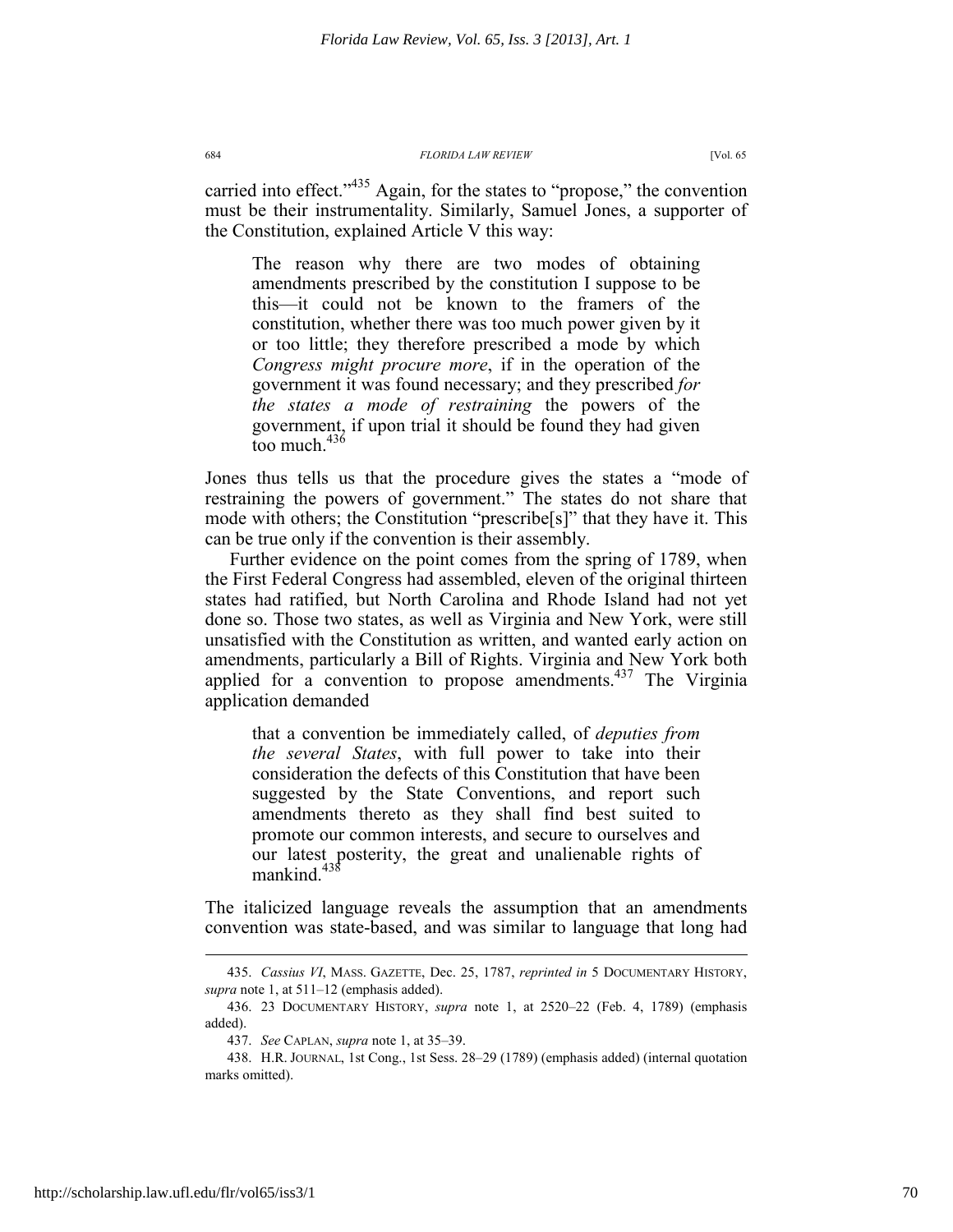been used to denominate an interstate convention.<sup>439</sup> It paralleled the language of the Massachusetts application and accompanying letter sent to Congress in 1785 ("Convention of Delegates from all the States" and "Convention of the States").440 Thus, in the view of the Virginia legislature, the Constitution had not changed the nature of a multigovernment convention.

The New York application similarly asked

that a Convention of *Deputies from the several States* be called as early as possible, with full powers to take the said Constitution into their consideration, and to propose such amendments thereto, as they shall find best calculated to promote our common interests, and secure to ourselves and our latest posterity, the great and unalienable rights of mankind<sup>441</sup>

One might, perhaps, argue that the view of Virginia and New York were atypical, but in fact they were not. Already quoted have been several corroborative comments from the ratification debates. The legislature of Federalist Pennsylvania declined to join the applications of Virginia and New York, but in its resolution doing so it also assumed the pre-constitutional model, referring to the proposed gathering as *a convention of the states.*<sup>442</sup> This remained for many years a common method of designating an amendments convention.<sup>443</sup> Over four decades later, the Supreme Court still referred to such a gathering an as "a convention of the states."<sup>444</sup>

I have been able to find no Founding-Era evidence suggesting that a convention for proposing amendments was anything else.

 <sup>439</sup>*. E.g.*, 2 CONN. RECORDS, *supra* note 1, at 578 (reproducing a resolution of the 1780 Philadelphia Price Convention, referring to it as a "meeting of the several States").

 <sup>440. 1784–1785</sup> MASS. RECORDS, *supra* note 1, at 666 (July 1, 1785) ("Convention of Delegates from all the States"); *id.* at 667 (accompanying letter to president of Congress describing the meeting as a "Convention of the States").

 <sup>441.</sup> H.R. JOURNAL, 1st Cong., 1st Sess. 29–30 (1789) (emphasis added).

 <sup>442.</sup> William Russell Pullen, The Application Clause of the Amending Provision of the Constitution 23 (1951) (unpublished dissertation, University of North Carolina) (on file with University Library, University of North Carolina and with author) ("[T]he calling of a convention of the states for amending the foederal [*sic*] constitution." (quoting MINUTES OF THE GEN. ASSEMBLY OF PA., 58–61, (1789))). By contrast, a convention *within* a state was referred to as a "Convention of the people." *Id.* at 26 (quoting a South Carolina report recommending against applying for an Article V convention).

 <sup>443.</sup> Pullen, *supra* note 372, at 528; *see also* Natelson, *First Century*, *supra* note 1, at 5, 7, 12 (providing other examples).

 <sup>444.</sup> Smith v. Union Bank of Georgetown, 30 U.S. (1 Pet.) 518, 528 (1831).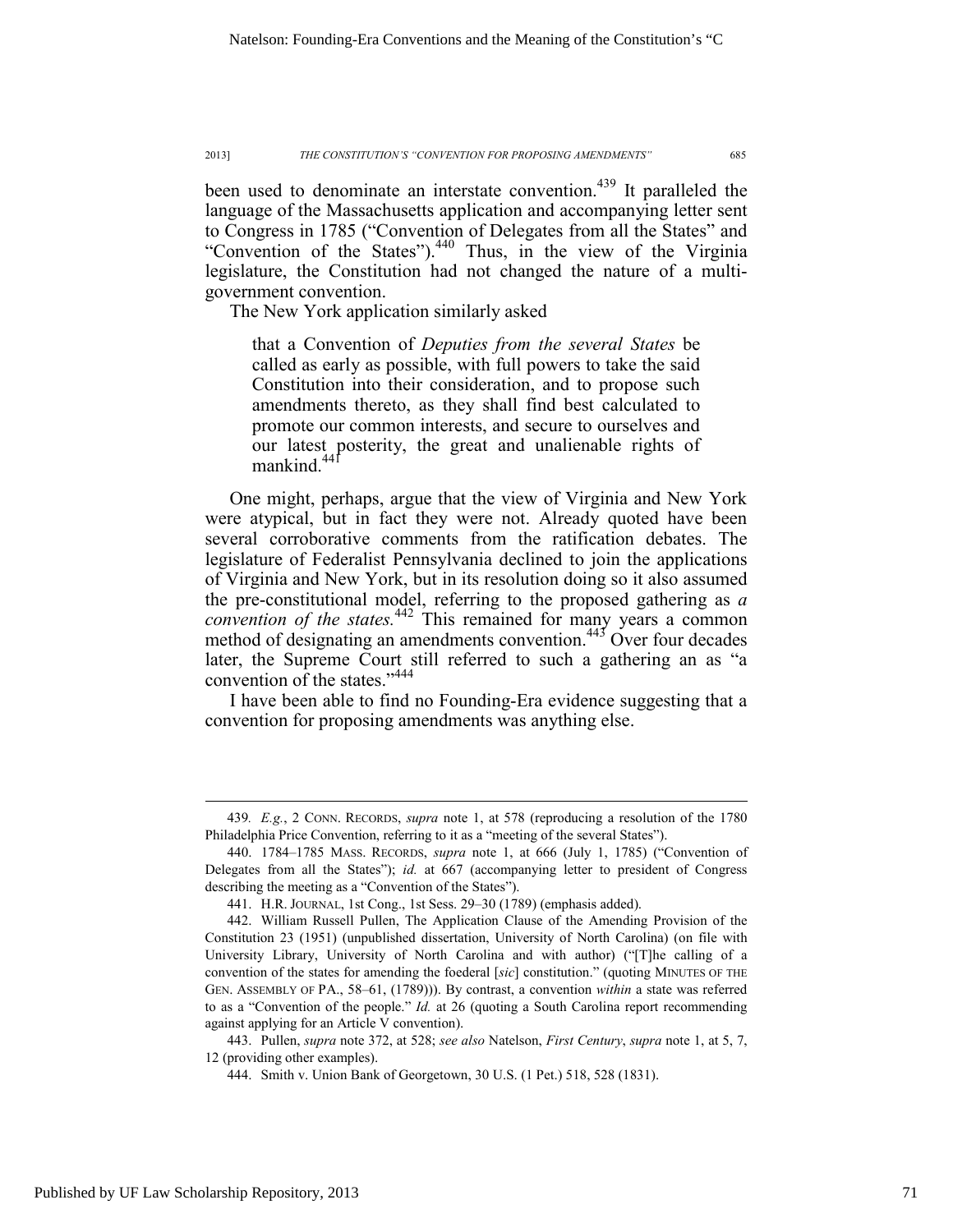## CONCLUSION: WHAT PRIOR CONVENTIONS TELL US ABOUT THE CONVENTION FOR PROPOSING AMENDMENTS

As noted above, Founding-Era customs assist us in understanding the attributes and procedures inherent in a "convention for proposing amendments," and the powers and prerogatives of the actors in the process.<sup>445</sup> This Conclusion draws on the historical material collected above, together with the brief constitutional text, to outline those attributes and procedures.

The previous record of American conventions made it clear that a convention for proposing amendments was to be, like its immediate predecessors, an inter-governmental diplomatic gathering—a "convention of the states" or "convention of committees." It was to be a forum in which state delegations could meet on the **basis of sovereign** equality. Its purpose is to put the "states in convention assembled" on equal footing with Congress in proposing amendments.<sup>446</sup>

Founding-Era practice informs us that Article V applications and calls may ask for either a plenipotentiary convention or one limited to pre-defined subjects. Most American multi-government gatherings had been limited to one or more subjects, and the ratification-era record shows affirmatively that the **Founders expected that most conventions** for proposing amendments would be similarly limited.<sup>447</sup> Founding-Era practice informs us also that commissioners at an amendments convention were to operate under agency law and remain within the limits of their commissions.<sup>448</sup> Neither the record of Founding Era conventions nor the ratification debates offer significant support for the modern claim<sup>449</sup> that a convention cannot be limited.

 <sup>445.</sup> *Supra* notes 15 and 16 and accompanying text.

 <sup>446.</sup> The modern perception that the Constitution does not give the states parity with Congress in the amendment process has induced some commentators to propose abolishing the convention system in favor of a system in which a certain number of states directly propose an amendment by agreeing on its precise language. *See, e.g., Why the Medison Amendment?*, THE MADISON AMENDMENT, http://www.madisonamendment.org (last visited Jan. 25, 2013). A correct understanding of the convention process makes clear that the states already occupy an equal position.

 <sup>447.</sup> *See* Natelson, *Rules*, *supra* note 1, at 727–30.

<sup>448</sup>*. Supra* note 79 and accompanying text.

 <sup>449.</sup> Those pressing this claim invariably do so with little or no consideration of either the prior history of multi-government conventions or the ratification record. *See, e.g*., Bruce M. Van Sickle & Lynn M. Boughley, *A Lawful and Peaceful Revolution: Article V and Congress' Present Duty to Call a Convention for Proposing Amendments*, 14 HAMLINE L. REV. 1 (1990). This article does not discuss, or even reference, eighteenth century convention practice, and its treatment of the "limitability" issue in the ratification record is limited to a single quotation by Alexander Hamilton. *Id.* at 32–33 & 45–46. Its principal argument is that the applying states cannot limit a convention to one subject because the Constitution provides for the convention to propose "amendments" (plural). *Id.* at 28, 45. This is like saying that when a speaker seeks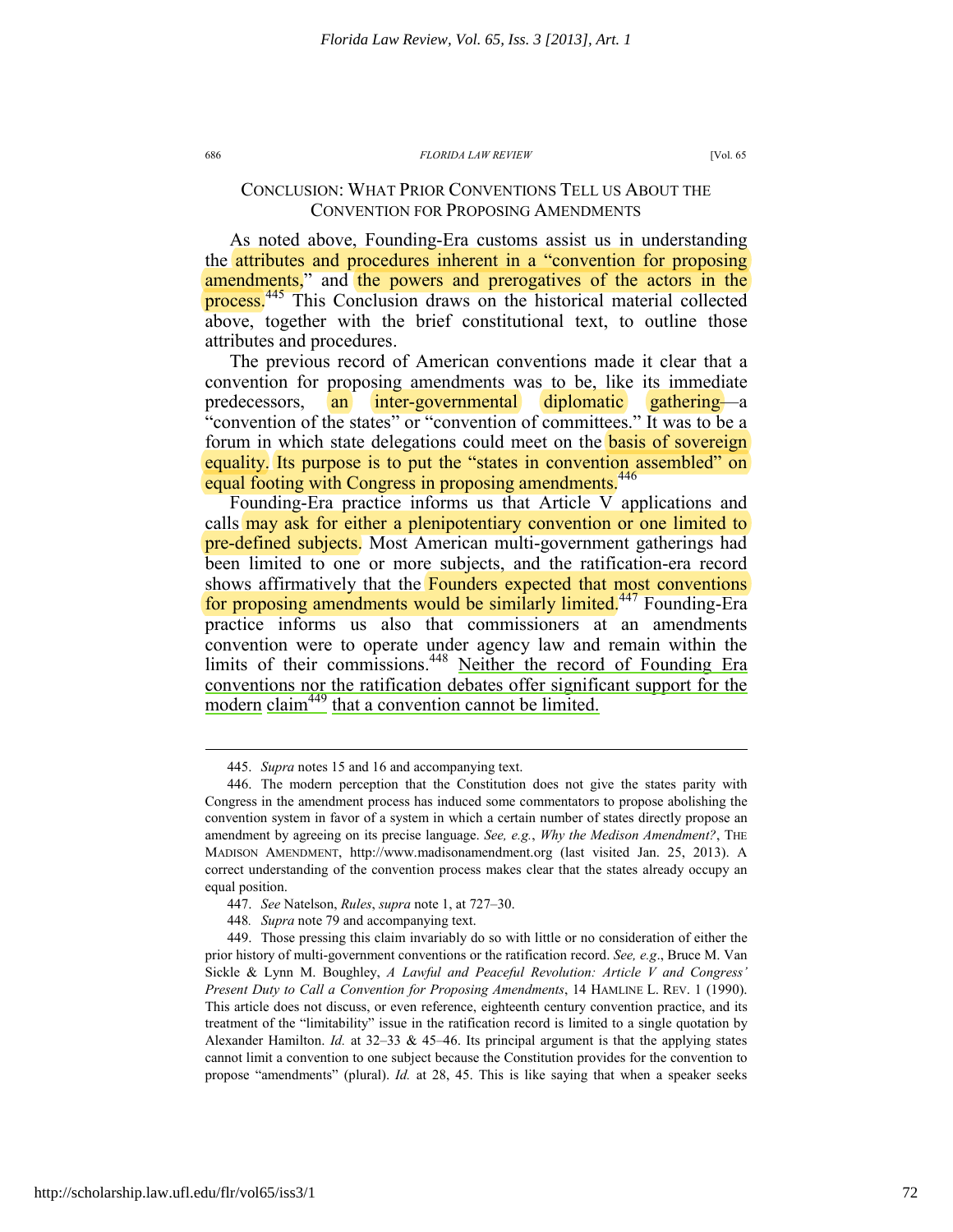The only Founding Era efforts to insert in a convention call prescriptions other than time, place, and subject-matter were abortive. When Massachusetts presumed to set the voting rules while calling a third Hartford convention, two of the four states invited refused to participate.<sup>450</sup> In the few instances in which convention calls suggested how sovereign governments should select their commissioners, some of those governments disregarded the suggestions, but their commissioners were seated anyway.<sup>451</sup> This record therefore suggests that a convention call, as the Constitution uses the term, may not include legally-binding terms other than time, place, and subject. However, the occasional Founding-Era practice of making calls and applications conditional and of rescinding them<sup>452</sup> suggests that Article V applications and calls also may be made conditional or rescinded.<sup>453</sup> In accordance with Founding-Era practice, states are free to honor or reject calls, as they choose.

Universal pre-constitutional practice tells us that states may select, commission, instruct, and pay their delegates as they wish, and may alter their instructions and recall them. Although the states may define the subject and instruct their commissioners to vote in a certain way, the convention as a whole makes its own rules, elects its own officers, establishes and staffs its own committees, and sets its own time of adjournment.

All Founding-Era conventions were deliberative bodies. This was true to a certain extent even of conventions whose formal power was limited to an up-or-down vote. When Rhode Island lawmakers submitted the Constitution to a statewide referendum in town meetings rather than to a ratifying convention, a principal criticism was that the referendum lacked the deliberative qualities of the convention.<sup>454</sup> Critics contended that a ratifying convention, unlike a referendum, provided a central forum for a full hearing and debate and exchange of information among people from different locales.<sup>455</sup> They further contended that the

451. *Supra* Parts III.B (Stamp Act Congress) & III.J (Boston Convention).

453*. Cf*. Natelson, *Rules*, *supra* note 1, at 712 (conditions and rescissions probably permitted).

454*. E.g.*, Report of Rhode Island Legislature, U.S. CHRON., Mar. 6, 1788, *reprinted in* 24 DOCUMENTARY HISTORY, *supra* note 1, at 131–32; *A Freeman*, PROVIDENCE GAZETTE, Mar. 15, 1788, *reprinted in id.* at 137; *A Freeman*, NEWPORT HERALD, Apr. 3, 1788, *reprinted in id.* at 220–22; *A Rhode Island Landholder*, PROVIDENCE U. S. CHRON., Mar. 20, 1788, *reprinted in id.*, at 146–47; Providence Town Meeting: Petition to General Assembly of March 26, U.S. CHRON., Apr. 10, 1788, *reprinted in id.* at 193–98.

 455. Report of Rhode Island Legislature, U.S. CHRON., Mar. 6, 1788, *reprinted in* 24 DOCUMENTARY HISTORY, *supra* note 1, at 131 (stating that the referendum, "though it gave

<sup>&</sup>quot;questions" from the audience, if those in the audience have only one question they may not ask it.

<sup>450</sup>*. Supra* Part III.M.

<sup>452</sup>*. Supra* notes 136, 305, & 310 (conditional calls) and 342 (rescinded call), and accompanying text.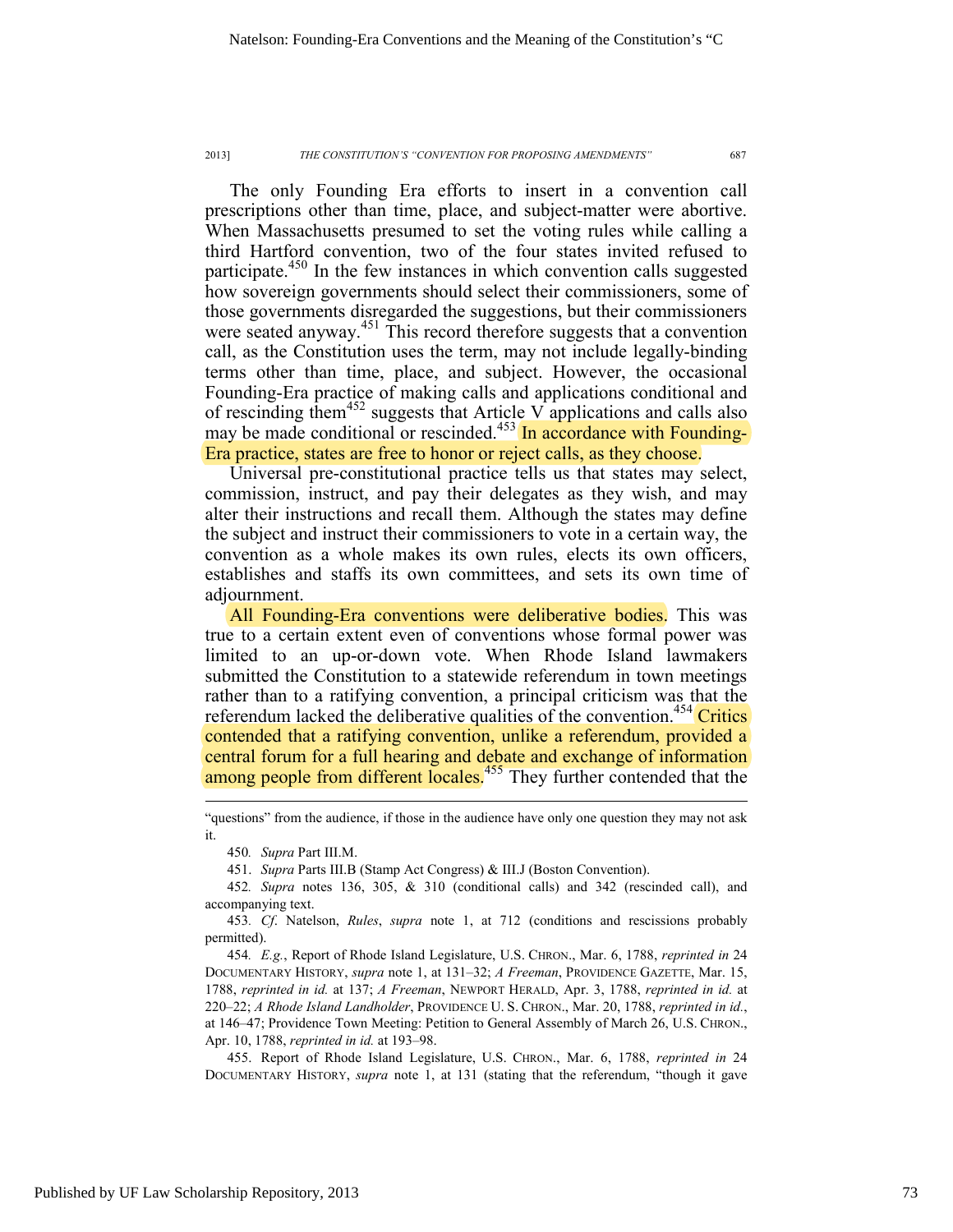convention offered a way to supplement the affirmative or negative vote with non-binding recommendations for amendments.<sup>456</sup>

Before and during the Founding Era, American multi-government conventions enjoyed even more deliberative freedom than ratifying conventions—as, indeed, befits the dignity of a diplomatic gathering of sovereignties. No multi-government convention was limited to an up-ordown vote. Each was assigned discrete problems to work on, but within that sphere each enjoyed freedom to deliberate, advise, consult, confer, recommend, and propose. Multi-government conventions also could refuse to propose. $457$  Essentially, they served as task forces where delegates from different states could share information, debate, compare notes, and try to hammer out creative solutions to the problems posed to them.

History and the constitutional text inform us that a convention for proposing amendments is, like its direct predecessors, a multigovernment proposing convention. This suggests that an amendments convention is deliberative in much the same way its predecessors were.<sup>458</sup> This suggests further that when a legislature attempts in its

 456. Letter from James Madison to George Nicholas (Apr. 8, 1788), *in* 24 DOCUMENTARY HISTORY, *supra* note 1, at 226 (criticizing the referendum because it "precludes every result but that of a total adoption or rejection"); Report of Rhode Island Legislature, U.S. CHRON., Mar. 6, 1788, *reprinted in id.* at 132 (stating that Rhode Island lost the opportunity to deliberate at the Constitutional Convention, and also lost the opportunity to deliberate over amendments at a ratifying convention); *A Rhode Island Landholder*, PROVIDENCE U. S. CHRON., Mar. 20, 1788, *reprinted in id.* at 146–50; Providence Town Meeting: Petition to General Assembly of March 26, U.S. CHRON., Apr. 10, 1788, *reprinted in id.* at 193, 97; *see Amendment*, PROVIDENCE GAZETTE, Mar. 29, 1788, *reprinted in id.* at 218.

457*. Supra* notes 221 and accompanying text *See also supra* notes 181 & 182 and accompanying text (relating the York Town convention's failure to propose). Madison explicitly recognized an amendments convention's prerogative not to propose. Letter from James Madison to Philip Mazzei, Dec. 10, 1788, 11 THE PAPERS OF JAMES MADISON 388, 389 (Robert A. Rutland & Charles F. Hobson, eds. 1977).

 458. Modern case law is consistent in requiring that legislatures and conventions operating under Article V have some deliberative freedom. *See, e.g.*, Hawke v. Smith, 253 U.S. 221, 226– 27 (1920); Miller v. Moore, 169 F.3d 1119, 1123 (8th Cir. 1999); Gralike v. Cook, 191 F.3d 911, 924–25 (8th Cir. 1999), *aff'd on other grounds*, 531 U.S. 510, 527 (2001); Barker v. Hazetine, 3 F. Supp. 2d 1088, 1094 (D.S.D. 1998) ("Without doubt, Initiated Measure 1 brings to bear an undue influence on South Dakota's congressional candidates, and the deliberative and independent amendment process envisioned by the Framers when they drafted Article V is lost."); League of Women Voters v. Gwadosky, 966 F. Supp. 52, 58 (D. Me. 1997); Donovan v. Priest, 931 S.W.2d 119, 127 (Ark. 1996), *cert. denied*, 519 U.S. 1149 (1997) (requiring an assembly that can engage in "intellectual debate, deliberation, or consideration"); AFL-CIO v. Eu, 686 P.2d 609, 621–22 (Cal. 1984), *stay denied sub nom*. Uhler v. AFL-CIO, 468 U.S. 1310

every person an opportunity to enter his assent or dissent, precluded all the before-mentioned advantages arising from a general Convention, and excluded the light and information which one part of the State could afford to the other by means thereof"); Providence Town Meeting: Petition to General Assembly of March 26, U.S. CHRON., Apr. 10, 1788, *reprinted in id.* at 193, 196.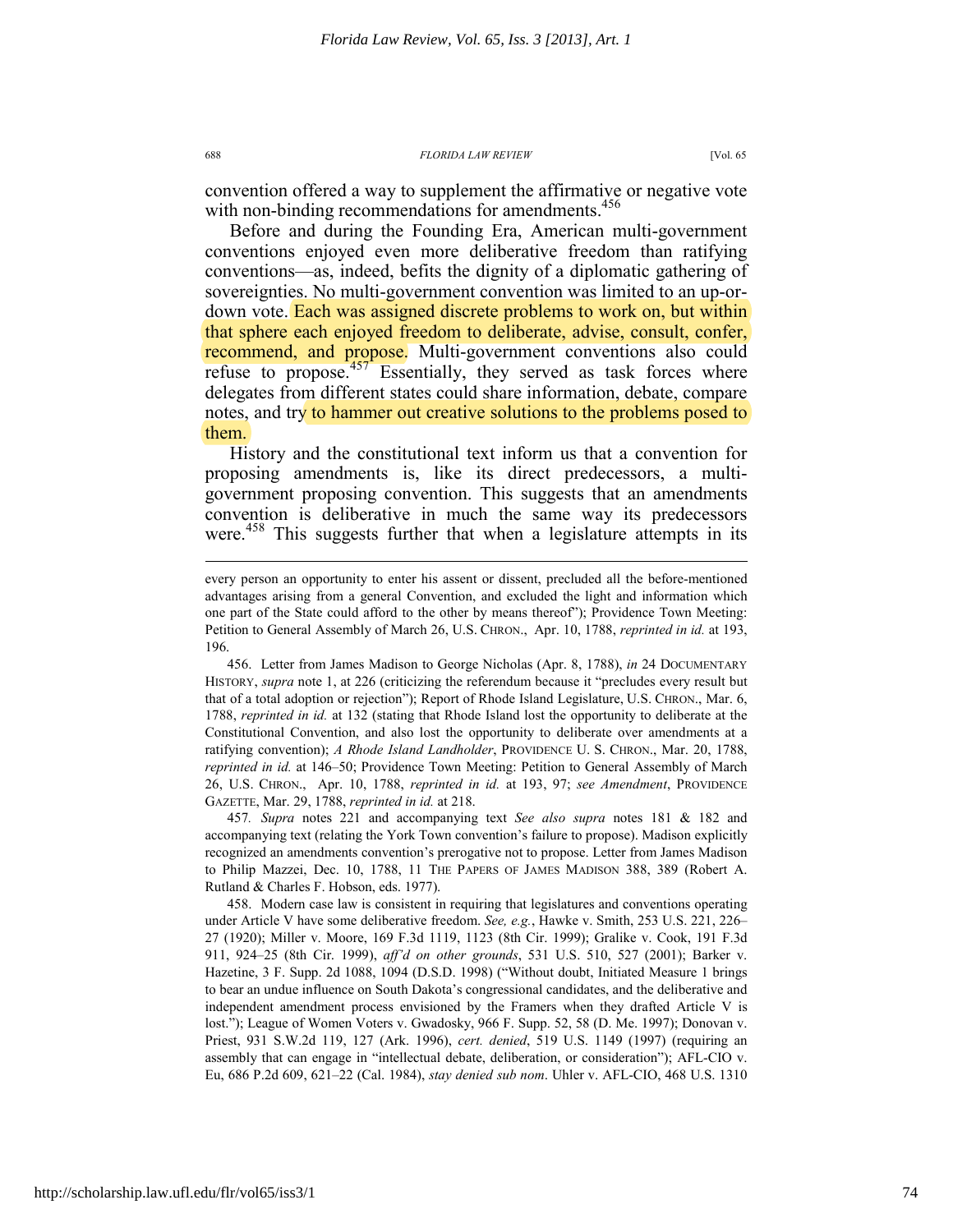application to compel the convention to merely vote up-or-down on prescribed language, $459$  it is not utilizing the application power in a valid way.

Prevailing convention practice during the Founding Era permitted a few procedural variations, and it is precisely in these areas that the text of Article V prescribes procedure. Specifically:

- During the Founding Era, multi-state conventions could be authorized merely to *propose* solutions for state approval, or, less commonly, to *resolve* issues; in the latter case each state "pledged its faith" to comply with the outcome. Article V clarifies that an amendments convention only may propose. At the Constitutional Convention, the Framers rejected proffered language to create an amendments convention that could resolve.<sup>460</sup>
- During the Founding Era, a proposing convention could be plenipotentiary or limited. Article V clarifies that neither the states nor Congress may call plenipotentiary conventions under Article V, because that Article authorizes only amendments to "this Constitution," and, further, it proscribes certain amendments.<sup>461</sup>
- During the Founding Era, an "application" for a multigovernment convention could refer either to (1) a request from a state to Congress to call, or (2) the call itself. Article V clarifies that an application has only the former meaning.<sup>462</sup>
- During the Founding Era a call could come from one or more states, from Congress, or from another convention. Article V prescribes that the call for an amendments convention comes only from Congress, but is mandatory when two thirds of the states have submitted similar applications.<sup>463</sup>

459*. E.g.*, 133 CONG. REC. S4183 (daily ed. Mar. 30, 1987) (reproducing Utah application specifying precise text of amendment).

460. Natelson, *Founders' Plan*, *supra* note 1, at 9.

 461. U.S. CONST. art. V ("Provided that no Amendment which may be made prior to the Year One thousand eight hundred and eight shall in any Manner affect the first and fourth Clauses in the Ninth Section of the first Article; and that no State, without its Consent, shall be deprived of its equal Suffrage in the Senate.").

 462. U.S. CONST. art. V ("[O]n the Application of the Legislatures of two thirds of the several States, [Congress] shall call.").

 463. U.S. CONST. art. V ("or, on the Application of the Legislatures of two thirds of the several States, [Congress] shall call a Convention for proposing Amendments").

<sup>(1984);</sup> State *ex rel*. Harper v. Waltermire, 691 P.2d 826, 829–30 (Mont. 1984); *In re* Opinion of the Justices, 167 A. 176, 180 (Me. 1933); *cf.* Kimble v. Swackhamer, 439 U.S. 1385, 1387 (1978) (Rehnquist, J.), *dismissing appeal from* 439 U.S. 1041 (upholding a referendum on an Article V question because it was advisory rather than mandatory); Dyer v. Blair, 390 F. Supp. 1291, 1308–09 (N.D. Ill. 1975) (Stevens, J.) (upholding a rule of state law on an Article V assembly, but only because the assembly voluntarily adopted it).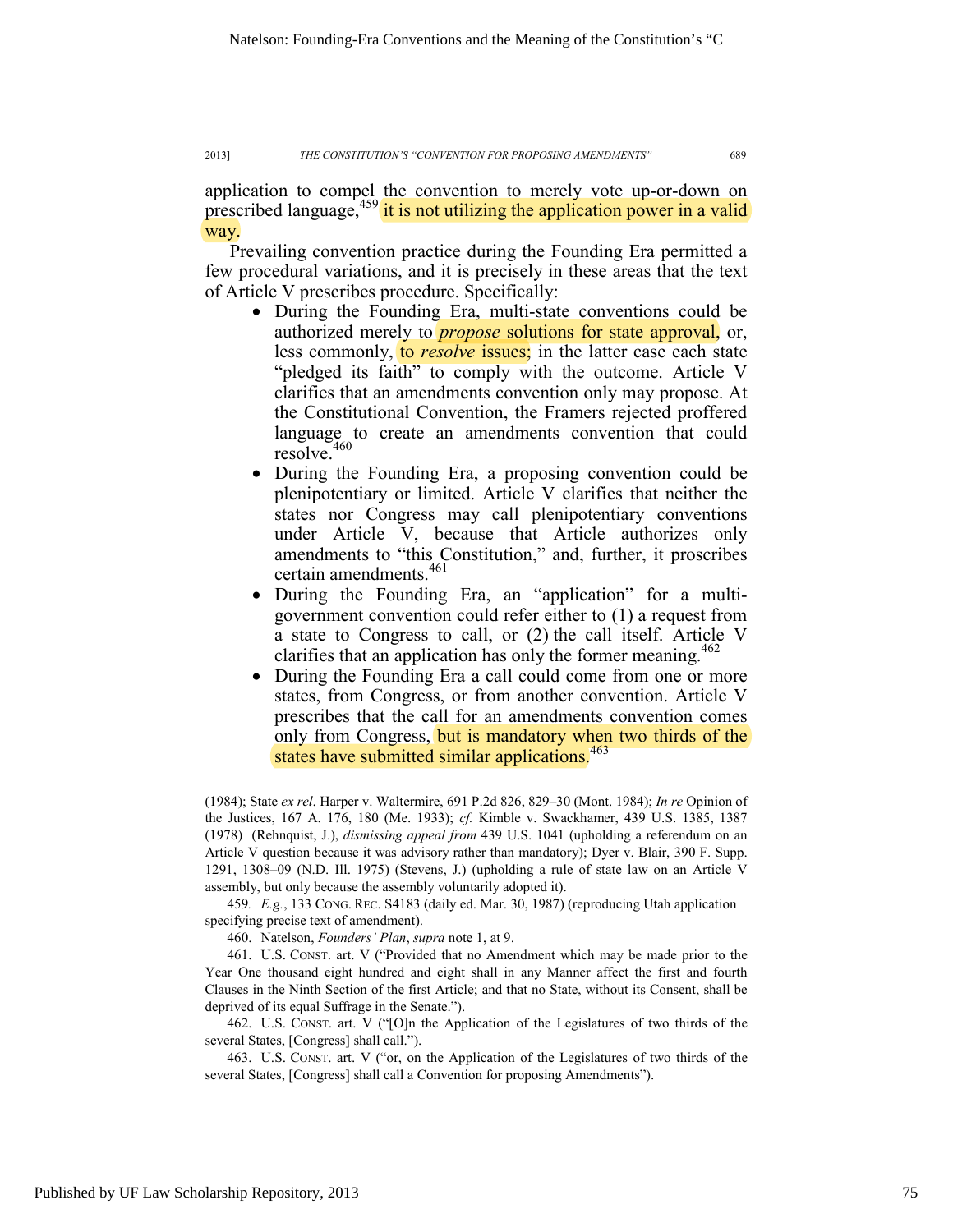• During the Founding Era, one proposing convention (that of 1787) had attempted to specify how the states were to review its recommendations. Article V clarifies that an amendments convention does not have this power.<sup>464</sup>

Thus do text and history fit together to guide us in the use of Article V.

 <sup>464.</sup> U.S. CONST. art. V ("[Congress's call for a convention], in either Case, shall be valid to all Intents and Purposes, as Part of this Constitution, when ratified by the Legislatures of three fourths of the several States, or by Convention in three fourths thereof, as the one or the other Mode of Ratification may be proposed by the Congress.").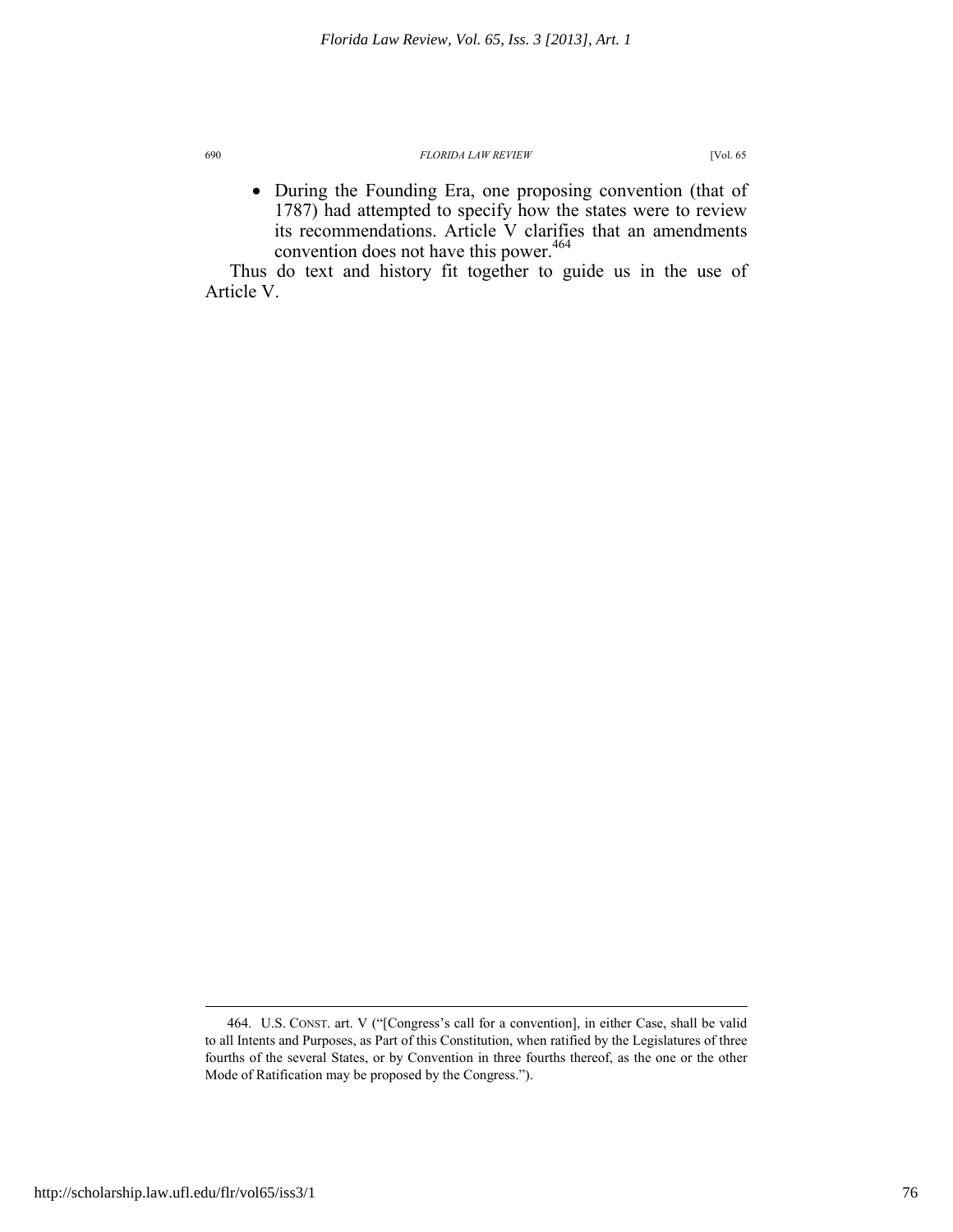# Appendix A

| Phila                           | 1787        |             |               |               |             |                    | ×                |                 |                  | ×               |                 | ×                     |                |             | ×           |                     |                | ×           |                |                |              |                 |              |              |
|---------------------------------|-------------|-------------|---------------|---------------|-------------|--------------------|------------------|-----------------|------------------|-----------------|-----------------|-----------------------|----------------|-------------|-------------|---------------------|----------------|-------------|----------------|----------------|--------------|-----------------|--------------|--------------|
| Anna-<br>polis                  | 1786        |             |               |               |             |                    |                  |                 |                  | ×               |                 |                       | ×              |             |             |                     |                |             |                |                |              |                 |              |              |
| Provi-<br>dence                 | 1781        |             |               |               |             |                    |                  |                 |                  |                 |                 |                       |                |             |             |                     |                |             |                |                | ×            |                 |              |              |
| Hart-<br>ford                   | 1780        |             |               |               |             |                    |                  |                 |                  |                 |                 |                       | ×              |             |             |                     |                |             |                |                |              |                 |              | ×            |
| Bos-<br>ton                     | 1780        |             |               |               |             |                    |                  |                 |                  |                 |                 |                       |                |             |             |                     |                |             |                |                |              |                 |              |              |
| Phila                           | 1780        |             |               |               |             |                    |                  |                 |                  |                 |                 |                       |                |             |             |                     |                |             |                |                |              |                 |              |              |
| Hart-<br>ford                   | 1779        |             |               |               |             |                    |                  |                 | ×                |                 |                 |                       |                |             |             |                     |                |             |                |                |              |                 |              |              |
| Haven<br>New                    | 1778        |             |               |               |             |                    |                  |                 |                  |                 |                 |                       |                |             |             | ×                   |                |             |                |                | ×            |                 |              |              |
| Provi- York- Spring-<br>field   | 1777        |             |               |               |             |                    |                  |                 | ×                |                 |                 |                       |                |             |             |                     |                |             |                |                |              |                 |              | ×            |
| town                            | 1777        |             |               | ×             |             |                    |                  |                 |                  |                 |                 |                       |                |             |             |                     |                |             |                |                |              |                 | ×            |              |
| dence                           | 1776/<br>77 |             |               |               |             |                    |                  |                 | ×                |                 |                 |                       |                |             |             |                     |                |             |                |                |              |                 |              | ×            |
| Cont.<br>Cong.<br>$\frac{1}{3}$ | 1774        | ×           | ×             |               | ×           |                    |                  |                 |                  |                 |                 |                       |                | ×           |             |                     | ×              |             | ×              |                |              |                 |              |              |
| Stamp<br>Cong.<br>Åct           | 1765        |             |               |               |             |                    |                  |                 |                  |                 | ×               |                       |                |             |             |                     |                |             |                | ×              |              | ×               |              |              |
| Albany<br>Cong                  | 1754        |             |               |               |             | ×                  |                  | ×               |                  |                 |                 |                       |                |             |             |                     |                |             |                |                |              |                 |              |              |
|                                 | State       | NIA.        | ΜА            | VA            | È           | 芝                  | ج                | ă               | 夏                | ㅂ               | È               | ă                     | È              | Ã           | ٧A          | 罢                   | Ã              | š           | È              | Σ              | 冨            | 冨               | Ê            | N            |
|                                 | Name        | Adams, John | Adams, Samuel | Adams, Thomas | Alsop, John | Atkinson, Theodore | Baldwin, Abraham | Barnes, Abraham | Bartlett, Josiah | Basset, Richard | Bayard, William | Bedford, Gunning, Jr. | Benson, Egbert | Biddle, Edw | Blair, John | Blanchard, Jonathan | Bland, Richard | Blount, Wm. | Boernum, Simon | Borden, Joseph | Bowen, Jabez | Bowler, Metcalf | Braceo, John | Bradford, Wm |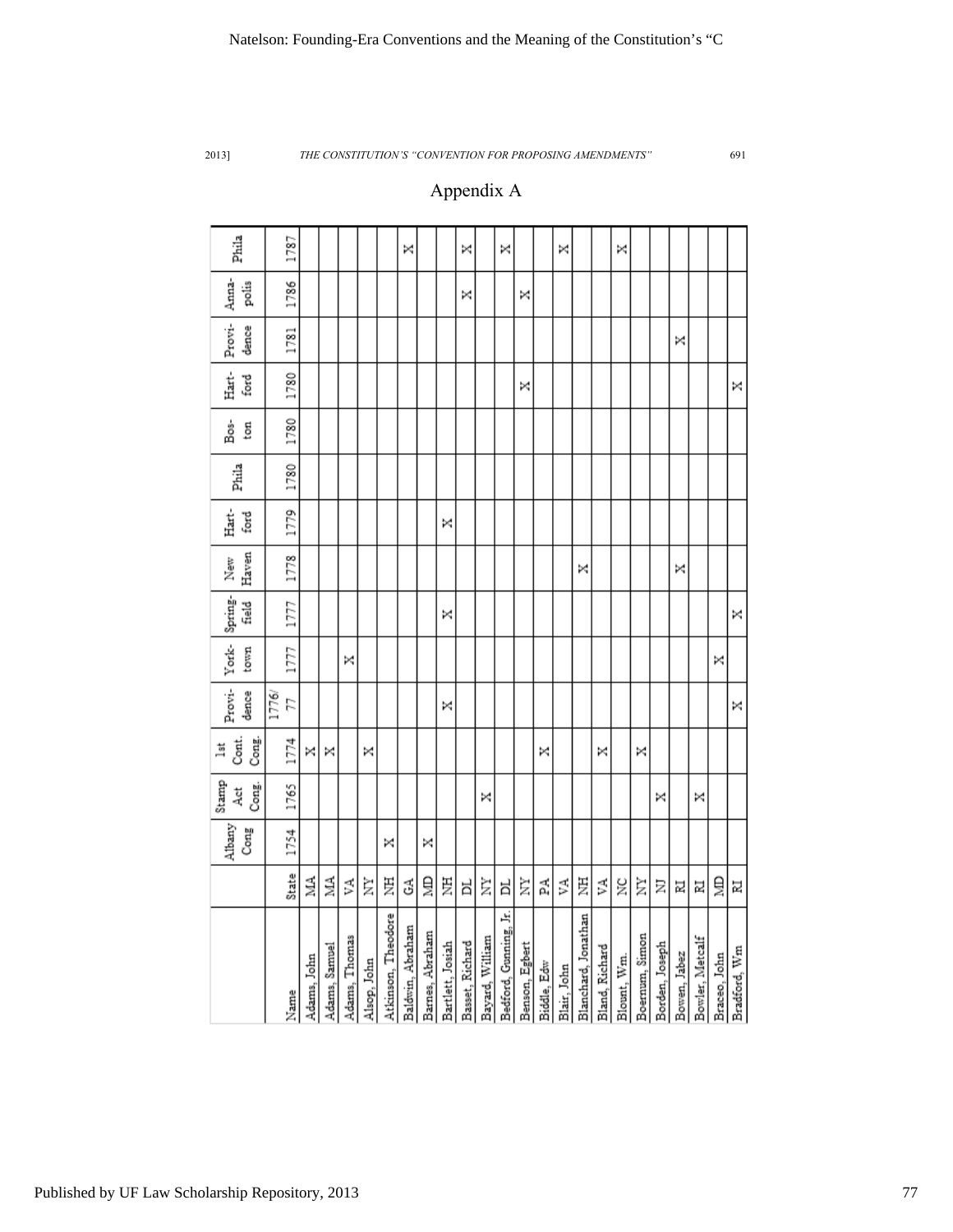| Phila                        | 1787        | ×              | ×            |               |               |            |                | ×              | ×               |                  |                |                 |                |               |              |                | ×              |                 |                |             |                |              |                  |                     |
|------------------------------|-------------|----------------|--------------|---------------|---------------|------------|----------------|----------------|-----------------|------------------|----------------|-----------------|----------------|---------------|--------------|----------------|----------------|-----------------|----------------|-------------|----------------|--------------|------------------|---------------------|
| Anna-<br>polis               | 1786        |                |              |               |               |            |                |                |                 |                  |                |                 |                |               |              | ×              |                |                 |                | ×           |                |              |                  |                     |
| Provi-<br>dence              | 1781        |                |              |               |               |            |                |                |                 |                  |                | ×               |                |               |              |                |                |                 |                |             |                |              |                  |                     |
| Hart-<br>ford                | 1780        |                |              |               |               |            |                |                |                 |                  |                |                 |                |               |              |                |                |                 |                |             |                |              |                  |                     |
| Bos-<br>ton                  | 1780        |                |              |               |               |            |                |                |                 |                  |                |                 |                |               |              |                |                |                 |                |             |                |              |                  |                     |
| Phila                        | 1780        |                |              |               |               | ×          |                |                |                 |                  |                |                 |                |               |              |                |                |                 | ×              |             |                |              |                  |                     |
| Hart-<br>ford                | 1779        |                |              |               |               |            |                |                |                 |                  |                |                 |                |               |              |                |                |                 |                |             |                |              |                  |                     |
| Haven<br>New                 | 1778        |                |              |               |               |            |                |                |                 |                  |                |                 |                |               |              |                |                |                 |                |             |                |              | ×                | ×                   |
| field                        | 1777        |                |              |               |               |            |                |                |                 |                  |                |                 |                |               |              |                |                |                 |                |             |                |              |                  |                     |
| Provi- York- Spring-<br>town | 1777        |                |              | ×             |               |            | ×              |                |                 |                  |                |                 |                |               |              |                |                | ×               |                |             |                |              |                  |                     |
| dence                        | 1776/<br>77 |                |              |               |               |            |                |                |                 |                  |                |                 |                |               | ×            |                |                |                 |                |             |                |              |                  |                     |
| Cont.<br>Cong.<br>lst        | 1774        |                |              |               |               |            |                |                |                 | ×                |                |                 |                | ×             |              |                |                |                 |                |             | ×              |              |                  |                     |
| Stamp<br>Cong.<br>Åč         | 1765        |                |              |               | ×             |            |                |                |                 |                  |                |                 |                |               |              |                |                |                 |                |             |                | ×            |                  |                     |
| Albany<br>Cong               | 1754        |                |              |               |               |            |                |                |                 |                  | ×              |                 | ×              |               |              |                |                |                 |                |             |                |              |                  |                     |
|                              | State       | Ξ              | ă            | ğ             | PA.           | Ã          | УA             | Š              | ă               | š                | È              | 3               | MA             | ă             | Ë            | Σ              | Ã              | ă               | Σ              | Ã           | Σ              | È            | Ã                | È                   |
|                              | Name        | Brearly, David | Broom, Jacob | Bruce, Norman | Bryan, George | Bull, John | Burwell, Lewis | Butler, Pierce | Carroll, Daniel | Caswell, Richard | Chambers, John | Champion, Henry | Chandler, John | Chase, Samuel | Clap, Supply | Clark, Abraham | Clymer, George | Collins, Thomas | Condurt, Silas | Coxe, Tench | Crane, Stephen | Cruger, John | Cunningham, Jas. | Curtenius, Peter T. |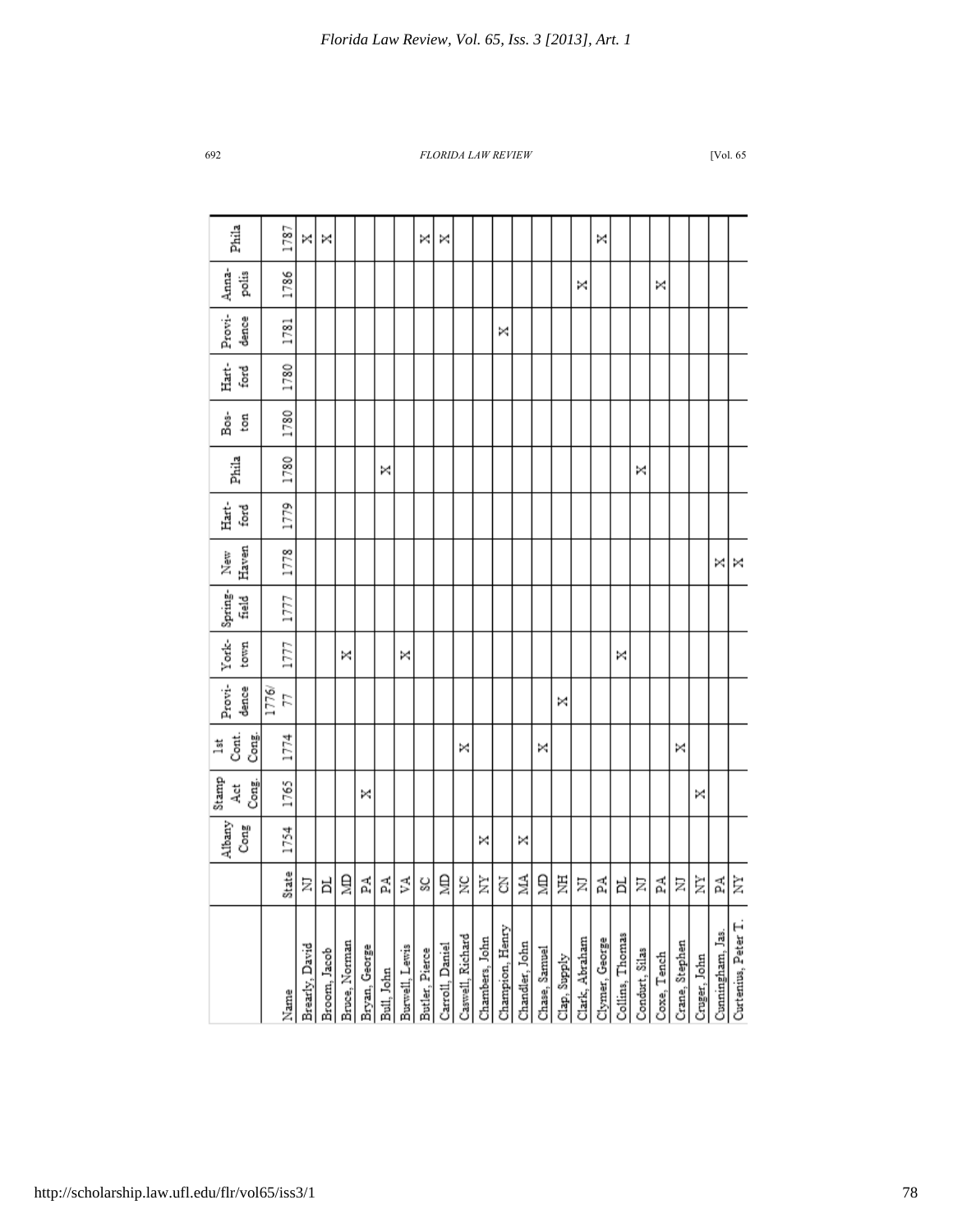|                    |        | Albany<br>Cong | Stamp<br>Cong.<br>4ct | Cont.<br>Cong.<br>lst | Provi-<br>dence | York-<br>town | Spring-<br>field | Haven<br>New | Hart-<br>ford | Phila | Bos-<br>ton | Hart-<br>ford | Provi-<br>dence | Anna-<br>polis | Phila |
|--------------------|--------|----------------|-----------------------|-----------------------|-----------------|---------------|------------------|--------------|---------------|-------|-------------|---------------|-----------------|----------------|-------|
|                    |        |                |                       |                       | 1776/           |               |                  |              |               |       |             |               |                 |                |       |
| Name               | State  | 1754           | 1765                  | 1774                  | 77              | 1777          | 1777             | 1778         | 1779          | 1780  | 1780        | 1780          | 1781            | 1786           | 1787  |
| Cushing, Thomas    | Á      |                |                       | ×                     | ×               |               | ×                | ×            | ×             |       | ×           | ×             |                 |                |       |
| Dalton, Tristam    | ЙЙ     |                |                       |                       | ×               |               |                  |              |               |       |             |               |                 |                |       |
| Davie, William R.  | ž      |                |                       |                       |                 |               |                  |              |               |       |             |               |                 |                | ×     |
| Dayton, Jonathan   | Σ      |                |                       |                       |                 |               |                  |              |               |       |             |               |                 |                | ×     |
| Deane, Silas       | 3      |                |                       | ×                     |                 |               |                  |              |               |       |             |               |                 |                |       |
| DeHart, John       | Ξ      |                |                       | ×                     |                 |               |                  |              |               |       |             |               |                 |                |       |
| DeLancy, James     | È      | ×              |                       |                       |                 |               |                  |              |               |       |             |               |                 |                |       |
| Denning, Wm.       | È      |                |                       |                       |                 |               |                  | ×            |               |       |             |               |                 |                |       |
| Dickinson, John    | Ã<br>ă |                | ×                     | ×                     |                 |               |                  |              |               |       |             |               |                 | ×              | ×     |
| Duane, James       | È      |                |                       | ×                     |                 |               |                  |              |               |       |             |               |                 |                |       |
| Dyer, Eliphalet    | Z      |                | ×                     | ×                     | ×               |               |                  |              | ×             |       |             | ×             |                 |                |       |
| Ellery, Wm         | 冨      |                |                       |                       |                 |               |                  |              |               | ×     |             |               |                 |                |       |
| Ellsworth, Oliver  | Z      |                |                       |                       |                 |               |                  |              | ×             | ×     |             |               |                 |                | ×     |
| Elmer, Theophilus  | Σ      |                |                       |                       |                 | ×             |                  |              |               |       |             |               |                 |                |       |
| Ely, Justin        | á      |                |                       |                       |                 |               |                  |              |               |       |             |               | ×               |                |       |
| Fennimore, Thomas  | Ξ      |                |                       |                       |                 |               |                  |              |               | ×     |             |               |                 |                |       |
| Few, Wm            | З      |                |                       |                       |                 |               |                  |              |               |       |             |               |                 |                | ×     |
| Fisher, Hendrick   | Ξ      |                | ×                     |                       |                 |               |                  |              |               |       |             |               |                 |                |       |
| Fitzsimons, Thomas | Ã      |                |                       |                       |                 |               |                  |              |               |       |             |               |                 |                | ×     |
| Floyd, Wm.         | È      |                |                       | ×                     |                 |               |                  | ×            | ×             |       |             |               |                 |                |       |
| Folsom, Nath       | Ë      |                |                       | ×                     | ×               |               |                  |              |               | ×     |             |               |                 |                |       |
| Franklin, Benjamin | 덫      | ×              |                       |                       |                 |               |                  |              |               |       |             |               |                 |                | ×     |
|                    |        |                |                       |                       |                 |               |                  |              |               |       |             |               |                 |                |       |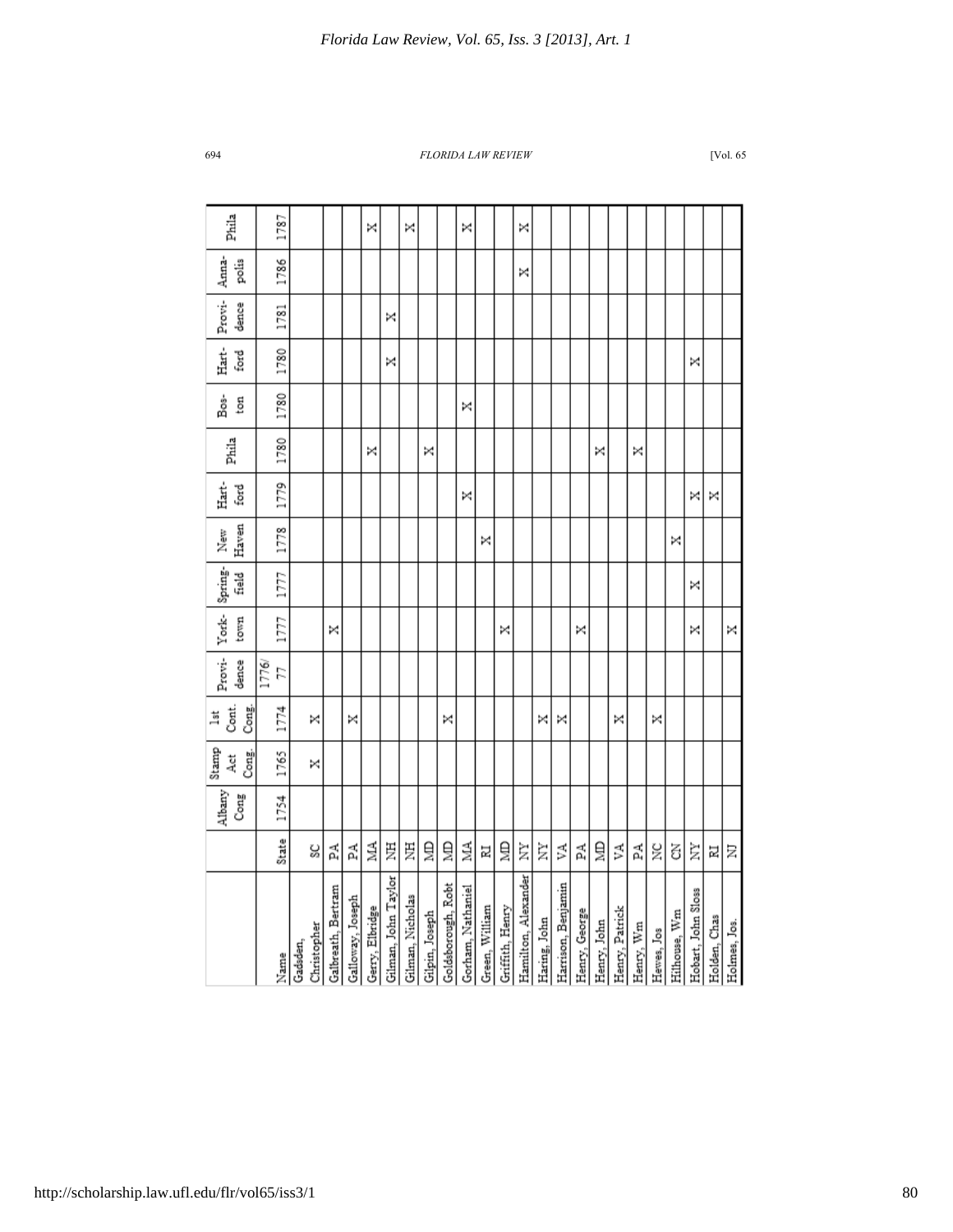| Phila                 | 1787        |            |                  |               | ×            | ×               |                |                    |                  |                    |                    | ×                |           |               |                  |             | ×      | ×           |               | ×             | ×                  |                  |                |              |
|-----------------------|-------------|------------|------------------|---------------|--------------|-----------------|----------------|--------------------|------------------|--------------------|--------------------|------------------|-----------|---------------|------------------|-------------|--------|-------------|---------------|---------------|--------------------|------------------|----------------|--------------|
| Anna-<br>polis        | 1786        |            |                  |               |              | ×               |                |                    |                  |                    |                    |                  |           |               |                  |             |        |             |               |               |                    |                  |                |              |
| Provi-<br>dence       | 1781        |            |                  |               |              |                 |                |                    |                  |                    |                    |                  |           |               |                  |             |        |             |               |               |                    |                  |                |              |
| Hart-<br>ford         | 1780        |            |                  |               |              |                 |                |                    |                  |                    |                    |                  |           |               |                  |             |        |             |               |               |                    |                  |                |              |
| Bos-<br>ton           | 1780        |            |                  |               |              |                 |                |                    |                  |                    |                    |                  |           |               |                  |             |        |             |               | ×             |                    |                  |                |              |
| Phila                 | 1780        |            |                  |               |              |                 |                |                    |                  | ×                  |                    |                  |           |               |                  |             |        |             |               |               |                    | ×                |                |              |
| Hart-<br>ford         | 1779        |            | ×                |               |              |                 |                |                    | ×                |                    |                    |                  |           |               |                  |             |        |             |               |               |                    |                  |                |              |
| Haven<br>New          | 1778        |            |                  |               |              |                 |                |                    | ×                |                    |                    |                  |           |               |                  |             |        |             |               |               |                    |                  |                |              |
| Spring-<br>field      | 1777        |            | ×                | ×             |              |                 |                |                    |                  | ×                  |                    |                  |           |               |                  |             |        |             |               |               |                    |                  |                |              |
| York-<br>town         | 1777        |            |                  |               |              |                 |                |                    |                  |                    |                    |                  |           |               |                  |             |        |             |               |               |                    |                  | ×              |              |
| Provi-<br>dence       | 1776/<br>22 |            | ×                | ×             |              |                 |                |                    |                  |                    |                    |                  |           |               |                  |             |        |             |               |               |                    |                  |                | ×            |
| Cont.<br>Cong.<br>lst | 1774        | ×          | ×                |               |              |                 |                | ×                  |                  |                    |                    |                  | ×         | ×             |                  |             |        |             | ×             |               |                    |                  |                |              |
| Stamp<br>Cong.<br>Åct | 1765        |            |                  |               |              |                 |                |                    |                  |                    |                    |                  |           |               |                  |             | ×      |             |               |               |                    |                  |                |              |
| Albany<br>Cong        | 1754        |            | ×                |               |              |                 | ×              |                    |                  |                    | ×                  |                  |           |               | ×                |             |        |             |               |               |                    |                  |                |              |
|                       | State       | ž          | N                | Z             | З            | Ξ               | N              | 덫                  | Z                | Z                  | МА                 | Σ                | È         | ğ             | È                |             | Z      | MA          | Σ             | 芝             | È                  | ă                | ă              | Z            |
|                       | Name        | Hooper, Wm | Hopkins, Stephen | Hosmer, Titus | Houston, Wm. | Houston, Wm. C. | Howard, Martin | Humphreys, Charles | Huntington, Benj | Huntington, Samuel | Hutchinson, Thomas | Ingersoll, Jared | Jay, John | Johnson, Thos | Johnson, William | Johnson, Wm | Samuel | King, Rufus | Kinsey, James | Langdon, John | Lansing, John, Jr. | Latimore, George | Lattemore, Jas | Law, Richard |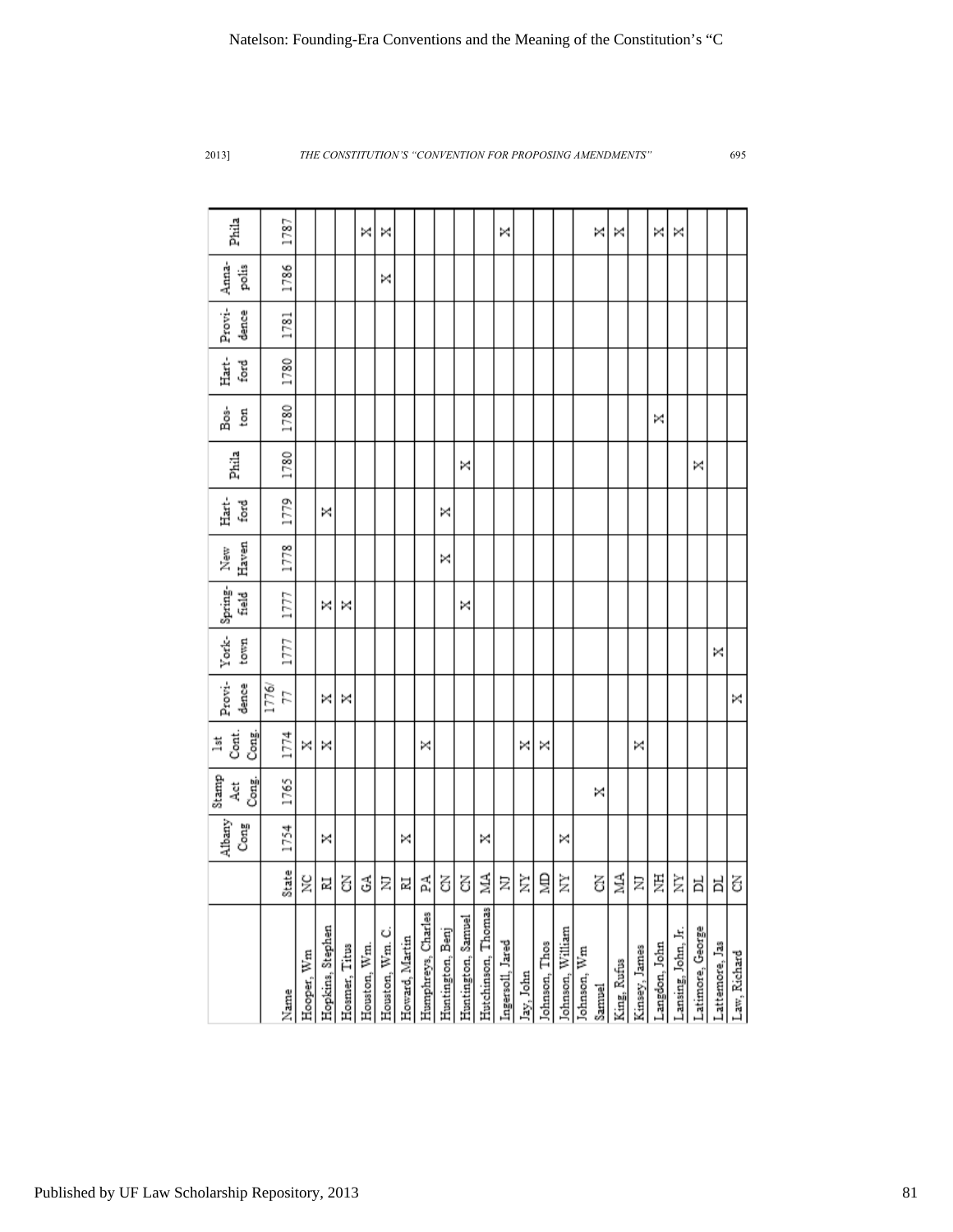| Cont.<br>Cong.<br>lst<br>Stamp<br>Cong.<br>4et<br>Albany<br>Cong |  | Provi-<br>dence | York-<br>town | Spring-<br>field | Haven<br>New | Hart-<br>ford | Phila | និ<br>ton | Hart-<br>ford | Provi-<br>dence | Anna-<br>polis | Phila |
|------------------------------------------------------------------|--|-----------------|---------------|------------------|--------------|---------------|-------|-----------|---------------|-----------------|----------------|-------|
| 1774<br>1765<br>1754                                             |  | 1776/<br>57     | 1777          | 1777             | 1778         | 1779          | 1780  | 1780      | 1780          | 1781            | 1786           | 1787  |
| ×                                                                |  |                 |               |                  |              |               |       |           |               |                 |                |       |
|                                                                  |  |                 |               |                  |              | ×             |       |           |               |                 |                |       |
| ×                                                                |  |                 |               |                  |              |               |       |           |               |                 |                |       |
| ×<br>×                                                           |  |                 |               |                  |              |               |       |           |               |                 |                |       |
| ×                                                                |  |                 |               |                  |              |               |       |           |               |                 |                |       |
| ×                                                                |  |                 |               |                  |              |               |       |           |               |                 |                | ×     |
| ×                                                                |  |                 |               |                  |              |               |       |           |               |                 |                |       |
|                                                                  |  |                 |               |                  |              |               |       | ×         |               |                 |                |       |
| ×<br>×                                                           |  |                 |               |                  |              |               |       |           |               |                 |                |       |
|                                                                  |  |                 |               |                  |              |               |       |           |               |                 | ×              | ×     |
|                                                                  |  |                 |               |                  |              |               |       |           |               |                 |                | ×     |
|                                                                  |  |                 |               |                  |              |               |       |           |               |                 |                | ×     |
|                                                                  |  |                 |               |                  |              |               |       |           |               |                 |                | ×     |
|                                                                  |  |                 |               |                  |              |               |       |           |               |                 |                | ×     |
|                                                                  |  |                 | ×             |                  |              |               |       |           |               |                 |                |       |
|                                                                  |  |                 |               |                  | ×            |               |       |           |               |                 |                |       |
|                                                                  |  |                 |               |                  |              |               |       |           |               |                 |                | ×     |
| ×<br>×                                                           |  |                 |               |                  |              |               | ×     |           |               |                 |                |       |
|                                                                  |  |                 |               |                  |              |               |       |           |               |                 |                | ×     |
| ×                                                                |  |                 |               |                  |              |               |       |           |               |                 |                |       |
| ×                                                                |  |                 |               |                  |              |               |       |           |               |                 |                | ×     |
|                                                                  |  |                 |               |                  |              |               | ×     |           |               |                 |                |       |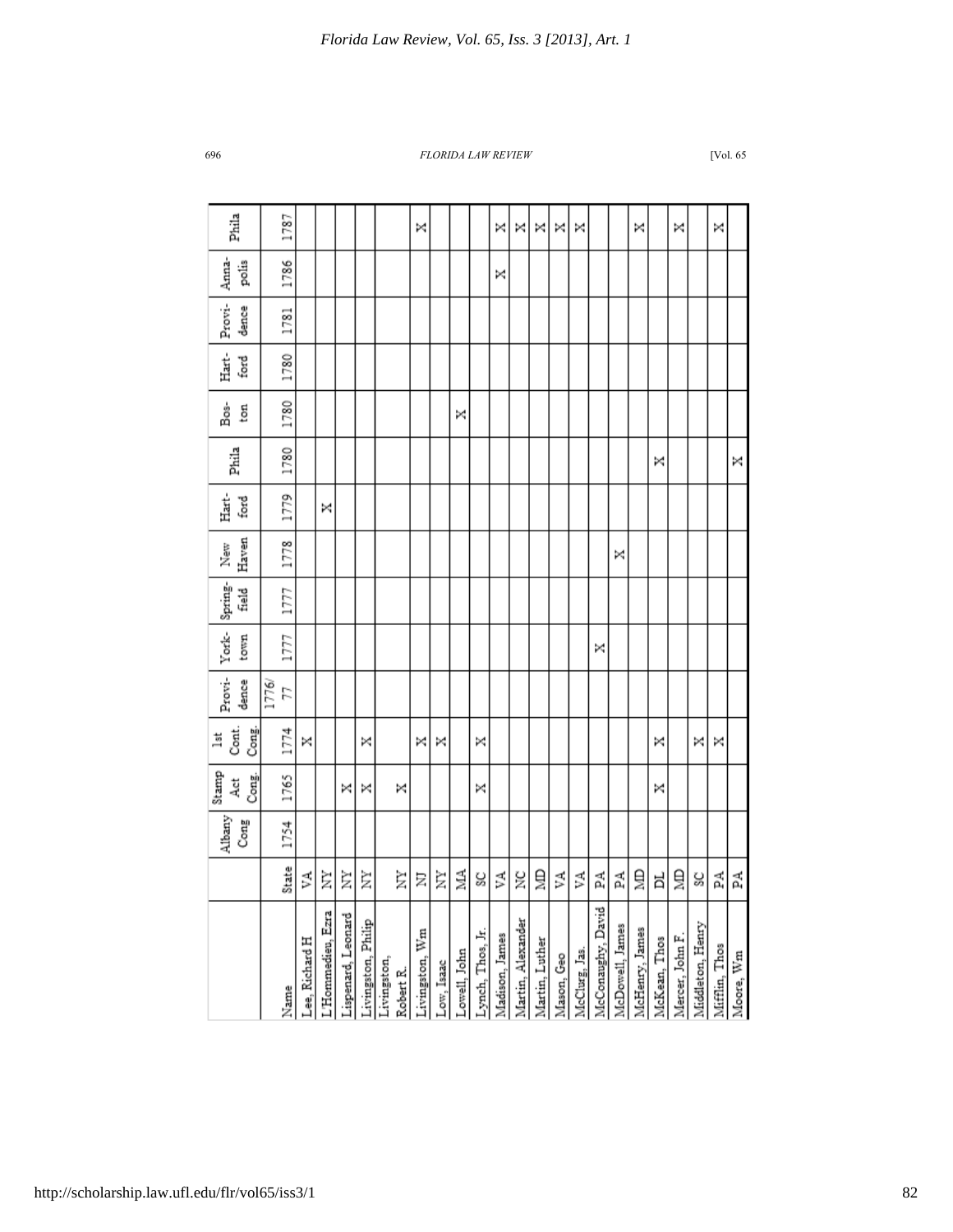|                                                   |       | Albany<br>Cong | Stamp<br>Cong.<br>Act | Cont.<br>Cong.<br>lst | Provi-<br>dence | York-<br>town | Spring-<br><b>field</b> | Haven<br>New | Hart-<br>ford | Phila | Bos-<br>ton | Hart-<br>ford | Provi-<br>dence | Anna-<br>polis | Phila |
|---------------------------------------------------|-------|----------------|-----------------------|-----------------------|-----------------|---------------|-------------------------|--------------|---------------|-------|-------------|---------------|-----------------|----------------|-------|
|                                                   |       |                |                       |                       | 1776/           |               |                         |              |               |       |             |               |                 |                |       |
| Name                                              | State | 1754           | 1765                  | 1774                  | 24              | 1777          | 1777                    | 1778         | 1779          | 1780  | 1780        | 1780          | 1781            | 1786           | 1787  |
| Morris, Gouverneur                                | 딫     |                |                       |                       |                 |               |                         |              |               |       |             |               |                 |                | ×     |
| Morris, Robt                                      | 덫     |                |                       |                       |                 |               |                         |              |               |       |             |               |                 |                | ×     |
|                                                   | 덫     |                | ×                     | ×                     |                 |               |                         |              |               |       |             |               |                 |                |       |
| Morton, John<br>Mumford, Paul<br>Murdock, William | N     |                |                       |                       |                 |               | ×                       |              |               |       |             |               |                 |                |       |
|                                                   | ã     |                | ×                     |                       |                 |               |                         |              |               |       |             |               |                 |                |       |
|                                                   | È     | ×              |                       |                       |                 |               |                         |              |               |       |             |               |                 |                |       |
| Murray, Joseph<br>Neilson, John                   | Ξ     |                |                       |                       |                 |               |                         | ×            |               |       |             |               |                 |                |       |
| Norris, Isaac                                     | Ã     | ×              |                       |                       |                 |               |                         |              |               |       |             |               |                 |                |       |
| Ogden, Robert                                     | È     |                | ×                     |                       |                 |               |                         |              |               |       |             |               |                 |                |       |
| Orne, Azor                                        | É     |                |                       |                       | ×               |               |                         |              |               |       |             | ×             |                 |                |       |
| Osgood, Samuel                                    | É     |                |                       |                       |                 |               |                         |              |               | ×     |             |               |                 |                |       |
| Otis, James                                       | Š     |                | ×                     |                       |                 |               |                         |              |               |       |             |               |                 |                |       |
| Paca, ${\rm Wm}$                                  | ğ     |                |                       | ×                     |                 |               |                         |              |               | ×     |             |               |                 |                |       |
| Paine, Robt Treat                                 | É     |                |                       | ×                     |                 |               | ×                       | ×            |               |       |             |               |                 |                |       |
| Partridge, Geo<br>Partridge, Oliver               | á     |                |                       |                       |                 |               |                         |              |               |       |             | ×             |                 |                |       |
|                                                   | ₹     | ×              | ×                     |                       |                 |               |                         |              |               |       |             |               |                 |                |       |
| Paterson, Wm.                                     | Ξ     |                |                       |                       |                 |               |                         |              |               |       |             |               |                 |                | ×     |
| Peabody, Nathaniel                                | 芝     |                |                       |                       |                 |               | ×                       | ×            |               | ×     |             |               |                 |                |       |
| Pendleton, Edm                                    | Ã     |                |                       | ×                     |                 |               |                         |              |               |       |             |               |                 |                |       |
| Penn, John                                        | 덫     | ×              |                       |                       |                 |               |                         |              |               |       |             |               |                 |                |       |
| Peters, Richard                                   | 덫     | ×              |                       |                       |                 |               |                         |              |               |       |             |               |                 |                |       |
| Phelps, Oliver                                    | ≸     |                |                       |                       |                 |               |                         |              |               |       |             |               | ×               |                |       |
| Pierce, William L.                                | З     |                |                       |                       |                 |               |                         |              |               |       |             |               |                 |                | ×     |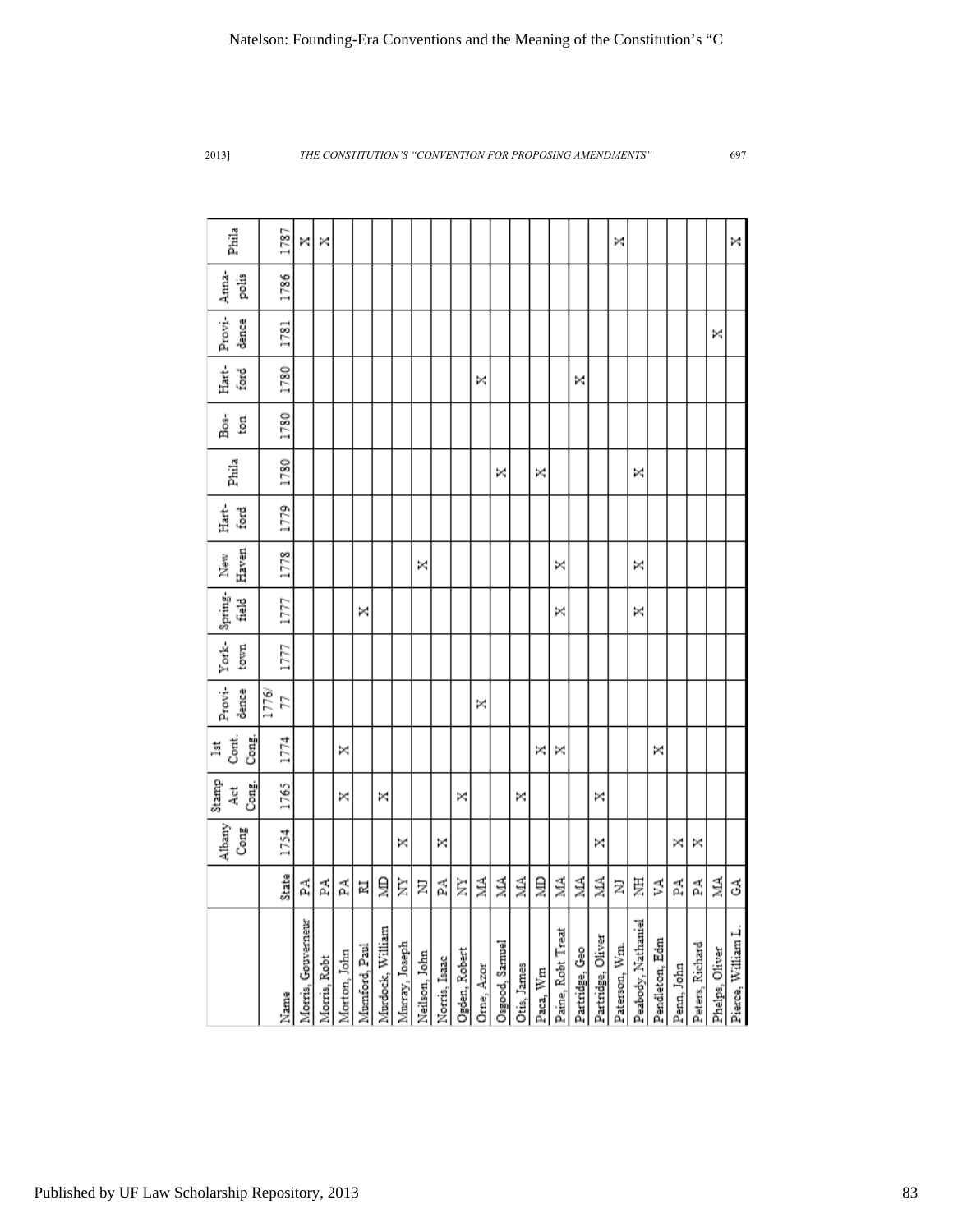| Phila                      | 1787        | ×              | ×                |                 |                | ×                |                  | ×         |             |                  |                |             |           |                |                  |               | ×              |                |                |                      | ×              |          |                |                |
|----------------------------|-------------|----------------|------------------|-----------------|----------------|------------------|------------------|-----------|-------------|------------------|----------------|-------------|-----------|----------------|------------------|---------------|----------------|----------------|----------------|----------------------|----------------|----------|----------------|----------------|
| Anna-<br>polis             | 1786        |                |                  |                 |                | ×                |                  | ×         |             |                  |                |             |           |                |                  |               |                |                | ×              |                      |                |          |                |                |
| Provi-<br>dence            | 1781        |                |                  |                 |                |                  |                  |           |             |                  |                |             |           |                |                  |               |                |                |                |                      |                |          |                |                |
| Hart-<br>ford              | 1780        |                |                  |                 |                |                  |                  |           |             |                  |                |             |           |                |                  |               |                |                |                |                      |                |          |                |                |
| Bos-<br>ton                | 1780        |                |                  |                 |                |                  |                  |           |             |                  |                | ×           |           |                |                  |               |                |                |                |                      |                |          |                |                |
| Phila                      | 1780        |                |                  |                 |                |                  |                  |           |             |                  |                | ×           |           |                |                  |               |                |                |                |                      | ×              |          |                |                |
| Hart-<br>ford              | 1779        |                |                  |                 |                |                  |                  |           |             |                  |                |             |           |                |                  |               |                |                |                |                      |                |          |                |                |
| Haven<br>New               | 1778        |                |                  |                 | ×              |                  |                  |           |             |                  |                |             |           |                |                  |               |                | ×              |                |                      | ×              |          |                |                |
| York-Spring-<br>field<br>H | 1777        |                |                  |                 |                |                  |                  |           |             |                  |                |             |           |                |                  |               |                |                |                |                      | ×              |          |                |                |
| town                       | 1777        |                |                  |                 |                |                  |                  |           |             |                  | ×              |             |           |                |                  |               |                |                |                |                      |                | ×        |                |                |
| Provi-<br>dence            | 1776/<br>57 |                |                  |                 |                |                  |                  |           |             |                  |                |             |           |                |                  |               |                |                |                |                      |                |          |                |                |
| Cont.<br>Cong.<br>lst      | 1774        |                |                  |                 |                |                  | ×                | ×         | ×           |                  | ×              |             | ×         |                |                  | ×             | ×              |                |                |                      | ×              |          | ×              |                |
| Stamp<br>Cong.<br>Act      | 1765        |                |                  |                 |                |                  |                  |           |             | ×                | ×              |             |           | ×              | ×                |               | ×              |                |                |                      |                |          |                |                |
| Albany<br>Cong             | 1754        |                |                  | ×               |                |                  |                  |           |             |                  |                |             |           |                |                  |               |                |                |                | ×                    |                |          |                | ×              |
|                            | State       | Š              | Š                | ś               | МА             | Š                | ζÂ,              | 片         | Ã           | Ê                | 片              | Ŝ           | Ã         | 3              | МА               | S)            | S)             | È              | Σ              | 罗                    | ś              | Ě        | Σ              | È              |
|                            | Name        | Pinckney, Chas | Pinckney, Chas C | Pitkin, William | Potter, Elisha | Randolph, Edmund | Randolph, Peyton | Read, Geo | Rhoads, Sam | Ringgold, Thomas | Rodney, Caesar | Root, Jesse | Ross, Geo | Rowland, David | Ruggles, Timothy | Rutledge, Edw | Rutledge, John | Sands, Comfort | Schuarman, Jas | Sherburne, Henry, Jr | Sherman, Roger | Sim, Jos | Smith, Richard | Smith, William |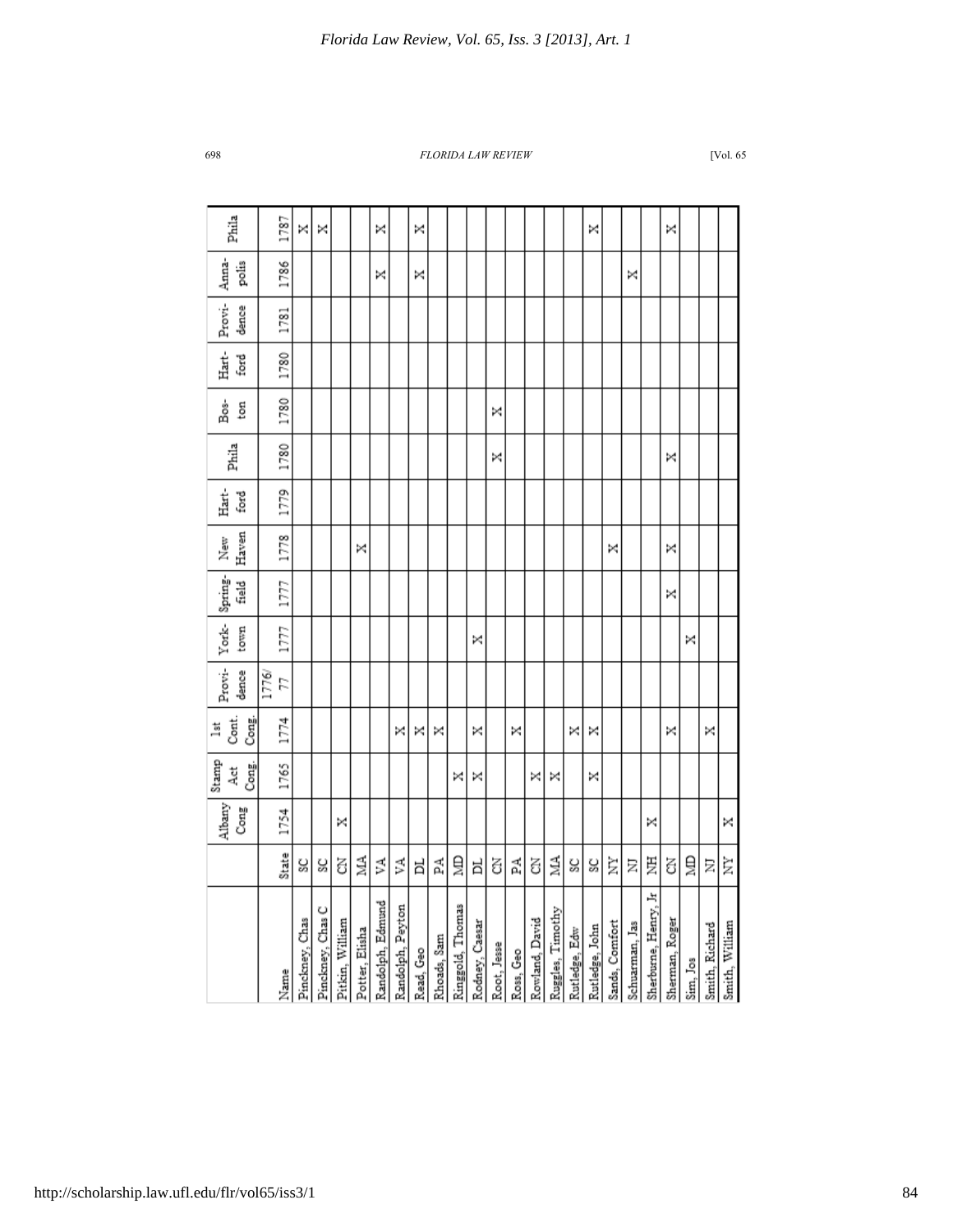| Phila                              | 1787        |                  | ×     |                   | ×      | ×             |                |              |        |                  |                 |                  |                   |                    |                   |                     |                  |                      |             |              | ×               |               |               |                   |                 |                  |
|------------------------------------|-------------|------------------|-------|-------------------|--------|---------------|----------------|--------------|--------|------------------|-----------------|------------------|-------------------|--------------------|-------------------|---------------------|------------------|----------------------|-------------|--------------|-----------------|---------------|---------------|-------------------|-----------------|------------------|
| Anna-<br>polis                     | 1786        |                  |       |                   |        |               |                |              |        |                  |                 |                  |                   | ×                  |                   |                     |                  |                      |             |              |                 |               |               |                   |                 |                  |
| Provi-<br>dence                    | 1781        |                  |       |                   |        |               |                |              |        |                  |                 |                  |                   |                    |                   |                     |                  |                      |             |              |                 |               |               |                   |                 |                  |
| Hart-<br>ford                      | 1780        |                  |       |                   |        |               |                |              |        |                  |                 |                  |                   |                    |                   |                     |                  |                      |             |              |                 |               |               |                   |                 |                  |
| Bos-<br>ton                        | 1780        |                  |       |                   |        |               |                |              |        |                  |                 |                  |                   |                    |                   |                     |                  |                      |             |              |                 |               |               |                   |                 |                  |
| Phila                              | 1780        |                  |       |                   |        |               |                |              |        |                  |                 |                  |                   |                    | ×                 |                     |                  |                      |             |              |                 |               |               |                   |                 |                  |
| Hart-<br>ford                      | 1779        |                  |       |                   |        |               |                |              |        |                  |                 |                  |                   |                    |                   |                     | ×                |                      |             |              |                 |               |               | ×                 |                 |                  |
| Haven<br>New                       | 1778        |                  |       |                   |        |               |                |              | ×      |                  |                 |                  |                   |                    |                   |                     |                  |                      |             |              |                 |               |               |                   |                 |                  |
| Provi- York- Spring-<br>field      | 1777        |                  |       |                   |        |               |                |              |        |                  |                 |                  |                   |                    |                   |                     |                  |                      |             |              |                 |               |               |                   |                 |                  |
| town                               | 1777        |                  |       |                   |        |               |                |              |        |                  | ×               |                  |                   |                    |                   | ×                   |                  |                      |             |              |                 |               |               |                   | ×               |                  |
| dence                              | 1776/<br>57 |                  |       |                   |        |               |                |              |        |                  |                 |                  |                   |                    |                   |                     |                  | ×                    | ×           |              |                 |               |               |                   |                 |                  |
| Cont.<br>Cong.<br>ă                | 1774        |                  |       |                   |        |               | ×              |              |        |                  |                 |                  | ×                 |                    |                   |                     |                  |                      |             | ×            | ×               |               |               |                   |                 |                  |
| Stamp<br>Cong.<br>Act              | 1765        |                  |       |                   |        |               |                |              |        |                  |                 | ×                |                   |                    |                   |                     |                  |                      | ×           |              |                 |               |               |                   |                 |                  |
| Albany<br>$\mathop{\mathrm{Cong}}$ | 1754        |                  |       |                   |        |               |                |              |        | ×                |                 |                  |                   |                    |                   |                     |                  |                      |             |              |                 | ×             | ×             |                   |                 | ×                |
|                                    | State       |                  | š     |                   | ă      | NIA.          | 夏              |              | Σ      | ă                | Ã               | ă                | ğ                 | VA.                | ă                 | È                   | š                | ś                    | N           | N            | ΣÂ              | 夏             | NIA.          | 夏                 | 됳               | 夏                |
|                                    | Name        | Spaight, Richard | Dobbs | St. Thos Jenifer, | Daniel | Strong, Caleb | Sullivan, John | Symmes, John | Cleves | Tasker, Benjamin | Thomas, Richard | Tilghman, Edward | Tilghman, Matthew | Tucker, St. George | VanDyke, Nicholas | VanRennselaer, Robt | Wadsworth, James | Wales, Nathaniel, Jr | Ward, Henry | Ward, Samuel | Washington, Geo | Weave, Meshee | Wells, Samuel | Wentworth, Joshua | Whitehill, John | Wibbird, Richard |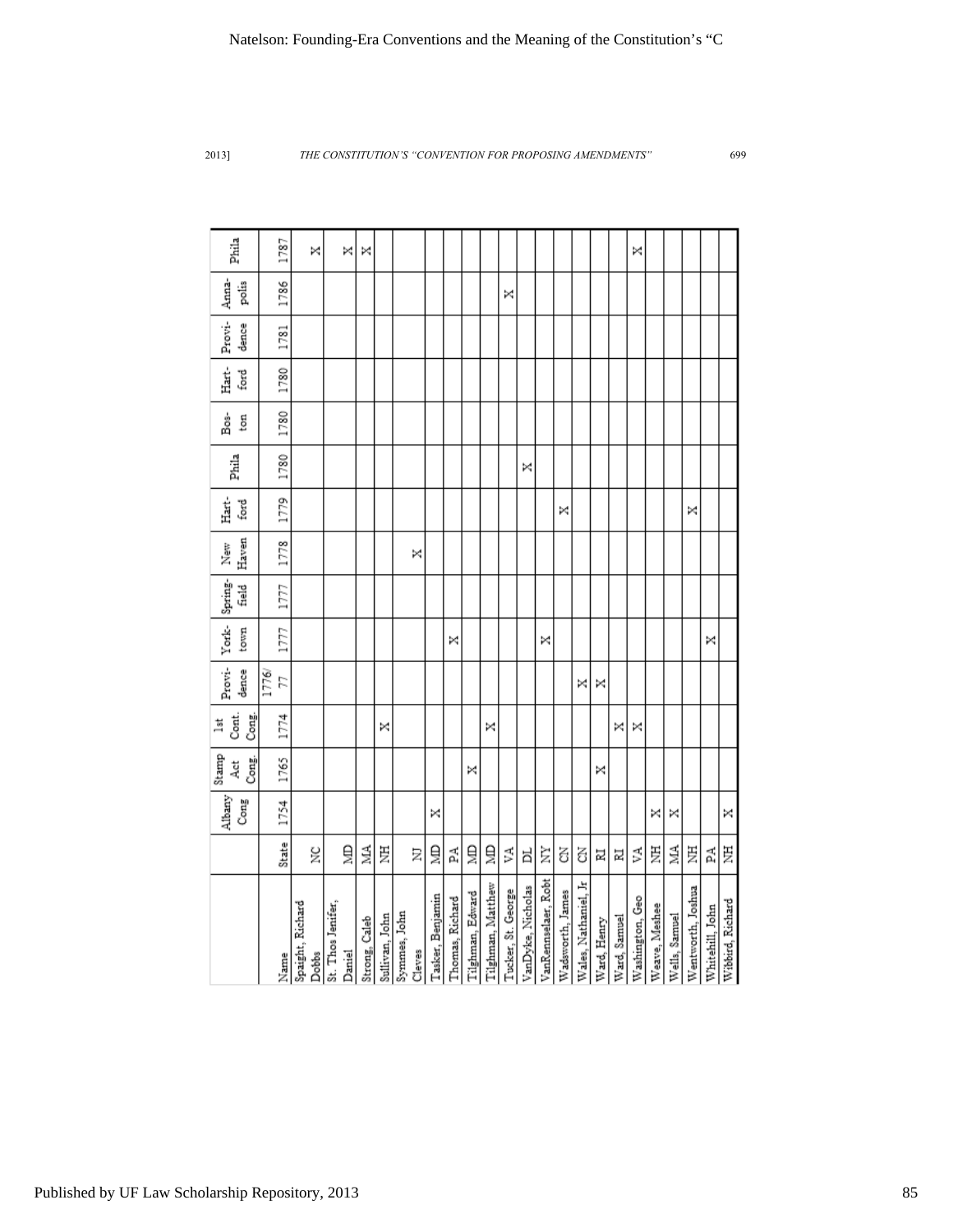|               | Phila                 | 1787        |                 |              | ×                | ×            |               |                |                   | ×          | ×             | S              | Phila                 | 1787        |
|---------------|-----------------------|-------------|-----------------|--------------|------------------|--------------|---------------|----------------|-------------------|------------|---------------|----------------|-----------------------|-------------|
|               | Anna-<br>polis        | 1786        |                 |              |                  |              |               |                |                   |            |               | 2              | Anna-<br>polis        | 1786        |
|               | Provi-<br>dence       | 1781        |                 |              |                  |              |               |                |                   |            |               | w١             | Provi-<br>dence       | 1781        |
|               | Hart-<br>ford         | 1780        |                 | ×            |                  |              |               |                |                   |            |               | o۱             | Hart-<br>ford         | 1780        |
|               | Bos-<br>ton           | 1780        |                 |              |                  |              |               |                |                   |            |               | w١             | Bos-<br>ton           | 1780        |
|               | Phila                 | 1780        |                 |              |                  |              |               |                |                   |            |               | 20             | Phila                 | 1780        |
|               | Hart-<br>ford         | 1779        |                 |              |                  |              |               |                |                   |            |               | $\frac{8}{11}$ | Hart-<br>ford         | 1779        |
|               | Haven<br>New          | 1778        |                 |              |                  |              |               |                |                   |            |               | $\frac{8}{10}$ | Haven<br>New          | 1778        |
|               | Spring-<br>field      | 1777        |                 |              |                  |              |               |                |                   |            |               | $\Box$         | Spring-<br>field      | 1777        |
|               | York-<br>town         | 1777        |                 |              |                  |              |               |                |                   |            |               | $\frac{8}{1}$  | York-<br>town         | 1777        |
|               | Provi-<br>dence       | 1776/<br>21 |                 |              |                  |              |               |                |                   |            |               | $\frac{8}{11}$ | Provi-<br>dence       | 77<br>1776/ |
| $\frac{1}{2}$ | Cont.<br>Cong.        | 1774        |                 |              |                  |              | ×             |                |                   |            |               | S6             | Cont.<br>Cong.<br>ă   | 1774        |
|               | Stamp<br>Cong.<br>Åct | 1765        |                 |              |                  |              |               |                |                   |            |               |                | Stamp<br>Cong.<br>4ct | 1765        |
|               | Albany<br>Cong        | 1754        | ×               |              |                  |              |               | ×              | ×                 |            |               | 25             | Albany<br>Cong        | 1754        |
|               |                       | State       | Z               | ś            | ž                | 덫            | È             | Z              | Á                 | ٧A         | È             |                |                       | State       |
|               |                       | Name        | Alliams, Elisha | Villiams, Wm | /illiamson, Hugh | Vilson, Jas. | Visner, Henry | Volcott, Roger | Vorthington, John | Nythe, Geo | Yates, Robert |                |                       | Name        |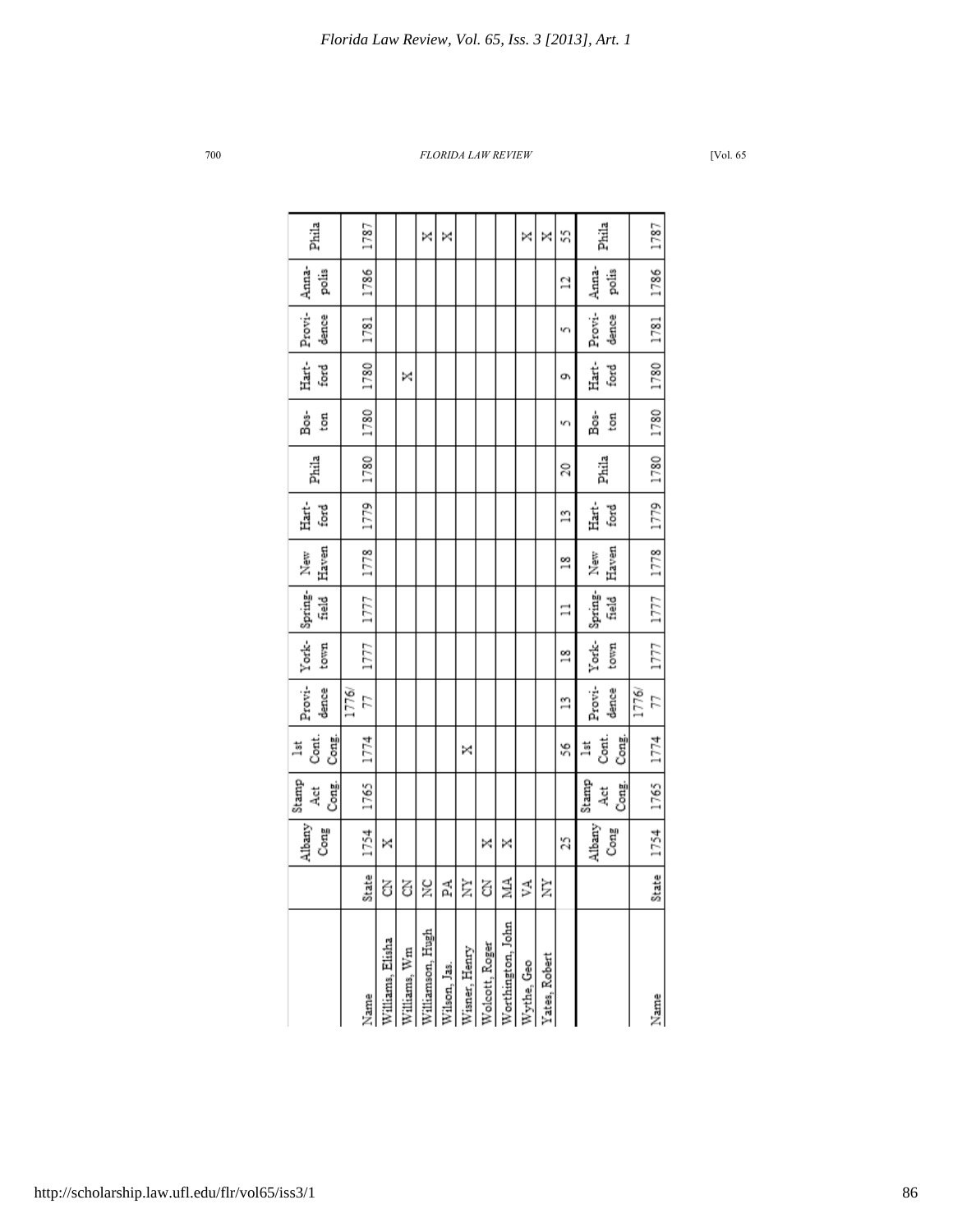# Appendix B

| Phila                 | 1787        |                 |              |                 | ×                 |              |               |                  |                    |             | ×      |              |                 |             |                | ×              |                  |                      |                  |              |                | ×               | ×                     | ×            |
|-----------------------|-------------|-----------------|--------------|-----------------|-------------------|--------------|---------------|------------------|--------------------|-------------|--------|--------------|-----------------|-------------|----------------|----------------|------------------|----------------------|------------------|--------------|----------------|-----------------|-----------------------|--------------|
| Anna-<br>polis        | 1786        |                 |              |                 |                   |              |               |                  |                    |             |        |              |                 |             |                |                |                  |                      |                  |              |                | ×               |                       |              |
| Provi-<br>dence       | 1781        | ×               |              |                 |                   |              |               |                  |                    |             |        |              |                 |             |                |                |                  |                      |                  |              |                |                 |                       |              |
| Hart-<br>ford         | 1780        |                 |              | ×               |                   |              |               |                  |                    |             |        |              |                 |             |                |                |                  |                      |                  | ×            |                |                 |                       |              |
| Bos-<br>ton           | 1780        |                 |              |                 |                   |              |               |                  |                    |             |        |              |                 | ×           |                |                |                  |                      |                  |              |                |                 |                       |              |
| Phila                 | 1780        |                 |              |                 | ×                 |              |               |                  | ×                  |             |        |              |                 | ×           |                | ×              |                  |                      |                  |              |                |                 |                       |              |
| Hart-<br>ford         | 1779        |                 |              | ×               | ×                 |              |               | ×                |                    |             |        |              |                 |             |                |                | ×                |                      |                  |              |                |                 |                       |              |
| Haven<br>New          | 1778        |                 |              |                 |                   | ×            |               | ×                |                    |             |        |              |                 |             |                | ×              |                  |                      |                  |              |                |                 |                       |              |
| Spring-<br>field      | 1777        |                 |              |                 |                   |              | ×             |                  | ×                  |             |        |              |                 |             |                | ×              |                  |                      |                  |              |                |                 |                       |              |
| York-<br>town         | 1777        |                 |              |                 |                   |              |               |                  |                    |             |        |              |                 |             |                |                |                  |                      |                  |              |                |                 |                       |              |
| Provi-<br>dence       | 1776/<br>24 |                 |              | ×               |                   |              | ×             |                  |                    |             |        | ×            |                 |             |                |                |                  | ×                    |                  |              |                |                 |                       |              |
| Cont.<br>Cong.<br>lst | 1774        |                 | ×            | ×               |                   |              |               |                  |                    |             |        |              |                 |             |                | ×              |                  |                      |                  |              |                |                 |                       |              |
| Stamp<br>Cong.<br>Åct | 1765        |                 |              | ×               |                   |              |               |                  |                    |             | ×      |              |                 |             | ×              |                |                  |                      |                  |              |                |                 |                       |              |
| Albany<br>Cong        | 1754        |                 |              |                 |                   |              |               |                  |                    |             |        |              | ×               |             |                |                |                  |                      | ×                |              | ×              |                 |                       |              |
|                       | State       | Z               | 5            | Z               | Z                 | 3            | Z             | Z                | ś                  |             | T      | T            | Z               | 3           | Z              | Z              | Z                | T                    | Z                | Z            | 3              | ᄇ               | 비                     | ă            |
|                       | Name        | Champion, Henry | Deane, Silas | Dyer, Eliphalet | Ellsworth, Oliver | Hilhouse, Wm | Hosmer, Titus | Huntington, Benj | Huntington, Samuel | Johnson, Wm | Samuel | Law, Richard | Pitkin, William | Root, Jesse | Rowland, David | Sherman, Roger | Wadsworth, James | Wales, Nathaniel, Jr | Williams, Elisha | Williams, Wm | Wolcott, Roger | Basset, Richard | Bedford, Gunning, Jr. | Broom, Jacob |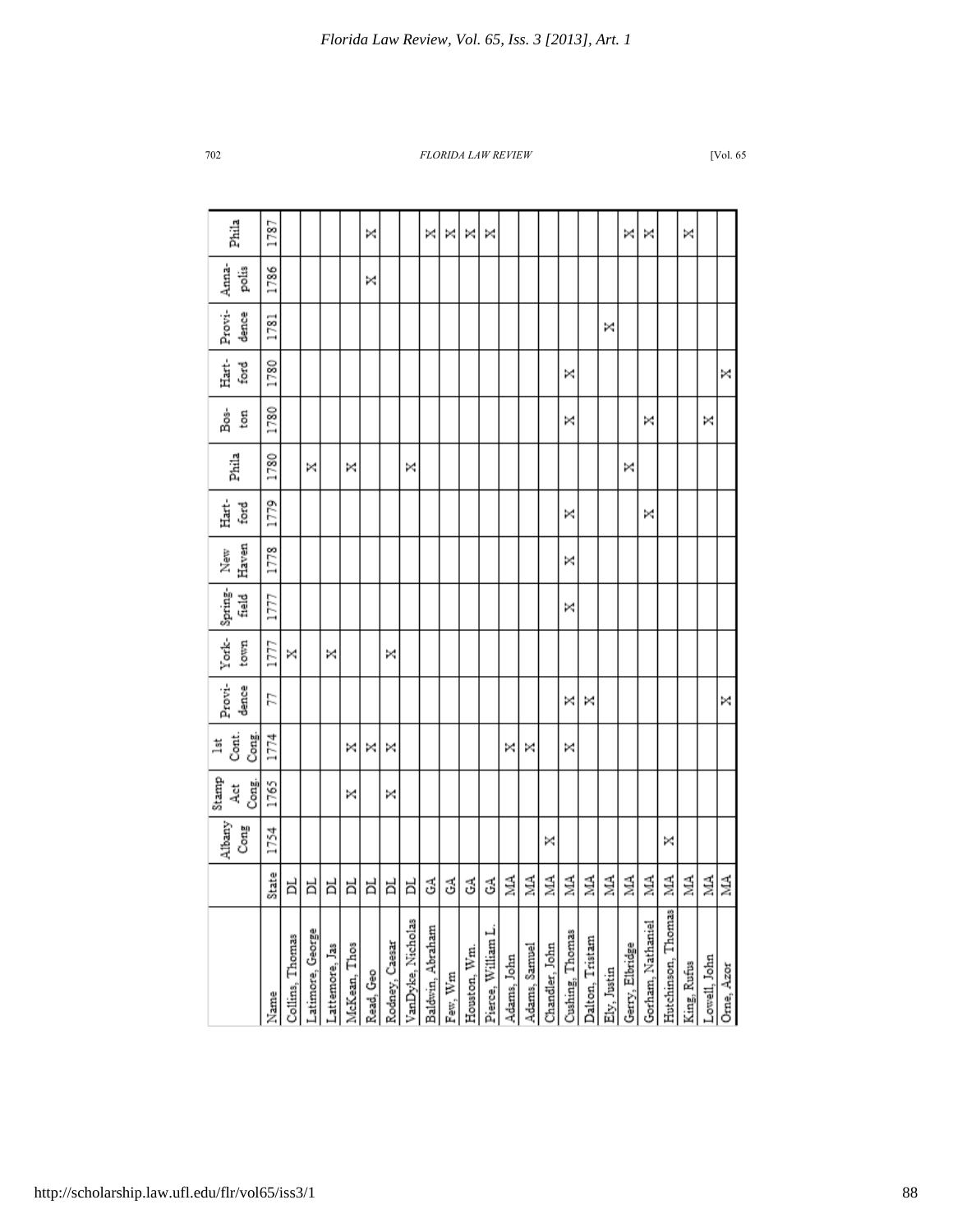| Natelson: Founding-Era Conventions and the Meaning of the Constitution's "C |  |  |
|-----------------------------------------------------------------------------|--|--|
|-----------------------------------------------------------------------------|--|--|

| Phila                           | 1787  |                |             |                   |                |                   |                |                |                  | ×             |               |                   |                 |              |               | ×               |               |                |                    |                 |             |               | ×              | ×              |
|---------------------------------|-------|----------------|-------------|-------------------|----------------|-------------------|----------------|----------------|------------------|---------------|---------------|-------------------|-----------------|--------------|---------------|-----------------|---------------|----------------|--------------------|-----------------|-------------|---------------|----------------|----------------|
| Anna-<br>polis                  | 1786  |                |             |                   |                |                   |                |                |                  |               |               |                   |                 |              |               |                 |               |                |                    |                 |             |               |                |                |
| Provi-<br>dence                 | 1781  |                |             |                   |                |                   | ×              |                |                  |               |               |                   |                 |              |               |                 |               |                |                    |                 |             |               |                |                |
| Hart-<br>ford                   | 1780  |                |             |                   | ×              |                   |                |                |                  |               |               |                   |                 |              |               |                 |               |                |                    |                 |             |               |                |                |
| Bos-<br>ton                     | 1780  |                |             |                   |                |                   |                |                |                  |               |               |                   |                 |              |               |                 |               |                |                    |                 |             |               |                |                |
| Phila                           | 1780  | ×              |             |                   |                |                   |                |                |                  |               |               |                   |                 |              |               |                 |               | ×              |                    |                 | ×           |               |                |                |
| Hart-<br>ford                   | 1779  |                |             |                   |                |                   |                |                |                  |               |               |                   |                 |              |               |                 |               |                |                    |                 |             |               |                |                |
| Haven<br>New                    | 1778  |                |             | ×                 |                |                   |                | ×              |                  |               |               |                   |                 |              |               |                 |               |                |                    |                 |             |               |                |                |
| Spring-<br>field                | 1777  |                |             | ×                 |                |                   |                |                |                  |               |               |                   |                 |              |               |                 |               |                |                    |                 |             |               |                |                |
| York-<br>town                   | 1777  |                |             |                   |                |                   |                |                |                  |               |               |                   |                 | ×            | ×             |                 |               |                |                    | ×               |             |               |                |                |
| Provi-<br>dence                 | 22    |                |             |                   |                |                   |                |                |                  |               |               |                   |                 |              |               |                 |               |                |                    |                 |             |               |                |                |
| Cont.<br>Cong.<br>$\frac{1}{3}$ | 1774  |                |             | ×                 |                |                   |                |                |                  |               |               |                   |                 |              |               |                 | ×             |                | ×                  |                 |             | ×             |                |                |
| Stamp<br>Cong.<br>Åct           | 1765  |                | ×           |                   |                | ×                 |                |                | ×                |               |               |                   |                 |              |               |                 |               |                |                    |                 |             |               |                |                |
| Albany<br>Cong                  | 1754  |                |             |                   |                | ×                 |                |                |                  |               | ×             | ×                 | ×               |              |               |                 |               |                |                    |                 |             |               |                |                |
|                                 | State | ΝИ             | MA.         | ΝИ                | ŃМ             | ΝА                | ŽЙ             | Š.             | МА               | МА            | МА            | ΝИ                | ã               | ã            | ğ             | 의               | 의             | 의              | ğ                  | ₫               | 회           | 의             | ğ              | ã              |
|                                 | Name  | Osgood, Samuel | Otis, James | Paine, Robt Treat | Partridge, Geo | Partridge, Oliver | Phelps, Oliver | Potter, Elisha | Ruggles, Timothy | Strong, Caleb | Wells, Samuel | Worthington, John | Barnes, Abraham | Braceo, John | Bruce, Norman | Carroll, Daniel | Chase, Samuel | Gilpin, Joseph | Goldsborough, Robt | Griffith, Henry | Henry, John | Johnson, Thos | Martin, Luther | McHenry, James |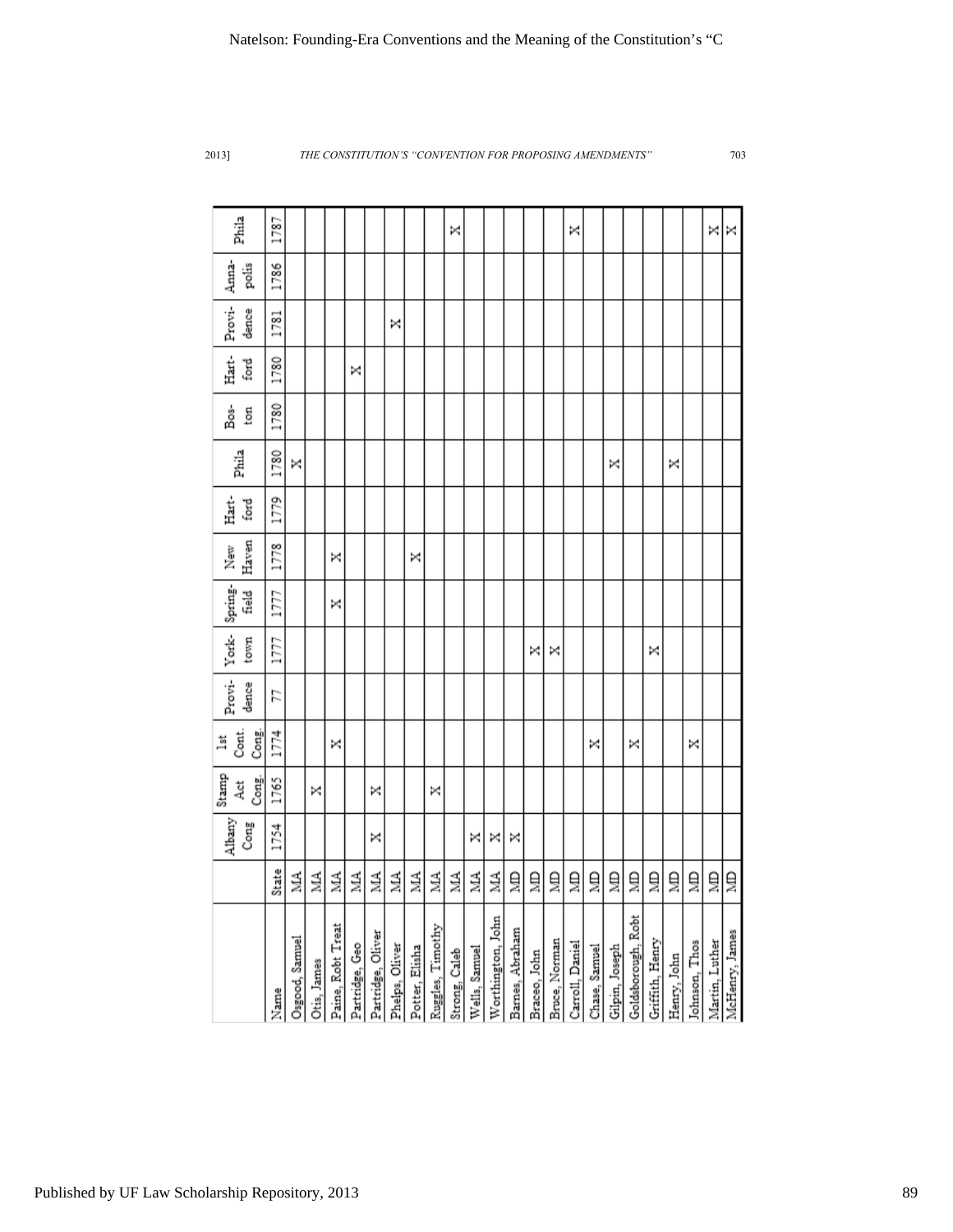|                     |       | Albany<br>Cong | Stamp<br>Cong.<br>4ct | Cont.<br>Cong.<br>lst | Provi-<br>dence | York-<br>town | Spring-<br>field | Haven<br>New | Hart-<br>ford | Phila | Bos-<br>ton | Hart-<br>ford | Provi-<br>dence | Anna-<br>polis | Phila |
|---------------------|-------|----------------|-----------------------|-----------------------|-----------------|---------------|------------------|--------------|---------------|-------|-------------|---------------|-----------------|----------------|-------|
|                     | State | 1754           | 1765                  | 1774                  | 17              | 1777          | 1777             | 1778         | 1779          | 1780  | 1780        | 1780          | 1781            | 1786           | 1787  |
| Mercer, John F.     | ă     |                |                       |                       |                 |               |                  |              |               |       |             |               |                 |                | ×     |
| Murdock, William    | 의     |                | ×                     |                       |                 |               |                  |              |               |       |             |               |                 |                |       |
| Paca, Wm            | ğ     |                |                       | ×                     |                 |               |                  |              |               | ×     |             |               |                 |                |       |
| Ringgold, Thomas    | ă     |                | ×                     |                       |                 |               |                  |              |               |       |             |               |                 |                |       |
| Sim, Jos            | ğ     |                |                       |                       |                 | ×             |                  |              |               |       |             |               |                 |                |       |
|                     | ğ     |                |                       |                       |                 |               |                  |              |               |       |             |               |                 |                | ×     |
| Tasker, Benjamin    | ă     | ×              |                       |                       |                 |               |                  |              |               |       |             |               |                 |                |       |
| Tilghman, Edward    | ğ     |                | ×                     |                       |                 |               |                  |              |               |       |             |               |                 |                |       |
| Tilghman, Matthew   | ă     |                |                       | ×                     |                 |               |                  |              |               |       |             |               |                 |                |       |
| Blount, Wm.         | ž     |                |                       |                       |                 |               |                  |              |               |       |             |               |                 |                | ×     |
| Caswell, Richard    | XC    |                |                       | ×                     |                 |               |                  |              |               |       |             |               |                 |                |       |
| Davie, William R.   | g     |                |                       |                       |                 |               |                  |              |               |       |             |               |                 |                | ×     |
| Hewes, Jos          | ž     |                |                       | ×                     |                 |               |                  |              |               |       |             |               |                 |                |       |
| Hooper, Wm          | ž     |                |                       | ×                     |                 |               |                  |              |               |       |             |               |                 |                |       |
| Martin, Alexander   | ž     |                |                       |                       |                 |               |                  |              |               |       |             |               |                 |                | ×     |
| Spaight, Richard    |       |                |                       |                       |                 |               |                  |              |               |       |             |               |                 |                |       |
|                     | š     |                |                       |                       |                 |               |                  |              |               |       |             |               |                 |                | ×     |
| Williamson, Hugh    | ă     |                |                       |                       |                 |               |                  |              |               |       |             |               |                 |                | ×     |
| Atkinson, Theodore  | Ë     | ×              |                       |                       |                 |               |                  |              |               |       |             |               |                 |                |       |
| Bartlett, Josiah    | 乤     |                |                       |                       | ×               |               | ×                |              | ×             |       |             |               |                 |                |       |
| Blanchard, Jonathan | Ë     |                |                       |                       |                 |               |                  | ×            |               |       |             |               |                 |                |       |
| Clap, Supply        | Ë     |                |                       |                       | ×               |               |                  |              |               |       |             |               |                 |                |       |
| Folsom, Nath        | 罢     |                |                       | ×                     | ×               |               |                  |              |               | ×     |             |               |                 |                |       |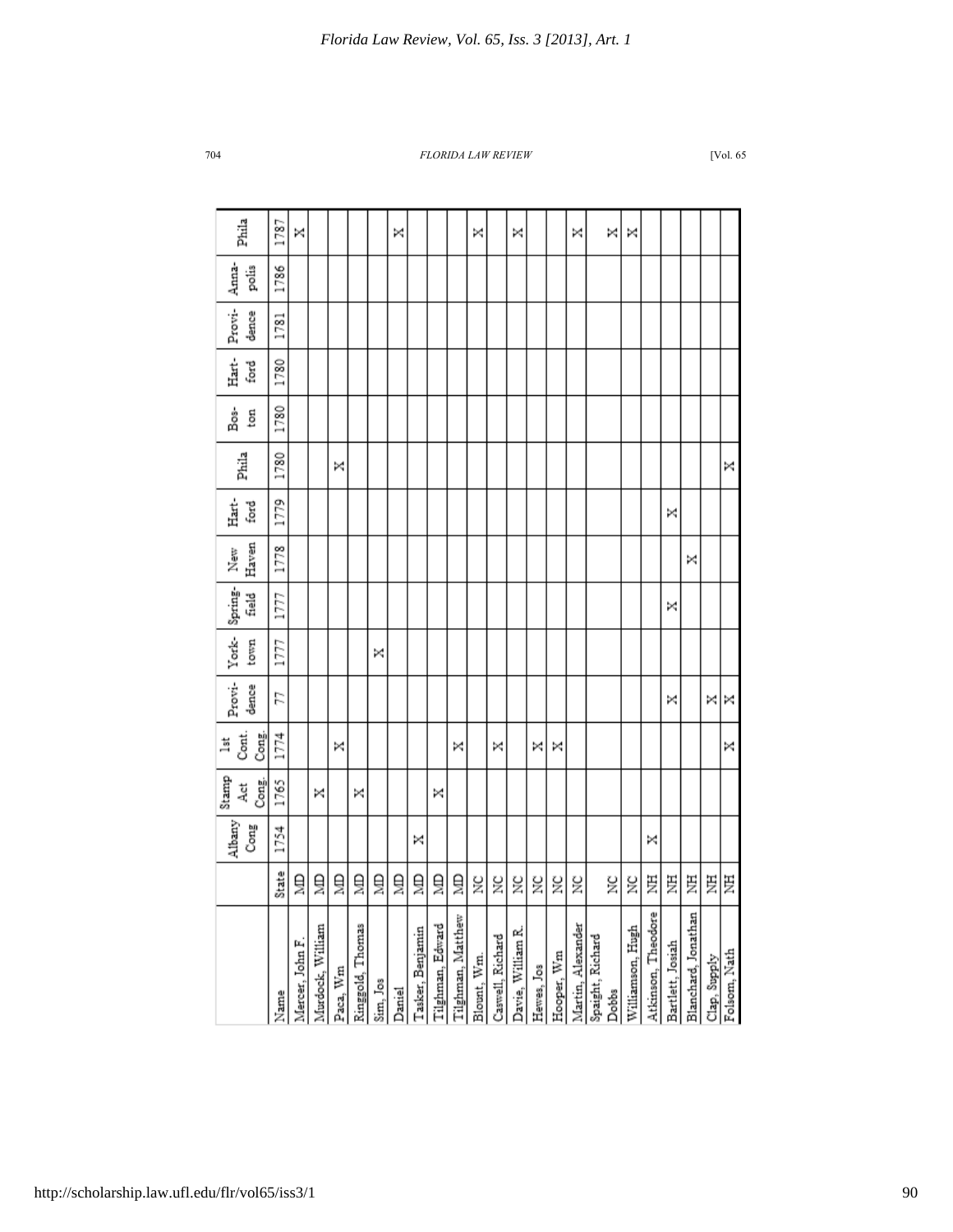| Phila                   | 1787          |                     | ×                | ×             |                    |                      |                |               |                   |                  |                | ×              |                |                |                | ×                |              |                   |                   |                  |              | ×               | ×                |
|-------------------------|---------------|---------------------|------------------|---------------|--------------------|----------------------|----------------|---------------|-------------------|------------------|----------------|----------------|----------------|----------------|----------------|------------------|--------------|-------------------|-------------------|------------------|--------------|-----------------|------------------|
| Anna-<br>polis          | 1786          |                     |                  |               |                    |                      |                |               |                   |                  |                |                | ×              |                |                |                  |              |                   |                   |                  |              | ×               |                  |
| Provi-<br>dence         | 1781          | ×                   |                  |               |                    |                      |                |               |                   |                  |                |                |                |                |                |                  |              |                   |                   |                  |              |                 |                  |
| Hart-<br>ford           | 1780          | ×                   |                  |               |                    |                      |                |               |                   |                  |                |                |                |                |                |                  |              |                   |                   |                  |              |                 |                  |
| å<br>B∞<br>ton          | 1780          |                     |                  | ×             |                    |                      |                |               |                   |                  |                |                |                |                |                |                  |              |                   |                   |                  |              |                 |                  |
| Phila                   | 1780          |                     |                  |               | ×                  |                      |                |               |                   |                  |                |                |                | ×              |                |                  |              |                   | ×                 |                  |              |                 |                  |
| Hart-<br>ford           | 1779          |                     |                  |               |                    |                      |                |               | ×                 |                  |                |                |                |                |                |                  |              |                   |                   |                  |              |                 |                  |
| Haven<br>New            | 1778          |                     |                  |               | ×                  |                      |                |               |                   |                  |                |                |                |                |                |                  |              |                   |                   |                  |              |                 |                  |
| Spring-<br><b>Field</b> | 1777          |                     |                  |               | ×                  |                      |                |               |                   |                  |                |                |                |                |                |                  |              |                   |                   |                  |              |                 |                  |
| York-<br>town           | 1777          |                     |                  |               |                    |                      |                |               |                   |                  |                |                |                |                |                |                  |              | ×                 |                   |                  | ×            |                 |                  |
| Provi-<br>dence         | 21            |                     |                  |               |                    |                      |                |               |                   |                  |                |                |                |                |                |                  |              |                   |                   |                  |              |                 |                  |
| Cont.<br>lst            | 1774<br>Cong. |                     |                  |               |                    |                      | ×              |               |                   |                  |                |                |                |                | ×              |                  | ×            |                   |                   |                  |              |                 |                  |
| Stamp<br>Åct            | Cong.<br>1765 |                     |                  |               |                    |                      |                |               |                   |                  | ×              |                |                |                |                |                  |              |                   |                   | ×                |              |                 |                  |
| Albany<br>Cong          | 1754          |                     |                  |               |                    | ×                    |                | ×             |                   | ×                |                |                |                |                |                |                  |              |                   |                   |                  |              |                 |                  |
|                         | State         | 툳                   | 芝                | Ę             | Ë                  | 芝                    | Ę              | 罢             | 芝                 | Ë                | Σ              | Σ              | Σ              | Σ              | Σ              | Σ                | Σ            | Σ                 | Ξ                 | Σ                | Ξ            | Ξ               | l                |
|                         | Name          | Gilman, John Taylor | Gilman, Nicholas | Langdon, John | Peabody, Nathaniel | Sherburne, Henry, Jr | Sullivan, John | Weave, Meshee | Wentworth, Joshua | Wibbird, Richard | Borden, Joseph | Brearly, David | Clark, Abraham | Condurt, Silas | Crane, Stephen | Dayton, Jonathan | DeHart, John | Elmer, Theophilus | Fennimore, Thomas | Fisher, Hendrick | Holmes, Jos. | Houston, Wm. C. | Ingersoll, Jared |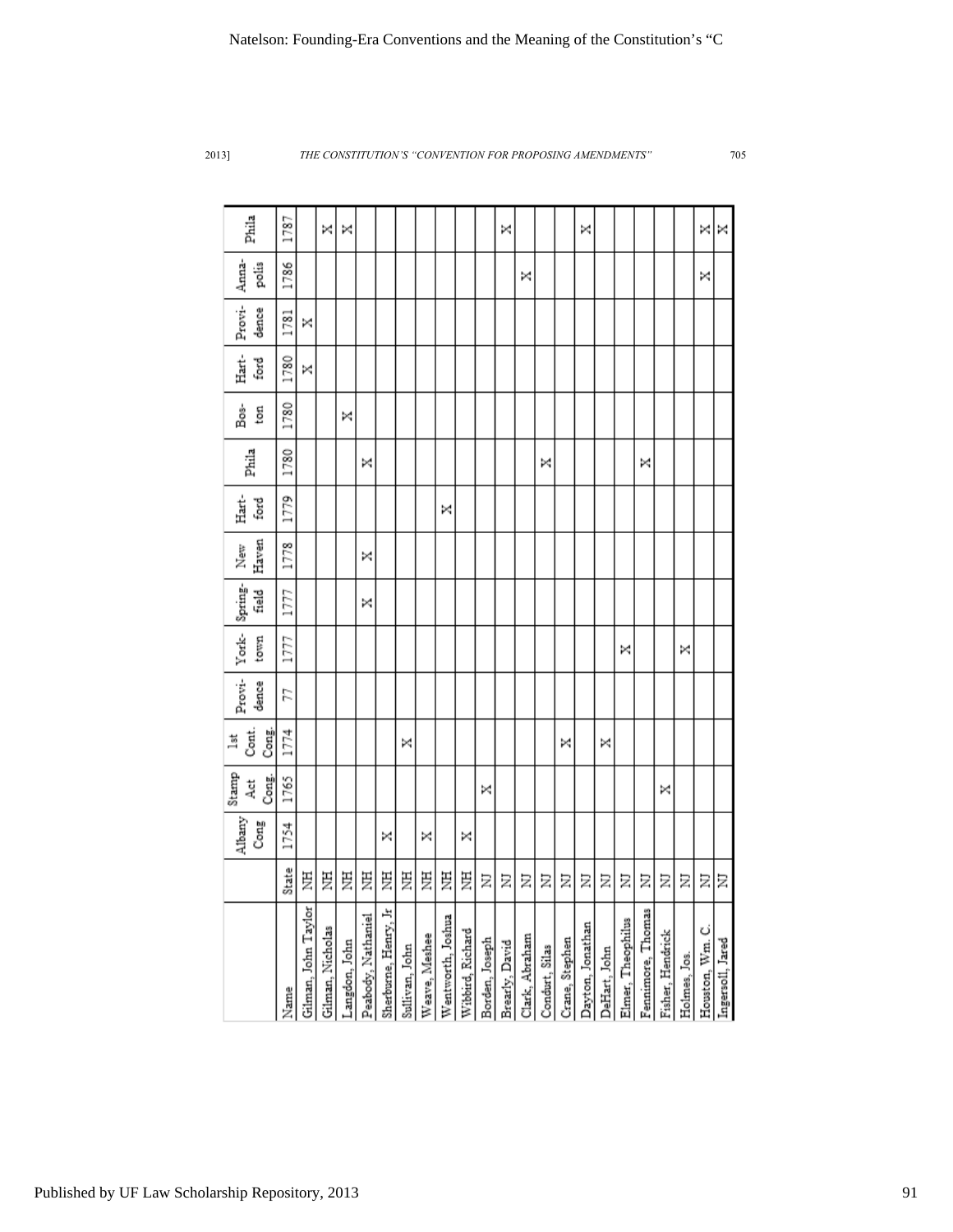|                                                                              |       | Albany | Stamp        | Cont.<br>ă | Provi- | York- | Spring- | New   | Hart- | Phila | Bœ.  | Hart- | Provi- | Anna- | Phila |
|------------------------------------------------------------------------------|-------|--------|--------------|------------|--------|-------|---------|-------|-------|-------|------|-------|--------|-------|-------|
|                                                                              |       | Cong   | Cong.<br>Act | Cong.      | dence  | town  | field   | Haven | ford  |       | ton  | ford  | dence  | polis |       |
| Name                                                                         | State | 1754   | 1765         | 1774       | 57     | 1777  | 1777    | 1778  | 1779  | 1780  | 1780 | 1780  | 1781   | 1786  | 1787  |
| Kinsey, James                                                                | Ξ     |        |              | ×          |        |       |         |       |       |       |      |       |        |       |       |
| Livingston, Wm                                                               | Σ     |        |              | ×          |        |       |         |       |       |       |      |       |        |       | ×     |
| Neilson, John                                                                | Σ     |        |              |            |        |       |         | ×     |       |       |      |       |        |       |       |
|                                                                              | Ξ     |        |              |            |        |       |         |       |       |       |      |       |        |       | ×     |
| Paterson, Wm.<br>Schuarman, Jas<br>Smith, Richard                            | Ξ     |        |              |            |        |       |         |       |       |       |      |       |        | ×     |       |
|                                                                              | Σ     |        |              | ×          |        |       |         |       |       |       |      |       |        |       |       |
| Symmes, John                                                                 |       |        |              |            |        |       |         |       |       |       |      |       |        |       |       |
|                                                                              | Ξ     |        |              |            |        |       |         | ×     |       |       |      |       |        |       |       |
|                                                                              | È     |        |              | ×          |        |       |         |       |       |       |      |       |        |       |       |
|                                                                              | È     |        | ×            |            |        |       |         |       |       |       |      |       |        |       |       |
| Cleves<br>Alsop, John<br>Bayard, William<br>Benson, Egbert<br>Boernum, Simon | È     |        |              |            |        |       |         |       |       |       |      | ×     |        | ×     |       |
|                                                                              | È     |        |              | ×          |        |       |         |       |       |       |      |       |        |       |       |
| Chambers, John                                                               | È     | ×      |              |            |        |       |         |       |       |       |      |       |        |       |       |
|                                                                              | È     |        | ×            |            |        |       |         |       |       |       |      |       |        |       |       |
|                                                                              | È     |        |              |            |        |       |         | ×     |       |       |      |       |        |       |       |
| Cruger, John<br>Ourtenius, Peter T.<br>DeLancy, James                        | È     | ×      |              |            |        |       |         |       |       |       |      |       |        |       |       |
| Denning, Wm.                                                                 | È     |        |              |            |        |       |         | ×     |       |       |      |       |        |       |       |
| Duane, James                                                                 | È     |        |              | ×          |        |       |         |       |       |       |      |       |        |       |       |
| Floyd, Wm.                                                                   | È     |        |              | ×          |        |       |         | ×     | ×     |       |      |       |        |       |       |
| Hamilton, Alexander                                                          | È     |        |              |            |        |       |         |       |       |       |      |       |        | ×     | ×     |
| Haring, John                                                                 | È     |        |              | ×          |        |       |         |       |       |       |      |       |        |       |       |
| Hobart, John Sloss                                                           | È     |        |              |            |        | ×     | ×       |       | ×     |       |      | ×     |        |       |       |
| Jay, John                                                                    | È     |        |              | ×          |        |       |         |       |       |       |      |       |        |       |       |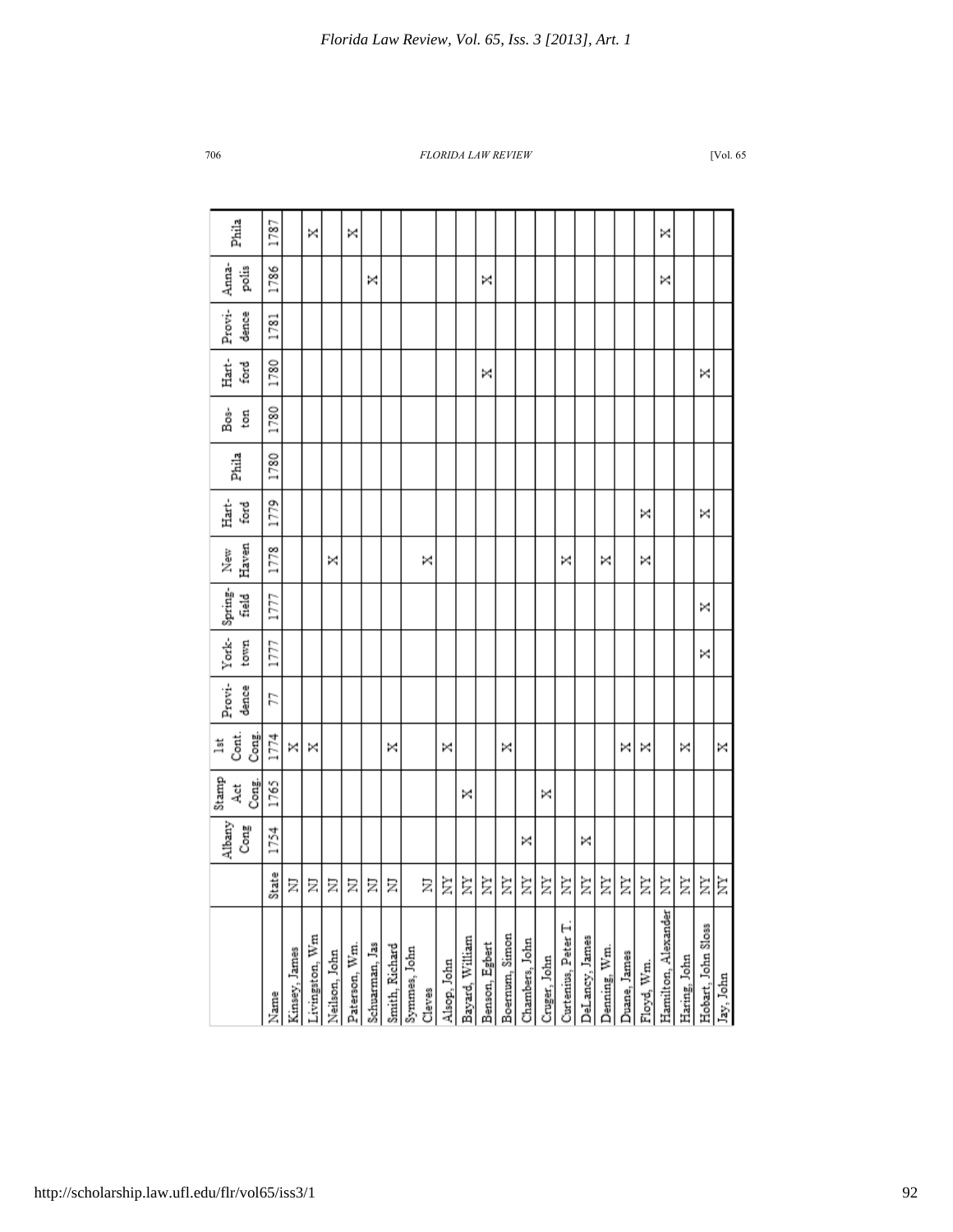| Phila                 | 1787    |                  | ×                  |                   |                    |                    |           |            |                |               |                |                |                     |               | ×             |             |               |            | ×              |             |                  | ×                  | ×                  |                    |
|-----------------------|---------|------------------|--------------------|-------------------|--------------------|--------------------|-----------|------------|----------------|---------------|----------------|----------------|---------------------|---------------|---------------|-------------|---------------|------------|----------------|-------------|------------------|--------------------|--------------------|--------------------|
| Anna-<br>polis        | 1786    |                  |                    |                   |                    |                    |           |            |                |               |                |                |                     |               |               |             |               |            |                | ×           |                  |                    |                    |                    |
| Provi-<br>dence       | 1781    |                  |                    |                   |                    |                    |           |            |                |               |                |                |                     |               |               |             |               |            |                |             |                  |                    |                    |                    |
| Hart-<br>ford         | 1780    |                  |                    |                   |                    |                    |           |            |                |               |                |                |                     |               |               |             |               |            |                |             |                  |                    |                    |                    |
| នី<br>ton             | 1780    |                  |                    |                   |                    |                    |           |            |                |               |                |                |                     |               |               |             |               |            |                |             |                  |                    |                    |                    |
| Phila                 | 1780    |                  |                    |                   |                    |                    |           |            |                |               |                |                |                     |               |               |             |               | ×          |                |             |                  |                    |                    |                    |
| Hart-<br>ford         | 1779    |                  |                    | ×                 |                    |                    |           |            |                |               |                |                |                     |               |               |             |               |            |                |             |                  |                    |                    |                    |
| Haven<br>New          | 1778    |                  |                    |                   |                    |                    |           |            |                |               | ×              |                |                     |               |               |             |               |            |                |             | ×                |                    |                    |                    |
| Spring-<br>field      | 1777    |                  |                    |                   |                    |                    |           |            |                |               |                |                |                     |               |               |             |               |            |                |             |                  |                    |                    |                    |
| York-<br>town         | 1777    |                  |                    |                   |                    |                    |           |            |                |               |                |                | ×                   |               |               |             |               |            |                |             |                  |                    |                    | ×                  |
| Provi-<br>dence       | 77      |                  |                    |                   |                    |                    |           |            |                |               |                |                |                     |               |               |             |               |            |                |             |                  |                    |                    |                    |
| Cont.<br>Cong.<br>ă   | 1774    |                  |                    |                   |                    | ×                  |           | ×          |                |               |                |                |                     | ×             |               | ×           |               |            |                |             |                  |                    |                    |                    |
| Stamp<br>Cong.<br>Act | 1765    |                  |                    |                   | ×                  | ×                  | ×         |            |                | ×             |                |                |                     |               |               |             | ×             |            |                |             |                  |                    |                    |                    |
| Albany<br>Cong        | 1754    | ×                |                    |                   |                    |                    |           |            | ×              |               |                | ×              |                     |               |               |             |               |            |                |             |                  |                    | ×                  |                    |
|                       | te<br>ö | È                | Ż                  | ž                 | Ż,                 | È                  | È         | È          | È              | È             | Ż              | ă              | È                   | E)            | È             | Ŀ,          | 4             | ď,         | ď,             | E,          | Ā,               | Ā,                 | 뙤                  | Ã                  |
|                       | Name    | Johnson, William | Lansing, John, Jr. | L'Hommedieu, Ezra | Lispenard, Leonard | Livingston, Philip | Robert R. | Low, Isaac | Murray, Joseph | Ogden, Robert | Sands, Comfort | Smith, William | VanRennselaer, Robt | Wisner, Henry | Yates, Robert | Biddle, Edw | Bryan, George | Bull, John | Clymer, George | Coxe, Tench | Cunningham, Jas. | Fitzsimons, Thomas | Franklin, Benjamin | Galbreath, Bertram |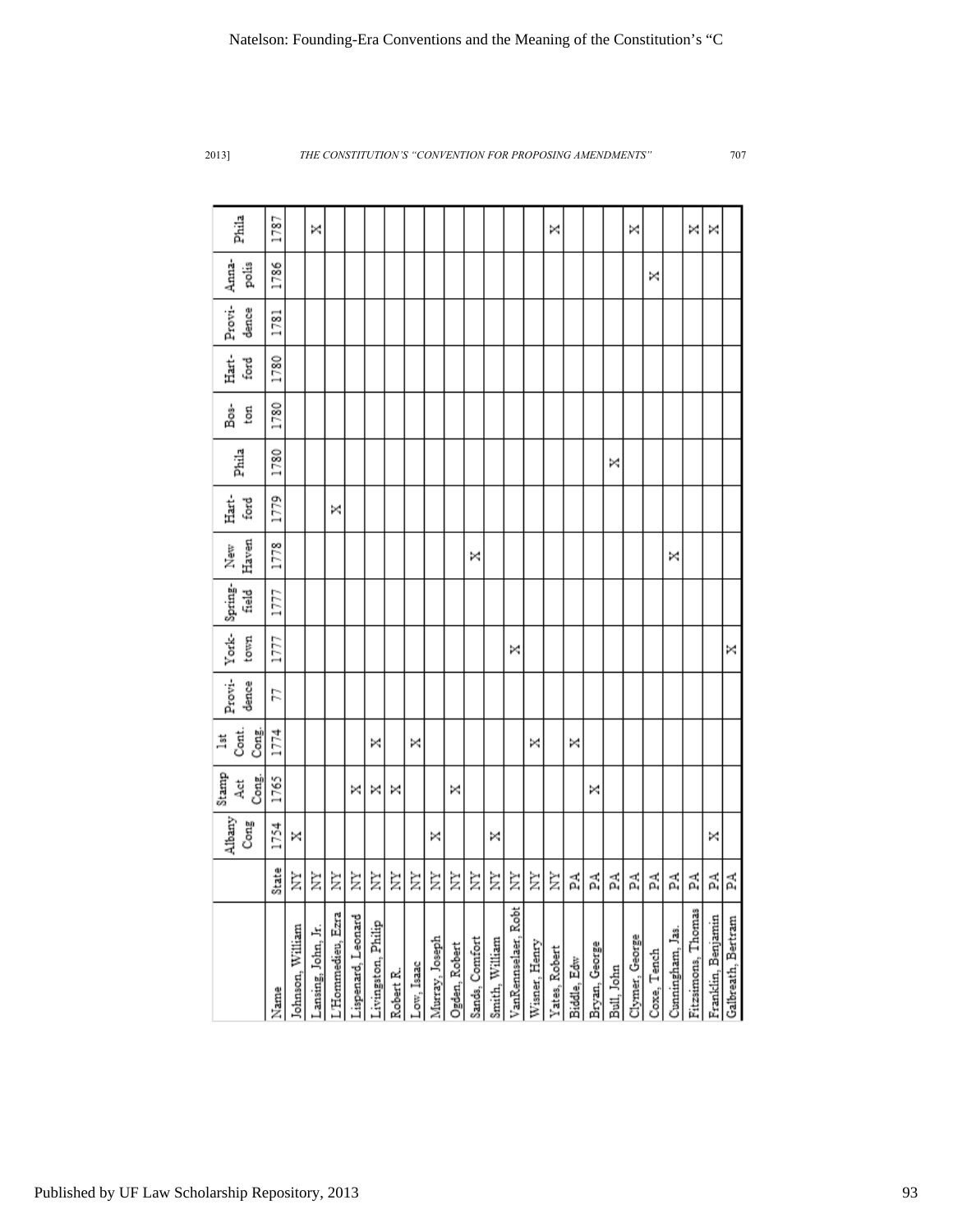|       |    | Albany | Stamp<br>Åct | Cont.<br>lst | Provi- | York- | Spring- | New   | Hart- | Phila | Bos- | Hart- | Provi- | Anna- | Phila |
|-------|----|--------|--------------|--------------|--------|-------|---------|-------|-------|-------|------|-------|--------|-------|-------|
|       |    | Cong   | Cong.        | Cong.        | dence  | town  | field   | Haven | ford  |       | ton  | ford  | dence  | polis |       |
| State |    | 1754   | 1765         | 1774         | 77     | 1777  | 1777    | 1778  | 1779  | 1780  | 1780 | 1780  | 1781   | 1786  | 1787  |
| Ã     |    |        |              | ×            |        |       |         |       |       |       |      |       |        |       |       |
|       | Ã  |        |              |              |        | ×     |         |       |       |       |      |       |        |       |       |
|       | Ã  |        |              |              |        |       |         |       |       | ×     |      |       |        |       |       |
|       | Ã  |        |              | ×            |        |       |         |       |       |       |      |       |        |       |       |
|       | Ã  |        |              |              |        | ×     |         |       |       |       |      |       |        |       |       |
|       | Ã  |        |              |              |        |       |         | ×     |       |       |      |       |        |       |       |
|       | Ã  |        |              | ×            |        |       |         |       |       |       |      |       |        |       | ×     |
|       | Ã  |        |              |              |        |       |         |       |       | ×     |      |       |        |       |       |
|       | Ã  |        |              |              |        |       |         |       |       |       |      |       |        |       | ×     |
|       | 덫  |        |              |              |        |       |         |       |       |       |      |       |        |       | ×     |
|       | РA |        | ×            | ×            |        |       |         |       |       |       |      |       |        |       |       |
|       | Ã  | ×      |              |              |        |       |         |       |       |       |      |       |        |       |       |
|       | 덫  | ×      |              |              |        |       |         |       |       |       |      |       |        |       |       |
|       | Ã  | ×      |              |              |        |       |         |       |       |       |      |       |        |       |       |
|       | Ã  |        |              | ×            |        |       |         |       |       |       |      |       |        |       |       |
|       | Ã  |        |              | ×            |        |       |         |       |       |       |      |       |        |       |       |
|       | Ã  |        |              |              |        | ×     |         |       |       |       |      |       |        |       |       |
|       | Ã  |        |              |              |        | ×     |         |       |       |       |      |       |        |       |       |
|       | Ã  |        |              |              |        |       |         |       |       |       |      |       |        |       | ×     |
|       | ă  |        | ×            | ×            |        |       |         |       |       |       |      |       |        | ×     | ×     |
|       | N  |        |              |              |        |       |         | ×     |       |       |      |       | ×      |       |       |
|       | N  |        | ×            |              |        |       |         |       |       |       |      |       |        |       |       |
|       | 료  |        |              |              | ×      |       | ×       |       |       |       |      | ×     |        |       |       |
|       |    |        |              |              |        |       |         |       |       |       |      |       |        |       |       |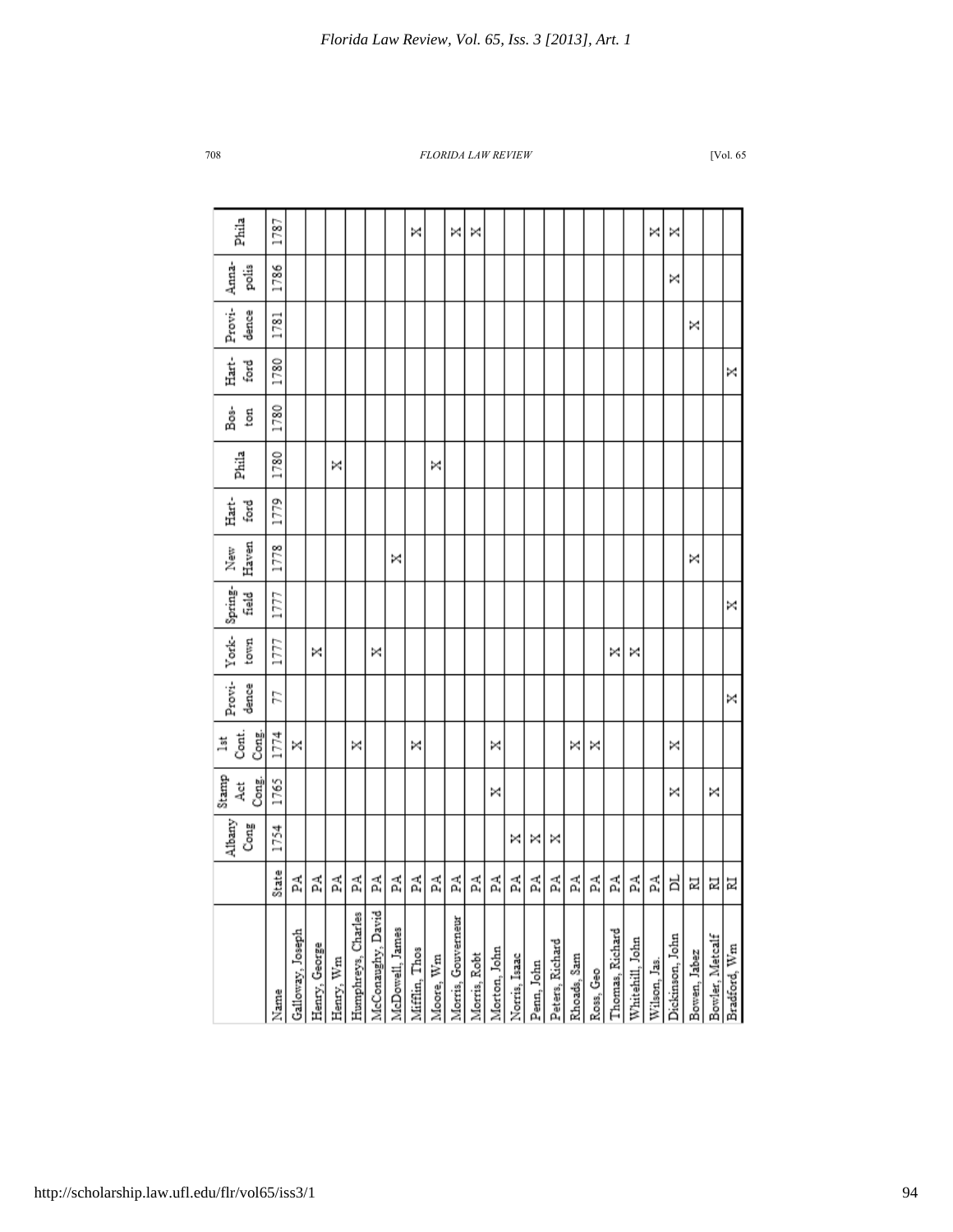|                            |            | Albany<br>Cong | Stamp<br>Cong.<br>Åct | Cont.<br>Cong.<br>lst | Provi-<br>dence | York-Spring-<br>town | <b>Field</b> | Haven<br>New | Hart-<br>ford | Phila | Bos-<br>ton | Hart-<br>ford | Provi-<br>dence | Anna-<br>polis | Phila |
|----------------------------|------------|----------------|-----------------------|-----------------------|-----------------|----------------------|--------------|--------------|---------------|-------|-------------|---------------|-----------------|----------------|-------|
| Name                       | State      | 1754           | 1765                  | 1774                  | 57              | 1777                 | 1777         | 1778         | 1779          | 1780  | 1780        | 1780          | 1781            | 1786           | 1787  |
| Ellery, Wm                 | 비          |                |                       |                       |                 |                      |              |              |               | ×     |             |               |                 |                |       |
| Green, William             | 리          |                |                       |                       |                 |                      |              | ×            |               |       |             |               |                 |                |       |
| Holden, Chas               | 비          |                |                       |                       |                 |                      |              |              | ×             |       |             |               |                 |                |       |
| Hopkins, Stephen           | 비          | ×              |                       | ×                     | ×               |                      | ×            |              | ×             |       |             |               |                 |                |       |
| Howard, Martin             | 뵈          | ×              |                       |                       |                 |                      |              |              |               |       |             |               |                 |                |       |
| Mumford, Paul              | 뵈          |                |                       |                       |                 |                      | ×            |              |               |       |             |               |                 |                |       |
| Ward, Henry                | 뵈          |                | ×                     |                       | ×               |                      |              |              |               |       |             |               |                 |                |       |
| Ward, Samuel               | 뵈          |                |                       | ×                     |                 |                      |              |              |               |       |             |               |                 |                |       |
|                            | SC         |                |                       |                       |                 |                      |              |              |               |       |             |               |                 |                | ×     |
| Butler, Pierce<br>Gadsden, |            |                |                       |                       |                 |                      |              |              |               |       |             |               |                 |                |       |
| Christopher                | ಜ          |                | ×                     | ×                     |                 |                      |              |              |               |       |             |               |                 |                |       |
| Lynch, Thos, Ir.           | ပ္တ        |                | ×                     | ×                     |                 |                      |              |              |               |       |             |               |                 |                |       |
| Middleton, Henry           | ಜ್ಞ        |                |                       | ×                     |                 |                      |              |              |               |       |             |               |                 |                |       |
| Pinckney, Chas             | ပ္တ        |                |                       |                       |                 |                      |              |              |               |       |             |               |                 |                | ×     |
| Pinckney, Chas C           | ಀೢ         |                |                       |                       |                 |                      |              |              |               |       |             |               |                 |                | ×     |
| Rutledge, Edw              | ပ္တု       |                |                       | ×                     |                 |                      |              |              |               |       |             |               |                 |                |       |
| Rutledge, John             | ಜ್ಞ        |                | ×                     | ×                     |                 |                      |              |              |               |       |             |               |                 |                | ×     |
| Adams, Thomas              | ζÎ.        |                |                       |                       |                 | ×                    |              |              |               |       |             |               |                 |                |       |
| Blair, John                | $\leq$     |                |                       |                       |                 |                      |              |              |               |       |             |               |                 |                | ×     |
| Bland, Richard             | ₫          |                |                       | ×                     |                 |                      |              |              |               |       |             |               |                 |                |       |
| Burwell, Lewis             | $\lesssim$ |                |                       |                       |                 | ×                    |              |              |               |       |             |               |                 |                |       |
| Harrison, Benjamin         | $\leq$     |                |                       | ×                     |                 |                      |              |              |               |       |             |               |                 |                |       |
| Henry, Patrick             | ΥĀ,        |                |                       | ×                     |                 |                      |              |              |               |       |             |               |                 |                |       |